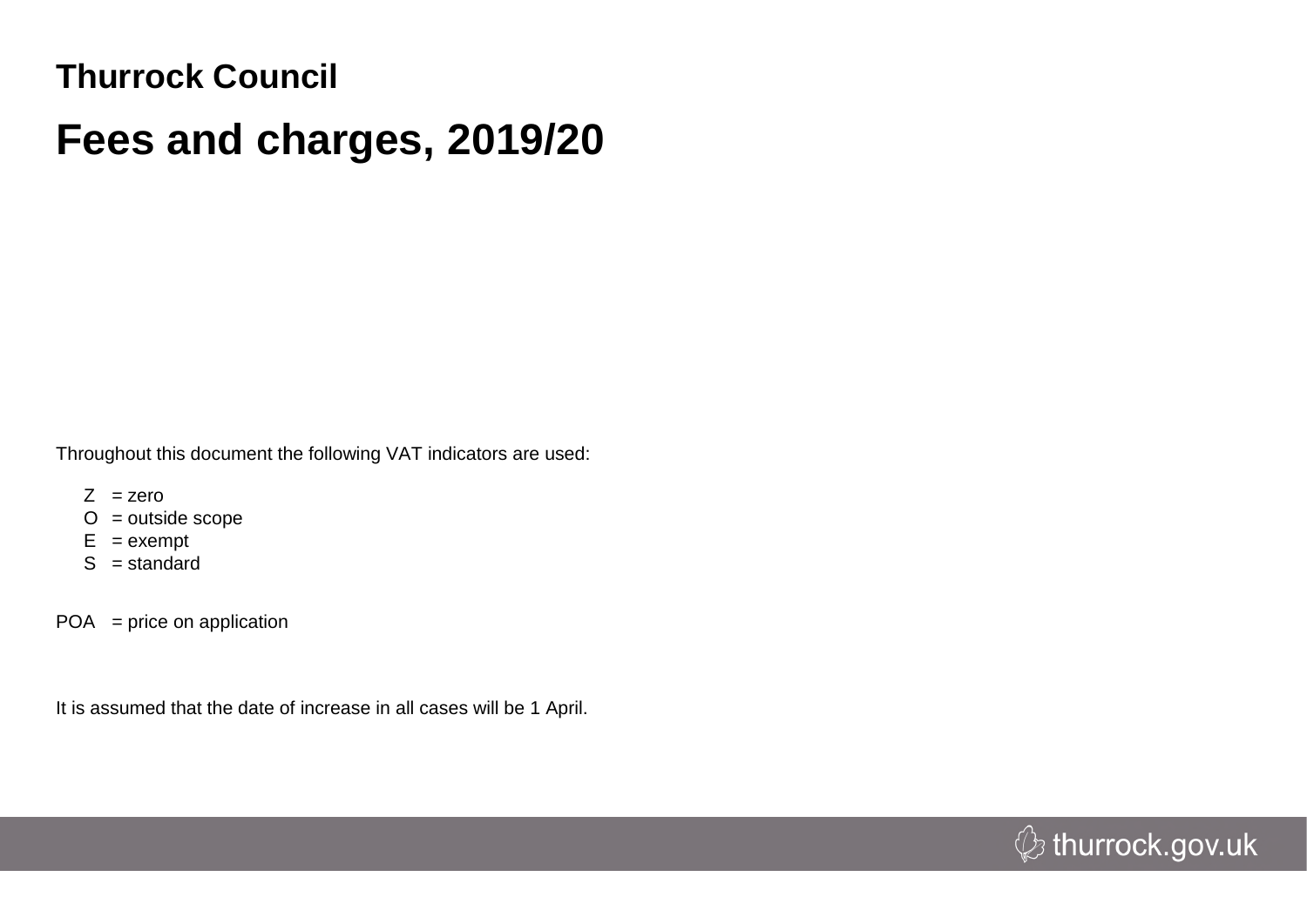| Name of fee or Charge<br>Cleaner, Greener & Safer                                                                                                                                                                                                      | <b>Statutory/</b><br>Discretionary<br><b>Charge</b> | <b>VAT</b><br><b>Status</b><br>18/19 | Charge excl.<br>VAT 2018/19 | 2018/19          | VAT Amount Charge incl. VAT<br>2018/19 | <b>VA</b><br><b>Status</b><br>19/20 | Charge excl.<br>VAT 2019/20 | 2019/20                  | VAT Amount Charge incl. VAT<br>2019/20 | <b>Change from</b><br>last year<br>(excl. VAT) | <b>Change in</b><br><b>VAT Amount</b>    | <b>Change from</b><br>last year<br>(incl. VAT) |                          | Change from New, Deleted,<br>last year (%) Varied, Unchanged |
|--------------------------------------------------------------------------------------------------------------------------------------------------------------------------------------------------------------------------------------------------------|-----------------------------------------------------|--------------------------------------|-----------------------------|------------------|----------------------------------------|-------------------------------------|-----------------------------|--------------------------|----------------------------------------|------------------------------------------------|------------------------------------------|------------------------------------------------|--------------------------|--------------------------------------------------------------|
| Safety of Sports Grounds Safety Certificate - Amendment of certificate                                                                                                                                                                                 | S.                                                  | $\circ$                              | 56.65                       |                  |                                        | 56.65<br>$\circ$                    | 56.65                       |                          | 56.65                                  |                                                | £<br>$\blacksquare$                      |                                                | $\overline{\phantom{a}}$ | <b>UNCHANGED</b>                                             |
| Safety of Sports Grounds Safety Certificate - Application for issue of certificate                                                                                                                                                                     | -S                                                  | $\circ$                              | 113.30                      | $\sim$           |                                        | 113.30<br>$\Omega$                  | 113.30<br>£                 | $\overline{\phantom{a}}$ | 113.30                                 | £<br>$\sim$                                    | f<br>$\overline{\phantom{a}}$            |                                                | $\overline{\phantom{a}}$ | <b>UNCHANGED</b>                                             |
| Safety of Sports Grounds Safety Certificate - Replacement or transfer of certificate                                                                                                                                                                   | -S                                                  | $\Omega$                             | 52.50<br>£                  | $\sim$           | £                                      | 52.50<br>$\circ$                    | 52.50 £<br>£                | $\overline{\phantom{a}}$ | 52.50                                  | $\mathbf{f}$<br>$\sim$                         | ۱F<br>$\overline{\phantom{a}}$           |                                                | $\sim$                   | <b>UNCHANGED</b>                                             |
| Abandoned Vehicles - Administration charge for removal of vehicle from private property when directed<br>by Management company or Private Landowner                                                                                                    | D                                                   | $\circ$                              | 75.00<br>£                  | $\sim$           |                                        | 75.00<br>$\circ$                    | 75.00 £<br>£                | $\overline{\phantom{a}}$ | 75.00                                  | $\mathbf{f}$<br>$\sim$                         | ۱F<br>$\overline{\phantom{a}}$           |                                                | $\overline{\phantom{a}}$ | <b>UNCHANGED</b>                                             |
| Abandoned vehicles - Where collection and disposal is carried out by the Council's authorised<br>contractor - Storage (When taken into safe custody) per day                                                                                           | D                                                   | <sub>S</sub>                         | 20.83                       | 4.17             |                                        | 25.00<br><sub>S</sub>               | $20.83$ £<br>£              | $4.17$ £                 | 25.00                                  | $\mathbf{f}$<br>$\sim$                         | ۱F<br>$\blacksquare$                     |                                                | $\overline{\phantom{a}}$ | <b>UNCHANGED</b>                                             |
| Abandoned vehicles - Where collection and disposal is carried out by the Council's authorised<br>contractor - To take vehicle into storage - Vehicle Upright, undamaged and accesible                                                                  | D                                                   | <sub>S</sub>                         | 208.33                      | 41.67            |                                        | 250.00<br><sub>S</sub>              | 208.33                      | 41.67                    | 250.00                                 | $\mathbf{f}$<br>$\sim$                         | ۱F<br>$\overline{\phantom{a}}$           |                                                | $\overline{\phantom{a}}$ | <b>UNCHANGED</b>                                             |
| Bulky Waste Collections - Collection and disposal of up to three items                                                                                                                                                                                 | D                                                   | F.                                   | 30.00<br>£                  | $\sim$           |                                        | 30.00<br>E                          | 30.00                       | $\sim$                   | 30.00                                  | $\sim$                                         | ۱F<br>$\sim$                             |                                                | $\overline{\phantom{a}}$ | <b>UNCHANGED</b>                                             |
| Bulky Waste Collections - Each additional item                                                                                                                                                                                                         | D                                                   | F.                                   | 8.00                        | $\sim$           |                                        | 8.00<br>E                           | 8.00                        | $\overline{\phantom{a}}$ | 8.00                                   | $\sim$                                         | ۱£<br>$\sim$                             |                                                | $\overline{\phantom{a}}$ | <b>UNCHANGED</b>                                             |
| The following Burial charges are applicable to residents of the Borough of Thurrock.<br>Non Residents are requried to pay double the Burial fees set out below, also included is the<br>charge for non residents aged 5 and under.                     |                                                     |                                      |                             | $\sim$           | £                                      | $\overline{\phantom{a}}$            |                             | $\overline{\phantom{a}}$ |                                        | £<br>$\sim$                                    | ۱F<br>$\overline{\phantom{a}}$           | <b>No 18/19 Value</b>                          | $\overline{\phantom{a}}$ | <b>UNCHANGED</b>                                             |
| Burial Grounds - Part 1 Interment - Exclusive right of Burial - In a full size grave-Lawn Section                                                                                                                                                      | D                                                   | F.                                   | 772.50                      | $\sim$           | 772.50                                 | F.                                  | 795.00 £                    | $\sim$                   | 795.00                                 | $22.50$ £<br>£                                 | $\sim$                                   | 22.50                                          | $+2.91%$                 | <b>INCREASED</b>                                             |
| Burial Grounds - Part 1 Interment - Exclusive right of Burial - In a full size grave-Traditional grave where<br>available                                                                                                                              | D                                                   | E                                    | 1,575.00                    | $\sim$           | 1.575.00<br>£                          | E.                                  | $1,620.00$ £<br>£           | $\sim$                   | 1,620.00                               | £<br>45.00 £                                   | $\sim$                                   | 45.00                                          | $+2.86%$                 | <b>INCREASED</b>                                             |
| Burial Grounds - Part 1 Interment - There is no burial fee or associated memorial permit fee payable for<br>any resident of the Borough aged 5 and under                                                                                               |                                                     |                                      |                             |                  |                                        |                                     |                             |                          |                                        | $\sim$                                         | $\sim$                                   | No 18/19 Value                                 | $\overline{\phantom{a}}$ | <b>UNCHANGED</b>                                             |
| Burial Grounds - Part 1 Interment - In a grave - Buried or cremated remains of a resident aged 5 years<br>and under                                                                                                                                    | D                                                   | E                                    | £                           | $\mathbf{f}$     |                                        | Е                                   |                             |                          |                                        | £<br>$\overline{\phantom{0}}$                  | ۱£<br>$\overline{\phantom{a}}$           | No 18/19 Value                                 | $\overline{\phantom{a}}$ | <b>UNCHANGED</b>                                             |
| Burial Grounds - Part 1 Interment - In a grave - Buried or cremated remainst of a resident aged 6 to<br>under 16 years                                                                                                                                 | D                                                   | E                                    | £                           | £<br>$\sim$      |                                        | Е                                   |                             | $\overline{\phantom{a}}$ |                                        | £<br>$\overline{\phantom{0}}$                  | ۱£<br>$\overline{a}$                     | No 18/19 Value                                 | $\blacksquare$           | <b>UNCHANGED</b>                                             |
| Burial Grounds - Part 1 Interment - In a grave - Person aged 16 year and over                                                                                                                                                                          | D                                                   | F.                                   | 650.00                      | $\sim$           |                                        | 650.00<br>E.                        | $\mathbf{f}$<br>650.00 £    | $\overline{\phantom{a}}$ | 650.00                                 | £<br>$\sim$                                    | ۱£<br>$\sim$                             |                                                | $\overline{\phantom{a}}$ | <b>UNCHANGED</b>                                             |
| Burial Grounds - Part 1 Interment - In a grave - Cremated remains in full size grave                                                                                                                                                                   | D                                                   | E                                    | 300.00                      | $\sim$           |                                        | 300.00<br>E                         | $326.00$ £                  | $\sim$                   | 326.00                                 | $26.00 \text{ E}$<br>£                         | $\sim$                                   | 26.00                                          | +8.67%                   | INCREASED                                                    |
| Burial Grounds - Part 2 Memorial Gardens Section - Additional interment of ashes and replacement<br>plaque for further 7 years where original subscription has: Less than 4 years to run                                                               | D                                                   | E                                    | 220.50                      | £                |                                        | 220.50<br>E.                        | 227.00 £<br>£               | $\overline{\phantom{a}}$ | 227.00                                 | 6.50 $E$<br>£                                  | $\sim$                                   | $\mathsf{F}$<br>6.50                           | $+2.95%$                 | INCREASED                                                    |
| Burial Grounds - Part 2 Memorial Gardens Section - Additional interment of ashes and replacement<br>plaque for further 7 years where original subscription has: More than 4 years to run                                                               | D                                                   | E                                    | 158.00                      | $\sim$           |                                        | 158.00<br>E.                        | 162.00 £<br>$\mathbf{f}$    | $\overline{\phantom{a}}$ | 162.00                                 | 4.00 $E$<br>£                                  | $\overline{\phantom{a}}$                 | $\mathsf{F}$<br>4.00                           | $+2.53%$                 | <b>INCREASED</b>                                             |
| Burial Grounds - Part 2 Memorial Gardens Section - Cremated Remains Section - Exclusive Right of<br>Burial for a forty year period                                                                                                                     | D                                                   | E                                    | 326.00                      | $\sim$           |                                        | 326.00<br>Ε                         | 335.00                      | $\overline{\phantom{a}}$ | 335.00                                 | $9.00$ £<br>£                                  | $\overline{\phantom{a}}$                 | 9.00                                           | $+2.76%$                 | <b>INCREASED</b>                                             |
| Burial Grounds - Part 2 Memorial Gardens Section - Cremated Remains Section - Interment of Ashes                                                                                                                                                       | D                                                   | E                                    | 326.00                      | $\sim$           |                                        | 326.00<br>E.                        | 326.00 £<br>f               | $\sim$                   | 326.00                                 | $\mathbf{f}$<br>$\overline{\phantom{0}}$       | ۱£<br>$\blacksquare$                     |                                                |                          | <b>UNCHANGED</b>                                             |
| Burial Grounds - Part 2 Memorial Gardens Section - Erection of memorial plaque only for 7 years (no                                                                                                                                                    | D.                                                  | E                                    | 189.00                      | $\sim$           |                                        | 189.00<br>E.                        | 194.00 £                    | $\sim$                   | 194.00                                 | £<br>$5.00$ £                                  | $\sim$                                   | 5.00                                           | $+2.65%$                 | <b>INCREASED</b>                                             |
| ashes to inter)<br>Burial Grounds - Part 2 Memorial Gardens Section - Includes plaque for 7 years & loose interment of                                                                                                                                 | D.                                                  | E                                    | 231.00                      | $\sim$           |                                        | 231.00<br>E.                        | 249.00 £<br>$\mathbf{f}$    | $\sim$                   | 249.00                                 | £<br>18.00 $E$                                 | $\sim$                                   | $\mathsf{F}$<br>18.00                          | $+7.79%$                 | <b>INCREASED</b>                                             |
| ashes<br>Burial Grounds - Part 2 Memorial Gardens Section - Renewal of 7 year subscription - With existing                                                                                                                                             | D                                                   | E                                    | 126.00                      | $\sim$           |                                        | 126.00<br>E.                        | 129.00                      | $\sim$                   | 129.00                                 | $3.00$ £<br>£                                  | $\sim$                                   | $\mathbf{f}$<br>3.00                           | $+2.38%$                 | <b>INCREASED</b>                                             |
| plaque<br>Burial Grounds - Part 2 Memorial Gardens Section - Renewal of 7 year subscription - With replacement                                                                                                                                         | D                                                   | E                                    | 189.00<br>£                 | $\sim$           | £                                      | 189.00<br>E.                        | 194.00 £                    | $\sim$                   | 194.00                                 | $5.00$ £<br>£                                  | $\sim$                                   | ∣ £<br>5.00                                    | $+2.65%$                 | <b>INCREASED</b>                                             |
| plaque                                                                                                                                                                                                                                                 |                                                     |                                      |                             |                  |                                        |                                     |                             |                          |                                        |                                                |                                          |                                                |                          |                                                              |
| Burial Grounds - Part 2 - Kerb Plaque - replacement                                                                                                                                                                                                    | D                                                   |                                      |                             |                  |                                        | Ε.                                  | 75.00 £                     | $\overline{\phantom{a}}$ | 75.00 E                                | 75.00 £                                        |                                          | No 18/19 Value                                 |                          | NEW                                                          |
| Burial Grounds - Part 3 Monuments, Gravestones, Tablets & Monumental Inscriptions - For the right to<br>erect or place on a grave in respect of which an exclusive right of burial has not been granted: a tablet<br>not exceeding 20" x 18" x 6" base | D                                                   | E                                    | 158.00 £                    | $\sim$           | £                                      | 158.00<br>E                         | 162.00 £<br>$\mathbf{f}$    | $\overline{\phantom{a}}$ | 162.00                                 | 4.00 $E$<br>£                                  | $\overline{\phantom{a}}$                 | 4.00                                           | $+2.53%$                 | <b>INCREASED</b>                                             |
| Burial Grounds - Part 3 Monuments, Gravestones, Tablets & Monumental Inscriptions - For the right to<br>erect or place on a grave in respect of which exclusive right of burial has been granted, a monument,<br>gravestone or tablets                 | D                                                   | E                                    | 179.00 $E$<br>£             | $\sim$           | £                                      | 179.00<br>E.                        |                             | $\mathbf{f}$<br>$\sim$   | E                                      | £<br>$\sim$                                    | E<br>$\sim$                              | $\mathbf{f}$                                   | $\overline{\phantom{a}}$ | <b>REMOVED\Deleted</b>                                       |
| Burial Grounds - Part 3 Monuments, Gravestones, Tablets & Monumental Inscriptions - The fees<br>indicated for Part 3 include the first inscription, for each inscription after the first                                                               | D                                                   | E                                    | 79.00 £<br>£                | $\sim$           | £                                      | 79.00                               | 81.00 £<br>$\mathbf{f}$     | $\overline{\phantom{a}}$ | 81.00                                  | £<br>$2.00$ £                                  | $\sim$                                   | $\mathsf{F}$<br>2.00                           | $+2.53%$                 | <b>INCREASED</b>                                             |
| Burial Grounds - Part 3 Monuments, Gravestones, Tablets & Monumental Inscriptions - Permit for<br>Lawn Grave Memorial                                                                                                                                  | D                                                   | E                                    | 179.00 £                    | $\sim$           |                                        | 179.00<br>Е                         | 184.00 £<br>£               | $\overline{\phantom{a}}$ | 184.00                                 | £<br>5.00 $E$                                  | $\sim$                                   | E<br>5.00                                      | $+2.79%$                 | <b>INCREASED</b>                                             |
| Burial Grounds - Part 3 Monuments, Gravestones, Tablets & Monumental Inscriptions - Permit for                                                                                                                                                         | D                                                   | E                                    | $220.00$ £<br>£             | $\sim$           |                                        | 220.00<br>Е                         | f<br>$226.00$ £             | $\sim$                   | 226.00                                 | £<br>6.00 £                                    | $\sim$                                   | $\mathbf{f}$<br>6.00                           | $+2.73%$                 | <b>INCREASED</b>                                             |
| Traditional Grave Memorial<br>Burial Grounds - Part 3 Other Burial Fees - Permit to Work on a Headstone                                                                                                                                                | D                                                   | E                                    | 75.00 £                     | $\sim$           |                                        | 75.00<br>E                          | 77.00 £                     | $\overline{\phantom{a}}$ | 77.00                                  | $2.00$ £<br>£                                  | $\overline{\phantom{a}}$                 | 2.00                                           | $+2.67%$                 | <b>INCREASED</b>                                             |
| Burial Grounds - Part 5 Other Burial Fees - Additional Plaque                                                                                                                                                                                          | D                                                   | <sub>S</sub>                         | £<br>147.50                 | 29.50            |                                        | 177.00<br><sub>S</sub>              | 147.50 £                    | 29.50                    | 177.00                                 | £<br>$\sim$                                    | ۱F<br>$\sim$                             |                                                | $\sim$                   | <b>UNCHANGED</b>                                             |
| Burial Grounds - Part 5 Other Burial Fees - Memorial bench                                                                                                                                                                                             | D                                                   | <sub>S</sub>                         | 1,407.50                    | 281.50           | 1,689.00                               | <sub>S</sub>                        | 1,407.50 £                  | 281.50                   | 1,689.00                               | £<br>$\sim$                                    | ۱£<br>$\sim$                             |                                                | $\sim$                   | <b>UNCHANGED</b>                                             |
| Burial Grounds - Part 5 Other Burial Fees - Memorial tree (New trees no longer available) Interment of<br>second set of ashes for existing memorial trees only                                                                                         | D                                                   | E                                    | 310.00<br>£                 | $\sim$           | £                                      | 310.00<br>E.                        | 326.00 £<br>f               | $\sim$                   | 326.00                                 | £<br>16.00 $E$                                 | $\sim$                                   | $\mathbf{f}$<br>16.00                          | $+5.16%$                 | <b>INCREASED</b>                                             |
| Burial Grounds - Part 4 Other Burial Fees - Transfer of grant of exclusive right of burial fee for<br>registering the transfer and endorsing the deed                                                                                                  | D                                                   | E                                    | 75.00 £<br>£                | $\sim$           |                                        | 75.00<br>E.                         | 77.00 £<br>f                | $\sim$                   | $77.00 \text{ E}$                      | 2.00 E                                         | $\sim$                                   | $\mathsf{F}$<br>2.00                           | $+2.67%$                 | <b>INCREASED</b>                                             |
| Burial Grounds - Part 4 Other Burial Fees - Transfer of grant of exclusive burial where a Statuatory<br>Declaration is required                                                                                                                        | D                                                   | E                                    | 100.00<br>£                 | $\sim$           |                                        | 100.00<br>E.                        | 103.00 £<br>£               | $\sim$                   | 103.00                                 | $3.00$ £<br>£                                  | $\sim$                                   | $\mathsf{F}$<br>3.00                           | +3.00%                   | <b>INCREASED</b>                                             |
| Burial Grounds - Part 4 Other Burial Fees - Search Fees for Historical records                                                                                                                                                                         | D                                                   | F.                                   | 25.00<br>£                  | $\sim$           |                                        | 25.00<br>E.                         | $26.00$ £                   | $\sim$                   | 26.00                                  | $1.00$ £<br>£                                  | $\sim$                                   | 1.00                                           | +4.00%                   | <b>INCREASED</b>                                             |
| Council Managed Allotments - 1x10 Rod plot                                                                                                                                                                                                             | D                                                   | E                                    | £<br>103.00                 | $\sim$           |                                        | 103.00<br>E                         | 103.00 £<br>$\mathbf{f}$    | $\sim$                   | 103.00                                 | $\mathbf{f}$<br>$\sim$                         | ۱£<br>$\sim$<br>۱F                       |                                                | $\sim$                   | <b>UNCHANGED</b>                                             |
| Council Managed Allotments - 1x5 Rod (1/2 size plot)<br>Domestic Waste - Supply of a replacement wheelie bin where broken or lost                                                                                                                      | D<br>D                                              | E<br>$\circ$                         | 55.00<br>£<br>35.00         | $\sim$<br>$\sim$ |                                        | 55.00<br>E<br>35.00<br>$\circ$      | $55.00$ £<br>35.00 £        | $\sim$<br>$\sim$         | 55.00<br>35.00                         | $\sim$<br>$\sim$                               | $\sim$<br>۱£<br>$\overline{\phantom{a}}$ |                                                | $\sim$<br>$\sim$         | <b>UNCHANGED</b><br><b>UNCHANGED</b>                         |
| Domestic Waste - Supply of 1100 refuse or recycling bin for Managing Agent including delivery                                                                                                                                                          | D                                                   | <sub>S</sub>                         | 325.00                      | 65.00            | 390.00                                 | <sub>S</sub>                        | 325.00 £                    | 65.00                    | 390.00                                 | $\sim$                                         | ۱F<br>$\overline{\phantom{a}}$           |                                                | $\overline{\phantom{a}}$ | <b>UNCHANGED</b>                                             |
| Domestic Waste - Supply of a replacement wheelie bin where broken or lost - reduced rate if resident is<br>claiming benefits or is over 60                                                                                                             | D                                                   | $\circ$                              | 18.00<br>£                  | $\sim$           | £                                      | $\circ$<br>18.00                    | $18.00 \text{ } \pounds$    | $\sim$                   | 18.00                                  | £<br>$\sim$                                    | ۱F<br>$\overline{\phantom{a}}$           |                                                | $\sim$                   | <b>UNCHANGED</b>                                             |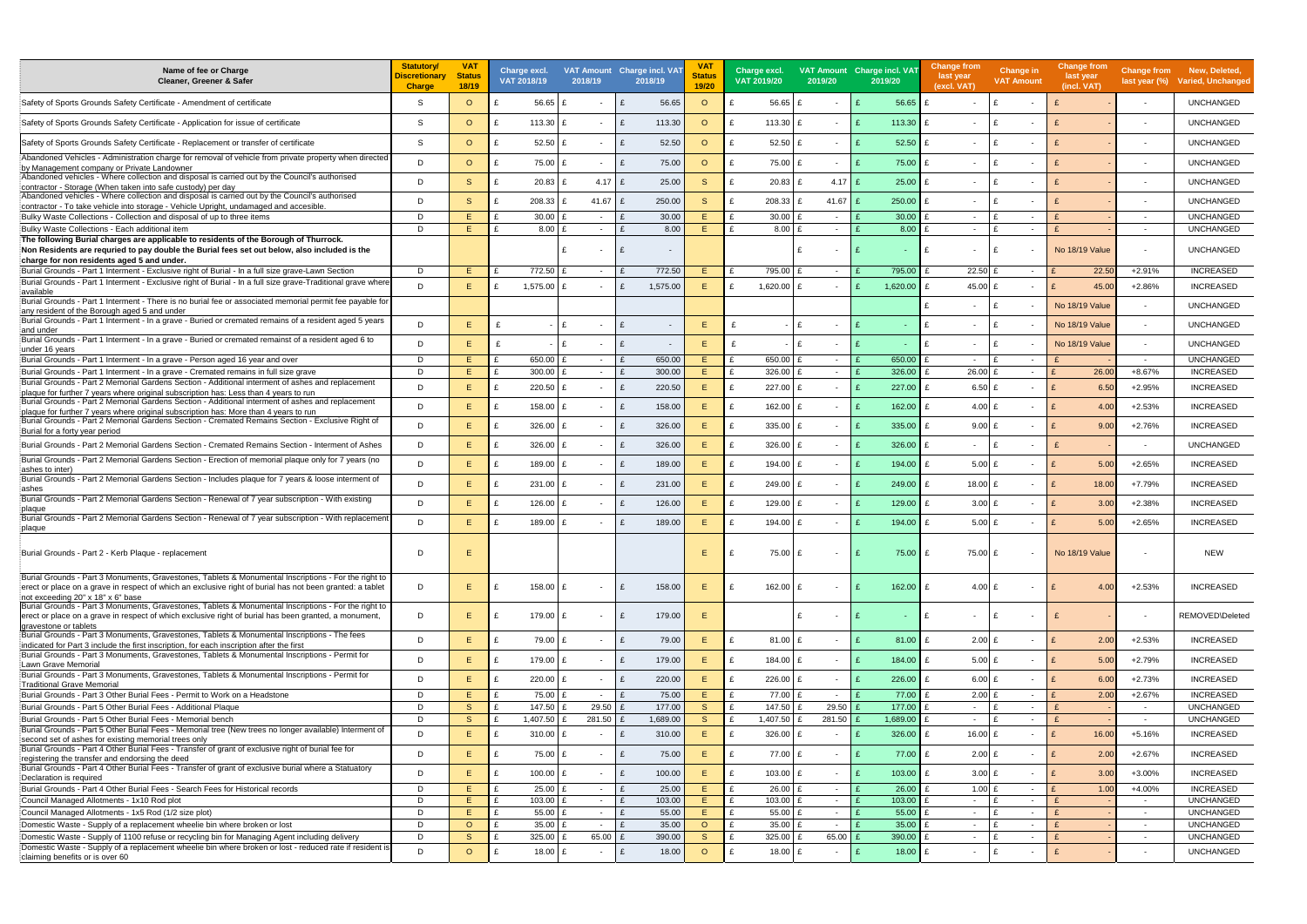| Name of fee or Charge<br>Cleaner, Greener & Safer                                                                            | <b>Statutory/</b><br><b>Discretionary</b><br><b>Charge</b> | <b>VAT</b><br><b>Status</b><br>18/19 | Charge excl.<br>VAT 2018/19 | 2018/19                            | VAT Amount Charge incl. VAT<br>2018/19 | VA <sub>1</sub><br>Status<br>19/20 | Charge excl.<br>VAT 2019/20 | 2019/20                  | VAT Amount Charge incl. VAT<br>2019/20 | <b>Change from</b><br>last year<br>(excl. VAT) | <b>Change in</b><br><b>VAT Amount</b> | <b>Change from</b><br>last year<br>(incl. VAT) | <b>Change from</b>       | New, Deleted,<br>last year (%) Varied, Unchanged |
|------------------------------------------------------------------------------------------------------------------------------|------------------------------------------------------------|--------------------------------------|-----------------------------|------------------------------------|----------------------------------------|------------------------------------|-----------------------------|--------------------------|----------------------------------------|------------------------------------------------|---------------------------------------|------------------------------------------------|--------------------------|--------------------------------------------------|
| Enforcement Fees - Depositing Litter - no discount for early repayment                                                       | -S                                                         | Е                                    | 80.00                       | £                                  | 80.00<br>£                             | E                                  | 150.00                      | $\overline{\phantom{a}}$ | 150.00                                 | 70.00 £<br>£                                   | $\overline{\phantom{0}}$              | 70.00<br>£                                     | +87.50%                  | <b>INCREASED</b>                                 |
| Enforcement Fees - Unauthorised Disposal of Waste (Fly-tipping) - no discount for early repayment                            | <sub>S</sub>                                               | E.                                   | 400.00                      | E                                  | £<br>400.00                            | Е                                  | 400.00 £                    | $\sim$                   | 400.00                                 | £<br>$\blacksquare$                            | £<br>$\sim$                           |                                                | $\overline{\phantom{a}}$ | <b>UNCHANGED</b>                                 |
| Enforcement Fees - Failure to Produce Authority (Waste Transfer Notes) - no discount for early<br>repayment                  | <sub>S</sub>                                               | Ε.                                   | 300.00                      | £                                  | 300.00<br>£                            | Е                                  | $300.00$ £                  | $\sim$                   | 300.00                                 | £<br>$\sim$                                    | £<br>$\sim$                           |                                                | $\overline{\phantom{a}}$ | <b>UNCHANGED</b>                                 |
| Enforcement Fees - Failure to Furnish Documentation (Waste Carriers Licence) - no discount for early<br>repaymen             | -S                                                         | E.                                   | 300.00                      | £                                  | 300.00<br>£                            | Е                                  | $300.00$ £                  | $\sim$                   | 300.00                                 | £<br>$\sim$                                    | £<br>$\sim$                           |                                                | $\blacksquare$           | <b>UNCHANGED</b>                                 |
| Enforcement Fees - Unathorised Distribution of Free Printed Matter / Literature - no discount for early<br>repaymen          | -S                                                         | E.                                   | 80.00                       | £                                  | 80.00<br>£                             | E.                                 | $150.00$ £<br>£             | $\sim$                   | 150.00                                 | 70.00 £<br>£                                   | $\sim$                                | 70.00<br>£                                     | +87.50%                  | <b>INCREASED</b>                                 |
| Enforcement Fees - Failure to Comply with a Waste Receptacles Notice - no discount for early<br>repaymen                     | -S                                                         | E.                                   | 110.00                      | £                                  | £<br>110.00                            | E                                  | £<br>110.00 $E$             | $\sim$                   | 110.00                                 | £<br>$\overline{\phantom{a}}$                  | £<br>$\sim$                           |                                                |                          | <b>UNCHANGED</b>                                 |
| Enforcement Fees - Nuisance Parking - no discount for early repayment                                                        | <sub>S</sub>                                               | E.                                   | 80.00                       | $\sim$                             | $\mathbf{f}$<br>80.00                  | Е                                  | £<br>100.00                 | $\sim$                   | 100.00                                 | £<br>$20.00$ £                                 | $\sim$                                | 20.00                                          | +25.00%                  | <b>INCREASED</b>                                 |
| Enforcement Fees - Abandoning a Vehicle - no discount for early repayment                                                    | S                                                          | E.                                   | 200.00                      | $\sim$                             | 200.00                                 | E.                                 | 200.00                      | $\sim$                   | 200.00                                 | $\overline{\phantom{0}}$                       | $\mathbf{f}$<br>$\sim$                |                                                | $\sim$                   | <b>UNCHANGED</b>                                 |
| Enforcement Fees - Graffitti - no discount for early repayment                                                               | -S                                                         | E.                                   | 80.00                       | £                                  | 80.00<br>$\mathbf{f}$                  | E                                  | 150.00                      | £<br>$\sim$              | 150.00                                 | £<br>70.00 £                                   | $\sim$                                | 70.00                                          | +87.50%                  | <b>INCREASED</b>                                 |
| Enforcement Fees - Fly-Posting - no discount for early repayment                                                             | -S                                                         | E.                                   | 80.00                       | £                                  | 80.00<br>£                             | Е                                  | 150.00                      | $\sim$                   | 150.00                                 | £<br>70.00 £                                   | $\sim$                                | 70.00<br>£                                     | +87.50%                  | <b>INCREASED</b>                                 |
| Enforcement Fees - Failure to Comply with a Community Protection Notice - no discount for early                              | <sub>S</sub>                                               | E.                                   | $100.00$ £                  |                                    | 100.00                                 | Е                                  | $100.00$ £                  | $\sim$                   | 100.00                                 | £<br>$\blacksquare$                            | £<br>$\sim$                           |                                                |                          | <b>UNCHANGED</b>                                 |
| repayment<br>Enforcement Fees - Failure to Comply with a Public Space Protection Order - no discount for early<br>repayment  | <sub>S</sub>                                               | E.                                   | 100.00                      | f                                  | 100.00<br>£                            | Е                                  | 100.00                      | $\sim$                   | 100.00                                 | £<br>$\overline{\phantom{a}}$                  | £<br>$\sim$                           |                                                | $\overline{\phantom{a}}$ | <b>UNCHANGED</b>                                 |
| Enforcement Fees - Dog Fouling - no discount for early repayment                                                             | <sub>S</sub>                                               | E.                                   | 80.00                       | f                                  | £<br>80.00                             | E                                  | 150.00                      | £<br>$\sim$              | 150.00                                 | £<br>70.00 £                                   | $\sim$                                | 70.00                                          | +87.50%                  | <b>INCREASED</b>                                 |
| Parks - Commercial Hire of Parks and Open Spaces - Price on Applications                                                     | D                                                          | <sub>S</sub>                         | <b>POA</b>                  | $\sim$                             | <b>POA</b>                             | <sub>S</sub>                       | <b>POA</b>                  | £<br>$\sim$              | POA                                    |                                                | £<br>$\sim$                           | No 18/19 Value                                 | $\sim$                   | <b>UNCHANGED</b>                                 |
| Parks - Bowls - Thurrock Bowls Assoc - Exclusive use of 8 greens - Over 60                                                   | D                                                          | E.                                   | 125.00                      | $\sim$                             | 125.00<br>$\mathbf{f}$                 | Е                                  | 129.00                      | $\sim$                   | 129.00                                 | 4.00 £                                         | $\sim$                                | 4.00                                           | $+3.20%$                 | <b>INCREASED</b>                                 |
| Parks - Bowls - Thurrock Bowls Assoc - Exclusive use of 8 greens - Under 18                                                  | D                                                          | E.                                   | 74.50                       | £<br>$\sim$                        | 74.50                                  | E                                  | 77.00                       | $\sim$                   | 77.00                                  | $2.50$ £                                       | $\sim$                                | 2.50                                           | +3.36%                   | <b>INCREASED</b>                                 |
| Parks - Bowls - Thurrock Bowls Assoc - Exclusive use of 8 greens - Under 60                                                  | D<br>D                                                     | E.<br>E.                             | 159.50                      | $\sim$                             | 159.50<br>$\mathbf{f}$                 | E.<br>Е                            | 165.00                      | $\sim$                   | 165.00<br>96.00                        | $5.50$ £<br>2.50 E                             | $\sim$                                | 5.50                                           | $+3.45%$                 | <b>INCREASED</b>                                 |
| Parks - Cricket - Adult Pitch per match (10 games or more)<br>Parks - Cricket - Adult Pitch per match (less than 10 games)   | D                                                          | <sub>S</sub>                         | 93.50<br>93.50              | $\sim$<br>18.70                    | 93.50<br>112.20                        | <sub>S</sub>                       | 96.00<br>96.00              | $\sim$<br>19.20          | 115.20                                 | $2.50$ £                                       | $\sim$<br>0.50                        | 2.50<br>3.00                                   | $+2.67%$<br>$+2.67%$     | <b>INCREASED</b><br><b>INCREASED</b>             |
| Parks - Cricket - Youth Pitch per match (10 games or more)                                                                   | D                                                          | E.                                   | 43.00                       | $\sim$                             | 43.00                                  | Е                                  | 44.00                       | $\sim$                   | 44.00                                  | 1.00 £                                         | $\sim$                                | 1.00                                           | $+2.33%$                 | <b>INCREASED</b>                                 |
| Parks - Cricket - Youth Pitch per match (less than 10 games)                                                                 | D                                                          | <sub>S</sub>                         | 43.00                       | 8.60                               | 51.60                                  | S                                  | 44.00                       | 8.80                     | 52.80                                  | $1.00$ £                                       | 0.20                                  | 1.20                                           | $+2.33%$                 | <b>INCREASED</b>                                 |
| Parks - Football - Adult Pitch with Changing Facilities per match (10 games or more)                                         | D                                                          | E.                                   | 80.00                       | $\sim$                             | 80.00                                  | Е                                  | 82.00                       | $\sim$                   | 82.00                                  | $2.00$ £                                       | $\sim$                                | 2.00                                           | $+2.50%$                 | <b>INCREASED</b>                                 |
| Parks - Football - Adult Pitch with Changing Facilities per match (less than 10 games)                                       | D                                                          | S                                    | 80.00                       | 16.00                              | 96.00                                  | <sub>S</sub>                       | 82.00                       | 16.40                    | 98.40                                  | $2.00$ £                                       | 0.40                                  | 2.40                                           | $+2.50%$                 | <b>INCREASED</b>                                 |
| Parks - Football - Adult Pitch with Changing Facilities per season (max 16 games)                                            | D                                                          | E.                                   | 1,005.00                    | $\sim$                             | 1,005.00                               | E.                                 | 1,035.00                    | $\sim$                   | 1,035.00                               | $30.00$ £                                      | $\sim$                                | 30.00<br>$\mathbf{f}$                          | +2.99%                   | <b>INCREASED</b>                                 |
| Parks - Football - Child Pitch per match (10 games or more)                                                                  | D                                                          | E.                                   | 39.00                       | $\sim$                             | $\mathbf{f}$<br>39.00                  | E                                  | 40.00                       | $\sim$                   | 40.00                                  | 1.00 £                                         | $\sim$                                | 1.00                                           | $+2.56%$                 | <b>INCREASED</b>                                 |
| Parks - Football - Child Pitch per match (less than 10 games)                                                                | D                                                          | <sub>S</sub>                         | 39.00                       | 7.80                               | 46.80                                  | <sub>S</sub>                       | 40.00                       | 8.00                     | 48.00                                  | $1.00$ £                                       | 0.20                                  | 1.20                                           | $+2.56%$                 | <b>INCREASED</b>                                 |
| Parks - Football - Child Pitch per season (max 16 games)                                                                     | D                                                          | E.                                   | 493.00                      | $\sim$                             | 493.00                                 | E.                                 | 507.00                      | $\sim$                   | 507.00                                 | 14.00 £                                        | $\sim$                                | 14.00                                          | $+2.84%$                 | <b>INCREASED</b>                                 |
| Parks - Football - Mini Pitch per match (10 games or more)                                                                   | D                                                          | E.                                   | 20.00                       | $\sim$                             | 20.00<br>£                             | E                                  | 20.50<br>£                  | $\sim$                   | 20.50                                  | $0.50$ £                                       | $\sim$                                | 0.50                                           | $+2.50%$                 | <b>INCREASED</b>                                 |
| Parks - Football - Mini Pitch per match (less than 10 games)                                                                 | D                                                          | <sub>S</sub>                         | 20.00                       | 4.00                               | 24.00                                  | <sub>S</sub>                       | 20.50                       | 4.10                     | 24.60                                  | 0.50 E                                         | $0.10$ £                              | 0.60                                           | $+2.50%$                 | <b>INCREASED</b>                                 |
| Parks - Football - Mini Pitch per season (max 16 games)                                                                      | D                                                          | Ε                                    | 93.00                       | $\sim$                             | 93.00                                  | E                                  | 96.00                       | $\sim$                   | 96.00                                  | 3.00 $E$                                       | $\sim$                                | 3.00                                           | $+3.23%$                 | <b>INCREASED</b>                                 |
| Parks - Football - Youth Pitch per match (10 games or more)<br>Parks - Football - Youth Pitch per match (less than 10 games) | D                                                          | F.<br>S.                             | 48.50                       |                                    | $\mathbf{f}$<br>48.50                  | E                                  | 50.00<br>£                  | $\sim$                   | 50.00                                  | 1.50 $E$                                       |                                       | 1.50                                           | +3.09%                   | <b>INCREASED</b><br><b>INCREASED</b>             |
| Parks - Football - Youth Pitch per season (max 16 games)                                                                     | D<br>D                                                     | E                                    | 48.50 £<br>590.00           | $9.70$ £<br>$\mathbf{f}$<br>$\sim$ | 58.20<br>590.00<br>£                   | S<br>E                             | 50.00<br>£<br>608.00 £      | $10.00$ £<br>$\sim$      | $60.00$ $E$<br>608.00                  | 1.50 $E$<br>£<br>18.00 £                       | $0.30$ £<br>$\sim$                    | 1.80<br>E<br>18.00                             | +3.09%<br>+3.05%         | <b>INCREASED</b>                                 |
| Parks - Rugby - Adult Pitch per match (10 games or more)                                                                     | D                                                          | E                                    | £<br>80.00                  | £<br>$\sim$                        | £<br>80.00                             | E.                                 | $\mathbf{f}$<br>82.00 £     | $\sim$                   | 82.00                                  | $2.00$ £<br>£                                  | $\sim$                                | 2.00<br>E                                      | $+2.50%$                 | <b>INCREASED</b>                                 |
| Parks - Rugby - Adult Pitch per match (less than 10 games)                                                                   | D                                                          | S.                                   | 80.00                       | 16.00<br>$\mathbf{f}$              | 96.00<br>£                             | <sub>S</sub>                       | 82.00 £                     | 16.40                    | 98.40                                  | £<br>$2.00$ £                                  | $0.40$ £                              | 2.40                                           | $+2.50%$                 | <b>INCREASED</b>                                 |
| Parks - Rugby - Adult Pitch per season (max 16 games)                                                                        | D                                                          | E                                    | 1,005.00                    | f<br>$\sim$                        | 1,005.00<br>£                          | E                                  | 1,035.00 £                  | $\sim$                   | 1,035.00                               | 30.00 £                                        | $\sim$                                | 30.00<br>$\mathbf{f}$                          | +2.99%                   | <b>INCREASED</b>                                 |
| Parks - Rugby - Mini Pitch per match (10 games or more)                                                                      | D                                                          | E                                    | $20.00$ £                   | $\sim$                             | £<br>20.00                             | E.                                 | $20.50$ £                   | $\sim$                   | 20.50                                  | $0.50$ £                                       | $\sim$                                | $\mathbf{f}$<br>0.50                           | $+2.50%$                 | <b>INCREASED</b>                                 |
| Parks - Rugby - Mini Pitch per match (less than 10 games)                                                                    | D                                                          | <sub>S</sub>                         | 20.00                       | 4.00                               | 24.00<br>£                             | <sub>S</sub>                       | $20.50$ £                   | 4.10                     | 24.60                                  | $0.50$ £                                       | $0.10$ £                              | 0.60                                           | $+2.50%$                 | <b>INCREASED</b>                                 |
| Parks - Rugby - Mini Pitch per season (max 16 game)                                                                          | D                                                          | E                                    | 93.00                       | E<br>$\sim$                        | 93.00<br>£                             | E.                                 | £<br>96.00 £                | $\sim$                   | 96.00                                  | £<br>$3.00$ £                                  | $\sim$                                | $\mathbf{f}$<br>3.00                           | $+3.23%$                 | <b>INCREASED</b>                                 |
| Parks - Rugby - Youth Pitch per match (10 games or more)                                                                     | D                                                          | E                                    | 48.50 £                     | $\sim$                             | 48.50<br>£                             | E.                                 | 50.00 $E$<br>£              | $\sim$                   | 50.00                                  | £<br>$1.50$ £                                  | $\sim$                                | 1.50<br>$\mathbf{f}$                           | +3.09%                   | <b>INCREASED</b>                                 |
| Parks - Rugby - Youth Pitch per match (less than 10 games)                                                                   | D                                                          | S                                    | 48.50 £                     | 9.70                               | 58.20<br>£                             | <sub>S</sub>                       | 50.00 $E$                   | 10.00                    | 60.00                                  | £<br>1.50 E                                    | $0.30$ £                              | 1.80                                           | +3.09%                   | <b>INCREASED</b>                                 |
| Parks - Rugby - Youth Pitch per season (max 16 games)                                                                        | D                                                          | E                                    | 590.00 £                    | $\sim$                             | 590.00<br>£                            | E.                                 | 608.00                      | £<br>$\sim$              | 608.00                                 | £<br>18.00 £                                   | $\sim$                                | 18.00                                          | +3.05%                   | <b>INCREASED</b>                                 |
| Trade Waste Charges - Bin size (per lift) - 1,100 recycling                                                                  | D                                                          | $\circ$                              | <b>POA</b>                  | £<br>$\sim$                        | <b>POA</b>                             | $\circ$                            | <b>POA</b>                  | £<br>$\sim$              | POA                                    | $\sim$                                         | $\mathbf{f}$<br>$\sim$                | No 18/19 Value                                 | $\sim$                   | <b>UNCHANGED</b>                                 |
| Trade Waste Charges - Bin size (per lift) - 1,100 refuse                                                                     | D                                                          | $\circ$                              | <b>POA</b>                  | £<br>$\sim$                        | <b>POA</b>                             | $\circ$                            | POA                         | £<br>$\sim$              | POA                                    | $\sim$                                         | E                                     | No 18/19 Value                                 | $\sim$                   | <b>UNCHANGED</b>                                 |
| Trade Waste Charges - Bin size (per lift) - 660 recycling                                                                    | D                                                          | $\circ$                              | <b>POA</b>                  | £<br>$\sim$<br>£                   | <b>POA</b>                             | $\circ$                            | <b>POA</b>                  | £<br>$\sim$              | POA                                    | $\sim$                                         | £<br>£                                | No 18/19 Value                                 | $\sim$                   | <b>UNCHANGED</b>                                 |
| Trade Waste Charges - Bin size (per lift) - 660 refuse                                                                       | D<br>D                                                     | $\circ$<br>$\circ$                   | <b>POA</b><br><b>POA</b>    | $\sim$<br>$\mathbf{f}$             | <b>POA</b><br><b>POA</b>               | $\circ$<br>$\circ$                 | <b>POA</b><br><b>POA</b>    | £<br>$\sim$<br>£         | POA<br>POA                             | $\sim$                                         | £                                     | No 18/19 Value                                 | $\sim$                   | <b>UNCHANGED</b><br><b>UNCHANGED</b>             |
| Trade Waste Charges - Bin size (per lift) - 240 recycling<br>Trade Waste Charges - Bin size (per lift) - 240 refuse          | D                                                          | $\circ$                              | <b>POA</b>                  | $\sim$<br>$\mathbf{f}$<br>$\sim$   | <b>POA</b>                             | $\circ$                            | <b>POA</b>                  | $\sim$<br>$\sim$         | <b>POA</b>                             | $\sim$<br>$\sim$                               | $\mathbf{f}$                          | No 18/19 Value<br>No 18/19 Value               | $\sim$<br>$\sim$         | <b>UNCHANGED</b>                                 |
| Trade Waste Charges - Sacks 50                                                                                               | D                                                          | $\circ$                              | <b>POA</b>                  | $\mathbf{f}$<br>$\sim$             | <b>POA</b>                             | $\circ$                            | <b>POA</b>                  | £<br>$\sim$              | POA                                    | $\sim$                                         | £                                     | No 18/19 Value                                 | $\sim$                   | <b>UNCHANGED</b>                                 |
| Trade Waste Charges - Sacks 100                                                                                              | D                                                          | $\circ$                              | <b>POA</b>                  | $\sim$                             | <b>POA</b>                             | $\circ$                            | <b>POA</b>                  | £<br>$\sim$              | POA                                    | $\sim$                                         | £                                     | No 18/19 Value                                 | $\sim$                   | <b>UNCHANGED</b>                                 |
| Cultural Services - Borrowers Lost Tickets - Adult - First Loss                                                              | D                                                          | $\circ$                              | 2.60                        | £<br>$\sim$                        | 2.60<br>$\mathbf{f}$                   | $\circ$                            | 2.60 E                      | $\sim$                   | 2.60                                   | $\sim$                                         | £<br>$\sim$                           |                                                | $\sim$                   | <b>UNCHANGED</b>                                 |
| Cultural Services - Borrowers Lost Tickets - Adult - Second and subsequent loss                                              | D                                                          | $\circ$                              | 3.10 $E$                    | $\sim$                             | 3.10                                   | $\circ$                            | $3.10$ £                    | $\sim$                   | 3.10                                   | $\sim$                                         | £<br>$-$                              |                                                | $\sim$                   | <b>UNCHANGED</b>                                 |
| Cultural Services - Children's Lost Tickets - First Loss                                                                     | D                                                          | $\circ$                              | free                        |                                    | free                                   | $\circ$                            | free                        | $\sim$                   | free                                   | free                                           | $-$                                   |                                                | $\sim$                   | <b>UNCHANGED</b>                                 |
| Cultural Services - Children's Lost Tickets - Second Loss                                                                    | D                                                          | $\circ$                              | 2.60                        | $\mathbf{f}$<br>$\sim$             | 2.60<br>$\mathbf{f}$                   | $\circ$                            | $2.60$ £                    | $\sim$                   | 2.60                                   | £                                              | $\mathbf{f}$<br>$\sim$                |                                                | $\sim$                   | <b>UNCHANGED</b>                                 |
| Cultural Services - Catalogue Requests - Requests from Library catalogue                                                     | D                                                          | $\circ$                              | 1.00 $E$                    |                                    | £<br>1.00                              | $\circ$                            | free                        | £<br>$\sim$              | free                                   | 1.00 E                                         | $\sim$                                | free                                           | $\sim$                   | DECREASED                                        |
| Cultural Services - Catalogue Requests - Requests from Library catalogues outside Essex                                      | D                                                          | $\circ$                              |                             |                                    |                                        | $\circ$                            | $7.25$ £                    | $\sim$                   | $7.25$ £                               | $1.00$ £                                       | $\sim$                                | No 18/19 Value                                 | $\sim$                   | <b>NEW</b>                                       |
| Cultural Services - Catalogue Requests - Requests from the British Library                                                   | D                                                          | $\circ$                              |                             |                                    |                                        | $\circ$                            | 22.80 £                     | $\sim$                   | 22.80                                  | £<br>$1.00$ £                                  |                                       | No 18/19 Value                                 | $\sim$                   | NEW                                              |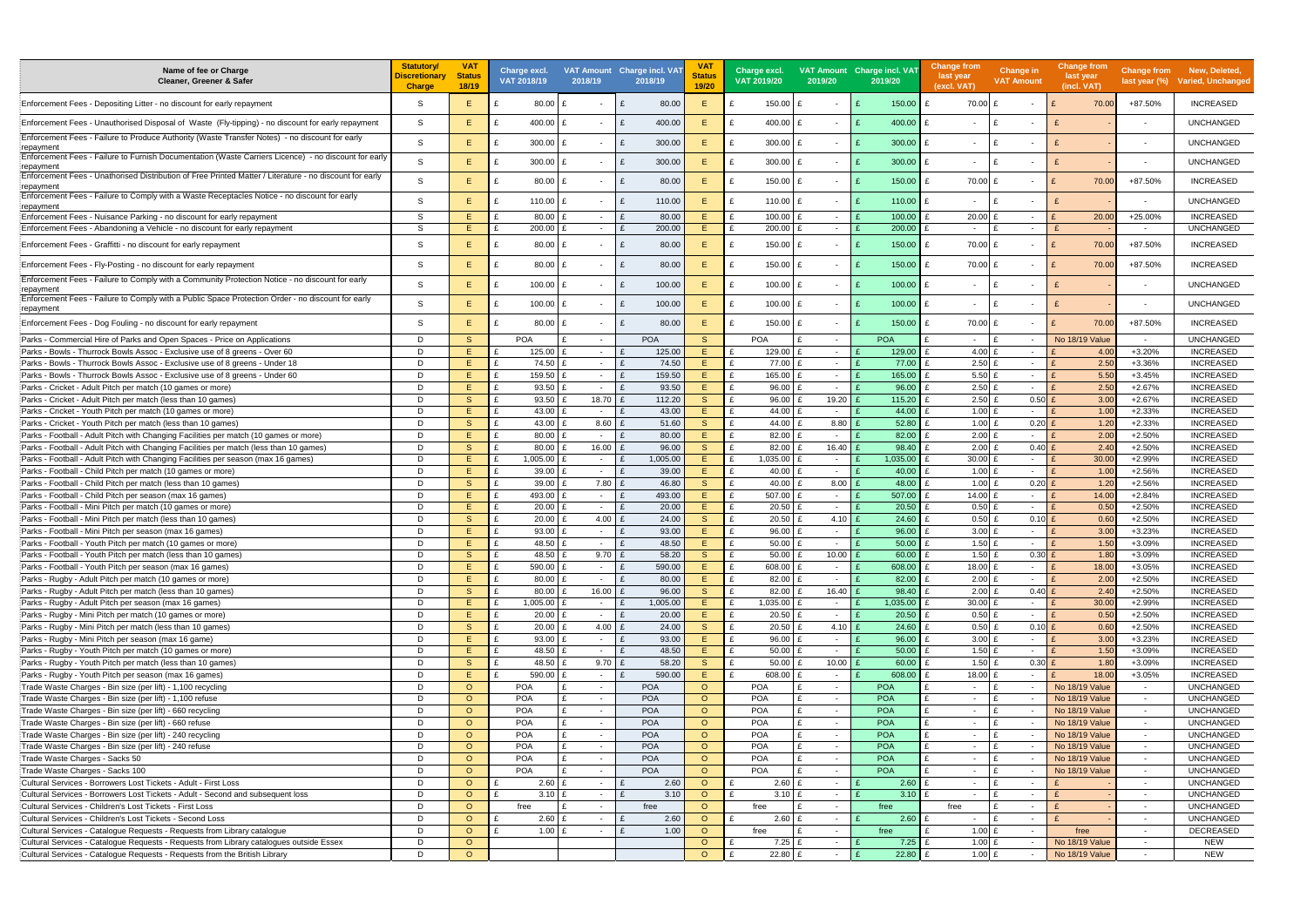| Name of fee or Charge<br>Cleaner, Greener & Safer                                                                                                                                 | <b>Statutory/</b><br>Discretionary<br><b>Charge</b> | <b>VAT</b><br><b>Status</b><br>18/19 | Charge excl.<br>VAT 2018/19 | 2018/19                  | <b>VAT Amount</b> Charge incl. VAT<br>2018/19 | VA <sub>1</sub><br><b>Status</b><br>19/20 | Charge excl.<br>VAT 2019/20           | 2019/20                          | VAT Amount Charge incl. VAT<br>2019/20 | <b>Change from</b><br>last year<br>(excl. VAT) | <b>Change in</b><br><b>VAT Amount</b>    | <b>Change from</b><br>last year<br>(incl. VAT) |                                      | Change from New, Deleted,<br>last year (%) Varied, Unchanged |
|-----------------------------------------------------------------------------------------------------------------------------------------------------------------------------------|-----------------------------------------------------|--------------------------------------|-----------------------------|--------------------------|-----------------------------------------------|-------------------------------------------|---------------------------------------|----------------------------------|----------------------------------------|------------------------------------------------|------------------------------------------|------------------------------------------------|--------------------------------------|--------------------------------------------------------------|
| Cultural Services - Catalogue Requests - British Library lending renewals                                                                                                         | D                                                   | $\circ$                              |                             |                          |                                               | $\circ$                                   | 4.95                                  |                                  | 4.95                                   | 1.00 $E$<br>£                                  | $\sim$                                   | No 18/19 Value                                 | $\sim$                               | <b>NEW</b>                                                   |
| Cultural Services - Catalogue Requests - Requests not from library catalogue, including British Library                                                                           | D                                                   | $\circ$                              | $3.50$ £<br>£               | $\overline{\phantom{a}}$ | 3.50<br>$\mathbf{f}$                          | $\Omega$                                  |                                       |                                  |                                        | £                                              | $\sim$                                   |                                                | $\overline{\phantom{a}}$             | REMOVED\Deleted                                              |
| Cultural Services - Damaged and Lost items - Books for which no current value can be traced - Adults<br>books                                                                     | D                                                   | $\circ$                              | £<br>$30.00$ £              | $\sim$                   | E<br>30.00                                    | $\circ$                                   | 30.00<br>£                            |                                  | 30.00                                  | £<br>$\sim$                                    | Ŀ£<br>$\overline{\phantom{a}}$           |                                                | $\overline{\phantom{a}}$             | <b>UNCHANGED</b>                                             |
| Cultural Services - Damaged and Lost items - Books for which no current value can be traced -<br>Children's books                                                                 | D                                                   | $\circ$                              | $20.00$ £<br>£              | $\sim$                   | 20.00<br>£                                    | $\circ$                                   | 20.00<br>£                            |                                  | 20.00                                  | £<br>$\overline{\phantom{a}}$                  | ١£<br>$\overline{\phantom{a}}$           |                                                | $\overline{\phantom{a}}$             | <b>UNCHANGED</b>                                             |
| Cultural Services - Lost compact disc cassette inserts/ Cases and book wallets - Book wallets                                                                                     | D                                                   | $\circ$                              | $\mathbf{f}$<br>$1.60$ £    | $\sim$                   | £<br>1.60                                     | $\circ$                                   | $\mathbf{f}$<br>$1.60 \quad \text{£}$ | $\sim$                           | 1.60                                   | £<br>$\sim$                                    | ١£<br>$\sim$                             |                                                | $\sim$                               | <b>UNCHANGED</b>                                             |
| Cultural Services - Lost compact disc cassette inserts/ Cases and book wallets - Compact Disc/CD                                                                                  | D                                                   | $\circ$                              | $2.10$ £<br>£               | $\sim$                   | 2.10<br>£                                     | $\circ$                                   | $2.10$ £                              | $\sim$                           | 2.10                                   | £<br>$\sim$                                    | ١£<br>$\sim$                             |                                                | $\overline{\phantom{a}}$             | <b>UNCHANGED</b>                                             |
| Rom case<br>Cultural Services - Lost compact disc cassette inserts/ Cases and book wallets - Compact Disc/CD<br>Rom or Cassette insert                                            | D                                                   | $\circ$                              | <b>Full Cost</b>            | $\mathbf{f}$             | <b>Full Cost</b>                              | $\Omega$                                  | <b>Full Cost</b>                      |                                  | <b>Full Cost</b>                       | $\mathbf{f}$<br>$\sim$                         | ١£                                       | No 18/19 Value                                 | $\overline{\phantom{a}}$             | <b>UNCHANGED</b>                                             |
| Cultural Services - Lost compact disc cassette inserts/ Cases and book wallets - DVD case                                                                                         | D                                                   | $\circ$                              | $2.10$ £                    | $\sim$                   | $\mathbf{f}$<br>2.10                          | $\circ$                                   | $2.10$ £                              | $\sim$                           | 2.10                                   | £<br>$\sim$                                    | f<br>$\sim$                              |                                                | $\sim$                               | <b>UNCHANGED</b>                                             |
| Cultural Services - Lost compact disc cassette inserts/ Cases and book wallets - DVD insert                                                                                       | D                                                   | $\circ$                              | <b>Full Cost</b>            | $\mathbf{f}$<br>$\sim$   | <b>Full Cost</b>                              | $\Omega$                                  | <b>Full Cost</b>                      | $\sim$                           | <b>Full Cost</b>                       | $\sim$                                         | ١£<br>$\sim$                             | No 18/19 Value                                 | $\sim$                               | <b>UNCHANGED</b>                                             |
| Cultural Services - DVD - Children's DVD Hire - Each item/ week                                                                                                                   | D                                                   | $\circ$                              | $2.10$ £                    | $\sim$                   | 2.10                                          | $\circ$                                   | 1.00                                  | $\sim$                           | 1.00                                   | $-1.10$ £                                      | $\sim$                                   | $-1.1$                                         | $-52.38%$                            | DECREASED                                                    |
| Cultural Services - DVD - Children's DVD Hire - Maximum charge - 8 weeks                                                                                                          | D                                                   | $\circ$                              | 16.80 $E$                   | $\sim$                   | 16.80<br>£                                    | $\circ$                                   | 8.00                                  | $\sim$                           | 8.00                                   | $-8.80$ £                                      | $\sim$                                   | $-8.80$                                        | $-52.38%$                            | DECREASED                                                    |
| Cultural Services - DVD - Children's DVD Hire - Overdue: item/ week                                                                                                               | D                                                   | $\circ$                              | $2.10$ £                    | $\sim$                   | £<br>2.10                                     | $\circ$                                   | 1.00                                  | $\sim$                           | 1.00                                   | $-1.10$ £                                      | $\overline{\phantom{a}}$                 | $-1.1$                                         | $-52.38%$                            | <b>DECREASED</b>                                             |
| Cultural Services - DVD - Non Fiction DVD Hire - Each item/ week                                                                                                                  | D                                                   | $\circ$                              | $2.10$ £<br>£               | $\sim$                   | 2.10<br>$\mathbf{f}$                          | $\circ$                                   | 1.00                                  | $\sim$                           | 1.00                                   | $-1.10$                                        | $\sim$                                   | $-1.1$                                         | $-52.38%$                            | <b>DECREASED</b>                                             |
| ECultural Services - DVD - Non Fiction DVD Hire - Maximum charge - 8 weeks                                                                                                        | D                                                   | $\circ$                              | $16.80$ £<br>£              | $\sim$                   | 16.80<br>£                                    | $\Omega$                                  | 8.00                                  | $\sim$                           | 8.00                                   | $-8.80$                                        | $\overline{\phantom{a}}$                 | $-8.8$                                         | $-52.38%$                            | <b>DECREASED</b>                                             |
| Cultural Services - DVD - Non Fiction DVD Hire - Overdue: item/ week                                                                                                              | D                                                   | $\circ$                              | $2.10$ £                    | $\sim$                   | 2.10                                          | $\circ$                                   | 1.00                                  | $\sim$                           | 1.00                                   | $-1.10$                                        | $\overline{\phantom{a}}$                 | $-1.1$                                         | $-52.38%$                            | <b>DECREASED</b>                                             |
| Cultural Services - DVD - TV and Feature Films Hire - Each item/ week                                                                                                             | D                                                   | $\circ$                              | $2.10$ £<br>£               | $\sim$                   | 2.10<br>£                                     | $\circ$                                   | 1.00                                  | $\sim$                           | 1.00                                   | $-1.10$ £                                      | $\sim$                                   | $-1.1$                                         | $-52.38%$                            | <b>DECREASED</b>                                             |
| Cultural Services - DVD - TV and Feature Films Hire - Maximum charge - 8 weeks                                                                                                    | D                                                   | $\circ$                              | 16.80 £                     | $\sim$                   | 16.80<br>£                                    | $\circ$                                   | 8.00                                  | $\sim$                           | 8.00                                   | $-8.80$                                        | $\sim$                                   | $-8.8$                                         | $-52.38%$                            | <b>DECREASED</b>                                             |
| Cultural Services - DVD - TV and Feature Films Hire - Overdue: item/ week                                                                                                         | D                                                   | $\circ$                              | $2.10$ £<br>£               | $\sim$                   | $\mathbf{f}$<br>2.10                          | $\Omega$                                  | 1.00                                  | $\sim$                           | 1.00                                   | $-1.10$ £                                      | $\overline{\phantom{a}}$                 | $-1.1$                                         | $-52.38%$                            | <b>DECREASED</b>                                             |
| Cultural Services - Libraries - Fines - Books - Day 1                                                                                                                             | D                                                   | $\circ$                              | $0.20$ £<br>$\mathbf{f}$    | $\sim$                   | 0.20<br>$\mathbf{f}$                          | $\circ$                                   | 0.20                                  | $\sim$                           | 0.20                                   | $\sim$                                         | $\overline{\phantom{a}}$                 |                                                | $\sim$                               | <b>UNCHANGED</b>                                             |
| Cultural Services - Libraries - Fines - Books - Day 2                                                                                                                             | D.                                                  | $\circ$                              | 0.40 E                      | $\sim$                   | 0.40<br>£                                     | $\circ$                                   | 0.40                                  | $\sim$                           | 0.40                                   | $\sim$                                         | $\sim$                                   |                                                | $\sim$                               | <b>UNCHANGED</b>                                             |
| Cultural Services - Libraries - Fines - Books - Day 3                                                                                                                             | D                                                   | $\circ$                              | $0.60$ £<br>$\mathbf{f}$    | $\sim$                   | 0.60<br>$\mathbf{f}$                          | $\Omega$                                  | 0.60                                  | $\sim$                           | 0.60                                   | $\overline{\phantom{a}}$                       | $\mathbf{f}$<br>$\overline{\phantom{a}}$ |                                                | $\sim$                               | <b>UNCHANGED</b>                                             |
| Cultural Services - Libraries - Fines - Books - Day 4                                                                                                                             | D                                                   | $\circ$                              | $0.80$ £                    | $\sim$                   | 0.80<br>£                                     | $\circ$                                   | 0.80                                  | $\sim$                           | 0.80                                   | $\sim$                                         | $\sim$                                   |                                                | $\overline{\phantom{a}}$             | <b>UNCHANGED</b>                                             |
| Cultural Services - Libraries - Fines - Books - Day 5                                                                                                                             | D                                                   | $\circ$                              | 1.00 £                      | $\sim$                   | £<br>1.00                                     | $\circ$                                   | 1.00                                  | $\sim$                           | 1.00                                   | £<br>$\sim$                                    | $\mathbf{f}$<br>$\sim$                   |                                                | $\sim$                               | <b>UNCHANGED</b>                                             |
| Cultural Services - Libraries - Fines - Books - Day 6                                                                                                                             | D                                                   | $\circ$                              | $1.20$ £<br>£               | $\sim$                   | 1.20<br>$\mathbf{f}$                          | $\circ$                                   | 1.20                                  | $\sim$                           | 1.20                                   | $\sim$                                         | $\sim$                                   |                                                | $\sim$                               | <b>UNCHANGED</b>                                             |
| Cultural Services - Libraries - Fines - Books - Day 7                                                                                                                             | D                                                   | $\circ$                              | 1.40 $E$<br>£               | $\sim$                   | $\mathbf{f}$<br>1.40                          | $\Omega$                                  | 1.40                                  | $\sim$                           | 1.40                                   | £<br>$\sim$                                    | $\mathbf{f}$<br>$\sim$                   |                                                | $\sim$                               | <b>UNCHANGED</b>                                             |
| Cultural Services - Libraries - Fines - Books - Maximum Charge (8 weeks)                                                                                                          | D                                                   | $\circ$                              | 11.20 £<br>£                | $\sim$                   | 11.20<br>$\mathbf{f}$                         | $\circ$                                   | 11.20                                 | $\sim$                           | 11.20                                  | £<br>$\sim$                                    | $\mathbf{f}$<br>$\overline{\phantom{a}}$ |                                                | $\sim$                               | <b>UNCHANGED</b>                                             |
| Cultural Services - Libraries - Language Courses - Multiple sets for 12 weeks                                                                                                     | D<br>D                                              | $\circ$<br>$\circ$                   | $3.60$ £<br>£<br>$1.60$ £   | $\sim$<br>$\sim$         | 3.60<br>$\mathbf{f}$<br>1.60<br>$\mathbf{f}$  | $\circ$<br>$\Omega$                       | 3.60<br>1.50                          | $\sim$                           | 3.60<br>1.50                           | $\sim$<br>$-0.10$                              | $\sim$<br>١£                             |                                                | $\overline{\phantom{a}}$<br>$-6.25%$ | <b>UNCHANGED</b><br><b>DECREASED</b>                         |
| Cultural Services - Libraries - Language Courses - Single item for 3 weeks<br>Cultural Services - Libraries - Recorded Sound - All spoken word for children (Tape or CD)          | D                                                   | $\circ$                              | Free                        | $\sim$                   | Free                                          | $\Omega$                                  | Free                                  | $\sim$<br>$\sim$                 | Free                                   | $\sim$                                         | $\sim$<br>$\sim$                         | $-0.1$                                         | $\sim$                               | <b>UNCHANGED</b>                                             |
| ECultural Services - Libraries - Recorded Sound - Compact Disc Hire - 1 week loan                                                                                                 | D                                                   | $\circ$                              | $1.15$ £<br>£               | $\sim$                   | $\mathbf{f}$<br>1.15                          | $\Omega$                                  | 1.15                                  | $\sim$                           | 1.15                                   | $\sim$                                         | $\overline{\phantom{a}}$                 |                                                | $\sim$                               | <b>UNCHANGED</b>                                             |
| Cultural Services - Libraries - Recorded Sound - Spoken Word on CD - 3 week loan                                                                                                  | D                                                   | $\circ$                              | $2.60$ £                    | $\sim$                   | 2.60<br>$\mathbf{f}$                          | $\Omega$                                  | 2.60                                  | $\sim$                           | 2.60                                   | £<br>$\sim$                                    | $\sim$                                   |                                                | $\sim$                               | <b>UNCHANGED</b>                                             |
| Cultural Services - CD Rom print outs - Black and white                                                                                                                           | D                                                   | <sub>S</sub>                         | $0.25$ £<br>£               | 0.05                     | 0.30<br>E                                     | <sub>S</sub>                              |                                       | $\sim$                           | <b>Section</b>                         | £<br>$\sim$                                    | $\mathbf{f}$<br>$\overline{\phantom{a}}$ |                                                | $\sim$                               | REMOVED\Deleted                                              |
| Cultural Services - CD Rom print outs - Colour                                                                                                                                    | D                                                   | <sub>S</sub>                         | $0.25$ £<br>£               | 0.05                     | 0.30<br>E                                     | <sub>S</sub>                              |                                       | $\sim$                           |                                        | $\mathbf{f}$<br>$\sim$                         | f<br>$\sim$                              |                                                | $\sim$                               | REMOVED\Deleted                                              |
| Cultural Services - Microfilm Prints - Per page from old machine (new machine is same as printouts)                                                                               | D                                                   | <sub>S</sub>                         | $0.25$ £<br>£               | $0.05$ £                 | 0.30                                          |                                           | 0.25                                  | 0.05<br>£                        | 0.30                                   | $\mathbf{f}$<br>$\overline{\phantom{a}}$       | ١£<br>$\overline{\phantom{a}}$           |                                                | $\sim$                               | <b>UNCHANGED</b>                                             |
| Cultural Services - Computer Printouts - B&W or Colour                                                                                                                            | D                                                   | <sub>S</sub>                         | $0.25$ £                    | $0.05$ £                 | 0.30                                          | S                                         | $\mathbf{r}$<br>0.25                  | 0.05                             | 0.30                                   |                                                | E                                        | $\mathbf{f}$                                   |                                      | <b>UNCHANGED</b>                                             |
| Cultural Services - Music sets and Play sets - Music set hire (Obtained through Essex CC) - Chamber<br>music (3 or more parts)                                                    | D                                                   | $\circ$                              | Essex cc charges £          |                          | Essex cc charges                              | $\circ$                                   | Essex cc charges                      |                                  | Essex cc charges                       | £<br>$\overline{\phantom{a}}$                  | E                                        | No 18/19 Value                                 |                                      | <b>UNCHANGED</b>                                             |
| Cultural Services - Music sets and Play sets - Music set hire (Obtained through Essex CC) - Orchestral                                                                            | D                                                   | $\circ$                              | Essex cc charges £          |                          | Essex cc charges                              | $\circ$                                   | Essex cc charges £                    |                                  | Essex cc charges £                     | $\sim$                                         | Ι£                                       | No 18/19 Value                                 | $\overline{\phantom{a}}$             | <b>UNCHANGED</b>                                             |
| Cultural Services - Music sets and Play sets - Music set hire (Obtained through Essex CC) - Play sets<br>hire (3-15 copies)                                                       | D                                                   | $\circ$                              | Essex cc charges £          |                          | Essex cc charges                              | $\circ$                                   | Essex cc charges                      |                                  | <b>Essex cc charges</b>                | £<br>$\overline{\phantom{a}}$                  | ١£                                       | No 18/19 Value                                 | $\sim$                               | <b>UNCHANGED</b>                                             |
| Cultural Services - Music sets and Play sets - Music set hire (Obtained through Essex CC) - Sheets<br>(Per set)                                                                   | D                                                   | $\circ$                              | Essex cc charges £          |                          | Essex cc charges                              | $\circ$                                   | Essex cc charges £                    |                                  | <b>Essex cc charges</b> £              | $\sim$                                         | £                                        | <b>No 18/19 Value</b>                          | $\sim$                               | <b>UNCHANGED</b>                                             |
| Cultural Services - Music sets and Play sets - Music set hire (Obtained through Essex CC) - Vocal<br>Scores (Per item)                                                            | D                                                   | $\circ$                              | Essex cc charges £          | $\sim$                   | Essex cc charges                              | $\Omega$                                  | Essex cc charges                      |                                  | <b>Essex cc charges</b> £              | $\sim$                                         | Ι£                                       | No 18/19 Value                                 | $\overline{\phantom{a}}$             | <b>UNCHANGED</b>                                             |
| Cultural Services - Photocopiers - Single copy A3 size - Colour                                                                                                                   | D                                                   | <sub>S</sub>                         | $1.25$ £                    | $0.25$ £                 | 1.50                                          | <sub>S</sub>                              | 1.67                                  | 0.33                             | 2.00                                   | 0.42 E<br>£                                    | $0.08$ £                                 | 0.50                                           | +33.33%                              | <b>INCREASED</b>                                             |
| Cultural Services - Photocopiers - Single copy A3 size - Monochrome                                                                                                               | D                                                   | $\mathsf{S}$                         | $0.25$ £<br>£               | $0.05$ £                 | 0.30                                          | <sub>S</sub>                              | 0.25                                  | 0.05                             | 0.30                                   | $\sim$                                         | Ŀ£<br>$\sim$                             |                                                | $\sim$                               | <b>UNCHANGED</b>                                             |
| Cultural Services - Photocopiers - Single copy A4 size - Colour                                                                                                                   | D                                                   | -S                                   | $0.83$ £                    | $0.17$ £                 | 1.00                                          | <sub>S</sub>                              | 0.83                                  | 0.17                             | 1.00                                   | $\sim$                                         | ١£<br>$\overline{\phantom{a}}$           |                                                | $\overline{\phantom{a}}$             | <b>UNCHANGED</b>                                             |
| Cultural Services - Photocopiers - Single copy A4 size - Monochrome                                                                                                               | D                                                   | <sub>S</sub>                         | $0.25$ £                    | $0.05$ £                 | 0.30                                          | <sub>S</sub>                              | 0.13                                  | 0.03                             | 0.15                                   | $-0.13$                                        | $-0.03$                                  | $-0.1$                                         | $-50.00%$                            | DECREASED                                                    |
| ECultural Services - Photocopiers - 50+ Copies (price per copy) - Monochrome Only - A3                                                                                            | D                                                   | $\mathsf{S}$                         |                             |                          |                                               | <sub>S</sub><br><sub>S</sub>              | 0.13                                  | 0.03                             | 0.15                                   | $0.13$ £<br>$\mathbf{f}$<br>£                  | 0.03                                     | No 18/19 Value                                 | $\sim$                               | NEW                                                          |
| Cultural Services - Photocopiers - 50+ Copies (price per copy) - Monochrome only - A4<br>Cultural Services - VISA License Service, Grays Central Library (Subject to Launch date) | D<br>D                                              | <sub>S</sub><br>tbc                  |                             |                          |                                               | tbc                                       | 0.08<br>to be confirmed               | 0.02<br>$\overline{\phantom{a}}$ | 0.10<br>to be confirmed                | $0.08$ £<br>£<br>$\sim$                        | ١£<br>$\overline{\phantom{a}}$           | No 18/19 Value<br>No 18/19 Value               | $\sim$<br>$\overline{\phantom{a}}$   | NEW<br><b>NEW</b>                                            |
| Cultural Services - Premises Hire - Commercial organisations and public meetings held by political                                                                                |                                                     |                                      |                             |                          |                                               |                                           |                                       |                                  |                                        |                                                |                                          |                                                |                                      |                                                              |
| parties - Per hour - 24 to 70 sq.m                                                                                                                                                | D                                                   | E                                    | $35.00$ £<br>£              |                          | £<br>35.00                                    |                                           |                                       |                                  |                                        | £<br>$\overline{\phantom{a}}$                  | f                                        |                                                | $\sim$                               | REMOVED\Deleted                                              |
| Cultural Services - Premises Hire - Commercial organisations and public meetings held by political<br>parties - Per hour - Over 70 sq.m                                           | D                                                   | E                                    | 35.00 £<br>£                | $\overline{\phantom{a}}$ | £<br>35.00                                    |                                           |                                       |                                  |                                        | £<br>$\overline{\phantom{a}}$                  | $\mathbf{f}$                             |                                                | $\overline{\phantom{a}}$             | REMOVED\Deleted                                              |
| Cultural Services - Premises Hire - Commercial organisations and public meetings held by political<br>parties - Per hour - Under 24 sq.m                                          | D                                                   | E.                                   | 35.00 £<br>£                |                          | £<br>35.00                                    |                                           |                                       | £                                |                                        | £<br>$\overline{\phantom{a}}$                  | Ŀ£<br>$\overline{\phantom{a}}$           |                                                | $\sim$                               | REMOVED\Deleted                                              |
| Cultural Services - Premises Hire - Other organisations and non public meetings of political parties -<br>Per hour - 24 to 70 sq.m                                                | D                                                   | E.                                   | 25.00 £<br>£                | $\overline{\phantom{a}}$ | £<br>25.00                                    |                                           |                                       | £                                |                                        | £<br>$\sim$                                    | Ŀ£<br>$\sim$                             | £                                              | $\overline{\phantom{a}}$             | REMOVED\Deleted                                              |
| Cultural Services - Premises Hire - Other organisations and non public meetings of political parties -<br>Per hour - Over 70 sq.m                                                 | D                                                   | E.                                   | £<br>$25.00$ £              | $\overline{\phantom{a}}$ | £<br>25.00                                    |                                           |                                       |                                  |                                        | £<br>$\sim$                                    | ١£<br>$\sim$                             |                                                | $\overline{\phantom{a}}$             | REMOVED\Deleted                                              |
| Cultural Services - Premises Hire - Other organisations and non public meetings of political parties -<br>Per hour - Under 24 sq.m                                                | D                                                   | E.                                   | $25.00$ £<br>£              |                          | E<br>25.00                                    | F.                                        |                                       |                                  |                                        | £<br>$\overline{\phantom{a}}$                  | Ŀ£<br>$\overline{\phantom{a}}$           | £                                              | $\overline{\phantom{a}}$             | REMOVED\Deleted                                              |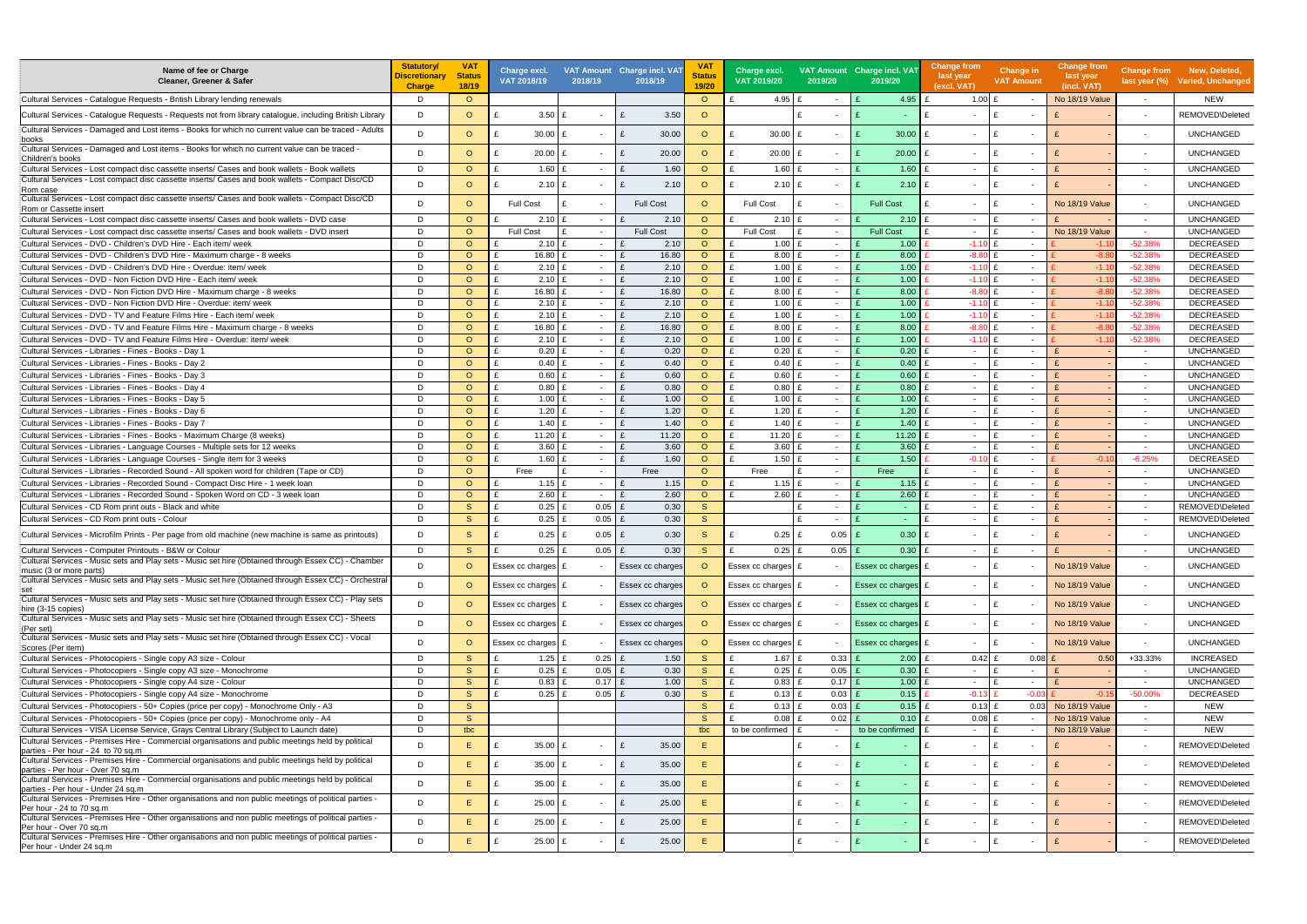| Name of fee or Charge<br>Cleaner, Greener & Safer                                                                                                                                | <b>Statutory/</b><br><b>Discretionary</b><br><b>Charge</b> | <b>VAT</b><br><b>Status</b><br>18/19 | Charge excl.<br>VAT 2018/19 | 2018/19                                | VAT Amount Charge incl. VAT<br>2018/19 | <b>VAT</b><br><b>Status</b><br>19/20 | Charge excl.<br>VAT 2019/20 | 2019/20                  | VAT Amount Charge incl. VAT<br>2019/20 | <b>Change from</b><br>last year<br>(excl. VAT) | Change in<br><b>VAT Amount</b> | <b>Change from</b><br>last year<br>(incl. VAT) |                          | Change from New, Deleted,<br>last year (%) Varied, Unchanged |
|----------------------------------------------------------------------------------------------------------------------------------------------------------------------------------|------------------------------------------------------------|--------------------------------------|-----------------------------|----------------------------------------|----------------------------------------|--------------------------------------|-----------------------------|--------------------------|----------------------------------------|------------------------------------------------|--------------------------------|------------------------------------------------|--------------------------|--------------------------------------------------------------|
| Cultural Services - Premises Hire - Commercial organisations and public meetings held by political<br>parties - Per hour - 24 to 70 sq.m. Sole use outside of opening times.     | D                                                          | E.                                   |                             |                                        |                                        |                                      | $35.00 \text{ E}$           | $\overline{\phantom{a}}$ | 35.00                                  | £<br>35.00 £                                   | $\sim$                         | No 18/19 Value                                 | $\overline{\phantom{a}}$ | <b>NEW</b>                                                   |
| Cultural Services - Premises Hire - Commercial organisations and public meetings held by political                                                                               | D                                                          | E.                                   |                             |                                        |                                        |                                      | $35.00 \text{ E}$           | $\sim$                   | 35.00<br>$\mathbf{f}$                  | 35.00 £<br>£                                   | $\sim$                         | <b>No 18/19 Value</b>                          | $\overline{\phantom{a}}$ | <b>NEW</b>                                                   |
| parties - Per hour - Over 70 sq.m. Sole use outside of opening times.<br>Cultural Services - Premises Hire - Commercial organisations and public meetings held by political      |                                                            |                                      |                             |                                        |                                        |                                      |                             |                          |                                        |                                                |                                |                                                |                          |                                                              |
| parties - Per hour - Under 24 sq.m. Sole use outside of opening times.<br>Cultural Services - Premises Hire - Other organisations and non public meetings of political parties - | D                                                          | E.                                   |                             |                                        |                                        |                                      | $25.00$ £                   | $\sim$                   | 25.00                                  | £<br>25.00 £                                   | $\sim$                         | <b>No 18/19 Value</b>                          | $\overline{\phantom{a}}$ | <b>NEW</b>                                                   |
| Per hour - 24 to 70 sq.m. Sole use outside opening times.                                                                                                                        | D                                                          | E.                                   |                             |                                        |                                        |                                      | $20.00$ £<br>£              | $\overline{\phantom{a}}$ | 20.00<br>£                             | £<br>$20.00$ £                                 | $\sim$                         | No 18/19 Value                                 | $\overline{\phantom{a}}$ | <b>NEW</b>                                                   |
| ECultural Services - Premises Hire - Other organisations and non public meetings of political parties -<br>Per hour - Over 70 sq.m. Sole use outside opening times.              | D                                                          | E.                                   |                             |                                        |                                        |                                      | $20.00$ £                   | $\sim$                   | 20.00                                  | £<br>$20.00$ £                                 | $\sim$                         | <b>No 18/19 Value</b>                          | $\blacksquare$           | <b>NEW</b>                                                   |
| ECultural Services - Premises Hire - Other organisations and non public meetings of political parties -                                                                          | D                                                          | E.                                   |                             |                                        |                                        |                                      | $20.00$ £                   | $\sim$                   | 20.00                                  | £<br>$20.00$ £                                 | $\sim$                         | No 18/19 Value                                 | $\overline{\phantom{a}}$ | <b>NEW</b>                                                   |
| Per hour - Under 24 sq.m. Sole use outside opening times.<br>Cultural Services - Premises Hire - Commercial organisations and public meetings held by political                  |                                                            |                                      |                             |                                        |                                        |                                      |                             |                          |                                        |                                                |                                |                                                |                          |                                                              |
| parties - Per hour - 24 to 70 sq.m. Sole use during opening times.                                                                                                               | D                                                          | E.                                   |                             |                                        |                                        |                                      | $25.00$ £                   | $\overline{\phantom{a}}$ | 25.00                                  | £<br>25.00 £                                   | $\sim$                         | <b>No 18/19 Value</b>                          | $\overline{\phantom{a}}$ | <b>NEW</b>                                                   |
| Cultural Services - Premises Hire - Commercial organisations and public meetings held by political<br>parties - Per hour - Under 24 sq.m. Sole use during opening times.         | D                                                          | E.                                   |                             |                                        |                                        |                                      | $20.00$ £                   | $\sim$                   | 20.00<br>$\mathbf{f}$                  | £<br>$20.00$ £                                 | $\sim$                         | <b>No 18/19 Value</b>                          | $\blacksquare$           | <b>NEW</b>                                                   |
| Cultural Services - Premises Hire - Other organisations and non public meetings of political parties -                                                                           | D                                                          | E.                                   |                             |                                        |                                        |                                      | £<br>15.00 £                | $\overline{\phantom{a}}$ | 15.00<br>$\mathbf{f}$                  | £<br>15.00 £                                   |                                | <b>No 18/19 Value</b>                          |                          | <b>NEW</b>                                                   |
| Per hour - 24 to 70 sq.m. Sole use during opening times.<br>ECultural Services - Premises Hire - Other organisations and non public meetings of political parties -              |                                                            |                                      |                             |                                        |                                        |                                      |                             |                          |                                        |                                                |                                |                                                |                          |                                                              |
| Per hour - Under 24 sq.m. Sole use during opening times.                                                                                                                         | D                                                          | E.                                   |                             |                                        |                                        |                                      | 15.00 £<br>£                |                          | $15.00$ £<br>$\mathbf{f}$              | 15.00 £                                        |                                | No 18/19 Value                                 | $\overline{\phantom{a}}$ | <b>NEW</b>                                                   |
| Cultural Services - Premises Hire - Other Organisations and community groups - part use e.g. hire of<br>table space during opening times                                         | D                                                          | E.                                   |                             |                                        |                                        |                                      | $5.00$ £                    |                          | $\mathbf{f}$<br>$5.00$ £               | 5.00 $E$                                       |                                | No 18/19 Value                                 | $\overline{\phantom{a}}$ | <b>NEW</b>                                                   |
| Cultural Services - Premises Hire - Community Groups - meeting room during opening times                                                                                         | D                                                          | E.                                   |                             |                                        |                                        |                                      | 10.00 £                     | $\sim$                   | 10.00                                  | 10.00 $E$<br>$\mathbf{f}$                      | $\sim$                         | No 18/19 Value                                 | $\overline{\phantom{a}}$ | <b>NEW</b>                                                   |
|                                                                                                                                                                                  |                                                            |                                      | 25% Commission              |                                        | 25% Commission                         |                                      | 25% Commission              |                          | 25% Commission                         |                                                |                                |                                                |                          |                                                              |
| Cultural Services - Exhibitions - Exhibition Space - Exhibition of works or crafts by individual artists and<br>craftsmen                                                        | D                                                          | E.                                   | or minimum hire $E$         |                                        | or minimum hire                        | E.                                   | or minimum hire $E$         | $\overline{\phantom{a}}$ | or minimum hire                        | £<br>$\sim$                                    | l £                            | <b>No 18/19 Value</b>                          | $\overline{\phantom{a}}$ | <b>UNCHANGED</b>                                             |
|                                                                                                                                                                                  |                                                            |                                      | charge                      |                                        | charge                                 |                                      | charge                      |                          | charge                                 |                                                |                                |                                                |                          |                                                              |
| Cultural Services - Sales - Adult fiction - Hardback                                                                                                                             | D<br>D                                                     | Z.                                   | 0.90                        | $\mathbf{f}$<br>$\sim$<br>$\mathbf{f}$ | 0.90<br>$\mathbf{f}$<br>£              | Z.                                   | $0.50$ £                    | $\sim$                   | 0.50                                   | $-0.40$ £                                      | $\sim$                         | $-0.4$                                         | $-44.44%$                | <b>DECREASED</b>                                             |
| Cultural Services - Sales - Adult fiction - Paperback<br>Cultural Services - Sales - Adult non fiction - Hardback                                                                | D                                                          | Z<br>Z                               | 0.40<br>£.<br>1.60          | $\sim$<br>£<br>$\sim$                  | 0.40<br>1.60<br>$\mathbf{f}$           | Z<br>Z                               | $0.25$ £<br>$0.50$ £        | $\sim$<br>$\sim$         | 0.25<br>0.50                           | $-0.15$ £<br>$-1.10$ £                         | $\sim$<br>$\sim$               | $-0.1$<br>$-1.1$                               | $-37.50%$<br>$-68.75%$   | <b>DECREASED</b><br>DECREASED                                |
| Cultural Services - Sales - Adult non fiction - Paperback                                                                                                                        | D                                                          | Z                                    | £<br>0.90                   | $\sim$                                 | 0.90<br>$\mathbf{f}$                   | Z                                    | $0.25$ £                    | $\sim$                   | 0.25                                   | $-0.65$ £                                      | $\sim$                         | $-0.6$                                         | $-72.22%$                | <b>DECREASED</b>                                             |
| Cultural Services - Sales - CD's                                                                                                                                                 | D                                                          | <sub>S</sub>                         | 1.29                        | 0.26<br>$\mathbf{f}$                   | 1.55<br>$\mathbf{f}$                   | <sub>S</sub>                         | $0.42 \quad \text{£}$       | 0.08                     | 0.50                                   | $-0.87$                                        | $-0.17$                        | $-1.0$                                         | $-67.74%$                | DECREASED                                                    |
| Cultural Services - Sales - Children's - Hardback                                                                                                                                | D                                                          | Z                                    | 0.90                        | $\mathbf{f}$<br>$\sim$                 | 0.90<br>$\mathbf{f}$                   | Z                                    | $0.50$ £                    | $\sim$                   | 0.50                                   | $-0.40$ £                                      | $\sim$                         | $-0.4$                                         | $-44.44%$                | DECREASED                                                    |
| Cultural Services - Sales - Children's - Paperback                                                                                                                               | D                                                          | Z                                    | 0.40                        | $\mathbf{f}$<br>$\sim$                 | 0.40<br>£                              | Z                                    | $0.25$ £                    | $\sim$                   | 0.25                                   | $-0.15$ £                                      | $\sim$                         | $-0.1$                                         | $-37.50%$                | <b>DECREASED</b>                                             |
| Cultural Services - Sales - DVD's                                                                                                                                                | D                                                          | <sub>S</sub>                         | 1.67                        | 0.33<br>£                              | 2.00<br>£                              | <sub>S</sub>                         | $0.83$ £                    | 0.17                     | 1.00                                   | $-0.84$                                        | $-0.17$                        | $-1.0$                                         | $-50.00%$                | DECREASED                                                    |
| Cultural Services - Fax - Incoming - Each                                                                                                                                        | D                                                          | S.                                   | 0.83<br>£                   | 0.17<br>$\mathbf{f}$                   | 1.00<br>$\mathbf{f}$                   | <sub>S</sub>                         | $0.83$ £                    | 0.17                     | 1.00                                   | £<br>$\sim$                                    | ۱£<br>$\sim$                   | $\mathbf{f}$                                   | $\sim$                   | <b>UNCHANGED</b>                                             |
| Cultural Services - Fax - Outgoing - Additional page - Elsewhere                                                                                                                 | D                                                          | <sub>S</sub>                         | 1.25<br>£                   | 0.25<br>$\mathbf{f}$                   | 1.50<br>£                              | <sub>S</sub>                         | 1.42 $E$                    | 0.28                     | 1.70                                   | $0.17$ £<br>£                                  | $0.03$ £                       | 0.20                                           | +13.33%                  | <b>INCREASED</b>                                             |
| Cultural Services - Fax - Outgoing - Additional page - Europe                                                                                                                    | D                                                          | S                                    | 0.83<br>£                   | $0.17$ £<br>£                          | 1.00                                   | S                                    | 0.92 E                      | 0.18                     | 1.10                                   | $0.09$ £<br>£                                  | $0.02$ £                       | 0.10                                           | +10.00%                  | <b>INCREASED</b>                                             |
| Cultural Services - Fax - Outgoing - Additional page - UK                                                                                                                        | D                                                          | S.                                   | 0.42                        | 0.08<br>$\mathbf{f}$                   | 0.50<br>$\mathbf{f}$                   | <sub>S</sub>                         | $0.50$ £                    | 0.10                     | 0.60                                   | $0.08$ £<br>$\mathbf{f}$                       | $0.02$ £                       | 0.10                                           | +20.00%                  | <b>INCREASED</b>                                             |
| Cultural Services - Fax - Outgoing - Fax to free numbers (Admin charge)                                                                                                          | D                                                          | <sub>S</sub>                         | 0.42                        | 0.08<br>$\mathbf{f}$                   | 0.50<br>£                              | <sub>S</sub>                         | $0.42 \quad \text{£}$       | 0.08                     | 0.50                                   | £<br>$\sim$                                    | E<br>$\sim$                    | $\mathbf{f}$                                   | $\sim$                   | <b>UNCHANGED</b>                                             |
| Cultural Services - Fax - Outgoing - First Page - Elsewhere                                                                                                                      | D                                                          | <sub>S</sub>                         | £<br>2.50                   | 0.50<br>$\mathbf{f}$                   | 3.00<br>£                              | <sub>S</sub>                         | $2.67$ £                    | 0.53                     | 3.20                                   | £<br>$0.17$ £                                  | $0.03$ £                       | 0.20                                           | $+6.67%$                 | <b>INCREASED</b>                                             |
| Cultural Services - Fax - Outgoing - First Page - Europe                                                                                                                         | D                                                          | S.                                   | 2.08                        | 0.42                                   | 2.50<br>$\mathbf{f}$                   | S.                                   | $2.25$ £                    | 0.45                     | 2.70                                   | $\mathbf{f}$<br>$0.17$ £                       | $0.03$ £                       | 0.20                                           | +8.00%                   | <b>INCREASED</b>                                             |
| Cultural Services - Fax - Outgoing - First Page - UK                                                                                                                             | D                                                          | <sub>S</sub>                         | 0.83                        | 0.17<br>£                              | 1.00<br>E                              | <sub>S</sub>                         | $0.92$ £                    | 0.18                     | $1.10$ £                               | $0.09$ £                                       | $0.02$ £                       | 0.10                                           | +10.00%                  | <b>INCREASED</b>                                             |
| Eultural Services -Internet and Word processing - Use of the internet -first 2 Hours                                                                                             | D                                                          | S.                                   | Free                        | $\sim$                                 | Free                                   | S.                                   | Free                        | $\sim$                   | Free                                   | $\sim$                                         | $\sim$                         |                                                | $\overline{\phantom{a}}$ | UNCHANGED                                                    |
| Cultural Services -Internet and Word processing - Use of the internet - per Subsequent hour                                                                                      | D                                                          | S.                                   |                             |                                        |                                        | <sub>S</sub>                         | $0.83$ £                    | 0.17                     | 1.00                                   | £<br>$0.83$ £                                  | 0.17                           | No 18/19 Value                                 | $\sim$                   | NEW                                                          |
| Cultural Services -Internet and Word processing - Word processing - Black and white                                                                                              | D                                                          | <sub>S</sub>                         | $0.25$ £                    | 0.05                                   | 0.30<br>E                              | <sub>S</sub>                         | $0.25$ £                    | 0.05                     | 0.30                                   | £<br>$\sim$ $-$                                | £<br>$\sim$                    |                                                | $\sim$                   | <b>UNCHANGED</b>                                             |
| Cultural Services -Internet and Word processing - Word processing - Colour                                                                                                       | D                                                          | <sub>S</sub>                         | $0.25$ £                    | $0.05$ £                               | 0.30                                   | <sub>S</sub>                         | $0.25$ £                    | $0.05$ £                 | $0.30$ £                               | $\sim$                                         | E<br>$\sim$                    |                                                | $\sim$                   | <b>UNCHANGED</b>                                             |
| Cultural Services - Thameside Theatre and Central Complex - Performance Surcharge                                                                                                | D                                                          | S                                    | 125.00                      | 25.00<br>£                             | 150.00<br>E                            | <sub>S</sub>                         | 125.00 $E$                  | $25.00$ $E$              | $150.00$ £                             | $\sim$                                         | l £<br>$\sim$                  |                                                | $\overline{\phantom{a}}$ | <b>UNCHANGED</b>                                             |
| Cultural Services - Thameside Theatre and Central Complex - Room Hire - Thameside Two (40 sq<br>imtr) Monday to Saturday. Only available Sunday if Theatre in use.               | D                                                          | E                                    |                             |                                        |                                        | Ε.                                   | £<br>$21.00$ £              | $\overline{\phantom{a}}$ | $21.00$ £                              | $21.00 \text{ E}$                              | $\sim$                         | No 18/19 Value                                 | $\overline{\phantom{a}}$ | New                                                          |
| Cultural Services - Thameside Theatre and Central Complex - Room Hire - Third Floor Foyer Monday<br>to Saturday only                                                             | D                                                          | E.                                   |                             |                                        |                                        | E.                                   | $15.00 \text{ E}$           | $\sim$                   | $15.00$ £<br>$\mathbf{f}$              | 15.00 £                                        | $\sim$                         | No 18/19 Value                                 | $\overline{\phantom{a}}$ | New                                                          |
| Cultural Services - Thameside Theatre and Central Complex - Gallery Booking Deposit                                                                                              | D                                                          | Ε                                    |                             |                                        |                                        | E.                                   | $25.00 \text{ E}$<br>f      | $\overline{\phantom{a}}$ | $25.00 \text{ E}$<br>$\mathbf{f}$      | $25.00 \text{ E}$                              | $\sim$                         | No 18/19 Value                                 | $\overline{\phantom{a}}$ | <b>New</b>                                                   |
| Cultural Services - Thameside Theatre and Central Complex - Printing of tickets for external venues up<br>to 500 tickets where we are not acting as box office.                  | D                                                          | S                                    |                             |                                        |                                        | <sub>S</sub>                         | 41.67 £<br>£                | $8.33$ £                 | $50.00$ £                              | 41.67 £                                        |                                | 8.33 No 18/19 Value                            | $\overline{\phantom{a}}$ | <b>New</b>                                                   |
| Cultural Services - Thameside Theatre and Central Complex - Additional batches of up to 500 tickets<br>for external venues where we are not acting as box office.                | D                                                          | <sub>S</sub>                         |                             |                                        |                                        | S.                                   | $20.83 \tE$                 | $4.17$ £                 | $25.00$ £                              | $20.83$ £                                      | 4.17                           | No 18/19 Value                                 | $\overline{\phantom{a}}$ | New                                                          |
| Cultural Services - Thameside Theatre and Central Complex - Printing of tickets for theatre events<br>where hirer wishes to be their own box office. For up to 315 tickets.      | D                                                          | S                                    |                             |                                        |                                        | S                                    | 20.83                       | $4.17$ £                 | $25.00$ £                              | $20.83$ £                                      | 4.17                           | No 18/19 Value                                 | $\overline{\phantom{a}}$ | New                                                          |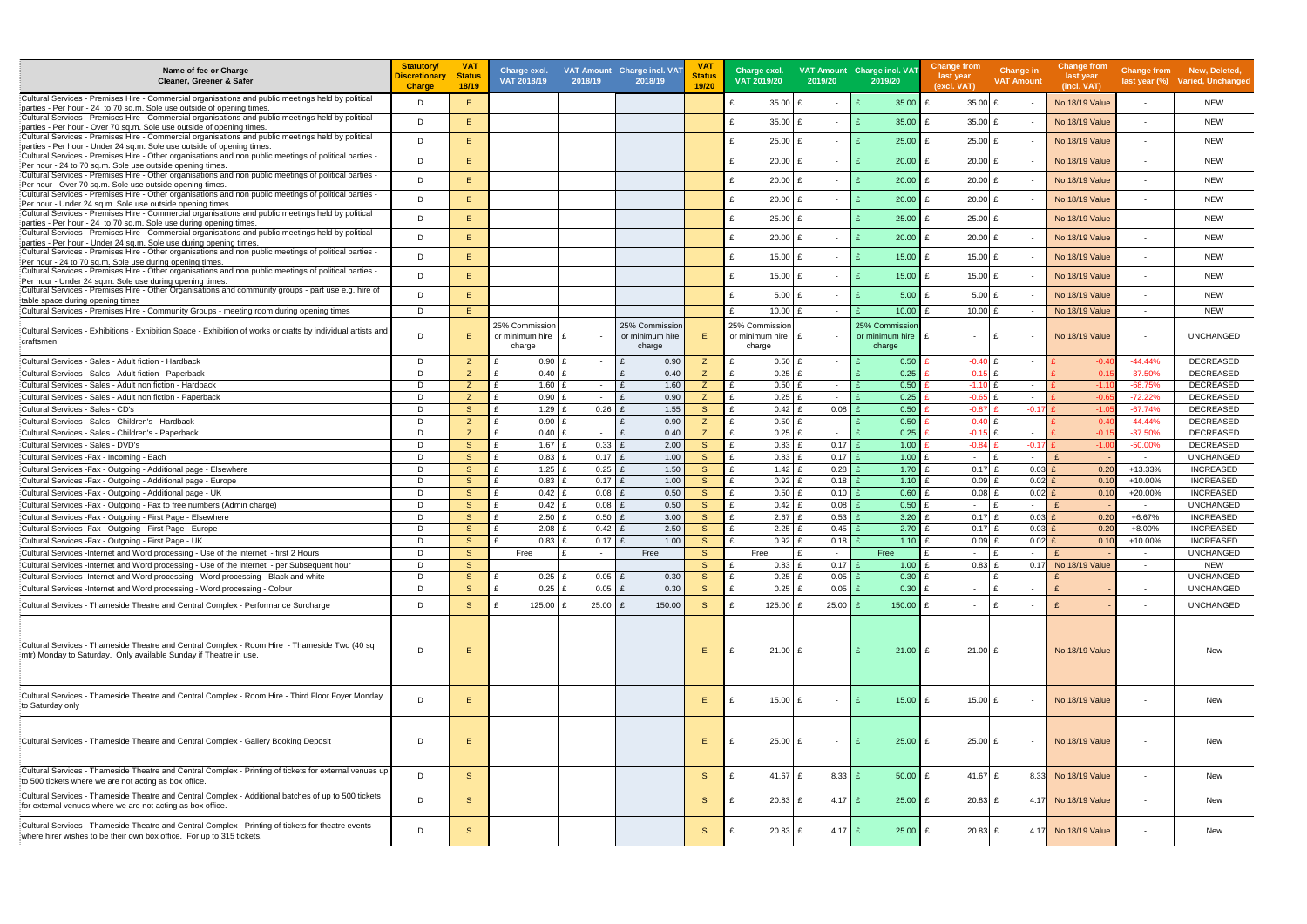| Name of fee or Charge<br>Cleaner, Greener & Safer                                                                                                                | <b>Statutory/</b><br><b>Discretionary</b><br><b>Charge</b> | <b>VAT</b><br><b>Status</b><br>18/19 | Charge excl.<br>VAT 2018/19 | 2018/19 | VAT Amount Charge incl. VAT<br>2018/19 | <b>VAT</b><br>Status<br>19/20 | Charge excl.<br>VAT 2019/20            | 2019/20                 | VAT Amount Charge incl. VAT<br>2019/20 | <b>Change from</b><br>last year<br>(excl. VAT) | Change in<br><b>VAT Amount</b> | <b>Change from</b><br>last year<br>(incl. VAT) |                          | Change from New, Deleted,<br>last year (%) Varied, Unchanged |
|------------------------------------------------------------------------------------------------------------------------------------------------------------------|------------------------------------------------------------|--------------------------------------|-----------------------------|---------|----------------------------------------|-------------------------------|----------------------------------------|-------------------------|----------------------------------------|------------------------------------------------|--------------------------------|------------------------------------------------|--------------------------|--------------------------------------------------------------|
| Cultural Services - Thameside Theatre and Central Complex - Additional batches of up to 315 tickets<br>for theatre events where we are not acting as box office. | D                                                          | S                                    |                             |         |                                        | <sub>S</sub>                  | $10.42 \text{ } \text{ } \pounds$<br>£ | $2.08$ £                | 12.50                                  | £<br>10.42 $E$                                 | 2.08                           | No 18/19 Value                                 | $\sim$                   | New                                                          |
| Cultural Services - Thameside Theatre and Central Complex - Surcharge for staff and bar with Foyer<br>booking                                                    | D                                                          | $\mathsf{s}$                         |                             |         |                                        | S                             | 41.67 £<br>£                           | $8.33$ $E$              | 50.00                                  | £<br>41.67 £                                   | 8.33                           | No 18/19 Value                                 | $\sim$                   | New                                                          |
| Cultural Services - Thameside Theatre and Central Complex - Extra Staff - For technical or Front of<br>house work. Charged per hour.                             | D                                                          | S                                    |                             |         |                                        | S                             | £<br>15.00 £                           | $3.00$ £                | 18.00                                  | £<br>15.00 £                                   | 3.00                           | No 18/19 Value                                 | $\sim$                   | New                                                          |
| Cultural Services - Thameside Theatre and Central Complex - Bubble Machine                                                                                       | D                                                          | S                                    |                             |         |                                        | S                             | $23.00$ £<br>£                         | $4.60$ £                | 27.60                                  | £<br>$23.00$ £                                 | 4.60                           | No 18/19 Value                                 | $\sim$                   | New                                                          |
| Cultural Services - Thameside Theatre and Central Complex - Follow Spot                                                                                          | D                                                          | <sub>S</sub>                         |                             |         |                                        | S                             | £<br>23.00                             | $4.60 \quad \text{E}$   | 27.60                                  | £<br>$23.00$ £                                 | 4.60                           | No 18/19 Value                                 | $\overline{\phantom{a}}$ | New                                                          |
| Cultural Services - Thameside Theatre and Central Complex - Haze                                                                                                 | D                                                          | <sub>S</sub>                         |                             |         |                                        | S                             | £<br>23.00                             | $4.60$ £                | 27.60                                  | £<br>23.00 £                                   |                                | 4.60 No 18/19 Value                            | $\sim$                   | New                                                          |
| Cultural Services - Thameside Theatre and Central Complex - Yamaha 503 Digital Piano                                                                             | D                                                          | S                                    |                             |         |                                        | S                             | £<br>$23.00$ £                         | $4.60$ £                | 27.60                                  | £<br>$23.00 \text{ } \pounds$                  |                                | 4.60 No 18/19 Value                            | $\overline{\phantom{a}}$ | New                                                          |
| Cultural Services - Thameside Theatre and Central Complex - Portable Video Projector                                                                             | D                                                          | <sub>S</sub>                         |                             |         |                                        | S                             | £<br>23.00                             | $4.60 \quad \text{E}$   | 27.60                                  | £<br>$23.00 \text{ } \pounds$                  | 4.60                           | No 18/19 Value                                 | $\sim$                   | New                                                          |
| Cultural Services - Thameside Theatre and Central Complex - Pyroflash                                                                                            | D                                                          | S                                    |                             |         |                                        | S                             | £<br>23.00                             | $4.60$ £                | 27.60                                  | £<br>$23.00$ £                                 | 4.60                           | No 18/19 Value                                 | $\overline{\phantom{a}}$ | New                                                          |
| Cultural Services - Thameside Theatre and Central Complex - Radio Microphone System Price per 4<br>microphones                                                   | D                                                          | S                                    |                             |         |                                        | S                             | $23.00$ £<br>£                         | $4.60$ £                | 27.60                                  | £<br>23.00 £                                   | 4.60                           | No 18/19 Value                                 | $\overline{\phantom{a}}$ | New                                                          |
| Cultural Services - Thameside Theatre and Central Complex - Smoke Machines                                                                                       | D                                                          | <sub>S</sub>                         |                             |         |                                        | S.                            | $\mathsf{E}$<br>$23.00 \, \text{E}$    | $4.60 \text{ } \pounds$ | $27.60 \, \text{E}$                    | $23.00 \text{ } \pounds$                       |                                | 4.60 No 18/19 Value                            | $\sim$                   | New                                                          |
| Cultural Services - Thameside Theatre and Central Complex - Snow Machines                                                                                        | D                                                          | S                                    |                             |         |                                        | S                             | £<br>$23.00$ £                         | $4.60$ £                | $27.60$ £                              | $23.00$ £                                      |                                | 4.60 No 18/19 Value                            | $\overline{\phantom{a}}$ | New                                                          |
| Cultural Services - Thameside Theatre and Central Complex - Star Cloth                                                                                           | D                                                          | S                                    |                             |         |                                        | S                             | £<br>$23.00 \text{ E}$                 | $4.60$ £                | $27.60$ £                              | $23.00$ £                                      |                                | 4.60 No 18/19 Value                            | $\sim$                   | New                                                          |
| Cultural Services - Thameside Theatre and Central Complex - UV Lighting                                                                                          | D                                                          | S                                    |                             |         |                                        | S                             | £<br>$23.00 \text{ } \text{ } \pounds$ | $4.60 \quad \text{E}$   | $27.60$ £                              | $23.00 \text{ } \pounds$                       |                                | 4.60 No 18/19 Value                            | $\sim$                   | New                                                          |
| Cultural Services - Thameside Theatre and Central Complex - Museum as additional dressing rooms -<br>Only available after museum closing times 5pm-11pm          | D                                                          | E                                    |                             |         |                                        | Ε                             | £<br>53.00 £                           | $\sim$                  | 53.00<br>E                             | £<br>53.00 £                                   | $\sim$                         | No 18/19 Value                                 | $\overline{\phantom{a}}$ | New                                                          |
| Cultural Services - Thameside Theatre and Central Complex - Digital Cinema Projector                                                                             | D                                                          | S                                    |                             |         |                                        | S                             | £<br>53.00 £                           | 10.60 £                 | 63.60                                  | £<br>53.00 £                                   |                                | 10.60 No 18/19 Value                           | $\overline{\phantom{a}}$ | New                                                          |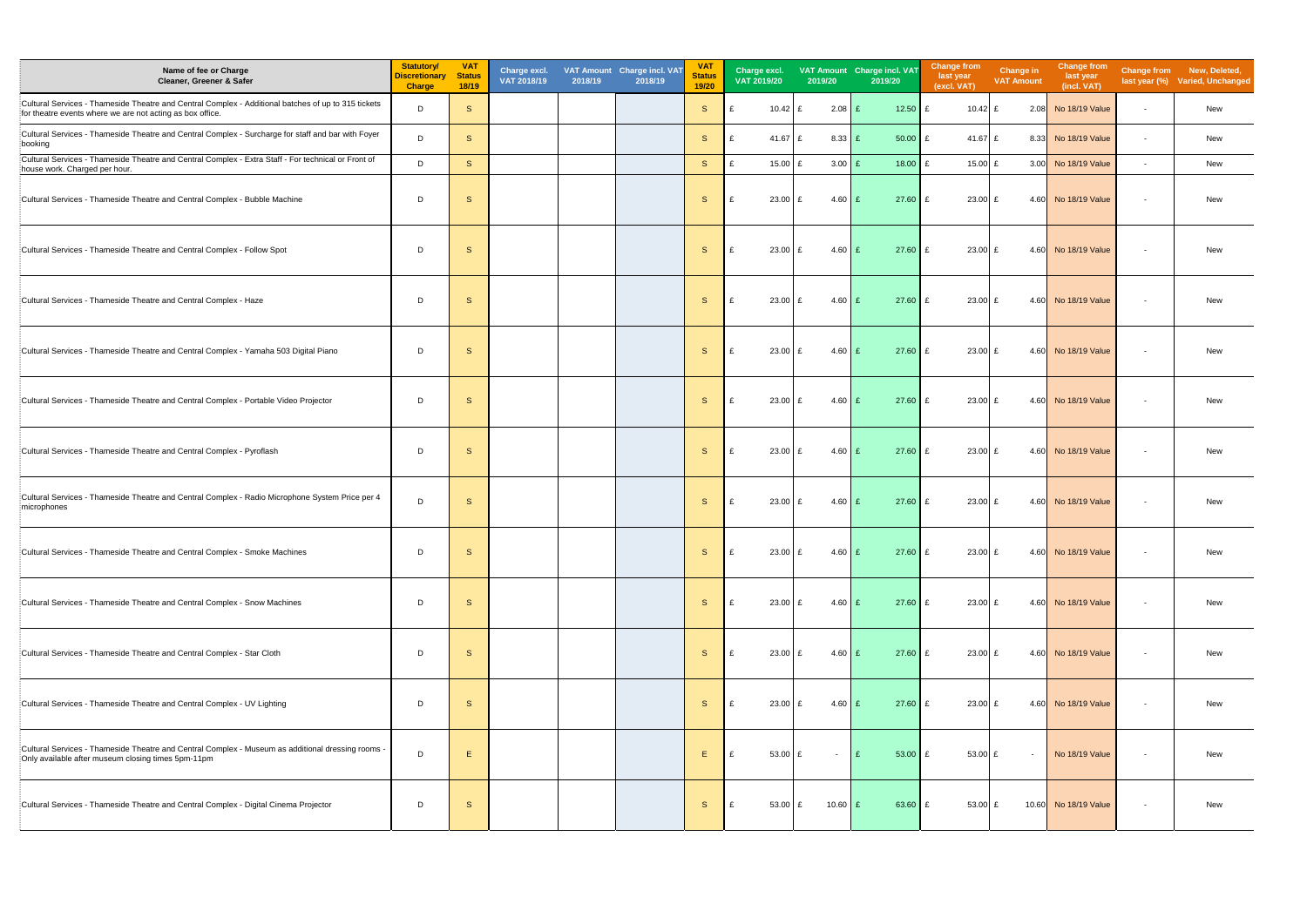| Name of fee or Charge<br>Cleaner, Greener & Safer                                                                                                                                                                                                                                                                             | <b>Statutory/</b><br><b>Discretionary</b><br><b>Charge</b> | <b>VAT</b><br><b>Status</b><br>18/19 | Charge excl.<br>VAT 2018/19 | 2018/19    | VAT Amount Charge incl. VAT<br>2018/19 | <b>VAT</b><br><b>Status</b><br>19/20 | Charge excl.<br>VAT 2019/20 | 2019/20                  | VAT Amount Charge incl. VAT<br>2019/20 | <b>Change from</b><br>last year<br>(excl. VAT) | Change in<br><b>VAT Amount</b> | <b>Change from</b><br>last year<br>(incl. VAT) |                          | Change from New, Deleted,<br>last year (%) Varied, Unchanged |
|-------------------------------------------------------------------------------------------------------------------------------------------------------------------------------------------------------------------------------------------------------------------------------------------------------------------------------|------------------------------------------------------------|--------------------------------------|-----------------------------|------------|----------------------------------------|--------------------------------------|-----------------------------|--------------------------|----------------------------------------|------------------------------------------------|--------------------------------|------------------------------------------------|--------------------------|--------------------------------------------------------------|
| Cultural Services - Thameside Theatre and Central Complex - Flame Machine                                                                                                                                                                                                                                                     | D                                                          | S                                    |                             |            |                                        | S.                                   | 53.00                       | 10.60<br>£               | $63.60 \text{ E}$                      | 53.00 $E$                                      |                                | 10.60 No 18/19 Value                           | $\overline{\phantom{a}}$ | New                                                          |
| Cultural Services - Thameside Theatre and Central Complex - Emlarged Orchestra Pit                                                                                                                                                                                                                                            | D                                                          | S                                    |                             |            |                                        | S.                                   | 53.00                       | $10.60$ $E$<br>£         | $63.60$ £                              | 53.00 £                                        |                                | 10.60 No 18/19 Value                           | $\overline{\phantom{a}}$ | <b>New</b>                                                   |
| Cultural Services - Thameside Theatre and Central Complex - PA in Foyer                                                                                                                                                                                                                                                       | D                                                          | <sub>S</sub>                         |                             |            |                                        | S.                                   | $53.00 \text{ E}$           | $10.60$ £                | $63.60 \text{ E}$                      | 53.00 £                                        |                                | 10.60 No 18/19 Value                           | $\overline{\phantom{a}}$ | New                                                          |
| Cultural Services - Thameside Theatre and Central Complex - Set up and Remove Stage in Foyer                                                                                                                                                                                                                                  | D                                                          | <sub>S</sub>                         |                             |            |                                        | S.                                   | $53.00 \text{ E}$           | 10.60                    | $63.60 \text{ E}$                      | 53.00 $E$                                      |                                | 10.60 No 18/19 Value                           | $\overline{\phantom{a}}$ | New                                                          |
| Cultural Services - Thameside Theatre and Central Complex - Off Peak Tariff - Commercial<br>Organisations Mondays and Tuesdays in January, February and August only. Standard block 18:00 to<br>23:00                                                                                                                         | D                                                          | <sub>S</sub>                         |                             |            |                                        | <sub>S</sub>                         | 61.00 £                     | $12.20$ £                | $73.20$ £                              | 61.00 £                                        |                                | 12.20 No 18/19 Value                           | $\overline{\phantom{a}}$ | New                                                          |
| Cultural Services - Thameside Theatre and Central Complex - Off Peak Tariff - Commercial<br>Organisations Mondays and Tuesdays in January, February and August only. Standard Fee per hour<br>between 09:00 to 18:00                                                                                                          | D                                                          | S                                    |                             |            |                                        | S.                                   | 264.00 £                    | $52.80$ £                | $316.80$ £                             | 264.00 £                                       |                                | 52.80 No 18/19 Value                           | $\overline{\phantom{a}}$ | <b>New</b>                                                   |
| Cultural Services - Thameside Theatre and Central Complex - Off Peak Tariff - Commercial<br>Organisations Mondays and Tuesdays in January, February and August only. Additional hour after<br>23:00                                                                                                                           | D                                                          | S                                    |                             |            |                                        | S.                                   | 140.00 £                    | $28.00$ £                | $168.00$ E                             | 140.00 £                                       |                                | 28.00 No 18/19 Value                           | $\overline{\phantom{a}}$ | <b>New</b>                                                   |
| Cultural Services - Thameside Theatre and Central Complex - Tariff 1 - Thurrock based non profit<br>organisations, members of Thurrock Arts Council and Thurrock Schools and Colleges - Additional<br>hours after 23.00 - Fridays - 1) Thurrock Council services and DFE funded schools and<br>academies                      | D                                                          | E.                                   | 170.00 £<br>£               |            | 170.00<br>£                            | E.                                   | $\mathbf{f}$<br>175.00 £    | $\sim$                   | $175.00 \text{ E}$                     | $5.00 \text{ E}$                               | $\sim$                         | $\mathbf{f}$<br>5.00                           | $+2.94%$                 | <b>INCREASED</b>                                             |
| Cultural Services - Thameside Theatre and Central Complex - Tariff 1 - Thurrock based non profit<br>organisations, members of Thurrock Arts Council and Thurrock Schools and Colleges - Additional<br>hours after 23.00 - Fridays - 2) Thurrock based non-profit organisations and members of Thurrock<br><b>Arts Council</b> | D                                                          | <sub>S</sub>                         | 170.00 £                    | 34.00      | 204.00<br>E                            | S.                                   | 175.00 £                    | $35.00$ £                | $210.00$ £                             | $5.00$ £                                       | $1.00$ £                       | 6.00                                           | $+2.94%$                 | <b>INCREASED</b>                                             |
| Cultural Services - Thameside Theatre and Central Complex - Tariff 1 - Thurrock based non profit<br>organisations, members of Thurrock Arts Council and Thurrock Schools and Colleges - Additional<br>hours after 23.00 - Saturday - 1) Thurrock Council services and DFE funded schools and<br>academies                     | D                                                          | E.                                   | 247.00 £                    |            | 247.00<br>£                            | E.                                   | 254.00                      | $\overline{\phantom{a}}$ | $254.00$ £                             | $7.00$ £                                       | $\sim$                         | 7.00<br>£                                      | $+2.83%$                 | <b>INCREASED</b>                                             |
| Cultural Services - Thameside Theatre and Central Complex - Tariff 1 - Thurrock based non profit<br>organisations, members of Thurrock Arts Council and Thurrock Schools and Colleges - Additional<br>hours after 23.00 - Saturday - 2) Thurrock based non-profit organisations and members of<br>Thurrock Arts Council       | D                                                          | <sub>S</sub>                         | 246.67                      | 49.33<br>E | 296.00<br>£                            | <sub>S</sub>                         | $254.00 \, \text{E}$        | 50.80                    | $304.80 \, \text{E}$                   | $7.33 \text{ } \pounds$                        | 1.47 £                         | 8.80                                           | $+2.97%$                 | INCREASED                                                    |
| ECultural Services - Thameside Theatre and Central Complex - Tariff 1 - Thurrock based non profit<br>organisations, members of Thurrock Arts Council and Thurrock Schools and Colleges - Additional<br>hours after 23.00 - Sundays - 1) Thurrock Council services and DFE funded schools and<br>academies                     | D                                                          | E.                                   | 247.00 £                    |            | 247.00<br>£                            | E.                                   | $254.00 \text{ E}$          | $\sim$                   | $254.00$ £                             | 7.00 £                                         | $\sim$                         | 7.00<br>£                                      | $+2.83%$                 | <b>INCREASED</b>                                             |
| Cultural Services - Thameside Theatre and Central Complex - Tariff 1 - Thurrock based non profit<br>organisations, members of Thurrock Arts Council and Thurrock Schools and Colleges - Additional<br>hours after 23.00 - Sundays - 2) Thurrock based non-profit organisations and members of<br>Thurrock Arts Council        | D                                                          | <sub>S</sub>                         | 246.67 £                    | $49.33$ £  | 296.00                                 | <sub>S</sub>                         | 254.00                      | 50.80                    | $304.80$ £                             | $7.33$ £                                       | $1.47$ £                       | 8.80                                           | $+2.97%$                 | <b>INCREASED</b>                                             |
| Cultural Services - Thameside Theatre and Central Complex - Tariff 1 - Thurrock based non profit<br>organisations, members of Thurrock Arts Council and Thurrock Schools and Colleges - Standard fee<br>per hour 09.00 to 18.00 - Friday - 1) Thurrock Council services and DFE funded schools and<br>academies               | D                                                          | Ε.                                   | 75.00 £                     |            | 75.00<br>£                             | Ε.                                   | 77.00 £<br>£                | $\sim$                   | 77.00 E                                | 2.00 E                                         | $\sim$                         | 2.00<br>£                                      | $+2.67%$                 | <b>INCREASED</b>                                             |
| Cultural Services - Thameside Theatre and Central Complex - Tariff 1 - Thurrock based non profit<br>organisations, members of Thurrock Arts Council and Thurrock Schools and Colleges - Standard fee<br>per hour 09.00 to 18.00 - Friday - 2) Thurrock based non-profit organisations and members of<br>Thurrock Arts Council | D                                                          | <sub>S</sub>                         | 75.00 £<br>£                | $15.00$ £  | 90.00                                  | <sub>S</sub>                         | 77.00 £                     | $15.40$ £                | $92.40$ £                              | $2.00$ £                                       | 0.40 E                         | 2.40                                           | $+2.67%$                 | <b>INCREASED</b>                                             |
| Cultural Services - Thameside Theatre and Central Complex - Tariff 1 - Thurrock based non profit<br>organisations, members of Thurrock Arts Council and Thurrock Schools and Colleges - Standard fee<br>per hour 09.00 to 18.00 - Monday to Thursday - 1) Thurrock Council services and DFE funded<br>schools and academies   | D                                                          | Ε                                    | $59.00 \text{ E}$<br>£      |            | £<br>59.00                             | Ε.                                   | £<br>61.00 £                | $\overline{\phantom{a}}$ | $61.00$ £                              | $2.00$ £                                       | $\sim$                         | £<br>2.00                                      | +3.39%                   | <b>INCREASED</b>                                             |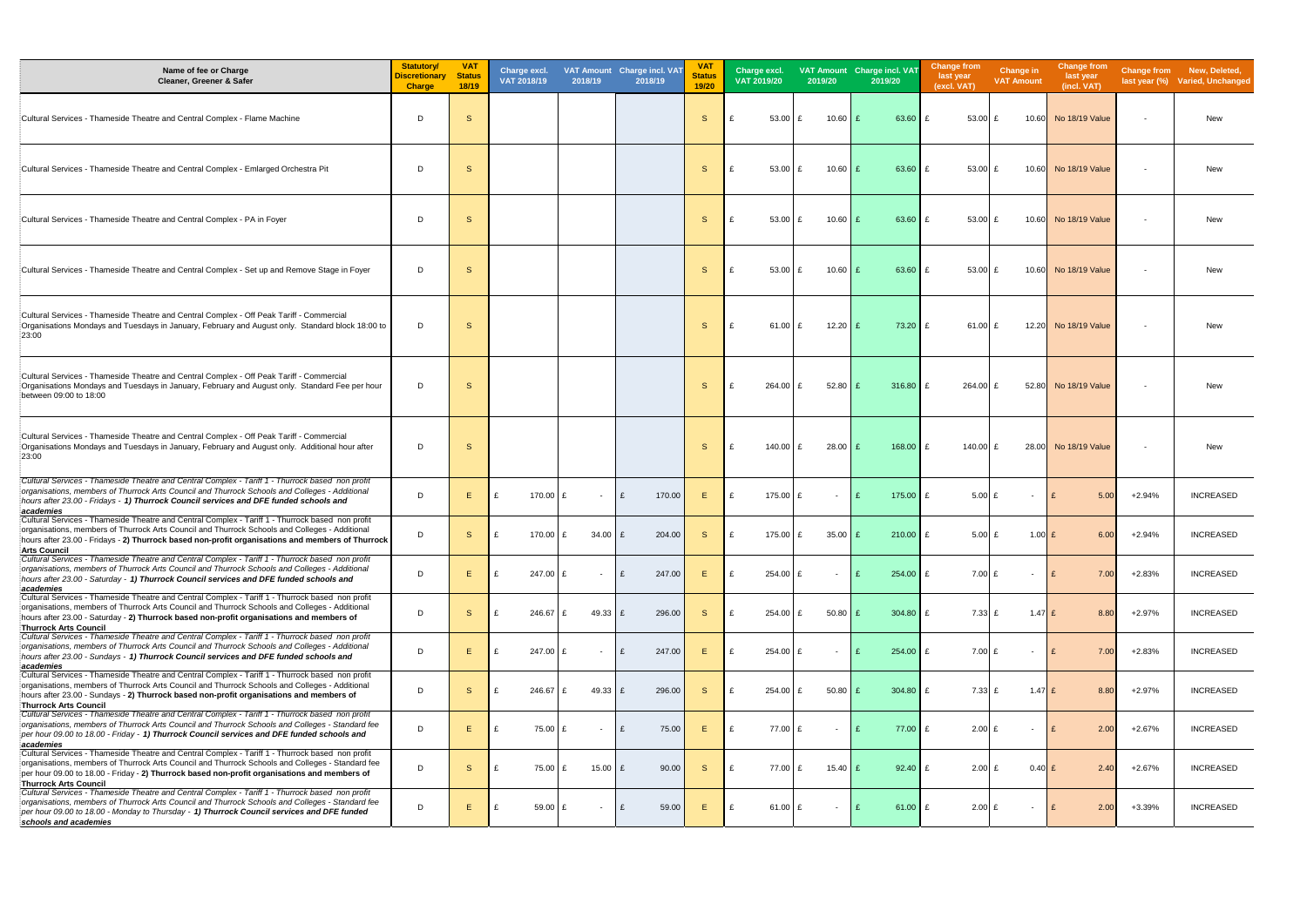| Name of fee or Charge<br>Cleaner, Greener & Safer                                                                                                                                                                                                                                                                                            | <b>Statutory/</b><br>Discretionary<br><b>Charge</b> | <b>VAT</b><br><b>Status</b><br>18/19 | Charge excl.<br>VAT 2018/19   | 2018/19                  | VAT Amount Charge incl. VAT<br>2018/19 | <b>VAT</b><br><b>Status</b><br>19/20 | Charge excl.<br>VAT 2019/20 | 2019/20                  | VAT Amount Charge incl. VAT<br>2019/20 | <b>Change from</b><br>last year<br>(excl. VAT) | <b>Change in</b><br><b>VAT Amount</b> | <b>Change from</b><br>last year<br>(incl. VAT) |                          | Change from New, Deleted,<br>last year (%) Varied, Unchanged |
|----------------------------------------------------------------------------------------------------------------------------------------------------------------------------------------------------------------------------------------------------------------------------------------------------------------------------------------------|-----------------------------------------------------|--------------------------------------|-------------------------------|--------------------------|----------------------------------------|--------------------------------------|-----------------------------|--------------------------|----------------------------------------|------------------------------------------------|---------------------------------------|------------------------------------------------|--------------------------|--------------------------------------------------------------|
| Cultural Services - Thameside Theatre and Central Complex - Tariff 1 - Thurrock based non profit<br>organisations, members of Thurrock Arts Council and Thurrock Schools and Colleges - Standard fee<br>per hour 09.00 to 18.00 - Monday to Thursday - 2) Thurrock based non-profit organisations and<br>members of Thurrock Arts Council    | D                                                   | -S                                   | $59.17 \tE$                   | $11.83$ $E$              | 71.00                                  | <sub>S</sub>                         | 61.00                       | $12.20$ $E$              | 73.20                                  | 1.83<br>£                                      | $0.37$ £                              | 2.20                                           | $+3.10%$                 | <b>INCREASED</b>                                             |
| Cultural Services - Thameside Theatre and Central Complex - Tariff 1 - Thurrock based non profit<br>organisations, members of Thurrock Arts Council and Thurrock Schools and Colleges - Standard fee<br>per hour 09.00 to 23.00 - Sunday - 1) Thurrock Council services and DFE funded schools and<br>academies                              | D                                                   | E.                                   | $121.00$ £<br>£               | $\sim$                   | £<br>121.00                            | F.                                   | $125.00$ £                  |                          | 125.00<br>$\mathbf{f}$                 | 4.00 $E$<br>£                                  | $\overline{\phantom{a}}$              | £<br>4.0                                       | $+3.31%$                 | <b>INCREASED</b>                                             |
| Cultural Services - Thameside Theatre and Central Complex - Tariff 1 - Thurrock based non profit<br>organisations, members of Thurrock Arts Council and Thurrock Schools and Colleges - Standard fee<br>per hour 09.00 to 23.00 - Sunday - 2) Thurrock based non-profit organisations and members of<br><b>Thurrock Arts Council</b>         | D                                                   | -S                                   | $120.83$ £<br>£               | $24.17$ $E$              | 145.00                                 | -S                                   | 125.00                      | $25.00$ E<br>£           | 150.00                                 | 4.17 $E$<br>£                                  | $0.83$ £                              | 5.00                                           | +3.45%                   | <b>INCREASED</b>                                             |
| Cultural Services - Thameside Theatre and Central Complex - Tariff 1 - Thurrock based non profit<br>organisations, members of Thurrock Arts Council and Thurrock Schools and Colleges - Standard fee<br>Period 18.00 to 23.00 - Friday - 1) Thurrock Council services and DFE funded schools and<br>academies                                | D                                                   | E.                                   | 470.00 £<br>£                 | $\overline{\phantom{a}}$ | 470.00<br>$\mathbf{f}$                 | F.                                   | 484.00                      |                          | 484.00<br>£                            | 14.00 £<br>£                                   | $\overline{\phantom{a}}$              | $\mathbf{f}$<br>14.00                          | $+2.98%$                 | <b>INCREASED</b>                                             |
| Cultural Services - Thameside Theatre and Central Complex - Tariff 1 - Thurrock based non profit<br>organisations, members of Thurrock Arts Council and Thurrock Schools and Colleges - Standard fee<br>Period 18.00 to 23.00 - Friday - 2) Thurrock based non-profit organisations and members of<br><b>Thurrock Arts Council</b>           | D                                                   | -S                                   | 470.00 £<br>£                 | 94.00 £                  | 564.00                                 | -S                                   | 484.00<br>£                 | $96.80$ £<br>£           | 580.80                                 | 14.00 £<br>£                                   | $2.80$ £                              | 16.80                                          | $+2.98%$                 | <b>INCREASED</b>                                             |
| Cultural Services - Thameside Theatre and Central Complex - Tariff 1 - Thurrock based non profit<br>organisations, members of Thurrock Arts Council and Thurrock Schools and Colleges - Standard fee<br>Period 18.00 to 23.00 - Monday to Thursday - 1) Thurrock Council services and DFE funded<br>schools and academies                    | D                                                   | Е                                    | $256.00$ £<br>£               | $\sim$                   | 256.00<br>$\mathbf{f}$                 | Е                                    | 264.00                      | $\overline{\phantom{a}}$ | 264.00                                 | $8.00$ £<br>£                                  | $\overline{\phantom{a}}$              | 8.00<br>ှင                                     | $+3.13%$                 | <b>INCREASED</b>                                             |
| Cultural Services - Thameside Theatre and Central Complex - Tariff 1 - Thurrock based non profit<br>organisations, members of Thurrock Arts Council and Thurrock Schools and Colleges - Standard fee<br>Period 18.00 to 23.00 - Monday to Thursday - 2) Thurrock based non-profit organisations and<br>members of Thurrock Arts Council      | D                                                   | -S                                   | $255.83$ £<br>£               | $51.17$ £                | 307.00                                 | -S                                   | 264.00<br>£                 | $52.80$ £<br>£           | 316.80                                 | $8.17$ £<br>£                                  | $1.63$ £                              | 9.8 <sub>0</sub>                               | $+3.19%$                 | <b>INCREASED</b>                                             |
| Cultural Services - Thameside Theatre and Central Complex - Tariff 1 - Thurrock based non profit<br>organisations, members of Thurrock Arts Council and Thurrock Schools and Colleges - Standard fee<br>Period 18.00 to 23.00 - Saturday - 1) Thurrock Council services and DFE funded schools and<br>academies                              | D                                                   | Е                                    | 619.00 £                      | $\sim$                   | 619.00<br>$\mathbf{f}$                 |                                      | 638.00                      | $\sim$                   | 638.00                                 | 19.00 £<br>£                                   | $\overline{\phantom{a}}$              | $\mathbf{f}$<br>19.00                          | +3.07%                   | <b>INCREASED</b>                                             |
| Cultural Services - Thameside Theatre and Central Complex - Tariff 1 - Thurrock based non profit<br>organisations, members of Thurrock Arts Council and Thurrock Schools and Colleges - Standard fee<br>Period 18.00 to 23.00 - Saturday - 2) Thurrock based non-profit organisations and members of<br>Thurrock Arts Council                | D                                                   | -S                                   | 619.17 $E$                    | $123.83$ £               | 743.00                                 | -S                                   | 638.00                      | $127.60$ £<br>£          | 765.60                                 | 18.83 £<br>£                                   | $3.77$ £                              | 22.60                                          | $+3.04%$                 | <b>INCREASED</b>                                             |
| Cultural Services - Thameside Theatre and Central Complex - Tariff 1 - Thurrock based non profit<br>organisations, members of Thurrock Arts Council and Thurrock Schools and Colleges - Standard fee<br>Period per additional hour after 11pm Mon-Thurs - 1) Thurrock Council services and DFE funded<br>schools and academies               | D                                                   | Е                                    | $136.00$ £                    | $\sim$                   | 136.00<br>$\mathbf{f}$                 |                                      | 140.00                      | $\sim$                   | 140.00<br>$\mathbf{f}$                 | 4.00 $E$<br>£                                  | $\overline{\phantom{a}}$              | $\mathbf{f}$<br>4.00                           | $+2.94%$                 | <b>INCREASED</b>                                             |
| Cultural Services - Thameside Theatre and Central Complex - Tariff 1 - Thurrock based non profit<br>organisations, members of Thurrock Arts Council and Thurrock Schools and Colleges - Standard fee<br>Period per additional hour after 11pm Mon-Thurs - 2) Thurrock based non-profit organisations and<br>members of Thurrock Arts Council | D                                                   | -S                                   | $135.83 \tE$<br>£             | $27.17$ £                | 163.00                                 | -S                                   | $140.00$ £                  | $28.00$ E                | 168.00                                 | 4.17 $E$<br>£                                  | $0.83$ £                              | 5.00                                           | +3.07%                   | <b>INCREASED</b>                                             |
| Cultural Services - Thameside Theatre and Central Complex - Tariff 1 - Thurrock based non profit<br>organisations, members of Thurrock Arts Council and Thurrock Schools and Colleges -Standard fee<br>per hour 08.00 to 18.00 - Saturday - 1) Thurrock Council services and DFE funded schools and<br>academies                             | D                                                   | Е                                    | $96.00 \text{ } \pounds$<br>£ | $\sim$                   | 96.00<br>£                             | Е                                    | 99.00                       | $\overline{\phantom{a}}$ | 99.00                                  | $3.00 \text{ E}$<br>£                          | $\sim$                                | l f<br>3.00                                    | $+3.13%$                 | <b>INCREASED</b>                                             |
| Cultural Services - Thameside Theatre and Central Complex - Tariff 1 - Thurrock based non profit<br>organisations, members of Thurrock Arts Council and Thurrock Schools and Colleges -Standard fee<br>per hour 08.00 to 18.00 - Saturday - 2) Thurrock based non-profit organisations and members of<br>Thurrock Arts Council               | D                                                   | -S                                   | $95.83 \tE$<br>£              | $19.17$ £                | 115.00                                 | -S                                   | 99.00<br>£                  | $19.80$ £<br>£           | 118.80                                 | $3.17$ £<br>£                                  | $0.63$ £                              | 3.80                                           | +3.30%                   | <b>INCREASED</b>                                             |
| Cultural Services - Thameside Theatre and Central Complex - Tariff 3 - Commercial organisations -<br>Additional hours after 23.00 - Monday to Thursday                                                                                                                                                                                       | D                                                   | <sub>S</sub>                         | 196.67 £<br>£                 | $39.33$ £                | 236.00                                 | -S                                   | £<br>$203.00$ £             | 40.60 $E$                | 243.60                                 | 6.33 E<br>£                                    | $1.27$ £                              | 7.60                                           | $+3.22%$                 | <b>INCREASED</b>                                             |
| - Cultural Services - Thameside Theatre and Central Complex - Tariff 3 - Commercial organisations<br>Additional hours after 23.00 - Saturday                                                                                                                                                                                                 | D                                                   | $\mathbf{s}$                         | 321.67 £<br>£                 | 64.33 £                  | 386.00                                 | -S                                   | 332.00<br>£                 | 66.40 £                  | 398.40                                 | 10.33 $E$<br>£                                 | $2.07$ £                              | 12.40                                          | $+3.21%$                 | <b>INCREASED</b>                                             |
| Cultural Services - Thameside Theatre and Central Complex - Tariff 3 - Commercial organisations -                                                                                                                                                                                                                                            | D                                                   | <sub>S</sub>                         | 151.67 £<br>£                 | $30.33$ £                | 182.00                                 | -S                                   | 155.00 £<br>£               | $31.00$ £                | 186.00                                 | 3.33 E<br>£                                    | $0.67$ £                              | 4.00                                           | $+2.20%$                 | <b>INCREASED</b>                                             |
| Friday per hour 08.00 to 18.00<br>Cultural Services - Thameside Theatre and Central Complex - Tariff 3 - Commercial organisations -                                                                                                                                                                                                          | D                                                   | <sub>S</sub>                         | 145.00 £<br>£                 | $29.00$ £                | 174.00                                 | <sub>S</sub>                         | 150.00 £<br>£               | $30.00$ £                | 180.00                                 | $5.00$ £<br>£                                  | $1.00$ £                              | 6.00                                           | +3.45%                   | <b>INCREASED</b>                                             |
| Monday to Thursday per hour 08,00 to 18,00<br>- Cultural Services - Thameside Theatre and Central Complex - Tariff 3 - Commercial organisations                                                                                                                                                                                              | D                                                   | <sub>S</sub>                         | 165.00 £<br>£                 | $33.00 \text{ E}$        | 198.00                                 | -S                                   | 170.00 £<br>£               | $34.00 \mid E$           | 204.00                                 | £<br>5.00 E                                    | $1.00$ £                              | 6.00                                           | +3.03%                   | <b>INCREASED</b>                                             |
| Saturday per hour 08.00 to 18.00<br>Cultural Services - Thameside Theatre and Central Complex - Tariff 3 - Commercial organisations -                                                                                                                                                                                                        | D                                                   | <sub>S</sub>                         | 849.00 £<br>£                 | $169.80$ £               | 1,018.80                               | -S                                   |                             | 175.00                   | 1,050.00                               | $26.00$ £                                      |                                       |                                                |                          | <b>INCREASED</b>                                             |
| Standard Fee per period - 18.00 to 23.00 - Friday<br>- Cultural Services - Thameside Theatre and Central Complex - Tariff 3 - Commercial organisations                                                                                                                                                                                       |                                                     |                                      |                               |                          |                                        |                                      | 875.00                      |                          |                                        | £                                              | $5.20$ £                              | 31.20                                          | +3.06%                   |                                                              |
| Standard Fee per period - 18.00 to 23.00 - Saturday<br>- Cultural Services - Thameside Theatre and Central Complex - Tariff 3 - Commercial organisations                                                                                                                                                                                     | D                                                   | <sub>S</sub>                         | 1,151.00 $E$<br>£             | $230.20$ £               | 1,381.20                               | -S                                   | 1,186.00<br>£               | 237.20<br>£              | 1,423.20                               | 35.00 £<br>£                                   | $7.00$ £                              | 42.00                                          | $+3.04%$                 | <b>INCREASED</b>                                             |
| Additional hours after 23.00 - Friday<br>- Cultural Services - Thameside Theatre and Central Complex - Tariff 3 - Commercial organisations -                                                                                                                                                                                                 | D                                                   | <sub>S</sub>                         | 217.00 £<br>£                 | 43.40 £                  | 260.40                                 | -S                                   | 224.00<br>£                 | 44.80 $E$                | 268.80                                 | $7.00$ £<br>£                                  | $1.40$ £                              | 8.40                                           | $+3.23%$                 | <b>INCREASED</b>                                             |
| Additional hours after 23.00 - Sunday                                                                                                                                                                                                                                                                                                        | D                                                   | <sub>S</sub>                         | 322.00<br>£                   | 64.40 £                  | 386.40                                 | -S                                   | 332.00<br>£                 | 66.40 $E$                | 398.40                                 | $10.00$ £<br>£                                 | $2.00$ £                              | 12.00                                          | $+3.11%$                 | <b>INCREASED</b>                                             |
| Cultural Services - Thameside Theatre and Central Complex - Tariff 3 - Commercial organisations -<br>Standard Fee per period - 18.00 to 23.00 - Monday to Thursday                                                                                                                                                                           | D                                                   | <sub>S</sub>                         | 530.00 £<br>$\mathbf{f}$      | $106.00$ £               | 636.00                                 | -S                                   | 546.00<br>£                 | $109.20$ £<br>£          | 655.20                                 | £<br>16.00 £                                   | $3.20$ £                              | 19.20                                          | $+3.02%$                 | <b>INCREASED</b>                                             |
| Cultural Services - Thameside Theatre and Central Complex - Tariff 3 - Commercial organisations -<br>Sunday per hour 09.00 to 23.00                                                                                                                                                                                                          | D                                                   | <sub>S</sub>                         | 194.00 £<br>$\mathbf{f}$      | $38.80$ £                | 232.80                                 | -S                                   | $200.00$ £<br>£             | 40.00 $E$                | 240.00                                 | £<br>6.00 E                                    | $1.20$ £                              | 7.20                                           | +3.09%                   | <b>INCREASED</b>                                             |
| Alcohol and Entertainment Licences - Additional Fees - Additional annual fee payable if applicable<br>5.000 to 9.999                                                                                                                                                                                                                         | S                                                   | $\circ$                              | 1,000.00 $E$<br>£             | $\sim$                   | 1,000.00<br>£                          | $\circ$                              | 1,000.00<br>£               |                          | 1,000.00                               | £<br>$\sim$                                    | l £<br>$\overline{\phantom{a}}$       | £                                              | $\overline{\phantom{a}}$ | <b>UNCHANGED</b>                                             |
| Alcohol and Entertainment Licences - Additional Fees - Additional annual fee payable if applicable<br>10,000 to 14,999                                                                                                                                                                                                                       | <sub>S</sub>                                        | $\circ$                              | 2,000.00 £<br>£               | $\sim$                   | 2,000.00<br>E                          | $\circ$                              | $2,000.00$ £<br>£           |                          | 2,000.00<br>£                          | £<br>$\overline{\phantom{a}}$                  | Ι£<br>$\overline{\phantom{a}}$        | £                                              | $\overline{\phantom{a}}$ | <b>UNCHANGED</b>                                             |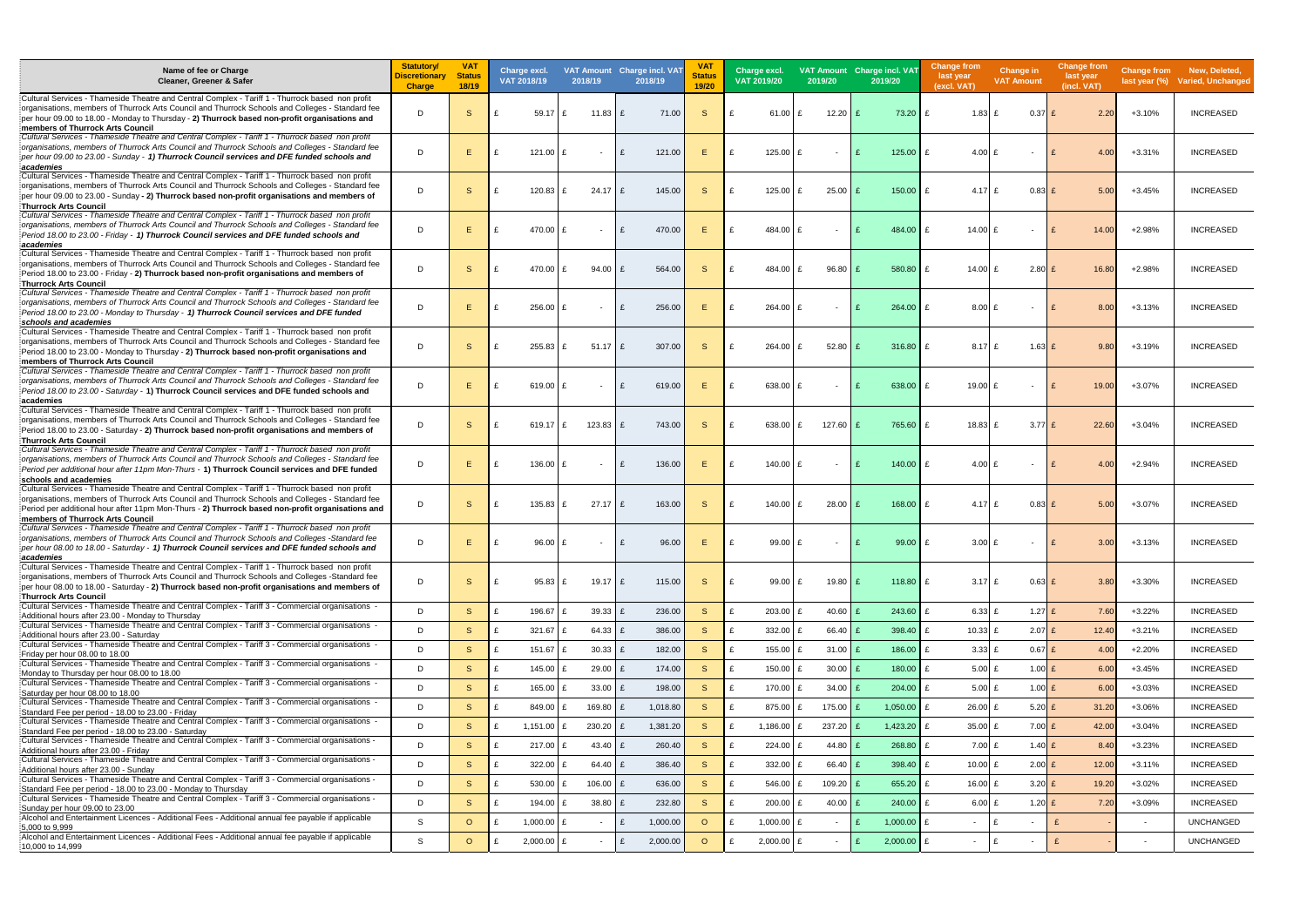| Name of fee or Charge<br>Cleaner, Greener & Safer                                                                                                                                                            | <b>Statutory/</b><br>Discretionary<br><b>Charge</b> | <b>VAT</b><br><b>Status</b><br>18/19 |                   | Charge excl.<br>VAT 2018/19 | 2018/19                  | VAT Amount Charge incl. VAT<br>2018/19 | <b>VAT</b><br><b>Status</b><br>19/20 | Charge excl.<br>VAT 2019/20    | 2019/20                            | VAT Amount Charge incl. VAT<br>2019/20 | Change from<br>last year<br>(excl. VAT)  | <b>Change in</b><br><b>VAT Amount</b>          | <b>Change from</b><br>last year<br>(incl. VAT) | <b>Change from</b>                 | New, Deleted,<br>last year (%) Varied, Unchanged |
|--------------------------------------------------------------------------------------------------------------------------------------------------------------------------------------------------------------|-----------------------------------------------------|--------------------------------------|-------------------|-----------------------------|--------------------------|----------------------------------------|--------------------------------------|--------------------------------|------------------------------------|----------------------------------------|------------------------------------------|------------------------------------------------|------------------------------------------------|------------------------------------|--------------------------------------------------|
| Alcohol and Entertainment Licences - Additional Fees - Additional annual fee payable if applicable                                                                                                           | -S                                                  | $\circ$                              |                   | 4,000.00                    |                          | 4,000.00                               | $\circ$                              | 4,000.00                       |                                    | 4,000.00                               | $\overline{\phantom{a}}$                 | $\blacksquare$                                 |                                                | $\blacksquare$                     | <b>UNCHANGED</b>                                 |
| 15,000 to 19,999<br>Alcohol and Entertainment Licences - Additional Fees - Additional annual fee payable if applicable                                                                                       | S                                                   | $\circ$                              |                   | 8,000.00                    | $\sim$                   | 8,000.00                               | $\circ$                              | 8,000.00                       | $\overline{\phantom{a}}$           | 8,000.00                               | $\mathbf{f}$                             |                                                |                                                |                                    | <b>UNCHANGED</b>                                 |
| 20,000 to 29,999<br>Alcohol and Entertainment Licences - Additional Fees - Additional annual fee payable if applicable                                                                                       | <sub>S</sub>                                        | $\circ$                              |                   | 16,000.00                   | $\overline{\phantom{0}}$ | 16,000.00                              | $\circ$                              | 16,000.00                      | $\sim$                             | 16,000.00                              | £                                        | $\blacksquare$                                 |                                                |                                    | <b>UNCHANGED</b>                                 |
| 30,000 to 39,999<br>Alcohol and Entertainment Licences - Additional Fees - Additional annual fee payable if applicable                                                                                       |                                                     |                                      |                   |                             |                          |                                        |                                      |                                |                                    |                                        |                                          |                                                |                                                |                                    |                                                  |
| 40,000 to 49,999<br>Alcohol and Entertainment Licences - Additional Fees - Additional annual fee payable if applicable                                                                                       | S                                                   | $\circ$                              |                   | 24,000.00                   | $\sim$                   | 24,000.00                              | $\circ$                              | 24,000.00                      | $\overline{\phantom{a}}$           | 24,000.00                              | £<br>$\overline{\phantom{a}}$            | $\overline{\phantom{a}}$                       |                                                |                                    | <b>UNCHANGED</b>                                 |
| 50,000 to 59.999                                                                                                                                                                                             | S.                                                  | $\circ$                              |                   | 32,000.00                   |                          | 32,000.00                              | $\circ$                              | 32,000.00 £                    |                                    | 32,000.00                              | £                                        | f                                              |                                                |                                    | <b>UNCHANGED</b>                                 |
| Alcohol and Entertainment Licences - Additional Fees - Additional annual fee payable if applicable<br>60,000 to 69,999                                                                                       | <sub>S</sub>                                        | $\circ$                              |                   | 40,000.00                   | $\sim$                   | 40,000.00                              | $\circ$                              | 40,000.00 £                    | $\overline{\phantom{a}}$           | 40,000.00                              | £<br>$\sim$                              | ۱F<br>$\blacksquare$                           |                                                |                                    | <b>UNCHANGED</b>                                 |
| Alcohol and Entertainment Licences - Additional Fees - Additional annual fee payable if applicable<br>70,000 to 79,999                                                                                       | <sub>S</sub>                                        | $\Omega$                             |                   | 48,000.00                   |                          | 48,000.00                              | $\circ$                              | 48,000.00 £                    |                                    | 48,000.00                              | £<br>$\sim$                              | ۱F<br>$\overline{\phantom{a}}$                 |                                                |                                    | <b>UNCHANGED</b>                                 |
| Alcohol and Entertainment Licences - Additional Fees - Additional annual fee payable if applicable<br>80,000 to 89,999                                                                                       | <sub>S</sub>                                        | $\circ$                              |                   | 56,000.00                   |                          | 56,000.00<br>£                         | $\circ$                              | 56,000.00 £                    |                                    | 56,000.00                              | £                                        | ۱F                                             |                                                |                                    | <b>UNCHANGED</b>                                 |
| Alcohol and Entertainment Licences - Additional Fees - Additional annual fee payable if applicable                                                                                                           | S                                                   | $\circ$                              |                   | 64,000.00                   |                          | 64,000.00                              | $\circ$                              | 64,000.00                      |                                    | 64,000.00                              | £                                        | $\blacksquare$                                 |                                                |                                    | <b>UNCHANGED</b>                                 |
| 90,000 and over<br>Alcohol and Entertainment Licences - Additional Fees - Attendance at any one time 5,000 to 9,999                                                                                          | S                                                   | $\circ$                              |                   | 1,000.00                    | $\sim$                   | 1,000.00<br>£                          | $\circ$                              | 1,000.00                       | $\overline{\phantom{a}}$           | 1,000.00                               | £<br>$\overline{\phantom{a}}$            | Ι£<br>$\overline{\phantom{a}}$                 |                                                | $\overline{\phantom{a}}$           | <b>UNCHANGED</b>                                 |
|                                                                                                                                                                                                              |                                                     |                                      |                   |                             |                          |                                        |                                      |                                |                                    |                                        |                                          |                                                |                                                |                                    |                                                  |
| Alcohol and Entertainment Licences - Additional Fees - Attendance at any one time 10,000 to 14,999                                                                                                           | S                                                   | $\circ$                              |                   | 2,000.00                    | $\sim$                   | 2,000.00                               | $\circ$                              | 2,000.00                       | $\overline{\phantom{a}}$           | 2,000.00                               | $\mathbf{f}$                             | $\overline{\phantom{a}}$                       |                                                |                                    | <b>UNCHANGED</b>                                 |
| Alcohol and Entertainment Licences - Additional Fees - Attendance at any one time 15,000 to 19,999                                                                                                           | S                                                   | $\circ$                              |                   | 4,000.00                    | $\sim$                   | 4,000.00                               | $\circ$                              | $4,000.00$                     | $\sim$                             | 4,000.00                               | £<br>$\overline{\phantom{a}}$            | - F<br>$\overline{\phantom{a}}$                |                                                |                                    | <b>UNCHANGED</b>                                 |
| Alcohol and Entertainment Licences - Additional Fees - Attendance at any one time 20,000 to 29,999                                                                                                           | <sub>S</sub>                                        | $\circ$                              |                   | 8,000.00                    | $\sim$                   | 8,000.00                               | $\circ$                              | 8,000.00                       | $\overline{\phantom{a}}$           | 8,000.00                               | $\mathbf{f}$<br>$\overline{\phantom{a}}$ | $\overline{\phantom{a}}$                       |                                                |                                    | <b>UNCHANGED</b>                                 |
| Alcohol and Entertainment Licences - Additional Fees - Attendance at any one time 30,000 to 39,999                                                                                                           | S                                                   | $\circ$                              |                   | 16,000.00                   | $\sim$                   | 16,000.00                              | $\circ$                              | 16,000.00                      | $\overline{\phantom{a}}$           | 16,000.00                              | f<br>$\overline{\phantom{a}}$            | $\overline{\phantom{a}}$                       |                                                | $\overline{\phantom{a}}$           | <b>UNCHANGED</b>                                 |
| Alcohol and Entertainment Licences - Additional Fees - Attendance at any one time 40,000 to 49,999                                                                                                           | S                                                   | $\circ$                              |                   | 24,000.00                   |                          | 24,000.00                              | $\circ$                              | 24,000.00                      |                                    | 24,000.00                              | £<br>$\overline{\phantom{a}}$            | $\overline{\phantom{a}}$                       |                                                |                                    | <b>UNCHANGED</b>                                 |
| Alcohol and Entertainment Licences - Additional Fees - Attendance at any one time 50,000 to 59,999                                                                                                           | S                                                   | $\circ$                              |                   | 32,000.00                   | $\overline{\phantom{0}}$ | 32,000.00                              | $\circ$                              | 32,000.00                      | $\sim$                             | 32,000.00                              | £<br>$\overline{\phantom{a}}$            | $\overline{\phantom{a}}$                       |                                                |                                    | <b>UNCHANGED</b>                                 |
| Alcohol and Entertainment Licences - Additional Fees - Attendance at any one time 60,000 to 69,999                                                                                                           | S                                                   | $\circ$                              |                   | 40,000.00                   |                          | 40,000.00                              | $\circ$                              | 40,000.00                      | $\overline{\phantom{a}}$           | 40,000.00                              | £<br>$\overline{\phantom{a}}$            | ۱F<br>$\overline{\phantom{a}}$                 |                                                |                                    | <b>UNCHANGED</b>                                 |
|                                                                                                                                                                                                              |                                                     |                                      |                   |                             |                          |                                        |                                      |                                |                                    |                                        |                                          |                                                |                                                |                                    |                                                  |
| Alcohol and Entertainment Licences - Additional Fees - Attendance at any one time 70,000 to 79,999                                                                                                           | S                                                   | $\circ$                              |                   | 48,000.00                   | $\sim$                   | 48,000.00                              | $\circ$                              | 48,000.00 £                    | $\overline{\phantom{a}}$           | 48,000.00                              | £<br>$\overline{\phantom{a}}$            | - F<br>$\overline{\phantom{a}}$                |                                                |                                    | <b>UNCHANGED</b>                                 |
| Alcohol and Entertainment Licences - Additional Fees - Attendance at any one time 80,000 to 89,999                                                                                                           | S                                                   | $\circ$                              |                   | 56,000.00                   |                          | 56,000.00                              | $\circ$                              | 56,000.00                      |                                    | 56,000.00                              | £<br>$\sim$                              | ۱F<br>$\overline{\phantom{a}}$                 |                                                |                                    | <b>UNCHANGED</b>                                 |
| Alcohol and Entertainment Licences - Additional Fees - Attendance at any one time 90,000 and over                                                                                                            | S                                                   | $\circ$                              |                   | 64,000.00                   |                          | 64,000.00                              | $\circ$                              | 64,000.00 £                    |                                    | 64,000.00                              | £<br>$\overline{\phantom{a}}$            | ۱F<br>$\overline{\phantom{a}}$                 |                                                |                                    | <b>UNCHANGED</b>                                 |
| Alcohol and Entertainment Licences - Club Premises Certificates - Annual Charge - A = None to<br>£4,400                                                                                                      | <sub>S</sub>                                        | $\circ$                              |                   | 70.00                       | $\sim$                   | 70.00<br>£                             | $\circ$                              | 70.00                          |                                    | 70.00                                  | £                                        | ۱F<br>$\overline{\phantom{a}}$                 |                                                |                                    | <b>UNCHANGED</b>                                 |
| Alcohol and Entertainment Licences - Club Premises Certificates - Annual Charge - $B = \text{\textsterling}4,301$ to<br>£33,000                                                                              | <sub>S</sub>                                        | $\Omega$                             |                   | 180.00                      | $\sim$                   | 180.00                                 | $\circ$                              | 180.00                         | $\overline{\phantom{a}}$           | 180.00                                 | £<br>$\overline{\phantom{a}}$            | $\blacksquare$                                 |                                                |                                    | <b>UNCHANGED</b>                                 |
| Alcohol and Entertainment Licences - Club Premises Certificates - Annual Charge - C = £33,001 to                                                                                                             | S                                                   | $\circ$                              |                   | 295.00 £                    | $\sim$                   | 295.00<br>£                            | $\circ$                              | 295.00                         | $\sim$                             | 295.00                                 | £<br>$\sim$                              | £<br>$\blacksquare$                            |                                                | $\overline{\phantom{a}}$           | <b>UNCHANGED</b>                                 |
| £87,000<br>Alcohol and Entertainment Licences - Club Premises Certificates - Annual Charge - D = £87,001 to                                                                                                  | S.                                                  | $\Omega$                             |                   | $320.00$ £                  |                          | 320.00                                 | $\circ$                              | 320.00                         |                                    | 320.00                                 | £                                        | ۱£                                             |                                                |                                    | <b>UNCHANGED</b>                                 |
| £125,000                                                                                                                                                                                                     |                                                     |                                      |                   |                             |                          |                                        |                                      |                                |                                    |                                        |                                          |                                                |                                                |                                    |                                                  |
| Alcohol and Entertainment Licences - Club Premises Certificates - Annual Charge - $E = £125,000$ plus<br>Alcohol and Entertainment Licences - Club Premises Certificates - New Application & Variation - A = | -S                                                  | $\circ$                              | £                 | 350.00                      | $\sim$                   | 350.00<br>£                            | $\circ$                              | 350.00                         | $\sim$                             | 350.00                                 | £<br>$\sim$                              | ۱£<br>$\overline{\phantom{a}}$                 |                                                | $\overline{\phantom{a}}$           | <b>UNCHANGED</b>                                 |
| None to £4,400                                                                                                                                                                                               | <sub>S</sub>                                        | $\circ$                              | £                 | $100.00$ £                  | $\sim$                   | 100.00<br>£                            | $\circ$                              | 100.00 £<br>$\mathbf{f}$       | $\sim$                             | 100.00                                 | £<br>$\overline{\phantom{a}}$            | ۱F<br>$\blacksquare$                           |                                                | $\overline{\phantom{a}}$           | <b>UNCHANGED</b>                                 |
| Alcohol and Entertainment Licences - Club Premises Certificates - New Application & Variation - B =<br>£4,301 to £33,000                                                                                     | <sub>S</sub>                                        | $\circ$                              | £                 | 190.00                      | $\sim$                   | 190.00<br>£                            | $\circ$                              | 190.00 £                       | $\overline{\phantom{a}}$           | $190.00$ £                             | $\overline{\phantom{a}}$                 | ۱F<br>$\overline{\phantom{a}}$                 |                                                |                                    | <b>UNCHANGED</b>                                 |
| Alcohol and Entertainment Licences - Club Premises Certificates - New Application & Variation - C =<br>£33,001 to £87,000                                                                                    | <sub>S</sub>                                        | $\circ$                              |                   | 315.00 $E$                  | $\sim$                   | 315.00                                 | $\circ$                              | 315.00                         | $\sim$                             | 315.00                                 | £<br>$\overline{\phantom{a}}$            | ۱£<br>$\overline{\phantom{a}}$                 |                                                |                                    | <b>UNCHANGED</b>                                 |
| Alcohol and Entertainment Licences - Club Premises Certificates - New Application & Variation - D =<br>E87,001 to £125,000                                                                                   | S                                                   | $\circ$                              |                   | 450.00                      | $\sim$                   | 450.00<br>£                            | $\circ$                              | 450.00                         | $\overline{\phantom{a}}$           | 450.00                                 | £<br>$\overline{\phantom{a}}$            | ۱£<br>$\overline{\phantom{a}}$                 |                                                | $\sim$                             | <b>UNCHANGED</b>                                 |
| Alcohol and Entertainment Licences - Club Premises Certificates - New Application & Variation - E =                                                                                                          | <sub>S</sub>                                        | $\circ$                              |                   | 635.00 £                    | $\sim$                   | 635.00                                 | $\circ$                              | 635.00 £                       | $\overline{\phantom{a}}$           | $635.00$ E                             | $\sim$                                   | ۱£<br>$\overline{\phantom{a}}$                 |                                                |                                    | <b>UNCHANGED</b>                                 |
| £125,000 plus<br>Alcohol and Entertainment Licences - Other Fees - Application for a provisional statement where                                                                                             | <sub>S</sub>                                        | $\circ$                              | £                 | 315.00                      | $\sim$                   | 315.00<br>£                            | $\circ$                              | $315.00 \text{ E}$             | $\sim$                             | $315.00$ E                             | $\sim$                                   | ۱£<br>$\overline{\phantom{a}}$                 | $\mathbf{f}$                                   | $\sim$                             | <b>UNCHANGED</b>                                 |
| premises being built etc<br>Alcohol and Entertainment Licences - Other Fees - Application for the grant or renewal of a personal                                                                             | <sub>S</sub>                                        |                                      |                   |                             |                          |                                        |                                      |                                |                                    |                                        |                                          |                                                |                                                |                                    |                                                  |
| licence<br>Alcohol and Entertainment Licences - Other Fees - Application for transfer of premises licence                                                                                                    | S                                                   | $\circ$<br>$\circ$                   | £<br>$\mathbf{f}$ | 37.00<br>$23.00 \text{ E}$  | $\sim$<br>$\sim$         | 37.00<br>£<br>23.00<br>$\mathbf{f}$    | $\circ$<br>$\circ$                   | $37.00 \text{ E}$<br>$23.00$ £ | $\overline{\phantom{a}}$<br>$\sim$ | 37.00<br>23.00                         | £<br>$\sim$<br>£<br>$\sim$               | ۱F<br>$\overline{\phantom{a}}$<br>۱£<br>$\sim$ |                                                | $\sim$                             | <b>UNCHANGED</b><br><b>UNCHANGED</b>             |
| Alcohol and Entertainment Licences - Other Fees - Application to vary licence to specify individual as                                                                                                       | S.                                                  | $\circ$                              | $\mathbf{f}$      | $23.00 \text{ } \pounds$    | $\sim$                   | 23.00<br>£                             | $\circ$                              | $23.00 \text{ } \pounds$       | $\sim$                             | £<br>23.00                             | £<br>$\overline{\phantom{a}}$            | ۱£<br>$\overline{\phantom{a}}$                 |                                                | $\sim$                             | <b>UNCHANGED</b>                                 |
| premises supervisor<br>Alcohol and Entertainment Licences - Other Fees - Change of relevant registered address of club                                                                                       | S.                                                  | $\circ$                              |                   | 10.50                       | $\sim$                   | 10.50                                  | $\circ$                              | $10.50$ £                      | $\sim$                             | 10.50                                  | £<br>$\sim$                              | ۱F<br>$\overline{\phantom{a}}$                 |                                                | $\overline{\phantom{a}}$           | <b>UNCHANGED</b>                                 |
| Alcohol and Entertainment Licences - Other Fees - Duty to notify change of name or address                                                                                                                   | S.                                                  | $\circ$                              | £                 | 10.50                       | $\sim$                   | 10.50                                  | $\circ$                              | 10.50                          | $\sim$                             | 10.50                                  | $\sim$                                   | ۱F<br>$\sim$                                   |                                                | $\overline{\phantom{a}}$           | <b>UNCHANGED</b>                                 |
| Alcohol and Entertainment Licences - Other Fees - Notification of change of name or address                                                                                                                  | S.                                                  | $\Omega$                             | £                 | 10.50                       | $\sim$                   | 10.50<br>£                             | $\circ$                              | 10.50                          | $\sim$                             | 10.50                                  | £<br>$\sim$                              | ۱£<br>$\sim$                                   |                                                | $\overline{\phantom{a}}$           | <b>UNCHANGED</b>                                 |
| Alcohol and Entertainment Licences - Other Fees - Notification of change of name or alteration of rules<br>of club                                                                                           | <sub>S</sub>                                        | $\circ$                              | $\mathbf{f}$      | 10.50                       | $\sim$                   | 10.50<br>£                             | $\circ$                              | 10.50 $E$                      | $\sim$                             | 10.50                                  | £<br>$\overline{\phantom{a}}$            | ۱F<br>$\overline{\phantom{a}}$                 |                                                | $\overline{\phantom{a}}$           | <b>UNCHANGED</b>                                 |
| Alcohol and Entertainment Licences - Other Fees - Right of freeholder etc. to be notified of licensing<br>matters                                                                                            | <sub>S</sub>                                        | $\circ$                              |                   | 21.00                       | $\sim$                   | 21.00                                  | $\circ$                              | $21.00 \text{ E}$              | $\overline{\phantom{a}}$           | 21.00                                  | £<br>$\sim$                              | ۱F<br>$\overline{\phantom{a}}$                 |                                                |                                    | <b>UNCHANGED</b>                                 |
| .<br>Alcohol and Entertainment Licences - Other Fees - Temporary event notice                                                                                                                                | S                                                   | $\circ$                              | £                 | 21.00                       | $\sim$                   | $\mathbf{f}$<br>21.00                  | $\circ$                              | $21.00$ £                      | $\sim$                             | 21.00                                  | £<br>$\sim$                              | ۱F<br>$\sim$                                   |                                                | $\sim$                             | <b>UNCHANGED</b>                                 |
| Alcohol and Entertainment Licences - Other Fees - Theft, loss etc of certificate or summary<br>Alcohol and Entertainment Licences - Other Fees - Theft, loss etc of personal licence                         | S.<br>S.                                            | $\circ$<br>$\circ$                   | £                 | 10.50<br>10.50              | $\sim$<br>$\sim$         | 10.50<br>10.50<br>£                    | $\circ$<br>$\circ$                   | 10.50 £<br>10.50 £             | $\sim$<br>$\sim$                   | 10.50<br>10.50                         | $\sim$<br>$\sim$                         | ۱£<br>$\sim$<br>۱£<br>$\sim$                   |                                                | $\sim$<br>$\overline{\phantom{a}}$ | <b>UNCHANGED</b><br><b>UNCHANGED</b>             |
| Alcohol and Entertainment Licences - Other Fees - Theft, loss etc of premises licence or summary                                                                                                             | S.                                                  | $\circ$                              | £                 | $10.50$ £                   | $\sim$                   | 10.50<br>£                             | $\circ$                              | 10.50 $E$                      | $\sim$                             | 10.50                                  | -F<br>$\overline{\phantom{a}}$           | ۱F<br>$\overline{\phantom{a}}$                 |                                                | $\sim$                             | <b>UNCHANGED</b>                                 |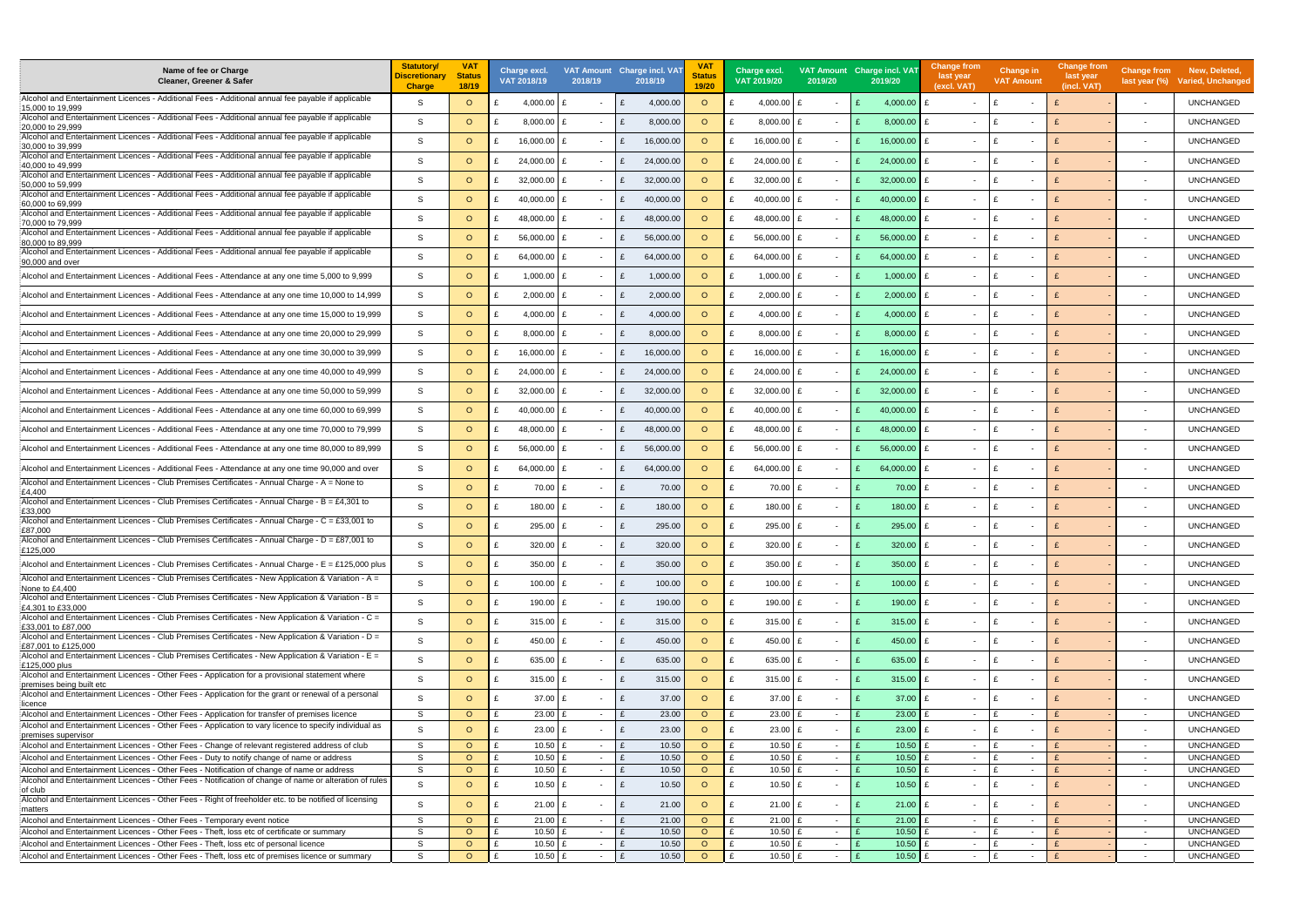| Name of fee or Charge<br>Cleaner, Greener & Safer                                                                                                                                                                                                                                                                                                                  | <b>Statutory/</b><br>Discretionary<br><b>Charge</b> | <b>VAT</b><br><b>Status</b><br>18/19 | Charge excl.<br>VAT 2018/19 | 2018/19 | VAT Amount Charge incl. VAT<br>2018/19 | <b>VA</b><br><b>Status</b><br>19/20 | Charge excl.<br>VAT 2019/20        | 2019/20                  | VAT Amount Charge incl. VAT<br>2019/20 | Change from<br>last year<br>(excl. VAT) | <b>Change in</b><br><b>VAT Amount</b>    | <b>Change from</b><br>last year<br>(incl. VAT) | <b>Change from</b><br>last year $(\%)$ | New, Deleted,<br><b>Varied, Unchanged</b> |
|--------------------------------------------------------------------------------------------------------------------------------------------------------------------------------------------------------------------------------------------------------------------------------------------------------------------------------------------------------------------|-----------------------------------------------------|--------------------------------------|-----------------------------|---------|----------------------------------------|-------------------------------------|------------------------------------|--------------------------|----------------------------------------|-----------------------------------------|------------------------------------------|------------------------------------------------|----------------------------------------|-------------------------------------------|
| Alcohol and Entertainment Licences - Other Fees - Theft, loss etc of temporary event notice                                                                                                                                                                                                                                                                        | S.                                                  | $\circ$                              | 10.50                       |         | 10.50                                  | $\circ$                             | $10.50$ £                          |                          | 10.50                                  | $\sim$                                  | ۱£<br>$\sim$                             |                                                | $\sim$                                 | <b>UNCHANGED</b>                          |
| Alcohol and Entertainment Licences - Premises Licenses - Annual Charge - A = None to £4,400                                                                                                                                                                                                                                                                        | S                                                   | $\circ$                              | 70.00<br>£                  | $\sim$  | 70.00                                  | $\circ$                             | 70.00                              | $\sim$                   | 70.00                                  | $\sim$                                  | ۱F<br>$\sim$                             |                                                | $\overline{\phantom{a}}$               | <b>UNCHANGED</b>                          |
| Alcohol and Entertainment Licences - Premises Licenses - Annual Charge - $B = \text{\pounds}4,301$ to £33,000                                                                                                                                                                                                                                                      | -S                                                  | $\circ$                              | 180.00                      |         | 180.00                                 | $\circ$                             | 180.00 E                           |                          | 180.00                                 | £                                       | $\overline{\phantom{a}}$                 |                                                | $\overline{\phantom{a}}$               | <b>UNCHANGED</b>                          |
| Alcohol and Entertainment Licences - Premises Licenses - Annual Charge - $C = £33,001$ to £87,000                                                                                                                                                                                                                                                                  | S                                                   | $\circ$                              | 295.00                      | $\sim$  | 295.00<br>£                            | $\circ$                             | 295.00                             | $\sim$                   | 295.00                                 | £<br>$\sim$                             | ۱£<br>$\overline{\phantom{a}}$           |                                                | $\overline{\phantom{a}}$               | <b>UNCHANGED</b>                          |
| Alcohol and Entertainment Licences - Premises Licenses - Annual Charge - D = £87,001 to £125,000                                                                                                                                                                                                                                                                   | S                                                   | $\circ$                              | 320.00                      | $\sim$  | 320.00                                 | $\circ$                             | £<br>$320.00$ £                    | $\overline{\phantom{a}}$ | 320.00                                 | £<br>$\sim$                             | ۱£<br>$\blacksquare$                     |                                                | $\overline{\phantom{a}}$               | <b>UNCHANGED</b>                          |
| Alcohol and Entertainment Licences - Premises Licenses - Annual Charge - $E = £125,000$ plus                                                                                                                                                                                                                                                                       | S                                                   | $\circ$                              | 350.00                      | $\sim$  | 350.00                                 | $\circ$                             | 350.00 £                           | $\sim$                   | 350.00                                 | £<br>$\sim$                             | ۱£<br>$\overline{\phantom{a}}$           |                                                | $\sim$                                 | <b>UNCHANGED</b>                          |
| Alcohol and Entertainment Licences - Premises Licenses - New Application & Variation - A = None to                                                                                                                                                                                                                                                                 | S                                                   | $\circ$                              | £<br>100.00                 | $\sim$  | 100.00<br>£                            | $\circ$                             | $100.00$ £                         | $\sim$                   | $100.00$ E                             | $\sim$                                  | ۱£<br>$\blacksquare$                     |                                                | $\overline{\phantom{a}}$               | <b>UNCHANGED</b>                          |
| £4,400<br>Alcohol and Entertainment Licences - Premises Licenses - New Application & Variation - $B = \pounds 4,301$ to                                                                                                                                                                                                                                            | S.                                                  | $\circ$                              | $190.00$ £                  | $\sim$  | 190.00                                 | $\circ$                             | £<br>190.00 £                      | $\overline{\phantom{a}}$ | 190.00                                 | £<br>$\overline{\phantom{a}}$           | ۱£<br>$\blacksquare$                     |                                                | $\overline{\phantom{a}}$               | <b>UNCHANGED</b>                          |
| £33,000<br>Alcohol and Entertainment Licences - Premises Licenses - New Application & Variation - $C = \text{\textsterling}33,001$                                                                                                                                                                                                                                 | S                                                   | $\circ$                              | 315.00 $E$                  | $\sim$  | 315.00<br>£                            | $\circ$                             | $\mathbf{f}$<br>$315.00 \text{ E}$ | $\overline{\phantom{a}}$ | 315.00                                 | £<br>$\sim$                             | ۱£<br>$\overline{\phantom{a}}$           |                                                | $\sim$                                 | <b>UNCHANGED</b>                          |
| to £87,000<br>Alcohol and Entertainment Licences - Premises Licenses - New Application & Variation - $D = \pounds87,001$                                                                                                                                                                                                                                           | -S                                                  | $\circ$                              | 450.00                      | $\sim$  | 450.00<br>£                            | $\Omega$                            | £<br>450.00 £                      | $\overline{\phantom{a}}$ | 450.00                                 | £<br>$\sim$                             | ۱£<br>$\blacksquare$                     |                                                | $\overline{\phantom{a}}$               | <b>UNCHANGED</b>                          |
| to £125,000<br>Alcohol and Entertainment Licences - Premises Licenses - New Application & Variation - $E = \pounds 125,000$                                                                                                                                                                                                                                        |                                                     |                                      |                             |         |                                        |                                     |                                    |                          |                                        |                                         |                                          |                                                |                                        |                                           |
| plus<br>Animal Feed (Hygiene, Sampling etc & Enforcement) Regulations 2015 - Regulation 13 - Manufacture                                                                                                                                                                                                                                                           | -S                                                  | $\circ$                              | 635.00 £<br>£               | $\sim$  | 635.00<br>£                            | $\circ$                             | 635.00 £<br>f                      | $\sim$                   | 635.00 $E$                             | $\sim$                                  | ۱£<br>$\blacksquare$                     |                                                | $\overline{\phantom{a}}$               | <b>UNCHANGED</b>                          |
| & placing on the market products derived from vegetable oil and blended fats                                                                                                                                                                                                                                                                                       | <sub>S</sub>                                        | $\circ$                              | 451.00                      | $\sim$  | 451.00                                 | $\circ$                             | 451.00 £                           | $\sim$                   | $451.00$ E                             | $\sim$                                  | ∣ £<br>$\blacksquare$                    |                                                | $\sim$                                 | <b>UNCHANGED</b>                          |
| Animal Feed (Hygiene, Sampling etc & Enforcement) Regulations 2015 - Regulation 13 - Manufacture<br>ionly, or manufacture and placing on the market, of certain additives or pre-mixtures as referred to in<br>Article 10(1)(a) or (b) of Regulation 183/2005 other than those feed additives specified in regulation<br>2(4), or of premixtures of such additives | -S                                                  | $\circ$                              | 451.00                      |         | 451.00<br>£                            | $\circ$                             | 451.00                             |                          | 451.00                                 | £                                       |                                          |                                                |                                        | <b>UNCHANGED</b>                          |
| Animal Feed (Hygiene, Sampling etc & Enforcement) Regulations 2015 - Regulation 13 - Placing on<br>the market of substances referred to above                                                                                                                                                                                                                      | S                                                   | $\circ$                              | 226.00                      | $\sim$  | 226.00                                 | $\circ$                             | 226.00<br>£                        | $\overline{\phantom{a}}$ | 226.00                                 | £<br>$\overline{\phantom{0}}$           | ۱£<br>$\overline{\phantom{a}}$           |                                                | $\sim$                                 | <b>UNCHANGED</b>                          |
| Explosives Requlations 2014 - Requlation 13 – Five years licence where no separation distances apply                                                                                                                                                                                                                                                               | -S                                                  | $\circ$                              | 238.00                      | $\sim$  | 238.00                                 | $\circ$                             | 238.00                             | $\sim$                   | 238.00                                 | £<br>$\sim$                             | ۱F<br>$\blacksquare$                     |                                                | $\overline{\phantom{a}}$               | <b>UNCHANGED</b>                          |
| Explosives Regulations 2014 - Regulation 13 – Five years licence where separation distances apply                                                                                                                                                                                                                                                                  | S                                                   | $\circ$                              | 423.00                      |         | 423.00                                 | $\circ$                             | £<br>423.00 £                      | $\overline{\phantom{a}}$ | 423.00 $E$                             | $\sim$                                  | ۱£<br>$\blacksquare$                     |                                                | $\overline{\phantom{a}}$               | <b>UNCHANGED</b>                          |
| Explosives Regulations 2014 - Regulation 13 - Five years renewal where no separation distances<br>apply                                                                                                                                                                                                                                                            | S                                                   | $\circ$                              | 185.00<br>£                 | $\sim$  | 185.00<br>£                            | $\circ$                             | £<br>185.00 £                      | $\sim$                   | 185.00                                 | £<br>$\sim$                             | ۱£<br>$\overline{\phantom{a}}$           |                                                | $\overline{\phantom{a}}$               | <b>UNCHANGED</b>                          |
| Explosives Regulations 2014 - Regulation 13 – Five years renewal where separation distances apply                                                                                                                                                                                                                                                                  | S                                                   | $\circ$                              | 326.00                      | $\sim$  | 326.00                                 | $\circ$                             | £<br>$326.00$ £                    | $\overline{\phantom{a}}$ | 326.00                                 | £<br>$\sim$                             | ۱F<br>$\overline{\phantom{a}}$           |                                                | $\blacksquare$                         | <b>UNCHANGED</b>                          |
| Explosives Regulations 2014 - Regulation 13 – Four years licence where no separation distances apply                                                                                                                                                                                                                                                               | S.                                                  | $\circ$                              | 206.00<br>£                 | $\sim$  | 206.00<br>£                            | $\circ$                             | £<br>$206.00$ £                    | $\overline{\phantom{a}}$ | $206.00$ E                             | $\overline{\phantom{a}}$                | ۱£<br>$\overline{\phantom{a}}$           |                                                |                                        | <b>UNCHANGED</b>                          |
| Explosives Regulations 2014 - Regulation 13 – Four years licence where separation distances apply                                                                                                                                                                                                                                                                  | S.                                                  | $\circ$                              | $374.00$ £                  | $\sim$  | 374.00<br>£                            | $\circ$                             | £<br>374.00 £                      | $\overline{\phantom{a}}$ | 374.00                                 | £<br>$\overline{\phantom{a}}$           | ۱£<br>$\overline{\phantom{a}}$           |                                                | $\sim$                                 | <b>UNCHANGED</b>                          |
| Explosives Regulations 2014 - Regulation 13 – Four years renewal where no separation distances<br>apply                                                                                                                                                                                                                                                            | S                                                   | $\circ$                              | $152.00$ £<br>£             | $\sim$  | 152.00<br>£                            | $\circ$                             | 152.00 £<br>f                      | $\overline{\phantom{a}}$ | 152.00                                 | £<br>$\sim$                             | ۱£<br>$\overline{\phantom{a}}$           |                                                | $\sim$                                 | <b>UNCHANGED</b>                          |
| Explosives Regulations 2014 - Regulation 13 – Four years renewal where separation distances apply                                                                                                                                                                                                                                                                  | S.                                                  | $\circ$                              | 266.00 £<br>£               | $\sim$  | 266.00<br>£                            | $\circ$                             | £<br>266.00 £                      | $\sim$                   | 266.00                                 | £<br>$\sim$                             | ۱£<br>$\overline{\phantom{a}}$           |                                                | $\overline{\phantom{a}}$               | <b>UNCHANGED</b>                          |
| Explosives Regulations 2014 - Regulation 13 – One year licence where no separation distances apply                                                                                                                                                                                                                                                                 | S.                                                  | $\circ$                              | 109.00<br>£                 | $\sim$  | 109.00<br>£                            | $\circ$                             | 109.00 £<br>f                      | $\sim$                   | $109.00$ E                             | $\sim$                                  | $\sim$                                   |                                                | $\overline{\phantom{a}}$               | <b>UNCHANGED</b>                          |
| Explosives Regulations 2014 - Regulation 13 - One year licence where separation distances apply                                                                                                                                                                                                                                                                    | S                                                   | $\Omega$                             | 185.00 E                    |         | 185.00                                 | $\circ$                             | 185.00 E                           |                          | 185.00 $E$                             |                                         |                                          |                                                |                                        | <b>UNCHANGED</b>                          |
| Explosives Regulations 2014 - Regulation 13 - One year renewal where separation distances apply                                                                                                                                                                                                                                                                    | S                                                   | $\circ$                              | £<br>86.00                  | $\sim$  | £<br>86.00                             | $\circ$                             | £<br>86.00 £                       | $\overline{\phantom{a}}$ | 86.00                                  | £<br>$\sim$                             | ۱£<br>$\overline{\phantom{a}}$           |                                                | $\overline{\phantom{a}}$               | <b>UNCHANGED</b>                          |
| Explosives Regulations 2014 - Regulation 13 - Renewal where no separation distances apply                                                                                                                                                                                                                                                                          | S                                                   | $\circ$                              | 54.00 £<br>£                | $\sim$  | 54.00                                  | $\circ$                             | £<br>54.00 £                       | $\sim$                   | 54.00                                  | £<br>$\sim$                             | $\mathbf{f}$<br>$\overline{\phantom{a}}$ |                                                | $\overline{\phantom{a}}$               | <b>UNCHANGED</b>                          |
| Explosives Regulations 2014 - Regulation 13 - Three years licence where no separation distances<br>apply                                                                                                                                                                                                                                                           | S                                                   | $\circ$                              | 173.00 £<br>£               | $\sim$  | 173.00<br>£                            | $\circ$                             | £<br>173.00 £                      | $\overline{\phantom{a}}$ | $173.00$ £                             | $\sim$                                  | ۱£<br>$\overline{\phantom{a}}$           | $\mathbf{f}$                                   | $\overline{\phantom{a}}$               | <b>UNCHANGED</b>                          |
| Explosives Regulations 2014 - Regulation 13 – Three years licence where separation distances apply                                                                                                                                                                                                                                                                 | S                                                   | $\circ$                              | 304.00 $E$                  | $\sim$  | 304.00<br>£                            | $\circ$                             | £<br>$304.00$ £                    | $\sim$                   | $304.00 \, \text{E}$                   | $\sim$                                  | ۱£<br>$\overline{\phantom{a}}$           |                                                | $\overline{\phantom{a}}$               | <b>UNCHANGED</b>                          |
| Explosives Regulations 2014 - Regulation 13 - Three years renewal where no separation distances<br>apply                                                                                                                                                                                                                                                           | S                                                   | $\circ$                              | 120.00                      | $\sim$  | 120.00                                 | $\circ$                             | £<br>$120.00$ £                    | $\overline{\phantom{a}}$ | $120.00$ E                             | $\sim$                                  | ۱£<br>$\overline{\phantom{a}}$           |                                                | $\overline{\phantom{a}}$               | <b>UNCHANGED</b>                          |
| Explosives Regulations 2014 - Regulation 13 - Three years renewal where separation distances apply                                                                                                                                                                                                                                                                 | S                                                   | $\circ$                              | 206.00 £<br>£               | $\sim$  | £<br>206.00                            | $\circ$                             | £<br>$206.00$ £                    | $\overline{\phantom{a}}$ | $206.00$ £                             | $\sim$                                  | E<br>$\overline{\phantom{a}}$            | $\mathbf{f}$                                   | $\overline{\phantom{a}}$               | <b>UNCHANGED</b>                          |
| Explosives Regulations 2014 - Regulation 13 – Two years licence where no separation distances apply                                                                                                                                                                                                                                                                | S                                                   | $\circ$                              | 141.00 £                    | $\sim$  | 141.00<br>£                            | $\circ$                             | £<br>141.00 £                      | $\overline{\phantom{a}}$ | 141.00 £                               | $\sim$                                  | $\mathbf{f}$<br>$\overline{\phantom{a}}$ |                                                | $\overline{\phantom{a}}$               | <b>UNCHANGED</b>                          |
| Explosives Regulations 2014 - Regulation 13 – Two years licence where separation distances apply                                                                                                                                                                                                                                                                   | S                                                   | $\circ$                              | 243.00 £<br>£               | $\sim$  | 243.00<br>£                            | $\circ$                             | £<br>243.00 £                      | $\overline{\phantom{a}}$ | 243.00                                 | £<br>$\sim$                             | £<br>$\overline{\phantom{a}}$            |                                                | $\sim$                                 | <b>UNCHANGED</b>                          |
| Explosives Regulations 2014 - Regulation 13 - Two years renewal where no separation distances<br>apply                                                                                                                                                                                                                                                             | S                                                   | $\circ$                              | 86.00 £                     | $\sim$  | 86.00<br>£                             | $\circ$                             | 86.00 £<br>£                       | $\overline{\phantom{a}}$ | $86.00$ £                              | $\sim$                                  | £<br>$\overline{\phantom{a}}$            |                                                | $\overline{\phantom{a}}$               | <b>UNCHANGED</b>                          |
| Explosives Regulations 2014 - Regulation 13 - Two years renewal where separation distances apply                                                                                                                                                                                                                                                                   | S                                                   | $\circ$                              | 147.00 £                    | $\sim$  | 147.00                                 | $\circ$                             | 147.00 £<br>£                      | $\sim$                   | $147.00 \text{ E}$                     | $\sim$                                  | ۱£<br>$\overline{\phantom{a}}$           |                                                | $\overline{\phantom{a}}$               | <b>UNCHANGED</b>                          |
| Explosives Regulations 2014 - Regulation 16 - Any other variation                                                                                                                                                                                                                                                                                                  | S                                                   | $\Omega$                             | Reasonable                  |         | Reasonable                             | $\circ$                             | Reasonable                         | $\overline{\phantom{a}}$ | Reasonable                             | $\sim$                                  | ۱£<br>$\sim$                             | No 18/19 Value                                 | $\overline{\phantom{a}}$               | <b>UNCHANGED</b>                          |
| Explosives Regulations 2014 - Regulation 16 - Varying a licence (name or address)                                                                                                                                                                                                                                                                                  | S                                                   | $\circ$                              | Costs<br>36.00<br>£         | $\sim$  | Costs<br>36.00                         | $\circ$                             | Costs<br>36.00 £                   | $\sim$                   | Costs<br>36.00                         | £<br>$\sim$                             | ۱£<br>$\sim$                             |                                                | $\sim$                                 | <b>UNCHANGED</b>                          |
| Explosives Regulations 2014 - Regulation 17 - Replacement of licence                                                                                                                                                                                                                                                                                               | S                                                   | $\circ$                              | 36.00                       | $\sim$  | 36.00                                  | $\circ$                             | 36.00 £                            | $\sim$                   | 36.00                                  | $\sim$                                  | ۱£<br>$\sim$                             |                                                | $\overline{\phantom{a}}$               | <b>UNCHANGED</b>                          |
| Explosives Regulations 2014 - Regulation 17 - Transfer of licence                                                                                                                                                                                                                                                                                                  | S                                                   | $\circ$                              | 36.00                       | $\sim$  | 36.00                                  | $\circ$                             | 36.00 $E$                          | $\sim$                   | 36.00                                  | £<br>$\sim$                             | ۱£<br>$\sim$                             |                                                | $\overline{\phantom{a}}$               | <b>UNCHANGED</b>                          |
| Fireworks Regulations 2004 - Regulation 9 - Licence for the sale of fireworks outside of prescribed                                                                                                                                                                                                                                                                | S                                                   | $\circ$                              | £<br>500.00                 | £       | 500.00                                 | $\circ$                             | £<br>500.00 £                      |                          | $500.00$ £                             | $\sim$                                  | $\mathbf{f}$<br>$\overline{\phantom{a}}$ |                                                |                                        | <b>UNCHANGED</b>                          |
| period fireworks (one year)<br>Gambling Licences - Adult Gaming Centre Premises Licence - Annual Fee                                                                                                                                                                                                                                                               | D                                                   | $\circ$                              | 800.00                      | $\sim$  | £<br>800.00                            | $\circ$                             | 800.00 £                           | $\sim$                   | 800.00                                 | $\mathbf{f}$<br>$\sim$                  | ۱£<br>$\overline{\phantom{a}}$           |                                                | $\sim$                                 | <b>UNCHANGED</b>                          |
| Gambling Licences - Adult Gaming Centre Premises Licence - Application fee for reinstatement of a                                                                                                                                                                                                                                                                  | D                                                   | $\circ$                              |                             |         |                                        | $\circ$                             | £                                  |                          |                                        |                                         | ۱£                                       |                                                |                                        |                                           |
| licence                                                                                                                                                                                                                                                                                                                                                            |                                                     |                                      | 1,000.00 £                  | $\sim$  | 1,000.00<br>£                          |                                     | 1,000.00 $E$                       | $\sim$                   | 1,000.00 $E$                           | $\sim$                                  | $\overline{\phantom{a}}$                 |                                                | $\overline{\phantom{a}}$               | <b>UNCHANGED</b>                          |
| Gambling Licences - Adult Gaming Centre Premises Licence - Application fee in respect of Premises<br>Licence                                                                                                                                                                                                                                                       | D                                                   | $\circ$                              | 1,600.00                    | $\sim$  | 1,600.00<br>£                          | $\circ$                             | 1,600.00 $E$<br>f                  | $\sim$                   | 1,600.00                               | £<br>$\sim$                             | ۱£<br>$\overline{\phantom{a}}$           |                                                | $\overline{\phantom{a}}$               | <b>UNCHANGED</b>                          |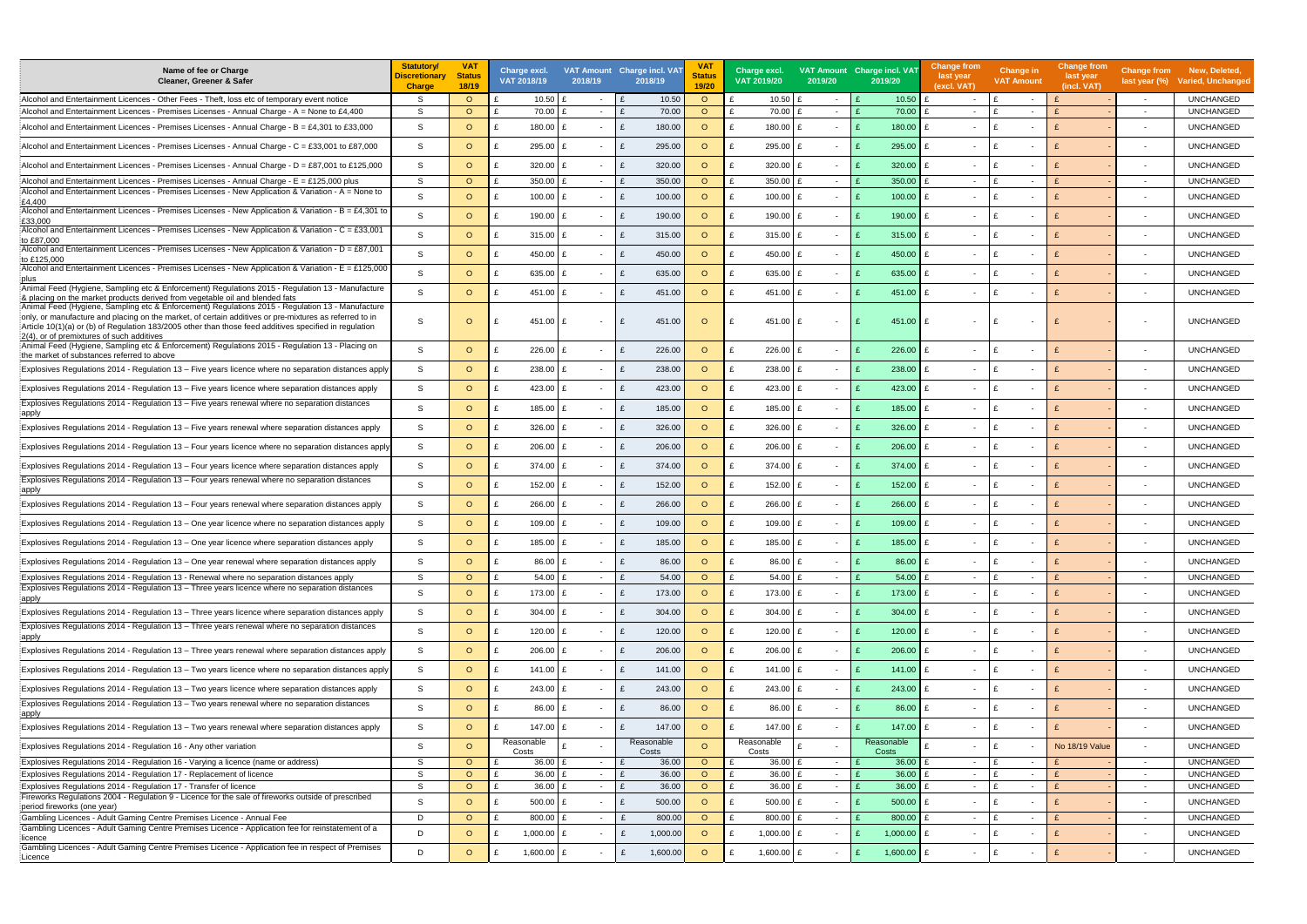| Name of fee or Charge<br><b>Cleaner, Greener &amp; Safer</b>                                                                                                                     | <b>Statutory/</b><br>Discretionary<br><b>Charge</b> | <b>VAT</b><br><b>Status</b><br>18/19 |   | Charge excl.<br>VAT 2018/19 | VAT Amount Charge incl. VA<br>2018/19 |              | 2018/19   | <b>VAT</b><br><b>Status</b><br>19/20 | Charge excl.<br>VAT 2019/20 | VAT Amount Charge incl. VAT<br>2019/20 | 2019/20       | <b>Change from</b><br>last year<br>(excl. VAT) | <b>Change in</b><br><b>VAT Amount</b>    | <b>Change from</b><br>last year<br>(incl. VAT) | <b>Change from</b>       | New, Deleted,<br>last year (%) Varied, Unchanged |
|----------------------------------------------------------------------------------------------------------------------------------------------------------------------------------|-----------------------------------------------------|--------------------------------------|---|-----------------------------|---------------------------------------|--------------|-----------|--------------------------------------|-----------------------------|----------------------------------------|---------------|------------------------------------------------|------------------------------------------|------------------------------------------------|--------------------------|--------------------------------------------------|
| Gambling Licences - Adult Gaming Centre Premises Licence - Application fee in respect of Provisional<br>Statement                                                                | D                                                   | $\circ$                              |   | 1,600.00                    | £                                     | £            | 1,600.00  | $\circ$                              | 1,600.00                    |                                        | 1,600.00      | £                                              | £<br>$\overline{\phantom{a}}$            |                                                | $\overline{\phantom{a}}$ | <b>UNCHANGED</b>                                 |
| Gambling Licences - Adult Gaming Centre Premises Licence - Application fee to transfer a licence                                                                                 | D                                                   | $\circ$                              |   | 1,000.00                    | f<br>$\sim$                           | £            | 1,000.00  | $\circ$                              | 1,000.00                    | $\sim$                                 | 1,000.00      | £<br>$\sim$                                    | £<br>$\sim$                              |                                                | $\overline{\phantom{a}}$ | <b>UNCHANGED</b>                                 |
| Gambling Licences - Adult Gaming Centre Premises Licence - Application fee to vary a licence                                                                                     | D                                                   | $\circ$                              |   | 800.00                      | $\sim$                                |              | 800.00    | $\circ$                              | 800.00                      | $\sim$                                 | 800.00        | $\sim$                                         | $\overline{\phantom{a}}$                 |                                                | $\overline{\phantom{a}}$ | <b>UNCHANGED</b>                                 |
| Gambling Licences - Annual fee for Club Gaming or Machine Permit                                                                                                                 | <sub>S</sub>                                        | $\Omega$                             |   | 50.00                       | $\sim$                                | $\mathbf{f}$ | 50.00     | $\circ$                              | 50.00                       | $\sim$                                 | 50.00         | $\sim$                                         | £<br>$\overline{\phantom{a}}$            |                                                | $\sim$                   | <b>UNCHANGED</b>                                 |
| Gambling Licences - Application for Club Gaming or Machine Permi                                                                                                                 | S                                                   | $\circ$                              |   | 200.00                      | $\sim$                                |              | 200.00    | $\circ$                              | 200.00                      | $\sim$                                 | 200.00        | $\sim$                                         | £<br>$\sim$                              |                                                | $\sim$                   | <b>UNCHANGED</b>                                 |
| Gambling Licences - Application for Club Gaming or Machine Permit (existing holder)                                                                                              | S                                                   | $\circ$                              |   | 100.00                      | £<br>$\sim$                           | $\mathbf{f}$ | 100.00    | $\circ$                              | 100.00                      | $\sim$                                 | 100.00        | $\sim$                                         | $\mathbf{f}$<br>$\sim$                   |                                                | $\sim$                   | <b>UNCHANGED</b>                                 |
| Gambling Licences - Application for Club Gaming or Machine Permit (holding Certificate under                                                                                     | S                                                   | $\circ$                              |   | 100.00                      | £                                     | £            | 100.00    | $\circ$                              | $100.00$ £                  | $\sim$                                 | 100.00        | £                                              | £                                        |                                                |                          | <b>UNCHANGED</b>                                 |
| licensing act 2003)<br>Gambling Licences - Application for Prize Gaming Permit & Family Entertainment Centre Gaming                                                              | <sub>S</sub>                                        | $\circ$                              |   | 300.00                      | £                                     | £            | 300.00    | $\circ$                              | $300.00$ £                  | $\sim$                                 | 300.00        | £                                              | f                                        |                                                | $\overline{\phantom{a}}$ | <b>UNCHANGED</b>                                 |
| <b>Machine Permit</b>                                                                                                                                                            |                                                     |                                      |   |                             |                                       |              |           |                                      |                             |                                        |               |                                                |                                          |                                                |                          |                                                  |
| Gambling Licences - Application to Vary Club Gaming or Machine Permit                                                                                                            | S                                                   | $\circ$                              |   | 100.00                      | $\sim$                                |              | 100.00    | $\circ$                              | 100.00                      | $\sim$                                 | 100.00        | $\sim$                                         | £<br>$\overline{\phantom{a}}$            |                                                | $\sim$                   | <b>UNCHANGED</b>                                 |
| Gambling Licences - Betting Premises (Track) Licence - Annual Fee                                                                                                                | D                                                   | $\circ$                              |   | 1,000.00                    | $\sim$                                |              | 1,000.00  | $\circ$                              | 1,000.00                    | $\sim$                                 | 1,000.00      | $\sim$                                         | $\mathbf{f}$<br>$\overline{\phantom{a}}$ |                                                |                          | <b>UNCHANGED</b>                                 |
| Gambling Licences - Betting Premises (Track) Licence - Application fee for reinstatement of a licence                                                                            | D                                                   | $\circ$                              |   | 950.00                      |                                       | £            | 950.00    | $\circ$                              | 950.00                      | $\sim$                                 | 950.00        | £                                              | £                                        |                                                | $\overline{\phantom{a}}$ | <b>UNCHANGED</b>                                 |
| Gambling Licences - Betting Premises (Track) Licence - Application fee in respect of Premises Licence                                                                            | D                                                   | $\circ$                              |   | 2,500.00                    | £                                     |              | 2,500.00  | $\circ$                              | 2,500.00                    | $\sim$                                 | 2,500.00      | £<br>$\blacksquare$                            | £                                        |                                                |                          | <b>UNCHANGED</b>                                 |
| Gambling Licences - Betting Premises (Track) Licence - Application fee in respect of Provisional<br>Statement                                                                    | D                                                   | $\circ$                              |   | 2,500.00                    | f                                     | $\mathbf{f}$ | 2,500.00  | $\circ$                              | 2,500.00                    | £<br>$\sim$                            | 2,500.00      | £<br>$\sim$                                    | £                                        |                                                | $\overline{\phantom{a}}$ | <b>UNCHANGED</b>                                 |
| Gambling Licences - Betting Premises (Track) Licence - Application fee to transfer a licence                                                                                     | D                                                   | $\circ$                              |   | 950.00                      | $\sim$                                | $\mathbf{f}$ | 950.00    | $\circ$                              | 950.00                      | $\sim$                                 | 950.00        | $\sim$                                         | £<br>$\overline{\phantom{a}}$            |                                                | $\sim$                   | <b>UNCHANGED</b>                                 |
| Gambling Licences - Betting Premises (Track) Licence - Application fee to vary a licence                                                                                         | D                                                   | $\circ$                              |   | 1,250.00                    | $\sim$                                |              | 1,250.00  | $\circ$                              | 1,250.00                    | £<br>$\sim$                            | 1,250.00      | $\sim$                                         | $\mathbf{f}$<br>$\overline{\phantom{a}}$ |                                                | $\sim$                   | <b>UNCHANGED</b>                                 |
| Gambling Licences - Bingo Premises Licence - Annual Fee                                                                                                                          | D                                                   | $\circ$                              |   | 800.00                      | $\sim$                                |              | 800.00    | $\circ$                              | 800.00                      | $\sim$                                 | 800.00        | $\sim$                                         | £<br>$\overline{\phantom{a}}$            |                                                | $\sim$                   | <b>UNCHANGED</b>                                 |
| Gambling Licences - Bingo Premises Licence - Application fee for reinstatement of a licence                                                                                      | D                                                   | $\circ$                              |   | 1,000.00                    | $\sim$                                |              | 1,000.0   | $\circ$                              | 1,000.00                    | $\sim$                                 | 1,000.00      | $\sim$                                         | $\overline{\phantom{a}}$                 |                                                | $\sim$                   | <b>UNCHANGED</b>                                 |
| Gambling Licences - Bingo Premises Licence - Application fee in respect of Premises Licence                                                                                      | D                                                   | $\circ$                              |   | 3,000.00                    | $\sim$                                |              | 3,000.00  | $\circ$                              | 3,000.00                    | $\sim$                                 | 3,000.00      | $\sim$                                         | £<br>$\overline{\phantom{a}}$            |                                                | $\sim$                   | <b>UNCHANGED</b>                                 |
| Gambling Licences - Bingo Premises Licence - Application fee in respect of Provisional Statement                                                                                 | D                                                   | $\circ$                              |   | 3,000.00                    | £                                     | $\mathbf{f}$ | 3,000.00  | $\circ$                              | 3,000.00 $E$                | $\sim$                                 | 3,000.00      | £                                              | £                                        |                                                | $\sim$                   | <b>UNCHANGED</b>                                 |
| Gambling Licences - Bingo Premises Licence - Application fee to transfer a licence                                                                                               | D                                                   | $\circ$                              |   | 1,000.00                    | £<br>$\sim$                           | $\mathbf{f}$ | 1,000.0   | $\circ$                              | 1,000.00                    | £<br>$\sim$                            | 1,000.00      | $\sim$                                         | £<br>$\overline{\phantom{a}}$            |                                                | $\sim$                   | <b>UNCHANGED</b>                                 |
| Gambling Licences - Bingo Premises Licence - Application fee to vary a licence<br>Gambling Licences - Change of name on Prize gaming Permit & Family Entertainment Centre Gaming | D                                                   | $\circ$                              |   | 1,500.00                    | $\sim$                                | $\mathbf{f}$ | 1,500.00  | $\circ$                              | 1,500.00                    | $\sim$                                 | 1,500.00      | $\sim$                                         | £<br>$\sim$                              |                                                | $\overline{\phantom{a}}$ | <b>UNCHANGED</b>                                 |
| Machine Permit                                                                                                                                                                   | S                                                   | $\circ$                              |   | 25.00                       | £                                     | £            | 25.00     | $\circ$                              | $25.00$ £                   | $\sim$                                 | 25.00         | £                                              | £                                        |                                                | $\overline{\phantom{a}}$ | <b>UNCHANGED</b>                                 |
| Gambling Licences - Copy of Club Gaming or Machine Permit                                                                                                                        | S                                                   | $\circ$                              |   | 15.00                       | £<br>$\sim$                           | $\mathbf{f}$ | 15.00     | $\circ$                              | 15.00 £                     | $\sim$                                 | 15.00         | $\sim$                                         | $\mathbf{f}$<br>$\overline{\phantom{a}}$ |                                                | $\sim$                   | <b>UNCHANGED</b>                                 |
| Gambling Licences - Copy of Prize gaming Permit & Family Entertainment Centre Gaming Machine<br>Permit                                                                           | <sub>S</sub>                                        | $\Omega$                             |   | 15.00                       | £<br>$\sim$                           | £            | 15.00     | $\circ$                              | $15.00 \text{ E}$           | $\sim$                                 | 15.00         | £<br>$\blacksquare$                            | £<br>$\overline{\phantom{a}}$            |                                                | $\overline{\phantom{a}}$ | <b>UNCHANGED</b>                                 |
| Gambling Licences - Copy of the Premises Licence                                                                                                                                 | S                                                   | $\circ$                              |   | 15.00                       | £<br>$\sim$                           | £            | 15.00     | $\circ$                              | 15.00 £<br>£                | $\sim$                                 | 15.00         | £<br>$\sim$                                    | $\mathbf{f}$<br>$\overline{\phantom{a}}$ |                                                | $\sim$                   | <b>UNCHANGED</b>                                 |
| Gambling Licences - Family Entertainment Centre Premises Licence - Annual Fee                                                                                                    | D                                                   | $\circ$                              |   | 600.00                      | $\sim$                                |              | 600.00    | $\circ$                              | 600.00                      | $\sim$                                 | 600.00        | $\sim$                                         | £<br>$\overline{\phantom{a}}$            |                                                | $\overline{\phantom{a}}$ | <b>UNCHANGED</b>                                 |
| Gambling Licences - Family Entertainment Centre Premises Licence - Application fee for reinstatement<br>of a licence                                                             | D                                                   | $\circ$                              |   | 800.00                      | £                                     | £            | 800.00    | $\circ$                              | $800.00$ £                  | $\sim$                                 | 800.00        | £<br>$\sim$                                    | f<br>$\overline{\phantom{a}}$            |                                                | $\overline{\phantom{a}}$ | <b>UNCHANGED</b>                                 |
| Gambling Licences - Family Entertainment Centre Premises Licence - Application fee in respect of<br>Premises Licence                                                             | D                                                   | $\circ$                              |   | 1,600.00                    | $\mathbf{f}$                          | $\mathbf{f}$ | 1,600.00  | $\circ$                              | 1,600.00                    | £<br>$\sim$                            | 1,600.00      | £<br>$\blacksquare$                            | f<br>$\overline{\phantom{a}}$            |                                                | $\overline{\phantom{a}}$ | <b>UNCHANGED</b>                                 |
| Gambling Licences - Family Entertainment Centre Premises Licence - Application fee in respect of<br>Provisional Statement                                                        | D                                                   | $\circ$                              |   | 1,600.00                    | £                                     | £            | 1,600.00  | $\circ$                              | $1,600.00$ £                | $\sim$                                 | 1,600.00      | £<br>$\sim$                                    | E<br>$\sim$                              | $\mathbf{f}$                                   |                          | <b>UNCHANGED</b>                                 |
| Gambling Licences - Family Entertainment Centre Premises Licence - Application fee to transfer a<br>icence                                                                       | D                                                   | $\circ$                              |   | 800.00                      | £                                     | £            | 800.00    | $\circ$                              | 800.00                      | $\overline{\phantom{a}}$               | 800.00        | £                                              | £                                        |                                                |                          | <b>UNCHANGED</b>                                 |
| Gambling Licences - Family Entertainment Centre Premises Licence - Application fee to vary a licence                                                                             | D                                                   | $\circ$                              |   | 800.00                      | £                                     | $\mathbf{f}$ | 800.00    | $\circ$                              | 800.00 £                    |                                        | 800.00        | £                                              | £                                        |                                                |                          | <b>UNCHANGED</b>                                 |
| Gambling Licences - Large Casino Premises Licence - Annual Fee                                                                                                                   | D                                                   | $\circ$                              |   | 10,000.00                   | f<br>$\sim$                           | $\mathbf{f}$ | 10,000.00 | $\circ$                              | 10,000.00 £                 | $\sim$                                 | 10,000.00     | $\sim$                                         | £<br>$\overline{\phantom{a}}$            |                                                | $\overline{\phantom{a}}$ | <b>UNCHANGED</b>                                 |
| Gambling Licences - Large Casino Premises Licence - Application fee for reinstatement of a licence                                                                               | D                                                   | $\circ$                              |   | 2,150.00                    | £<br>$\sim$                           | £            | 2,150.00  | $\circ$                              | $2,150.00$ £                | $\sim$                                 | $2,150.00$ £  | $\sim$                                         | £<br>$\overline{\phantom{a}}$            |                                                | $\overline{\phantom{a}}$ | <b>UNCHANGED</b>                                 |
| Gambling Licences - Large Casino Premises Licence - Application fee in respect of Premises Licence                                                                               | D                                                   | $\circ$                              | £ | 10,000.00                   | £<br>$\sim$                           | £            | 10,000.00 | $\circ$                              | 10,000.00 £<br>f            | $\sim$                                 | 10,000.00 $E$ | $\sim$                                         | E<br>$\overline{\phantom{a}}$            |                                                | $\blacksquare$           | <b>UNCHANGED</b>                                 |
| Gambling Licences - Large Casino Premises Licence - Application fee in respect of Provisional<br>Statement                                                                       | D                                                   | $\circ$                              |   | 10,000.00 £                 |                                       | £            | 10,000.00 | $\circ$                              | 10,000.00 £<br>£            | $\overline{\phantom{a}}$               | $10,000.00$ £ | $\sim$                                         | £                                        |                                                |                          | <b>UNCHANGED</b>                                 |
| Gambling Licences - Large Casino Premises Licence - Application fee to transfer a licence                                                                                        | D                                                   | $\circ$                              |   | 2,150.00                    | $\sim$                                | £            | 2,150.00  | $\circ$                              | $2,150.00$ £                | $\sim$                                 | 2,150.00      | $\sim$                                         | £<br>$\overline{\phantom{a}}$            |                                                | $\sim$                   | <b>UNCHANGED</b>                                 |
| Gambling Licences - Large Casino Premises Licence - Application fee to vary a licence                                                                                            | D                                                   | $\circ$                              |   | 5,000.00                    | $\sim$                                | £            | 5,000.00  | $\circ$                              | 5,000.00                    | $\sim$                                 | 5,000.00      | $\sim$                                         | £<br>$\overline{\phantom{a}}$            |                                                | $\sim$                   | <b>UNCHANGED</b>                                 |
| Gambling Licences - Notification of change of circumstances fro premises Licence                                                                                                 | S                                                   | $\circ$                              |   | 50.00                       | £<br>$\sim$                           | £            | 50.00     | $\circ$                              | $50.00$ £                   | $\sim$                                 | 50.00         | $\sim$                                         | £<br>$\overline{\phantom{a}}$            |                                                | $\sim$                   | <b>UNCHANGED</b>                                 |
| Gambling Licences - Occasional Use Notice                                                                                                                                        | S                                                   | $\circ$                              |   |                             | £<br>$\sim$                           | £            |           | $\circ$                              |                             | £<br>$\sim$                            |               | $\sim$                                         | £<br>$\overline{\phantom{a}}$            | No 18/19 Value                                 | $\sim$                   | <b>UNCHANGED</b>                                 |
| Gambling Licences - Regional casino premises Licence                                                                                                                             | S                                                   | $\circ$                              |   | 15,000.00                   | £<br>$\sim$                           |              | 15,000.00 | $\circ$                              | 15,000.00 £                 | $\overline{\phantom{a}}$               | 15,000.00     | $\sim$                                         | £<br>$\sim$                              |                                                | $\sim$                   | <b>UNCHANGED</b>                                 |
| Gambling Licences - Regional Casino Premises Licence - Annual Fee                                                                                                                | D                                                   | $\circ$                              |   | 15,000.00                   | £<br>$\sim$                           |              | 15,000.00 | $\circ$                              | $15,000.00$ £               | $\sim$                                 | 15,000.00     | $\sim$                                         | £<br>$\overline{\phantom{a}}$            |                                                | $\sim$                   | <b>UNCHANGED</b>                                 |
| Gambling Licences - Regional Casino Premises Licence - Application fee for reinstatement of a licence                                                                            | D                                                   | $\circ$                              |   | 6,500.00 £                  | $\sim$                                | $\mathbf{f}$ | 6,500.00  | $\circ$                              | 6,500.00 £                  | $\sim$                                 | 6,500.00 $E$  | $\sim$                                         | £<br>$\overline{\phantom{a}}$            |                                                | $\overline{\phantom{a}}$ | <b>UNCHANGED</b>                                 |
| Gambling Licences - Regional Casino Premises Licence - Application fee in respect of Premises                                                                                    | D                                                   | $\circ$                              |   | $15,000.00$ £               |                                       | £            | 15,000.00 | $\circ$                              | $15,000.00$ £               | $\sim$                                 | $15,000.00$ £ | $\sim$                                         | £<br>$\overline{\phantom{a}}$            |                                                | $\sim$                   | <b>UNCHANGED</b>                                 |
| Licence<br>Gambling Licences - Regional Casino Premises Licence - Application fee in respect of Provisional                                                                      | D                                                   | $\circ$                              |   | 15,000.00                   | £                                     | £            | 15,000.00 | $\circ$                              | 15,000.00 £                 | $\sim$                                 | 15,000.00 $E$ | $\sim$                                         | £                                        |                                                | $\overline{\phantom{a}}$ | <b>UNCHANGED</b>                                 |
| Statement<br>Gambling Licences - Regional Casino Premises Licence - Application fee to transfer a licence                                                                        | D                                                   | $\circ$                              |   | 6,500.00                    | £<br>$\sim$                           | $\mathbf{f}$ | 6,500.00  | $\circ$                              | 6,500.00                    | $\sim$                                 | 6,500.00      | $\sim$                                         | £<br>$\sim$                              |                                                | $\sim$                   | <b>UNCHANGED</b>                                 |
| Gambling Licences - Regional Casino Premises Licence - Application fee to vary a licence                                                                                         | D                                                   | $\circ$                              |   | 7,500.00                    | $\sim$                                | £            | 7,500.00  | $\circ$                              | $7,500.00$ £                | $\sim$                                 | 7,500.00      | $\sim$                                         | £<br>$\overline{\phantom{a}}$            |                                                | $\sim$                   | <b>UNCHANGED</b>                                 |
| Gambling Licences - Renewal of a Club Gaming or Machine Permit                                                                                                                   | S                                                   | $\circ$                              |   | 200.00                      | £<br>$\sim$                           | £            | 200.00    | $\circ$                              | 200.00                      | $\sim$                                 | 200.00        | $\sim$                                         | £<br>$\overline{\phantom{a}}$            |                                                | $\sim$                   | <b>UNCHANGED</b>                                 |
| Gambling Licences - Renewal of Prize gaming Permit & Family Entertainment Centre Gaming Machine                                                                                  | S                                                   | $\circ$                              |   | 300.00                      | $\sim$                                | £            | 300.00    | $\circ$                              | $300.00$ £                  | $\sim$                                 | 300.00        | £<br>$\overline{\phantom{a}}$                  | £<br>$\overline{\phantom{a}}$            |                                                | $\overline{\phantom{a}}$ | <b>UNCHANGED</b>                                 |
| Permit<br>Gambling Licences - Small Casino Premises Licence - Annual Fee                                                                                                         | D                                                   | $\circ$                              |   | 5,000.00 $E$                | $\sim$                                |              | 5,000.00  | $\circ$                              | 5,000.00 $E$                | $\sim$                                 | 5,000.00      | £<br>$\sim$                                    | £<br>$\overline{\phantom{a}}$            |                                                | $\sim$                   | <b>UNCHANGED</b>                                 |
| Gambling Licences - Small Casino Premises Licence - Application fee for reinstatement of a licence                                                                               | D                                                   | $\circ$                              |   | 1,800.00 £                  | $\sim$                                | £            | 1,800.00  | $\circ$                              | 1,800.00 £                  | $\sim$                                 | 1,800.00 $E$  | $\sim$                                         | £<br>$\overline{\phantom{a}}$            |                                                |                          | <b>UNCHANGED</b>                                 |
|                                                                                                                                                                                  |                                                     |                                      |   |                             |                                       |              |           |                                      |                             |                                        |               |                                                |                                          |                                                |                          |                                                  |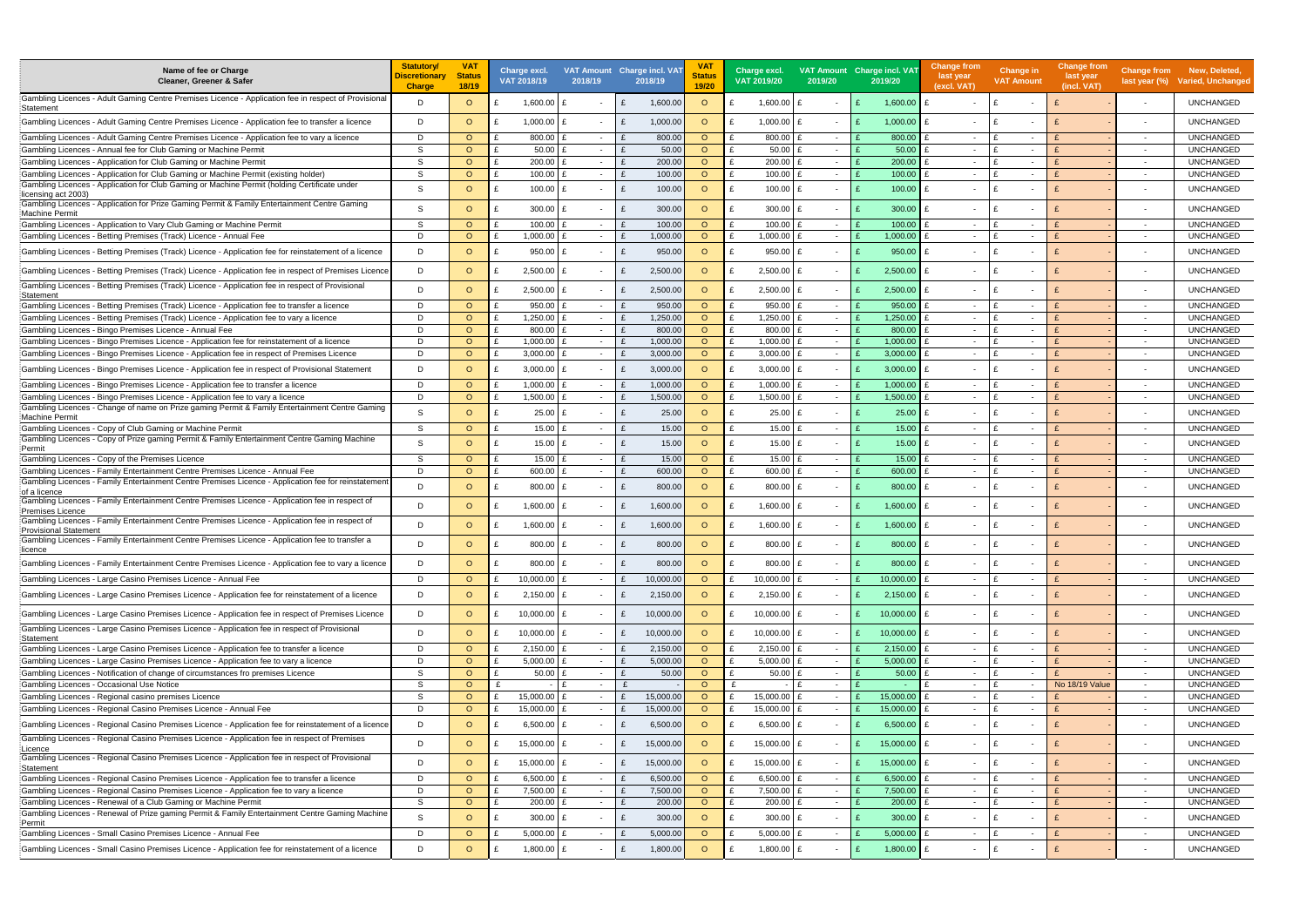| Name of fee or Charge<br>Cleaner, Greener & Safer                                                                                                                                                                                                                                                       | <b>Statutory/</b><br>Discretionary<br><b>Charge</b> | <b>VAT</b><br><b>Status</b><br>18/19 | Charge excl.<br>VAT 2018/19 | 2018/19                                  | VAT Amount Charge incl. VAT<br>2018/19 | <b>VA</b><br><b>Status</b><br>19/20 | Charge excl.<br>VAT 2019/20                          | 2019/20                  | VAT Amount Charge incl. VAT<br>2019/20               | Change from<br>last year<br>(excl. VAT)  | Change in<br><b>VAT Amount</b>           | <b>Change from</b><br>last year<br>(incl. VAT) |                          | Change from New, Deleted,<br>last year (%) Varied, Unchanged |
|---------------------------------------------------------------------------------------------------------------------------------------------------------------------------------------------------------------------------------------------------------------------------------------------------------|-----------------------------------------------------|--------------------------------------|-----------------------------|------------------------------------------|----------------------------------------|-------------------------------------|------------------------------------------------------|--------------------------|------------------------------------------------------|------------------------------------------|------------------------------------------|------------------------------------------------|--------------------------|--------------------------------------------------------------|
| Gambling Licences - Small Casino Premises Licence - Application fee in respect of Premises Licence                                                                                                                                                                                                      | D                                                   | $\circ$                              | 8,000.00                    |                                          | 8,000.00<br>£                          | $\circ$                             | 8,000.00                                             |                          | 8,000.00                                             | £<br>$\sim$                              | £<br>$\sim$                              |                                                | $\sim$                   | <b>UNCHANGED</b>                                             |
| Gambling Licences - Small Casino Premises Licence - Application fee in respect of Provisional<br>Statement                                                                                                                                                                                              | D                                                   | $\circ$                              | 8,000.00 £                  |                                          | $\mathbf{f}$<br>8,000.00               | $\circ$                             | 8,000.00                                             | ∣ £<br>$\sim$            | $8,000.00$ £                                         | $\sim$                                   | £<br>$\overline{\phantom{a}}$            |                                                | $\overline{\phantom{a}}$ | <b>UNCHANGED</b>                                             |
| Gambling Licences - Small Casino Premises Licence - Application fee to transfer a licence                                                                                                                                                                                                               | D                                                   | $\circ$                              | 1,800.00                    | $\sim$                                   | 1,800.00                               | $\circ$                             | 1,800.00                                             | $\sim$                   | 1,800.00                                             | $\sim$                                   | $\mathbf{f}$<br>$\sim$                   |                                                | $\overline{\phantom{a}}$ | <b>UNCHANGED</b>                                             |
| Gambling Licences - Small Casino Premises Licence - Application fee to vary a licence                                                                                                                                                                                                                   | D                                                   | $\circ$                              | 4,000.00                    | $\sim$                                   | 4,000.00                               | $\circ$                             | 4,000.00                                             | $\sim$                   | 4,000.00                                             | $\overline{\phantom{0}}$                 | £<br>$\sim$                              |                                                | $\sim$                   | <b>UNCHANGED</b>                                             |
| Gambling Licences - Temporary Use Notice                                                                                                                                                                                                                                                                | -S                                                  | $\circ$                              | 500.00                      |                                          | 500.00<br>£                            | $\circ$                             | 500.00                                               | $\overline{\phantom{a}}$ | 500.00                                               | $\sim$                                   | £<br>$\overline{\phantom{a}}$            |                                                | $\sim$                   | <b>UNCHANGED</b>                                             |
| Lotteries and Amusements act 1976 - Annual fee (1st Jan to 31st Dec)                                                                                                                                                                                                                                    | S.                                                  | $\circ$                              | 20.00                       | $\sim$                                   | 20.00                                  | $\circ$                             | $20.00$ £                                            | $\sim$                   | 20.00                                                | $\sim$                                   | $\mathbf{f}$<br>$\sim$                   |                                                | $\sim$                   | <b>UNCHANGED</b>                                             |
| Lotteries and Amusements act 1976 - Initial Registration Fee                                                                                                                                                                                                                                            | S                                                   | $\circ$                              | 40.00                       | $\sim$                                   | 40.00                                  | $\circ$                             | 40.00 £                                              | $\sim$                   | 40.00                                                | $\sim$                                   | £<br>$\overline{\phantom{a}}$            |                                                | $\sim$                   | <b>UNCHANGED</b>                                             |
| Massage and Special Treatment Licences - New                                                                                                                                                                                                                                                            | D                                                   | $\circ$                              | 130.00                      | f<br>$\sim$                              | 130.00                                 | $\circ$                             | 130.00                                               | $\sim$                   | 130.00                                               | $\sim$                                   | $\mathbf{f}$<br>$\sim$                   |                                                | $\sim$                   | <b>UNCHANGED</b>                                             |
| Massage and Special Treatment Licences - Renewal                                                                                                                                                                                                                                                        | D                                                   | $\circ$                              | 70.00                       | f<br>$\sim$                              | 70.00<br>£                             | $\circ$                             | 70.00 £                                              | $\sim$                   | 70.00                                                | £<br>$\sim$                              | £<br>$\sim$                              |                                                | $\overline{\phantom{a}}$ | <b>UNCHANGED</b>                                             |
| Massage and Special Treatment Licences - Renewed Licence                                                                                                                                                                                                                                                | D                                                   | $\circ$                              | 70.00                       | f<br>$\sim$                              | 70.00                                  | $\circ$                             | 70.00 £                                              | $\sim$                   | 70.00                                                | $\sim$                                   | £<br>$\sim$                              |                                                | $\sim$                   | <b>UNCHANGED</b>                                             |
| Massage and Special Treatment Licences - Replacement Licence (Address change or change of                                                                                                                                                                                                               |                                                     |                                      |                             |                                          |                                        |                                     |                                                      |                          |                                                      |                                          |                                          |                                                |                          |                                                              |
| ownership)                                                                                                                                                                                                                                                                                              | D                                                   | $\circ$                              | $130.00$ £<br>£             |                                          | 130.00<br>£                            | $\circ$                             | $130.00$ £<br>£                                      | $\sim$                   | 130.00                                               | $\mathbf{f}$<br>$\sim$                   | $\mathbf{f}$<br>$\overline{\phantom{a}}$ |                                                | $\sim$                   | <b>UNCHANGED</b>                                             |
| Other Sales and Service Charges - Drain Testing, per hour                                                                                                                                                                                                                                               | S                                                   | <sub>S</sub>                         | 45.00 £                     | 9.00                                     | 54.00                                  | S                                   | $45.00 \text{ }E$                                    | 9.00                     | 54.00                                                | $\sim$                                   | $\mathbf{f}$<br>$\sim$                   |                                                | $\overline{\phantom{a}}$ | <b>UNCHANGED</b>                                             |
| Petroleum (Consolidation) Regulations 2014 - Regulation 14 - Licence to keep petroleum                                                                                                                                                                                                                  | <sub>S</sub>                                        | $\circ$                              | 125.00                      | ∣ £                                      | 125.00                                 | $\circ$                             | 125.00 $E$                                           | $\overline{\phantom{a}}$ | 125.00                                               | £<br>$\overline{\phantom{a}}$            | £<br>$\overline{\phantom{a}}$            |                                                | $\overline{\phantom{a}}$ | <b>UNCHANGED</b>                                             |
| (domestic/private use) - Exceeding 50,000 litres (one year)<br>Petroleum (Consolidation) Regulations 2014 - Regulation 14 - Licence to keep petroleum                                                                                                                                                   |                                                     |                                      |                             |                                          |                                        |                                     |                                                      |                          |                                                      |                                          |                                          |                                                |                          |                                                              |
| (domestic/private use) - Over 2,500 litres but not exceeding 50,000 litres (one year)                                                                                                                                                                                                                   | S                                                   | $\Omega$                             | 60.00 £                     |                                          | £<br>60.00                             | $\circ$                             | $60.00$ £                                            | $\overline{\phantom{a}}$ | 60.00                                                | £<br>$\sim$                              | £<br>$\overline{\phantom{a}}$            |                                                | $\overline{\phantom{a}}$ | <b>UNCHANGED</b>                                             |
| Petroleum (Consolidation) Regulations 2014 - Regulation 14 - Licence to keep petroleum                                                                                                                                                                                                                  | -S                                                  | $\Omega$                             | 44.00 £                     |                                          | $\mathbf{f}$<br>44.00                  | $\circ$                             | 44.00 £                                              | $\overline{\phantom{a}}$ | 44.00                                                | $\mathbf{f}$<br>$\overline{\phantom{a}}$ | £<br>$\overline{\phantom{a}}$            |                                                | $\overline{\phantom{a}}$ | <b>UNCHANGED</b>                                             |
| (domestic/private use) - Under 2,500 litres (one year)                                                                                                                                                                                                                                                  |                                                     |                                      |                             |                                          |                                        |                                     |                                                      |                          |                                                      |                                          |                                          |                                                |                          |                                                              |
| - Petroleum (Consolidation) Regulations 2014 - Regulation 6 - Storage certificate to keep petroleum<br>Exceeding 50,000 litres (one year)                                                                                                                                                               | -S                                                  | $\circ$                              | $125.00$ £<br>£             |                                          | 125.00<br>£                            | $\circ$                             | 125.00 £<br>£                                        | $\sim$                   | 125.00                                               | $\mathbf{f}$<br>$\sim$                   | £<br>$\overline{\phantom{a}}$            |                                                | $\overline{\phantom{a}}$ | <b>UNCHANGED</b>                                             |
| - Petroleum (Consolidation) Regulations 2014 - Regulation 6 - Storage certificate to keep petroleum                                                                                                                                                                                                     |                                                     |                                      |                             |                                          |                                        |                                     |                                                      |                          |                                                      |                                          |                                          |                                                |                          |                                                              |
| Over 2,500 litres but not exceeding 50,000 litres (one year)                                                                                                                                                                                                                                            | -S                                                  | $\circ$                              | 60.00                       |                                          | 60.00<br>£                             | $\circ$                             | 60.00 £                                              | $\sim$                   | 60.00                                                | £<br>$\sim$                              | - F<br>$\sim$                            |                                                | $\overline{\phantom{a}}$ | <b>UNCHANGED</b>                                             |
| Petroleum (Consolidation) Regulations 2014 - Regulation 6 - Storage certificate to keep petroleum-                                                                                                                                                                                                      | -S                                                  | $\circ$                              | 44.00<br>£                  |                                          | 44.00<br>£                             | $\circ$                             | 44.00 £<br>£                                         | $\sim$                   | 44.00                                                | $\mathbf{f}$<br>$\sim$                   | - F<br>$\overline{\phantom{a}}$          |                                                | $\overline{\phantom{a}}$ | <b>UNCHANGED</b>                                             |
| Under 2,500 litres (one year)                                                                                                                                                                                                                                                                           |                                                     |                                      |                             |                                          |                                        |                                     |                                                      |                          |                                                      |                                          |                                          |                                                |                          |                                                              |
| Public Protection - Control of Dogs - Admin Charge                                                                                                                                                                                                                                                      | D                                                   | $\circ$                              | 45.00 $E$                   | $\sim$                                   | 45.00                                  | $\circ$                             | 45.00 £                                              | $\sim$                   | 45.00                                                | $\sim$                                   | £<br>$\sim$                              |                                                | $\sim$                   | <b>UNCHANGED</b>                                             |
| Public Protection - Control of Dogs - Call Out Charges - Weekday - 5pm to 11.59pm                                                                                                                                                                                                                       | D                                                   | $\circ$                              | $65.00 \text{ E}$           |                                          | 65.00                                  | $\circ$                             | 65.00 £                                              | $\overline{\phantom{a}}$ | 65.00                                                | $\overline{\phantom{0}}$                 | £<br>$\overline{\phantom{a}}$            |                                                | $\sim$                   | <b>UNCHANGED</b>                                             |
| Public Protection - Control of Dogs - Call Out Charges - Weekday - 8am to 4.59pm                                                                                                                                                                                                                        | D                                                   | $\circ$                              | 50.00 £                     | $\sim$                                   | 50.00                                  | $\circ$                             | $50.00$ £                                            | $\sim$                   | 50.00                                                | $\mathbf{f}$<br>$\sim$                   | $\mathbf{f}$<br>$\sim$                   |                                                | $\sim$                   | <b>UNCHANGED</b>                                             |
| Public Protection - Control of Dogs - Call Out Charges - Weekend - 9am to 10am                                                                                                                                                                                                                          | D                                                   | $\Omega$                             | N/A                         | $\sim$                                   | N/A                                    | $\circ$                             | N/A                                                  | $\sim$                   | N/A                                                  | $\overline{\phantom{0}}$                 | £<br>$\overline{\phantom{a}}$            | <b>No 18/19 Value</b>                          | $\sim$ $-$               | <b>UNCHANGED</b>                                             |
| Public Protection - Control of Dogs - Call Out Charges - Weekend, Bank Holidays and other times                                                                                                                                                                                                         | D                                                   | $\circ$                              | 70.00                       | $\mathbf{f}$<br>$\overline{\phantom{a}}$ | 70.00                                  | $\circ$                             | 70.00                                                | $\overline{\phantom{a}}$ | 70.00                                                | $\sim$                                   | £<br>$\overline{\phantom{a}}$            |                                                | $\sim$                   | <b>UNCHANGED</b>                                             |
| Public Protection - Control of Dogs - Kennelling per day                                                                                                                                                                                                                                                | D                                                   | $\circ$                              | t.<br>14.00                 | $\mathbf{f}$<br>$\sim$                   | 14.00                                  | $\circ$                             | 14.00                                                | $\sim$                   | 14.00                                                | $\sim$                                   | $\mathbf{f}$<br>$\sim$                   |                                                |                          | <b>UNCHANGED</b>                                             |
| Public Protection - Fee Schedule for the Testing and Verification of Weighing and Measuring<br>Equipment - Certificate of Errors - For supplying a certificate containing results of errors found on<br>testing. Certificate supplied at request of submitter; fee applies when no other fee is payable | D                                                   | <sub>S</sub>                         | 40.00                       | 8.00                                     | 48.00<br>$\mathbf{f}$                  | S.                                  | 40.00                                                | 8.00                     | 48.00                                                | f<br>$\sim$                              | - F<br>$\sim$                            |                                                | $\sim$                   | <b>UNCHANGED</b>                                             |
| Public Protection - Fee Schedule for the Testing and/or Verification of Weighing and Measuring<br>Equipment where no specialist equipment is required - Per officer, per hour                                                                                                                           | D                                                   | <sub>S</sub>                         | 65.00 £<br>£                | 13.00                                    | 78.00<br>£                             | S                                   | 76.00 £                                              | $15.20$ £                | $91.20$ £                                            | 11.00 $E$                                | $2.20$ £                                 | 13.20                                          | +16.92%                  | <b>INCREASED</b>                                             |
| Public Protection - Fee Schedule for the Testing and/or Verification of Weighing and Measuring<br>Equipment where specialist equipment is required - price on application. Will be charged at Hourly rate                                                                                               | D                                                   | <sub>S</sub>                         | <b>POA</b>                  |                                          | <b>POA</b>                             | <sub>S</sub>                        | POA - £76 per<br>Hour per Officer.<br>plus equipment | Plus VAT                 | POA - £76 per<br>Hour per Officer.<br>plus equipment | $\sim$                                   |                                          | <b>No 18/19 Value</b>                          | $\overline{\phantom{a}}$ | <b>INCREASED</b>                                             |
| per officer, plus any specialist equipment costs.                                                                                                                                                                                                                                                       |                                                     |                                      |                             |                                          |                                        |                                     | costs                                                |                          | costs                                                |                                          |                                          |                                                |                          |                                                              |
| Public Protection - Hackney Carriage Licences - Drivers Licences - HC & PH New (Combined Licence)<br>:1 year                                                                                                                                                                                            | D.                                                  | $\Omega$                             | 175.00 £                    |                                          | 175.00<br>£                            | $\circ$                             | 175.00 £                                             |                          | $175.00$ £                                           | $\sim$                                   | £                                        |                                                |                          | <b>UNCHANGED</b>                                             |
| Public Protection - Hackney Carriage Licences - Drivers Licences - HC & PH New (Combined Licence)<br>2 years                                                                                                                                                                                            | D                                                   | $\circ$                              | 310.00 £<br>£               |                                          | 310.00<br>£                            | $\circ$                             | £<br>310.00 $E$                                      |                          | 310.00 $E$                                           | $\overline{\phantom{0}}$                 | £                                        |                                                |                          | <b>UNCHANGED</b>                                             |
| Public Protection - Hackney Carriage Licences - Drivers Licences - HC & PH New (Combined Licence)                                                                                                                                                                                                       | D                                                   | $\circ$                              | 445.00 £                    |                                          | 445.00<br>£                            | $\circ$                             | £<br>445.00 £                                        | $\overline{\phantom{a}}$ | 445.00 £                                             | $\sim$                                   | £<br>$\overline{\phantom{a}}$            |                                                | $\overline{\phantom{a}}$ | <b>UNCHANGED</b>                                             |
| 3 years<br>Public Protection - Hackney Carriage Licences - Drivers Licences - HC & PH Renewal (Combined                                                                                                                                                                                                 | D                                                   | $\circ$                              | $135.00$ £                  |                                          | 135.00<br>£                            | $\circ$                             | $135.00$ £                                           | $\overline{\phantom{a}}$ | 135.00 £                                             | $\sim$                                   | £<br>$\blacksquare$                      |                                                |                          | <b>UNCHANGED</b>                                             |
| Licence) 1 year<br>Public Protection - Hackney Carriage Licences - Drivers Licences - HC & PH Renewal (Combined                                                                                                                                                                                         | D                                                   | $\circ$                              | 270.00 £                    |                                          | 270.00<br>£                            | $\circ$                             | $270.00$ £                                           | $\sim$                   | $270.00$ £                                           | $\sim$                                   | £<br>$\sim$                              |                                                | $\sim$                   | <b>UNCHANGED</b>                                             |
| Licence) 2 years<br>Public Protection - Hackney Carriage Licences - Drivers Licences - HC & PH Renewal (Combined                                                                                                                                                                                        |                                                     |                                      |                             |                                          | $\mathbf{f}$                           |                                     | $\mathbf{c}$                                         |                          |                                                      |                                          | £                                        |                                                |                          |                                                              |
| Licence) 3 years                                                                                                                                                                                                                                                                                        | D                                                   | $\circ$                              | $405.00 \text{ E}$          |                                          | 405.00                                 | $\circ$                             | $405.00 \, \text{E}$                                 | $\sim$                   | $405.00$ £                                           | $\sim$                                   | $\overline{\phantom{a}}$                 |                                                | $\overline{\phantom{a}}$ | <b>UNCHANGED</b>                                             |
| Public Protection - Hackney Carriage Licences - Drivers Licences - HC New 1 year                                                                                                                                                                                                                        | D                                                   | $\circ$                              | 140.00 £                    | $\sim$                                   | $\mathbf{f}$<br>140.00                 | $\circ$                             | 140.00 £                                             | $\sim$                   | 140.00                                               | $\mathbf{f}$<br>$\sim$                   | $\mathbf{f}$<br>$\sim$                   |                                                | $\sim$                   | <b>UNCHANGED</b>                                             |
| Public Protection - Hackney Carriage Licences - Drivers Licences - HC New 2 years                                                                                                                                                                                                                       | D                                                   | $\circ$                              | 240.00 £                    | $\sim$                                   | $\mathbf{f}$<br>240.00                 | $\circ$                             | $240.00$ £                                           | $\sim$                   | 240.00                                               | £<br>$\sim$                              | £<br>$\sim$                              |                                                | $\sim$                   | <b>UNCHANGED</b>                                             |
| Public Protection - Hackney Carriage Licences - Drivers Licences - HC New 3 years                                                                                                                                                                                                                       | D                                                   | $\circ$                              | 340.00 £                    | $\sim$                                   | £<br>340.00                            | $\circ$                             | 340.00 £                                             | $\sim$                   | 340.00                                               | £<br>$\sim$                              | $\mathbf f$<br>$\sim$                    |                                                | $\sim$                   | <b>UNCHANGED</b>                                             |
| Public Protection - Hackney Carriage Licences - Drivers Licences - HC Renewal 1 year                                                                                                                                                                                                                    | D                                                   | $\circ$                              | $100.00$ £                  | $\sim$                                   | £<br>100.00                            | $\circ$                             | $100.00$ £                                           | $\sim$                   | 100.00                                               | £<br>$\sim$                              | £<br>$\sim$                              |                                                | $\overline{\phantom{a}}$ | <b>UNCHANGED</b>                                             |
| Public Protection - Hackney Carriage Licences - Drivers Licences - HC Renewal 2 years                                                                                                                                                                                                                   | D                                                   | $\circ$                              | $200.00$ £                  | $\sim$                                   | 200.00<br>£                            | $\circ$                             | $200.00$ £                                           | $\sim$                   | 200.00                                               | £<br>$\overline{\phantom{0}}$            | £<br>$\sim$                              |                                                | $\sim$                   | <b>UNCHANGED</b>                                             |
| Public Protection - Hackney Carriage Licences - Drivers Licences - HC Renewal 3 years                                                                                                                                                                                                                   | D                                                   | $\circ$                              | $300.00$ £                  | $\sim$                                   | $\mathbf{f}$<br>300.00                 | $\circ$                             | 300.00 $E$                                           | $\sim$                   | 300.00                                               | £<br>$\sim$                              | $\mathbf{f}$<br>$\sim$                   |                                                | $\sim$                   | <b>UNCHANGED</b>                                             |
| Public Protection - Hackney Carriage Licences - Drivers Licences - PH New 1 year                                                                                                                                                                                                                        | D                                                   | $\circ$                              | 116.00 $E$                  | $\sim$                                   | £<br>116.00                            | $\circ$                             | 116.00 £                                             | $\sim$                   | 116.00                                               | £<br>$\sim$                              | £<br>$\sim$                              |                                                | $\sim$                   | <b>UNCHANGED</b>                                             |
| Public Protection - Hackney Carriage Licences - Drivers Licences - PH New 2 year                                                                                                                                                                                                                        | D                                                   | $\circ$                              | 192.00 £                    | $\sim$                                   | 192.00<br>£                            | $\circ$                             | 192.00 £                                             | $\sim$                   | 192.00                                               | £<br>$\sim$                              | £<br>$\overline{\phantom{a}}$            |                                                | $\sim$                   | <b>UNCHANGED</b>                                             |
| Public Protection - Hackney Carriage Licences - Drivers Licences - PH New 3 year                                                                                                                                                                                                                        | D                                                   | $\circ$                              | 268.00                      | E<br>$\sim$                              | 268.00<br>£                            | $\circ$                             | 268.00 £                                             | $\sim$                   | 268.00                                               | $\sim$                                   | $\mathbf{f}$<br>$\sim$                   |                                                | $\sim$                   | <b>UNCHANGED</b>                                             |
| Public Protection - Hackney Carriage Licences - Drivers Licences - PH Renewal 1 year                                                                                                                                                                                                                    | D                                                   | $\circ$                              | 76.00 £                     | $\sim$                                   | £<br>76.00                             | $\circ$                             | 76.00 £                                              | $\sim$                   | 76.00                                                | £<br>$\overline{a}$                      | £<br>$\sim$                              |                                                | $\sim$                   | <b>UNCHANGED</b>                                             |
| Public Protection - Hackney Carriage Licences - Drivers Licences - PH Renewal 2 years                                                                                                                                                                                                                   | D                                                   | $\circ$                              | $152.00$ £                  | $\sim$                                   | £<br>152.00                            | $\circ$                             | 152.00 £                                             | $\sim$                   | 152.00                                               | £<br>$\sim$                              | $\mathbf f$<br>$\sim$                    |                                                | $\sim$                   | <b>UNCHANGED</b>                                             |
| Public Protection - Hackney Carriage Licences - Drivers Licences - PH Renewal 3 years                                                                                                                                                                                                                   | D                                                   | $\circ$                              | $228.00$ £                  | $\sim$                                   | £<br>228.00                            | $\circ$                             | $228.00$ £                                           | $\sim$                   | 228.00                                               | $\sim$                                   | $\mathbf{f}$<br>$\sim$                   |                                                | $\sim$                   | <b>UNCHANGED</b>                                             |
| Public Protection - Hackney Carriage Licences - Other Charges - Additional Knowledge test                                                                                                                                                                                                               | D                                                   | $\circ$                              | $22.00$ £                   | $\sim$                                   | $\mathbf{f}$<br>22.00                  | $\circ$                             | $22.00$ £                                            | $\sim$                   | 22.00                                                | $\sim$                                   | $\mathbf{f}$<br>$\sim$                   |                                                | $\sim$                   | <b>UNCHANGED</b>                                             |
| Public Protection - Hackney Carriage Licences - Other Charges - Checking and sealing taximeters                                                                                                                                                                                                         | D                                                   | $\circ$                              | $20.00$ £                   |                                          | £<br>20.00                             | $\circ$                             | $20.00$ £                                            | $\sim$                   | 20.00                                                | £<br>$\sim$                              | £<br>$\overline{\phantom{a}}$            |                                                | $\sim$                   | <b>UNCHANGED</b>                                             |
| Public Protection - Hackney Carriage Licences - Other Charges - DBS                                                                                                                                                                                                                                     | D                                                   | $\circ$                              | 66.00 £                     | $\sim$                                   | 66.00<br>£                             | $\circ$                             | 66.00 £                                              | $\sim$                   | 66.00                                                | f<br>$\sim$ $-$                          | £<br>$\sim$                              |                                                | $\sim$                   | <b>UNCHANGED</b>                                             |
| Public Protection - Hackney Carriage Licences - Other Charges - Replacement Drivers Badges                                                                                                                                                                                                              | D                                                   | $\circ$                              | $20.00$ £                   | $\sim$                                   | $\mathbf{f}$<br>20.00                  | $\circ$                             | $20.00$ £<br>£                                       | $\sim$                   | $20.00$ £                                            | $\sim$                                   | £<br>$\sim$                              | $\mathbf{f}$                                   | $\sim$                   | <b>UNCHANGED</b>                                             |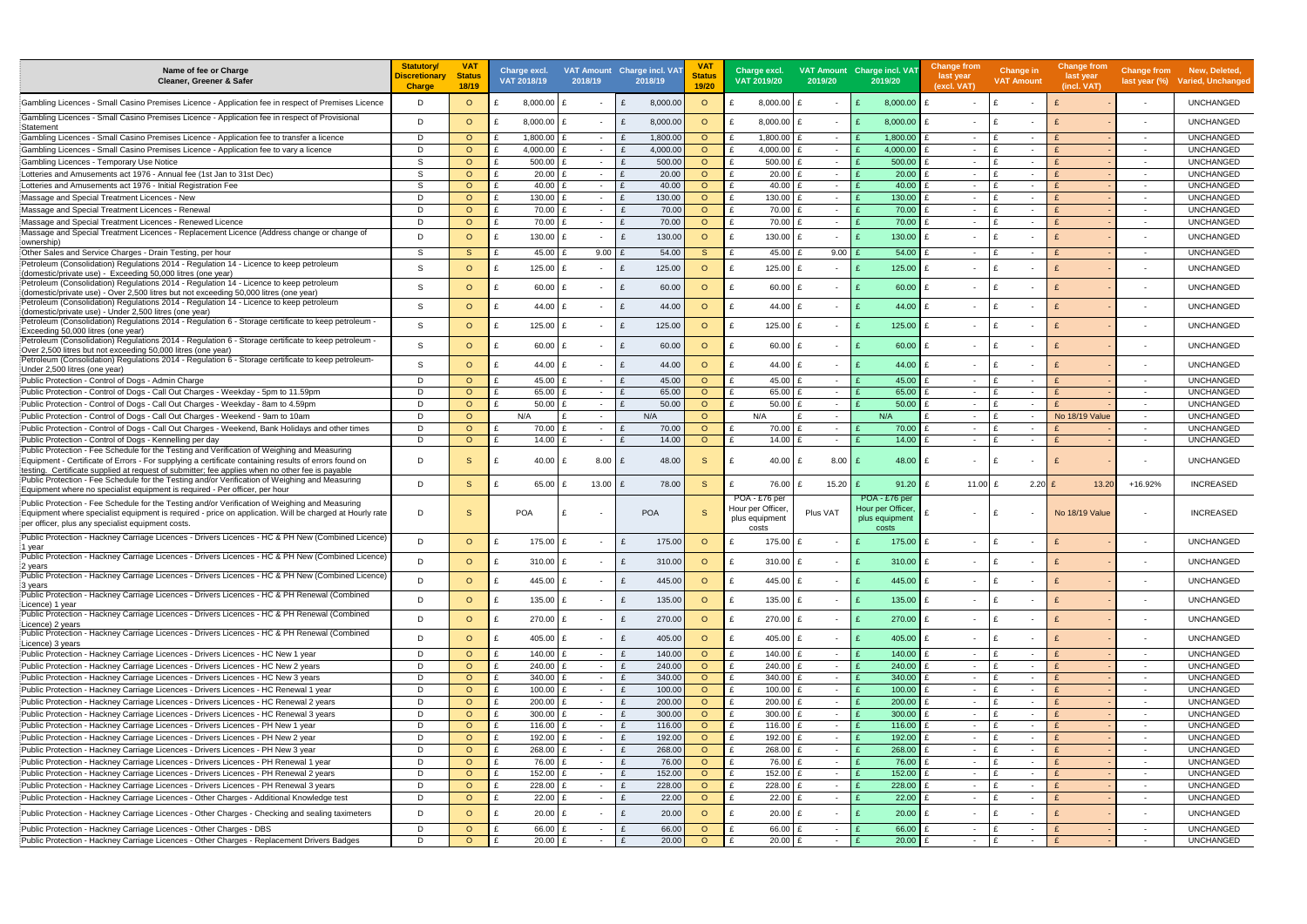| Name of fee or Charge<br>Cleaner, Greener & Safer                                                                                                                                                          | <b>Statutory/</b><br>Discretionary<br><b>Charge</b> | <b>VAT</b><br><b>Status</b><br>18/19 | Charge excl.<br>VAT 2018/19         | 2018/19                        | VAT Amount Charge incl. VAT<br>2018/19 | V <sub>A</sub><br><b>Status</b><br>19/20 | Charge excl.<br>VAT 2019/20           | 2019/20                  | VAT Amount Charge incl. VAT<br>2019/20 | <b>Change from</b><br>last year<br>(excl. VAT) | <b>Change in</b><br><b>VAT Amount</b>    | <b>Change from</b><br>last year<br>(incl. VAT) | <b>Change from</b><br>last year $(\%)$ | New, Deleted,<br>Varied, Unchanged |
|------------------------------------------------------------------------------------------------------------------------------------------------------------------------------------------------------------|-----------------------------------------------------|--------------------------------------|-------------------------------------|--------------------------------|----------------------------------------|------------------------------------------|---------------------------------------|--------------------------|----------------------------------------|------------------------------------------------|------------------------------------------|------------------------------------------------|----------------------------------------|------------------------------------|
| Public Protection - Hackney Carriage Licences - Other Charges - Replacement Plate, mounting<br>Bracket & Vehicle ID card                                                                                   | D                                                   | $\circ$                              | $25.00$ £                           | $\overline{\phantom{a}}$       | 25.00<br>£                             | $\Omega$                                 | 25.00                                 |                          | 25.00                                  | £                                              |                                          |                                                |                                        | <b>UNCHANGED</b>                   |
| Public Protection - Hackney Carriage Licences - Other Charges - Replacement door stickers                                                                                                                  | D                                                   | $\circ$                              | $7.00$ £<br>$\mathbf{f}$            | $\sim$                         | 7.00                                   | $\circ$                                  | 7.00                                  | $\sim$                   | 7.00                                   | $\sim$                                         | $\overline{\phantom{a}}$                 |                                                |                                        | <b>UNCHANGED</b>                   |
| Public Protection - Hackney Carriage Licences - Private Hire Operations - Operations having 1 vehicle<br>1 year                                                                                            | D                                                   | $\circ$                              | $\mathbf{f}$<br>70.00 £             | $\sim$                         | 70.00<br>£                             | $\circ$                                  | 70.00<br>£                            |                          | 70.00                                  | £<br>$\overline{\phantom{a}}$                  |                                          |                                                | $\overline{\phantom{a}}$               | <b>UNCHANGED</b>                   |
| Public Protection - Hackney Carriage Licences - Private Hire Operations - Operations having 1 vehicle                                                                                                      | D                                                   | $\circ$                              | $350.00$ £                          | $\sim$                         | 350.00<br>£                            | $\circ$                                  | 350.00<br>£                           |                          | 350.00                                 | £<br>$\sim$                                    |                                          |                                                |                                        | <b>UNCHANGED</b>                   |
| 5 years<br>Public Protection - Hackney Carriage Licences - Private Hire Operations - Operations having 11-20                                                                                               | D.                                                  | $\circ$                              | 738.00 £                            | $\sim$                         | 738.00<br>£                            | $\Omega$                                 | 738.00<br>£                           |                          | 738.00                                 | £<br>$\overline{\phantom{a}}$                  | $\mathbf{f}$<br>$\overline{\phantom{a}}$ |                                                | $\overline{\phantom{a}}$               | <b>UNCHANGED</b>                   |
| vehicles 1 year<br>Public Protection - Hackney Carriage Licences - Private Hire Operations - Operations having 11-20                                                                                       | D                                                   | $\circ$                              | 3,690.00                            | Ι£<br>$\overline{\phantom{a}}$ | 3,690.00                               | $\Omega$                                 | 3,690.00                              |                          | 3,690.00                               | £                                              | $\mathbf{f}$                             |                                                |                                        | <b>UNCHANGED</b>                   |
| vehicles 5 years<br>Public Protection - Hackney Carriage Licences - Private Hire Operations - Operations having 2-5                                                                                        | D                                                   | $\circ$                              | $241.00 \text{ E}$                  |                                | 241.00<br>£                            | $\circ$                                  | 241.00                                |                          | 241.00                                 | £<br>$\sim$                                    | - F                                      |                                                | $\overline{\phantom{a}}$               | <b>UNCHANGED</b>                   |
| vehicles 1 year<br>Public Protection - Hackney Carriage Licences - Private Hire Operations - Operations having 2-5                                                                                         |                                                     |                                      |                                     | $\sim$                         |                                        |                                          |                                       | $\overline{\phantom{a}}$ |                                        |                                                | $\overline{\phantom{a}}$                 |                                                |                                        |                                    |
| vehicles 5 vears<br>Public Protection - Hackney Carriage Licences - Private Hire Operations - Operations having 6-10                                                                                       | D.                                                  | $\circ$                              | 1,205.00                            | $\sim$                         | 1,205.00<br>f                          | $\circ$                                  | 1,205.00                              |                          | 1,205.00                               | £<br>$\sim$                                    | $\mathbf{f}$<br>$\overline{\phantom{a}}$ |                                                |                                        | <b>UNCHANGED</b>                   |
| vehicles 1 vear                                                                                                                                                                                            | D                                                   | $\circ$                              | 498.00                              | Ι£<br>$\sim$                   | 498.00<br>£                            | $\circ$                                  | 498.00                                |                          | 498.00                                 | £                                              | - F                                      |                                                |                                        | <b>UNCHANGED</b>                   |
| Public Protection - Hackney Carriage Licences - Private Hire Operations - Operations having 6-10<br>vehicles 5 years                                                                                       | D.                                                  | $\circ$                              | 2,490.00                            | Ι£<br>$\sim$                   | 2,490.00<br>- F                        | $\circ$                                  | 2,490.00<br>£                         |                          | 2,490.00                               | £<br>$\sim$                                    | f                                        |                                                |                                        | <b>UNCHANGED</b>                   |
| Public Protection - Hackney Carriage Licences - Private Hire Operations - Operations having more thar<br>:21 vehicles 1 year                                                                               | D                                                   | $\circ$                              | $918.00$ £                          | $\sim$                         | £<br>918.00                            | $\circ$                                  | 918.00<br>£                           |                          | 918.00                                 | £<br>$\sim$                                    | f<br>$\overline{\phantom{a}}$            |                                                | $\overline{\phantom{a}}$               | <b>UNCHANGED</b>                   |
| Public Protection - Hackney Carriage Licences - Private Hire Operations - Operations having more than<br>21 vehicles 5 years                                                                               | D                                                   | $\circ$                              | 4,590.00 £                          | $\sim$                         | 4,590.00<br>£                          | $\Omega$                                 | 4,590.00<br>£                         |                          | 4,590.00                               | £<br>$\overline{\phantom{a}}$                  | f<br>$\overline{\phantom{a}}$            |                                                | $\overline{\phantom{a}}$               | <b>UNCHANGED</b>                   |
| Fublic Protection - Hackney Carriage Licences - Vehicle Licences - Hackney Carriage (HC)                                                                                                                   | D                                                   | $\circ$                              | 217.00                              | $\sim$                         | 217.00                                 | $\circ$                                  | 217.00                                | $\sim$                   | 217.00                                 | $\sim$                                         | $\overline{\phantom{a}}$                 |                                                | $\overline{\phantom{a}}$               | <b>UNCHANGED</b>                   |
| Public Protection - Hackney Carriage Licences - Vehicle Licences - Hackney Carriage (HC)<br>(Wheelchair Accessible)                                                                                        | D                                                   | $\circ$                              | 167.00<br>£                         | $\sim$                         | 167.00<br>f                            | $\circ$                                  | 167.00<br>£                           |                          | 167.00                                 | £                                              |                                          |                                                | $\overline{\phantom{a}}$               | <b>UNCHANGED</b>                   |
| Public Protection - Hackney Carriage Licences - Vehicle Licences - Private Hire Vehicle (PHV)                                                                                                              | D                                                   | $\circ$                              | $313.00$ £                          | $\sim$                         | 313.00                                 | $\circ$                                  | 313.00                                | $\sim$                   | 313.00                                 | £<br>$\sim$                                    | $\overline{\phantom{a}}$                 |                                                | $\sim$                                 | <b>UNCHANGED</b>                   |
| Public Protection - Hackney Carriage Licences - Vehicle Licences - Private Hire Vehicle (PHV)<br>(Wheelchair Accessible)                                                                                   | D.                                                  | $\circ$                              | $263.00$ £                          | $\sim$                         | 263.00                                 | $\Omega$                                 | 263.00                                |                          | 263.00                                 | £                                              |                                          |                                                |                                        | <b>UNCHANGED</b>                   |
| Public Protection - Hackney Carriage Licences - Vehicle Licences - Vehicle Compliance Test                                                                                                                 | D                                                   | $\circ$                              | 45.00 £                             | $\sim$                         | 45.00                                  | $\circ$                                  | 45.00                                 | $\sim$                   | 45.00                                  | $\sim$                                         | $\overline{\phantom{a}}$                 |                                                | $\sim$                                 | <b>UNCHANGED</b>                   |
| Public Protection - Hackney Carriage Licences - Vehicle Licences - Vehicle Replacement                                                                                                                     | D                                                   | $\circ$                              | 40.00                               | $\sim$                         | $\mathbf{f}$<br>40.00                  | $\circ$                                  | 40.00                                 | $-$                      | 40.00                                  | $\sim$                                         | $\overline{\phantom{a}}$                 |                                                | $\overline{\phantom{a}}$               | <b>UNCHANGED</b>                   |
| Public Protection - Licences - Other Sales and Service Charges - Street Trading Consents - Class A1<br>Public Protection - Licences - Other Sales and Service Charges - Street Trading Consents - Class A1 | D.                                                  | $\circ$                              | 1,400.00 £                          | $\sim$                         | 1,400.00<br>£                          | $\circ$                                  | 1,400.00                              | $\sim$                   | 1,400.00                               | £<br>$\overline{\phantom{a}}$                  | $\overline{\phantom{a}}$                 |                                                | $\overline{\phantom{a}}$               | <b>UNCHANGED</b>                   |
| Trading between 11pm and 2am!                                                                                                                                                                              | D                                                   | $\circ$                              | 1,500.00                            | $\sim$                         | 1,500.00<br>£                          | $\Omega$                                 | 1,500.00<br>£                         | $\sim$                   | 1,500.00                               | £<br>$\overline{\phantom{a}}$                  | f<br>$\overline{\phantom{a}}$            |                                                |                                        | <b>NEW</b>                         |
| Public Protection - Licences - Other Sales and Service Charges - Street Trading Consents - Class A2                                                                                                        | D                                                   | $\circ$                              | 1,200.00                            | $\sim$                         | 1,200.00                               | $\Omega$                                 | 1,200.00                              | $\sim$                   | 1,200.00                               | £<br>$\overline{\phantom{a}}$                  | $\overline{\phantom{a}}$                 |                                                | $\overline{\phantom{a}}$               | <b>UNCHANGED</b>                   |
| Public Protection - Licences - Other Sales and Service Charges - Street Trading Consents - Class A3                                                                                                        | D                                                   | $\circ$                              | 1,200.00                            | $\sim$                         | 1,200.00<br>£                          | $\circ$                                  | 1,200.00<br>£                         | $\sim$                   | 1,200.00                               | £<br>$\overline{\phantom{a}}$                  | $\overline{\phantom{a}}$                 |                                                | $\overline{\phantom{a}}$               | <b>UNCHANGED</b>                   |
| Public Protection - Licences - Mobile vehicle remaining on any one site less than one hour in any 24<br>hour period - Class B                                                                              | D                                                   | $\circ$                              | 800.00                              | $\overline{\phantom{a}}$       | 800.00<br>f                            | $\circ$                                  | 800.00                                |                          | 800.00                                 | £                                              |                                          |                                                |                                        | <b>NEW</b>                         |
| Public Protection - Licences - Other Sales and Service Charges - Expedited Food Export certificates                                                                                                        | D                                                   | $\circ$                              | $130.00$ £                          | $\sim$                         | 130.00<br>£                            | $\circ$                                  | 130.00<br>£                           |                          | 130.00                                 | £<br>$\sim$                                    | $\overline{\phantom{a}}$                 |                                                |                                        | <b>UNCHANGED</b>                   |
| (where available)<br>Public Protection - Licences - Other Sales and Service Charges - Animal-Related Licences - Animal                                                                                     | D                                                   | $\circ$                              | 272.00 £                            | $\sim$                         | 272.00<br>£                            |                                          | 272.00                                |                          | 272.00                                 | £<br>$\sim$                                    |                                          |                                                |                                        | <b>UNCHANGED</b>                   |
| Boarding Establishment - plus appointed vets fee charge<br>Public Protection - Licences - Other Sales and Service Charges - Animal-Related Licences - Animal                                               |                                                     |                                      |                                     |                                |                                        |                                          |                                       |                          |                                        |                                                |                                          |                                                |                                        |                                    |
| Breeding Establishment - plus appointed vets fee charge<br>Fublic Protection - Licences - Other Sales and Service Charges - Animal-Related Licences -                                                      | D                                                   | $\Omega$                             | 272.00                              | $\overline{\phantom{a}}$       | 272.00                                 | $\Omega$                                 | 272.00                                |                          | 272.00                                 | $\mathbf{f}$                                   |                                          |                                                |                                        | <b>UNCHANGED</b>                   |
| Dangerous Wild Animals - plus appointed vets fee charge                                                                                                                                                    | D                                                   | $\circ$                              | 272.00 £<br>$\mathbf{f}$            | $\sim$                         | 272.00<br>$\mathbf{f}$                 | $\Omega$                                 | 272.00<br>£                           |                          | 272.00                                 | £<br>$\overline{\phantom{a}}$                  | £<br>$\overline{\phantom{a}}$            | $\mathbf{f}$                                   |                                        | <b>UNCHANGED</b>                   |
| Public Protection - Licences - Other Sales and Service Charges - Animal-Related Licences -<br>Performing Animals (Registration) - plus appointed vets fee charge                                           | D                                                   | $\circ$                              | 110.00 $E$<br>$\mathbf{f}$          | $\sim$                         | E<br>110.00                            | $\circ$                                  | £<br>110.00 $E$                       |                          | 110.00                                 | £<br>$\sim$                                    | E<br>$\overline{\phantom{a}}$            | $\mathbf{f}$                                   | $\overline{\phantom{a}}$               | <b>UNCHANGED</b>                   |
| Public Protection - Licences - Other Sales and Service Charges - Animal-Related Licences - Pet Shop<br>plus appointed vets fee charge                                                                      | D                                                   | $\circ$                              | 272.00 £<br>$\mathbf{f}$            | $\sim$                         | 272.00<br>$\mathbf{f}$                 | $\circ$                                  | £<br>272.00 £                         |                          | 272.00                                 | £<br>$\sim$                                    | £<br>$\overline{\phantom{a}}$            | $\mathbf{f}$                                   | $\overline{\phantom{a}}$               | <b>UNCHANGED</b>                   |
| Public Protection - Licences - Other Sales and Service Charges - Animal-Related Licences - Riding                                                                                                          | D                                                   | $\circ$                              | $272.00$ £<br>£                     | $\sim$                         | £<br>272.00                            | $\circ$                                  | £<br>$272.00$ £                       |                          | 272.00                                 | £<br>$\overline{\phantom{a}}$                  | £<br>$\overline{\phantom{a}}$            |                                                | $\overline{\phantom{a}}$               | <b>UNCHANGED</b>                   |
| Establishment - plus appointed vets fee charge<br>Public Protection - Licences - Other Sales and Service Charges - Animal-Related Licences - Zoo - plus                                                    | D                                                   | $\circ$                              | 272.00 £<br>£                       | $\sim$                         | 272.00<br>£                            | $\Omega$                                 | 272.00 £<br>£                         |                          | 272.00<br>£                            | £<br>$\overline{\phantom{a}}$                  | $\mathbf{f}$<br>$\overline{\phantom{a}}$ | $\mathbf{f}$                                   | $\overline{\phantom{a}}$               | <b>UNCHANGED</b>                   |
| appointed vets fee charge                                                                                                                                                                                  |                                                     |                                      | $\mathbf{f}$                        |                                |                                        |                                          | £                                     |                          |                                        |                                                | £                                        |                                                |                                        |                                    |
| Public Protection - Licences - Other Sales and Service Charges - Food Export certificates                                                                                                                  | D                                                   | $\circ$                              | 65.00 £<br>£130 license             | $\sim$                         | £<br>65.00<br>£130 license             | $\circ$                                  | 65.00 £<br>£130 license               |                          | 65.00<br>£130 license                  | £<br>$\overline{\phantom{a}}$                  | $\overline{\phantom{a}}$                 |                                                | $\overline{\phantom{a}}$               | <b>UNCHANGED</b>                   |
| Public Protection - Licences - Other Sales and Service Charges - Skin Piercing Registrations -<br>Registration of acupuncture, tattooing, ear piercing and electrolysis                                    | D                                                   | $\circ$                              | charge plus £70 $E$<br>per employee | $\sim$                         | charge plus £70                        | $\circ$                                  | charge plus £70   $E$<br>per employee |                          | charge plus £70 $\parallel$            | £<br>$\sim$                                    | E<br>$\overline{\phantom{a}}$            | No 18/19 Value                                 | $\overline{\phantom{a}}$               | <b>UNCHANGED</b>                   |
| Public Protection - Licences - Other Sales and Service Charges - Street Trading Consents - Class A1<br>(Trading between 11pm and 2am)                                                                      | D                                                   | $\circ$                              | 1,500.00 £                          | $\sim$                         | per employee<br>1,500.00<br>£          | $\Omega$                                 | 1,500.00 £                            | $\sim$                   | per employee<br>1,500.00 $E$           | $\overline{\phantom{a}}$                       | £<br>$\overline{\phantom{a}}$            |                                                | $\overline{\phantom{a}}$               | <b>UNCHANGED</b>                   |
| Public Protection - Licences - Other Sales and Service Charges - Street Trading Consents - Class B                                                                                                         | D                                                   | $\circ$                              | 650.00 £<br>$\mathbf{f}$            | $\sim$                         | 650.00<br>$\mathbf{f}$                 | $\Omega$                                 | 650.00 £<br>£                         |                          | 650.00                                 | £<br>$\overline{\phantom{a}}$                  | E                                        |                                                | $\overline{\phantom{a}}$               | <b>UNCHANGED</b>                   |
| Public Protection - Licences - Other Sales and Service Charges - Trading Standards Complex                                                                                                                 | D                                                   | <sub>S</sub>                         | POA                                 | $\overline{\phantom{a}}$       | <b>POA</b>                             | -S                                       | 76.00 £<br>£                          | $15.20$ £                | $91.20$ £                              | $\overline{\phantom{a}}$                       | 15.20<br>£                               | No 18/19 Value                                 | $\overline{\phantom{a}}$               | <b>INCREASED</b>                   |
| Business advice This will be charged on an hourly basis initially. Price is hourly per officer.                                                                                                            |                                                     |                                      |                                     |                                |                                        |                                          |                                       |                          |                                        |                                                |                                          |                                                |                                        |                                    |
| Public Protection - Licences - Other Sales and Service Charges - Voluntary Surrender of Foods<br>Public Protection - Other Environmental Protection Charges - Contaminated Land enquiries - Residents      | D                                                   | $\circ$                              | 60.00 £<br>£                        | $\sim$                         | £<br>60.00                             | $\Omega$                                 | $60.00$ £<br>£                        |                          | 60.00                                  | £<br>$\overline{\phantom{a}}$                  | £                                        |                                                |                                        | <b>UNCHANGED</b>                   |
| -flat fee                                                                                                                                                                                                  | D.                                                  | $\circ$                              | £<br>$30.00$ £                      | $\sim$                         | £<br>30.00                             | $\circ$                                  | 30.00 $E$<br>£                        |                          | 30.00<br>£                             | £<br>$\overline{\phantom{a}}$                  | £<br>$\overline{\phantom{a}}$            |                                                |                                        | <b>UNCHANGED</b>                   |
| Public Protection - Other Environmental Protection Charges - Contaminated Land enquiries - Solicitors<br>Potential home owners per hour                                                                    | D.                                                  | $\circ$                              | $\mathbf{f}$<br>65.00 £             | $\sim$                         | £<br>65.00                             | $\Omega$                                 | 65.00 £<br>£                          |                          | 65.00<br>£.                            | £<br>$\blacksquare$                            | $\mathbf{f}$<br>$\overline{\phantom{a}}$ |                                                |                                        | <b>UNCHANGED</b>                   |
| Public Protection - Other Environmental Protection Charges - Environmental surveys - Private<br>Companies per hour                                                                                         | D                                                   | $\circ$                              | $\mathbf{f}$<br>65.00 £             | $\sim$                         | 65.00<br>£                             | $\Omega$                                 | 65.00 £<br>£                          |                          | 65.00<br>£                             | £<br>$\overline{\phantom{a}}$                  | $\mathbf{f}$<br>$\overline{\phantom{a}}$ |                                                | $\overline{\phantom{a}}$               | <b>UNCHANGED</b>                   |
| Public Protection - Other Environmental Protection Charges - High Hedges Fixed Charge for all other<br>owners                                                                                              | D                                                   | $\circ$                              | $500.00$ £<br>£                     | $\sim$                         | £<br>500.00                            | $\circ$                                  | 500.00 £<br>£                         |                          | 500.00                                 | £<br>$\overline{\phantom{a}}$                  | £<br>$\overline{\phantom{a}}$            |                                                |                                        | <b>UNCHANGED</b>                   |
|                                                                                                                                                                                                            |                                                     |                                      |                                     |                                |                                        |                                          |                                       |                          |                                        |                                                |                                          |                                                |                                        |                                    |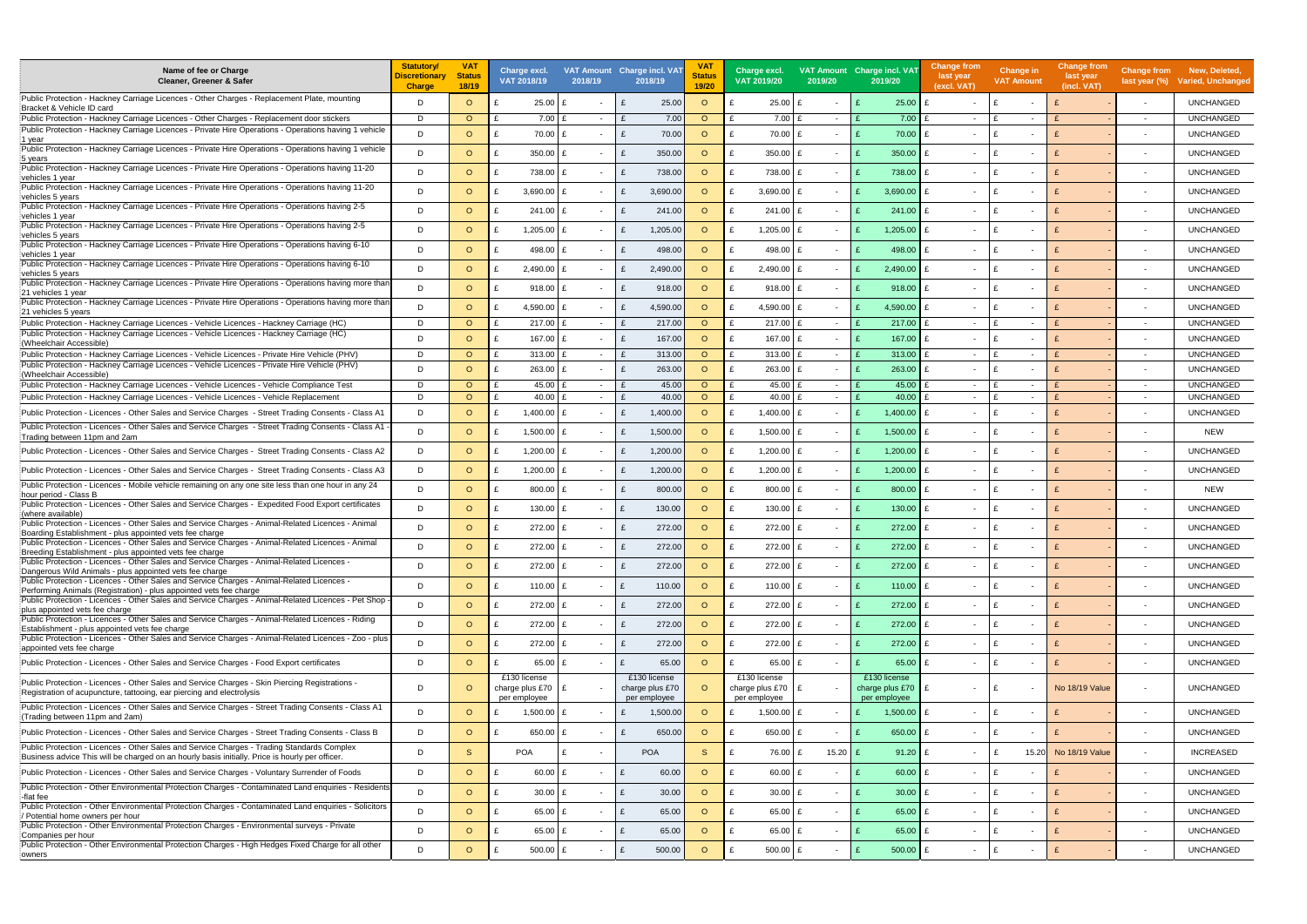| Name of fee or Charge<br>Cleaner, Greener & Safer                                                                                                                                                    | <b>Statutory/</b><br>Discretionary<br><b>Charge</b> | <b>VAT</b><br><b>Status</b><br>18/19 |              | Charge excl.<br>VAT 2018/19 | VAT Amount Charge incl. VAT<br>2018/19 |                              | 2018/19       | VA <sub>1</sub><br><b>Status</b><br>19/20 | Charge excl.<br>VAT 2019/20 | 2019/20                  | VAT Amount Charge incl. VAT<br>2019/20 | Change from<br>last year<br>(excl. VAT) | <b>Change in</b><br><b>VAT Amount</b> | <b>Change from</b><br>last year<br>(incl. VAT) |                          | Change from New, Deleted,<br>last year (%) Varied, Unchanged |
|------------------------------------------------------------------------------------------------------------------------------------------------------------------------------------------------------|-----------------------------------------------------|--------------------------------------|--------------|-----------------------------|----------------------------------------|------------------------------|---------------|-------------------------------------------|-----------------------------|--------------------------|----------------------------------------|-----------------------------------------|---------------------------------------|------------------------------------------------|--------------------------|--------------------------------------------------------------|
| Public Protection - Other Environmental Protection Charges - High Hedges Fixed Charge for owners on<br><b>Benefits</b>                                                                               | D                                                   | $\circ$                              |              | 250.00                      | $\sim$                                 |                              | 250.00        | $\circ$                                   | 250.00                      |                          | 250.00                                 | $\sim$                                  | $\sim$                                |                                                | $\overline{\phantom{a}}$ | <b>UNCHANGED</b>                                             |
| Public Protection - Other Environmental Protection Charges - Nuisance and public health EP officers                                                                                                  | D                                                   | $\Omega$                             | £            | 32.00                       | $\sim$                                 | £                            | 32.00         | $\Omega$                                  | 32.00                       | $\sim$                   | 32.00                                  | £<br>$\overline{\phantom{a}}$           | ١£<br>$\sim$                          |                                                | $\overline{\phantom{a}}$ | <b>UNCHANGED</b>                                             |
| charges per hour<br>Public Protection - Other Environmental Protection Charges - Service of notice 10 properties drainage                                                                            | D                                                   | $\circ$                              | £            | 65.00                       |                                        | £                            | 65.00         | $\circ$                                   | 65.00                       |                          | 65.00                                  | £                                       |                                       |                                                |                          | <b>UNCHANGED</b>                                             |
| per hour<br>Public Protection - Other Environmental Protection Charges - Swimming pool sampling (e-coli etc) per                                                                                     | D                                                   | $\circ$                              | £            | 50.00 £                     | $\sim$                                 | £                            | 50.00         | $\circ$                                   | 50.00                       | $\sim$                   | 50.00                                  | £<br>$\overline{\phantom{a}}$           | ١£<br>$\overline{\phantom{a}}$        |                                                | $\overline{\phantom{a}}$ | <b>UNCHANGED</b>                                             |
| sample<br>Public Protection - Provision of information concerning Health and Safety at work effective from1st Apri<br>1999 - Factual Statement / Voluntary Disclosure (Postage Included)             | D                                                   | <sub>S</sub>                         | £            | 75.00 £                     | 15.00 $E$                              |                              | 90.00         | <sub>S</sub>                              | 75.00                       | 15.00                    | 90.00                                  | £<br>$\overline{\phantom{a}}$           | f<br>$\overline{\phantom{a}}$         |                                                |                          | <b>UNCHANGED</b>                                             |
| Public Protection - Provision of information concerning Health and Safety at work effective from1st April                                                                                            | D                                                   | <sub>S</sub>                         | £            | $2.00$ £                    | 0.40 E                                 |                              | 2.40          | <sub>S</sub>                              | 2.00                        | 0.40                     | 2.40                                   | £<br>$\overline{\phantom{a}}$           | ١£<br>$\sim$                          |                                                |                          | <b>UNCHANGED</b>                                             |
| 1999 - Photographs (Postage Included)<br>Public Protection - Provision of information concerning Health and Safety at work effective from1st April                                                   | D                                                   | <sub>S</sub>                         | £            | $0.50$ £                    | $0.10$ £                               |                              | 0.60          | <sub>S</sub>                              | 0.50                        | 0.10                     | 0.60                                   | £<br>$\overline{\phantom{a}}$           | ١£<br>$\overline{\phantom{a}}$        |                                                |                          | <b>UNCHANGED</b>                                             |
| 1999 - Photocopying / copies of Public Registers<br>Public Protection - Sex Establishment Licences - Application for new licence                                                                     | D                                                   | $\circ$                              |              | 3,698.00 £                  | $\sim$                                 |                              | 3,698.00      | $\Omega$                                  | 3,698.00                    | $\sim$                   | 3,698.00                               | $\overline{\phantom{a}}$                | ١£<br>$\sim$                          |                                                | $\sim$                   | <b>UNCHANGED</b>                                             |
| Public Protection - Sex Establishment Licences - Application for renewed licence                                                                                                                     | D                                                   | $\Omega$                             |              | 2,698.00                    | $\sim$                                 |                              | 2,698.00      | $\circ$                                   | 2,698.00                    | $\sim$                   | 2,698.00                               | $\sim$                                  | ١£<br>$\sim$                          |                                                | $\sim$                   | <b>UNCHANGED</b>                                             |
| Public Protection - Sex Establishment Licences - Application for transfer                                                                                                                            | D                                                   | $\circ$                              |              | 100.00                      | $\sim$                                 |                              | 100.00        | $\circ$                                   | 100.00                      | $\sim$                   | 100.00                                 | $\sim$                                  | ١£<br>$\overline{\phantom{a}}$        |                                                |                          | <b>UNCHANGED</b>                                             |
| Registration of Persons for Exhibition and Training of performing animals - Copies of Register Entries                                                                                               | S                                                   | $\Omega$                             |              | 5.00                        | $\sim$                                 | £                            | 5.00          | $\circ$                                   | 5.00                        | $\sim$                   | 5.00                                   | £<br>$\overline{\phantom{a}}$           | - F<br>$\sim$                         |                                                | $\overline{\phantom{a}}$ | <b>UNCHANGED</b>                                             |
| Residents Services - Registration - Approved Premises Regulations - Application for Approval                                                                                                         | D                                                   | $\circ$                              |              | $2,000.00$ £                | $\sim$                                 |                              | 2,000.00      | $\circ$                                   | 2,000.00                    | $\sim$                   | 2,000.00                               | £<br>$\overline{\phantom{a}}$           | ١£<br>$\sim$                          |                                                | $\overline{\phantom{a}}$ | <b>UNCHANGED</b>                                             |
| Residents Services - Registration - Approved Premises Regulations - Request for Review                                                                                                               | D                                                   | $\Omega$                             | £            | 620.00 £                    | $\sim$                                 | $\mathbf{f}$                 | 620.00        | $\circ$                                   | 620.00                      | $\sim$                   | 620.00                                 | $\mathbf{f}$<br>$\sim$                  | ١£<br>$\sim$                          |                                                | $\overline{\phantom{a}}$ | <b>UNCHANGED</b>                                             |
| Residents Services - Registration - Certificates issued by Superintendent Registrar - Short Certificate<br>of Birth - 2 hour service                                                                 | D                                                   | $\circ$                              | £            | 35.00                       | $\overline{\phantom{a}}$               | £                            | 35.00         | $\circ$                                   | 40.00                       | $\sim$                   | 40.00                                  | £<br>$5.00$ £                           | $\overline{\phantom{a}}$              | 5.00<br>$\mathbf{f}$                           | +14.29%                  | <b>INCREASED</b>                                             |
| Residents Services - Registration - Certificates issued by Superintendent Registrar - Short Certificate<br>of Birth - 24 hour service                                                                | D                                                   | $\circ$                              | £            | 25.00                       | $\overline{\phantom{a}}$               | $\mathbf{f}$                 | 25.00         | $\circ$                                   | 30.00                       |                          | 30.00                                  | $5.00$ £<br>£                           | $\overline{\phantom{a}}$              | $\mathsf{F}$<br>5.00                           | +20.00%                  | <b>INCREASED</b>                                             |
| Residents Services - Registration - Certificates issued by Superintendent Registrar - Standard<br>Certificate of Birth (2 hour service)                                                              | D                                                   | $\circ$                              | $\mathbf{f}$ | 35.00 $£$                   | $\sim$                                 | E                            | 35.00         | $\circ$                                   | 40.00                       |                          | 40.00                                  | $5.00$ £<br>£                           | $\overline{\phantom{a}}$              | $\mathsf{F}$<br>5.00                           | +14.29%                  | <b>INCREASED</b>                                             |
| Residents Services - Registration - Certificates issued by Superintendent Registrar - Standard<br>Certificate of Birth (24 hour service)                                                             | D                                                   | $\circ$                              | $\mathbf{f}$ | $25.00$ £                   | $\overline{\phantom{a}}$               | £                            | 25.00         | $\circ$                                   | 30.00                       |                          | 30.00                                  | $5.00$ £<br>£                           | $\overline{\phantom{a}}$              | $\mathsf{F}$<br>5.00                           | +20.00%                  | <b>INCREASED</b>                                             |
| Residents Services - Registration - Certificates issued by Superintendent Registrar - Standard<br>Certificate of Death (2 hour service)                                                              | D                                                   | $\Omega$                             | £            | $35.00$ £                   | $\sim$                                 | £                            | 35.00         | $\Omega$                                  | 40.00<br>$\mathbf{f}$       | $\overline{\phantom{a}}$ | 40.00                                  | $5.00$ £<br>£                           | $\overline{\phantom{a}}$              | $\mathsf{F}$<br>5.00                           | +14.29%                  | <b>INCREASED</b>                                             |
| Residents Services - Registration - Certificates issued by Superintendent Registrar - Standard<br>Certificate of Death (24 hour service)                                                             | D                                                   | $\Omega$                             | $\mathbf{f}$ | $25.00$ £                   | $\sim$                                 | £                            | 25.00         | $\circ$                                   | 30.00                       |                          | 30.00                                  | $5.00$ £<br>£                           | $\overline{\phantom{a}}$              | $\mathsf{F}$<br>5.00                           | +20.00%                  | <b>INCREASED</b>                                             |
| Residents Services - Registration - Certificates issued by Superintendent Registrar - Standard<br>Certificate of Marriage (2 hour service)                                                           | D.                                                  | $\Omega$                             | £            | $35.00$ £                   | $\sim$                                 | £                            | 35.00         | $\circ$                                   | 40.00                       | $\sim$                   | 40.00                                  | £<br>$5.00$ £                           | $\sim$                                | 5.00                                           | +14.29%                  | <b>INCREASED</b>                                             |
| Residents Services - Registration - Certificates issued by Superintendent Registrar - Standard<br>Certificate of Marriage (24 hour service)                                                          | D                                                   | $\Omega$                             | £            | 25.00                       | $\sim$ $-$                             | £                            | 25.00         | $\Omega$                                  | 30.00                       | $\sim$                   | 30.00                                  | $5.00$ £<br>£                           | $\sim$                                | $\mathbf{f}$<br>5.00                           | +20.00%                  | <b>INCREASED</b>                                             |
| Residents Services - Registration - Deposit for all ceremonies at Approved premises                                                                                                                  | D                                                   | $\circ$                              | £            | $100.00$ £                  | $\sim$                                 | $\mathbf{f}$                 | 100.00        | $\circ$                                   | 100.00                      | $\sim$                   | 100.00                                 | £<br>$\sim$                             | ١£<br>$\sim$                          |                                                | $\overline{\phantom{a}}$ | <b>UNCHANGED</b>                                             |
| Residents Services - Registration - Deposit for all ceremonies at Register Office marriage Room                                                                                                      | D                                                   | $\Omega$                             |              | 46.00                       | $\sim$                                 | $\mathbf{f}$                 | 46.00         | $\circ$                                   | 46.00                       | $\sim$                   | 46.00                                  | $\sim$                                  | ١£<br>$\sim$                          |                                                | $\overline{\phantom{a}}$ | <b>UNCHANGED</b>                                             |
| Residents Services - Registration - Deposit for Notice of Marriage Appointment                                                                                                                       | D                                                   | $\circ$                              |              | 35.00                       | $\sim$                                 | $\mathbf{f}$                 | 35.00         | $\circ$                                   | 35.00                       | $\sim$                   | 35.00                                  | $\sim$                                  | ١£<br>$\sim$                          |                                                | $\overline{\phantom{a}}$ | <b>UNCHANGED</b>                                             |
| Residents Services - Registration - Re-Schedule of Appointment/ Ceremony                                                                                                                             | D                                                   | $\circ$                              | £            | 30.00 $£$                   | $\sim$                                 | $\mathbf{f}$                 | 30.00         | $\circ$                                   | 35.00                       | $\sim$                   | 35.00                                  | $5.00$ £                                | $\sim$                                | 5.00                                           | +16.67%                  | INCREASED                                                    |
| Residents Services - Registration -Fees for superintendent Registrar attendance at approved premises<br>for Marriage/Civil Partnership (Monday to Friday)                                            | D                                                   | $\Omega$                             | £            | 445.00 £                    | $\sim$                                 | E                            | 445.00        | $\circ$                                   | 465.00                      | $\sim$                   | 465.00                                 | $20.00$ £<br>£                          | $\sim$                                | E<br>20.00                                     | $+4.49%$                 | <b>INCREASED</b>                                             |
| Residents Services - Registration - Fees for superintendent Registrar attendance at approved premises<br>for Marriage/Civil Partnership (Saturday)                                                   | D.                                                  | $\circ$                              |              | 475.00 £                    | $\sim$                                 | E                            | 475.00        | $\circ$                                   | 500.00 £                    |                          | 500.00                                 | $25.00$ £<br>£                          | $\sim$                                | 25.00<br>∣ £                                   | +5.26%                   | <b>INCREASED</b>                                             |
| Residents Services - Registration -Fees for superintendent Registrar attendance at approved premises<br>for Marriage/Civil Partnership (Sunday, Bank or Public Holiday)                              | D                                                   | $\circ$                              |              | 535.00 £                    |                                        | E                            | 535.00        | $\circ$                                   | 575.00                      |                          | $575.00 \text{ E}$                     | 40.00 £                                 | $\overline{\phantom{a}}$              | E<br>40.00                                     | $+7.48%$                 | <b>INCREASED</b>                                             |
| Residents Services - Registration - Fees for superintendent Registrar attendance at Register Office for<br>Naming Ceremonies/ Renewal of Vows/Commitment Ceremony (Civil Ceremonies Ltd Partnership) | D                                                   | $\circ$                              |              | 280.00 £                    | $\sim$                                 | £                            | 280.00        | $\circ$                                   | 290.00                      | $\sim$                   | 290.00                                 | 10.00 £<br>£                            | $\overline{\phantom{a}}$              | 10.00                                          | +3.57%                   | <b>INCREASED</b>                                             |
| Saturday<br>Residents Services - Fees for Superintendent Registrar attendance at Approved Premise for Naming                                                                                         |                                                     |                                      |              |                             |                                        |                              |               |                                           |                             |                          |                                        |                                         |                                       |                                                |                          |                                                              |
| Ceremonies/Renewal of Vows/Commitment Ceremony (Civil Ceremonies Ltd Partnership) (Monday to<br>Friday)                                                                                              | D                                                   | $\circ$                              |              | 300.00 $E$                  | $\sim$                                 | £                            | 300.00        | $\circ$                                   | 310.00<br>f                 | $\sim$                   | 310.00                                 | 10.00 £<br>E                            | $\sim$                                | E<br>10.00                                     | $+3.33%$                 | <b>INCREASED</b>                                             |
| Residents Services - Fees for Superintendent Registrar attendance at Approved Premise for Naming<br>Ceremonies/Renewal of Vows/Commitment Ceremony (Civil Ceremonies Ltd Partnership) (Saturday)     | D                                                   | $\circ$                              | £            | 350.00 £                    | $\sim$                                 | £                            | 350.00        | $\circ$                                   | 360.00                      | $\sim$                   | 360.00                                 | 10.00 £<br>£                            | $\overline{\phantom{a}}$              | E<br>10.00                                     | $+2.86%$                 | <b>INCREASED</b>                                             |
| Residents Services - Fees for Superintendent Registrar attendance at Approved Premise for Naming<br>Ceremonies/Renewal of Vows/Commitment Ceremony (Civil Ceremonies Ltd Partnership) (Sunday)       | D                                                   | $\circ$                              | £            | 390.00 $E$                  | $\overline{\phantom{a}}$               | £                            | 390.00        | $\circ$                                   | 410.00                      | $\sim$                   | 410.00                                 | $20.00$ £<br>£                          | $\sim$                                | 20.00<br>E                                     | $+5.13%$                 | <b>INCREASED</b>                                             |
| Residents Services - Registration - Ceremonies held in Thameside Theatre (Monday to Friday)                                                                                                          | D                                                   | $\circ$                              |              | 260.00 £                    | $\sim$                                 |                              | 260.00        | $\circ$                                   | 270.00                      | $\sim$                   | 270.00                                 | 10.00 £                                 | $\sim$                                | 10.00                                          | +3.85%                   | <b>INCREASED</b>                                             |
| Residents Services - Registration - Ceremonies held in Thameside Theatre (Saturday PM)                                                                                                               | D                                                   | $\Omega$                             | £            | 360.00 £                    | $\sim$                                 | £                            | 360.00        | $\circ$                                   | 400.00                      | $\sim$                   | 400.00                                 | 40.00 £<br>£                            | $\sim$                                | 40.00                                          | $+11.11%$                | <b>INCREASED</b>                                             |
| Residents Services - Registration - Ceremonies held in Thameside Theatre (Saturday)                                                                                                                  | D                                                   | $\circ$                              |              | 310.00 £                    | $\sim$                                 |                              | 310.00        | $\circ$                                   | 330.00                      | $\sim$                   | 330.00                                 | $20.00$ £<br>£                          | $\sim$                                | 20.00                                          | $+6.45%$                 | <b>INCREASED</b>                                             |
| Residents Services - Registration - Hawthorne Suite - Thameside (Monday to Friday)                                                                                                                   | D                                                   | $\circ$                              |              | $210.00$ £                  | $\sim$                                 | E                            | 210.00        | $\circ$                                   | 220.00                      | $\sim$                   | 220.00                                 | 10.00 £<br>£                            | $\sim$                                | 10.00                                          | +4.76%                   | <b>INCREASED</b>                                             |
| Residents Services - Registration - Hawthorne Suite - Thameside (Saturday PM)                                                                                                                        | D                                                   | $\Omega$                             |              | 310.00 $E$                  | $\sim$                                 | £                            | 310.00        | $\circ$                                   | 350.00                      | $\sim$                   | 350.00                                 | 40.00 £<br>£                            | $\sim$                                | 40.00                                          | +12.90%                  | <b>INCREASED</b>                                             |
| Residents Services - Registration - Hawthorne Suite - Thameside (Saturday)                                                                                                                           | D                                                   | $\circ$                              |              | 260.00 £                    | $\sim$                                 | $\mathbf{f}$                 | 260.00        | $\circ$                                   | 280.00                      | $\sim$                   | 280.00                                 | $20.00$ £                               | $\sim$                                | 20.00                                          | +7.69%                   | INCREASED                                                    |
| Residents Services - Registration - Nationality Checking Services<br>Residents Services - Registration - Postage and Packing Charge                                                                  | D<br>D                                              | $\circ$<br>$\circ$                   | £            | 85.00 £<br>$2.00$ £         | $\sim$<br>$\sim$                       | $\mathbf{f}$<br>$\mathbf{f}$ | 85.00<br>2.00 | $\circ$<br>$\circ$                        | 95.00<br>2.50               | $\sim$<br>$\sim$         | 95.00<br>2.50                          | 10.00 £<br>£<br>$0.50$ £<br>£           | $\sim$<br>$\sim$                      | 10.00<br>0.50                                  | +11.76%<br>+25.00%       | <b>INCREASED</b><br><b>INCREASED</b>                         |
| Residents Services - Registration - Private Citizenship Ceremony (Monday to Saturday)                                                                                                                | D                                                   | $\circ$                              |              | 150.00 £                    | $\sim$                                 |                              | 150.00        | $\circ$                                   | 160.00                      | $\sim$                   | 160.00                                 | 10.00 $E$<br>£                          | $\sim$                                | 10.00                                          | +6.67%                   | <b>INCREASED</b>                                             |
| Scrap Metal Dealers Site Licence                                                                                                                                                                     | D                                                   | $\circ$                              |              | 494.00 £                    | $\sim$                                 | £                            | 494.00        | $\circ$                                   | 494.00                      | $\sim$                   | 494.00                                 | $\sim$                                  | ١£<br>$\overline{\phantom{a}}$        |                                                | $\sim$                   | <b>UNCHANGED</b>                                             |
| Scrap Metal Dealers Collectors Licence                                                                                                                                                               | D                                                   | $\circ$                              |              | $315.00$ £                  | $\sim$                                 | £                            | 315.00        | $\circ$                                   | 315.00                      | $\sim$                   | 315.00                                 | $\overline{\phantom{a}}$                | ١£<br>$\overline{\phantom{a}}$        |                                                | $\sim$                   | <b>UNCHANGED</b>                                             |
| Scrap Metal Dealers Site Licence - Renewal                                                                                                                                                           | D                                                   | $\circ$                              | £            | 408.00 £                    | $\sim$                                 | $\mathbf{f}$                 | 408.00        | $\circ$                                   | 408.00                      | $\sim$                   | 408.00                                 | £<br>$\sim$                             | ١£<br>$\sim$                          |                                                | $\sim$                   | <b>UNCHANGED</b>                                             |
| Scrap Metal Dealers Collectors Licence - Renewal                                                                                                                                                     | D                                                   | $\circ$                              |              | 262.00 £                    | $\sim$                                 |                              | 262.00        | $\circ$                                   | 262.00                      | $\sim$                   | 262.00                                 | $\sim$                                  | ١£<br>$\overline{\phantom{a}}$        |                                                | $\sim$                   | <b>UNCHANGED</b>                                             |
| Scrap Metal Dealers Site Licence - Variation                                                                                                                                                         | D                                                   | $\circ$                              |              | 112.00 £                    | $\sim$                                 | E                            | 112.00        | $\circ$                                   | 112.00                      | $\sim$                   | 112.00                                 | £<br>$\overline{\phantom{a}}$           | ١£<br>$\overline{\phantom{a}}$        |                                                | $\overline{\phantom{a}}$ | <b>UNCHANGED</b>                                             |
| Scrap Metal Dealers Collectors Licence - Variation                                                                                                                                                   | D                                                   | $\circ$                              | £            | 112.00 £                    | $\sim$                                 | E                            | 112.00        | $\circ$                                   | 112.00                      | $\sim$                   | 112.00                                 | $\sim$                                  | E<br>$\sim$                           |                                                | $\overline{\phantom{a}}$ | <b>UNCHANGED</b>                                             |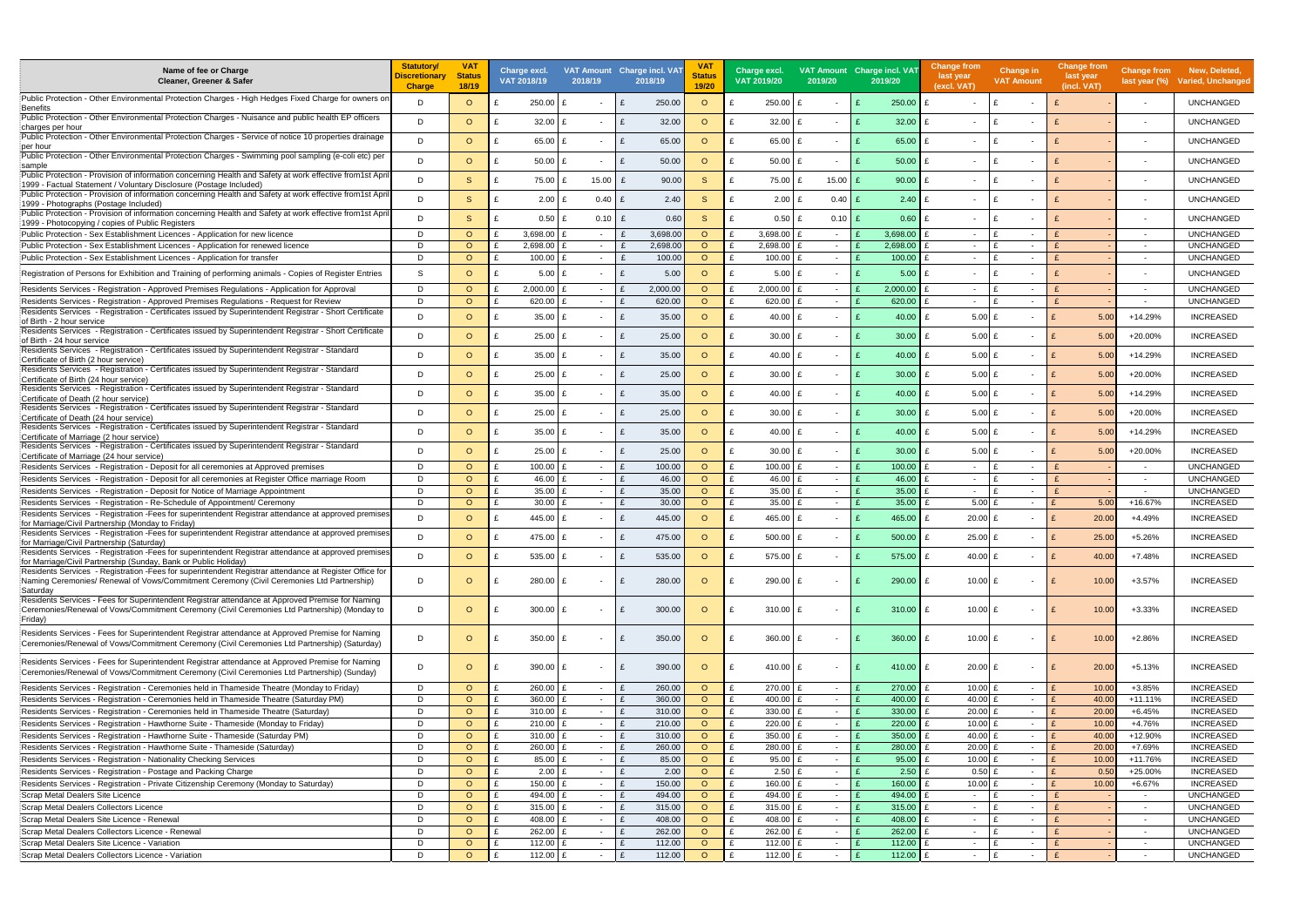| Name of fee or Charge<br><b>Cleaner, Greener &amp; Safer</b>                                                                                              | <b>Statutory/</b><br>Discretionarv<br><b>Charge</b> | <b>VAT</b><br><b>Status</b><br>18/19 | <b>VAT 2018/19</b> | Charge excl. | 2018/19                  | VAT Amount Charge incl. VAT<br>2018/19 | VA <sub>1</sub><br><b>Status</b><br>19/20 | Charge excl.<br>VAT 2019/20 | 2019/20                            | VAT Amount Charge incl. VAT<br>2019/20 | <b>Change from</b><br>last year<br>(excl. VAT) | Change in<br><b>VAT Amount</b>   | <b>Change from</b><br>last year<br>(incl. VAT) |                                                      | Change from New, Deleted,<br>last year (%) Varied, Unchanged |
|-----------------------------------------------------------------------------------------------------------------------------------------------------------|-----------------------------------------------------|--------------------------------------|--------------------|--------------|--------------------------|----------------------------------------|-------------------------------------------|-----------------------------|------------------------------------|----------------------------------------|------------------------------------------------|----------------------------------|------------------------------------------------|------------------------------------------------------|--------------------------------------------------------------|
| LA-IPPC Charges- Application                                                                                                                              | -S                                                  | $\circ$                              |                    | $3,363.00$ £ |                          | 3,363.00                               | $\circ$                                   | $3,363.00$ £                |                                    | 3,363.00                               | $\sim$                                         | $\sim$                           |                                                | $\sim$                                               | <b>UNCHANGED</b>                                             |
| LA-IPPC Charges - Application - Additional Fee for Operating without a Permit                                                                             | <sub>S</sub>                                        | $\circ$                              |                    | 1,188.00     | $\sim$                   | 1,188.00                               | $\circ$                                   | 1,188.00                    | $\overline{\phantom{a}}$           | 1,188.00                               | $\sim$                                         | $\sim$                           |                                                | $\sim$                                               | <b>UNCHANGED</b>                                             |
| LA-IPPC Charges - Application - Annual Subsistence High                                                                                                   | S                                                   | $\circ$                              |                    | 2,233.00     | $\sim$                   | 2,233.00                               | $\circ$                                   | 2,233.00                    | $\sim$                             | 2,233.00                               | $\sim$                                         | $\mathbf{f}$<br>$\sim$           |                                                | $\overline{\phantom{a}}$                             | <b>UNCHANGED</b>                                             |
| LA-IPPC Charges - Application - Annual Subsistence Low                                                                                                    | <sub>S</sub>                                        | $\circ$                              |                    | 1,446.00     | $\sim$                   | 1,446.00                               | $\circ$                                   | 1,446.00                    | $\sim$                             | 1,446.00                               | $\sim$                                         | $\sim$                           |                                                | $\sim$                                               | <b>UNCHANGED</b>                                             |
| LA-IPPC Charges - Application - Annual Subsistence Medium                                                                                                 | <sub>S</sub>                                        | $\circ$                              |                    | 1,610.00     | $\sim$                   | 1,610.00                               | $\circ$                                   | $1,610.00$ £                | $\sim$                             | 1,610.00                               | $\sim$                                         | $\sim$                           |                                                | $\sim$                                               | <b>UNCHANGED</b>                                             |
| LA-IPPC-Charges - Application-Annual Subsistence-High                                                                                                     | <sub>S</sub>                                        | $\Omega$                             |                    | 2,333.00     | $\sim$                   | 2,333.00                               | $\circ$                                   | 2,333.00                    | $\sim$                             | 2,333.00                               | $\sim$                                         | $\mathbf{f}$<br>$\sim$           |                                                | $\sim$                                               | UNCHANGED                                                    |
| LA-IPPC Charges - Application - Late Payment Fee                                                                                                          | <sub>S</sub>                                        | $\circ$                              |                    | 52.00        | $\sim$                   | 52.00                                  | $\circ$                                   | 52.00                       | $\sim$                             | 52.00                                  | $\sim$                                         | $\sim$                           |                                                | $\overline{\phantom{a}}$                             | <b>UNCHANGED</b>                                             |
| LA-IPPC Charges - Application - Partial Transfer                                                                                                          | S                                                   | $\Omega$                             |                    | 698.00       | $\sim$                   | 698.00                                 | $\circ$                                   | 698.00                      | $\sim$                             | 698.00                                 | $\sim$                                         | $\sim$                           |                                                | $\overline{\phantom{a}}$                             | <b>UNCHANGED</b>                                             |
| LA-IPPC Charges - Application - Substantial Variation                                                                                                     | S                                                   | $\circ$                              |                    | 202.00       | $\sim$                   | 202.00                                 | $\circ$                                   | 202.00                      | $\overline{\phantom{a}}$           | 202.00                                 | $\sim$                                         | $\sim$                           |                                                | $\sim$                                               | <b>UNCHANGED</b>                                             |
| LA-IPPC Charges - Application - Surrender                                                                                                                 | S                                                   | $\Omega$                             |                    | 698.00       | $\sim$                   | 698.00                                 | $\Omega$                                  | 698.00                      | $\sim$                             | 698.00                                 | $\sim$                                         | $\sim$                           |                                                | $\overline{\phantom{a}}$                             | <b>UNCHANGED</b>                                             |
| LA-IPPC Charges - Application - Transfer                                                                                                                  | S                                                   | $\Omega$                             |                    | 225.00       | $\sim$                   | 225.00                                 | $\circ$                                   | 225.00 £                    | $\sim$                             | 225.00                                 | $\sim$                                         | $\mathbf{f}$<br>$\sim$           |                                                | $\sim$                                               | <b>UNCHANGED</b>                                             |
| LAPC Charges-Application Fee Standard process (includes solvent emission activites)                                                                       | S                                                   | $\Omega$                             |                    | $1,650.00$ £ | $\sim$                   | 1,650.00                               | $\circ$                                   | 1,650.00                    | $\sim$                             | 1,650.00                               | £<br>$\sim$                                    | f<br>$\sim$                      |                                                | $\overline{\phantom{a}}$                             | <b>UNCHANGED</b>                                             |
| LAPC Charges Additional fee for operating without a permit                                                                                                | -S                                                  | $\circ$                              |                    | 1,188.00     | $\sim$                   | 1,188.00                               | $\circ$                                   | 1,188.00 £                  | $\sim$                             | 1,188.00                               | $\sim$                                         | $\sim$                           |                                                | $\sim$                                               | UNCHANGED                                                    |
| LAPC Charges Applicatiuon fee for PVR1 and Drycleaners                                                                                                    | <sub>S</sub>                                        | $\circ$                              |                    | 155.00       | $\sim$                   | 155.00                                 | $\circ$                                   | 155.00                      | $\sim$                             | 155.00                                 | $\sim$                                         | $\sim$                           |                                                | $\overline{\phantom{a}}$                             | <b>UNCHANGED</b>                                             |
| LAPC charges Application fee for PVR1& II combined                                                                                                        | S                                                   | $\Omega$                             |                    | 257.00       | $\sim$                   | 257.00                                 | $\circ$                                   | 257.00                      | $\sim$                             | 257.00                                 | $\sim$                                         | $\sim$                           |                                                | $\overline{\phantom{a}}$                             | <b>UNCHANGED</b>                                             |
| LAPC Charges - VR's and other reduced fee activities                                                                                                      | <sub>S</sub>                                        | $\Omega$                             |                    | 362.00       | $\sim$                   | 362.00                                 | $\circ$                                   | 362.00                      | $\overline{\phantom{a}}$           | 362.00                                 | $\sim$                                         | $\sim$                           |                                                | $\sim$                                               | <b>UNCHANGED</b>                                             |
| LAPC Charges Reduced fee activitiews Additional fee for operating without a permit                                                                        | <sub>S</sub>                                        | $\Omega$                             |                    | 99.00        | $\sim$                   | 99.00                                  | $\circ$                                   | 99.00                       | $\sim$                             | 99.00                                  | $\sim$                                         | $\mathbf{f}$<br>$\sim$           |                                                | $\sim$                                               | <b>UNCHANGED</b>                                             |
| LAPC-Charges Application Fee Mobile Plant not using simplified permits                                                                                    | S                                                   | $\Omega$                             |                    | 1,650.00     | $\sim$                   | 1,650.00                               | $\circ$                                   | 1,650.00                    | $\sim$                             | 1,650.00                               | $\sim$                                         | $\mathbf{f}$<br>$\sim$           |                                                | $\sim$                                               | <b>UNCHANGED</b>                                             |
| LAPC-Charges Application Fee Mobile Plant not using simplified permits for the 3rd to seventh                                                             | S                                                   | $\Omega$                             |                    | 985.00       | $\sim$                   | 985.00                                 | $\circ$                                   | 985.00 £                    | $\sim$                             | 985.00                                 | £<br>$\sim$                                    | $\sim$                           |                                                | $\overline{\phantom{a}}$                             | <b>UNCHANGED</b>                                             |
| application<br>LAPC -Charges Application Fee Mobile Plant not using simplified permits for the eigth and                                                  | S                                                   | $\Omega$                             |                    | 308.00       | $\sim$                   | 308.00                                 | $\circ$                                   | 308.00                      | $\sim$                             | 308.00                                 | £<br>$\sim$                                    | $\sim$                           |                                                | $\overline{a}$                                       | <b>UNCHANGED</b>                                             |
| subsequent permits<br>LAPPC Charges - Annual Subsistence Charge - Where the additional amount must be charged where                                       | S                                                   | $\Omega$                             | £                  | 310.00       | $\sim$                   | 310.00<br>$\mathbf{f}$                 | $\circ$                                   | 310.00                      | $\sim$                             | 310.00                                 | $\mathbf{f}$<br>$\sim$                         | f<br>$\overline{\phantom{a}}$    |                                                | $\overline{\phantom{a}}$                             | <b>UNCHANGED</b>                                             |
| a permit is for a combined Part B and waste installation                                                                                                  |                                                     |                                      |                    |              |                          |                                        |                                           |                             |                                    |                                        |                                                |                                  |                                                |                                                      |                                                              |
| LAPPC Charges - Annual Subsistence Charge - Standard process - LOW                                                                                        | S                                                   | $\circ$                              |                    | 772.00       | $\sim$                   | 772.00                                 | $\circ$                                   | 772.00 £                    | $\sim$                             | 772.00                                 | $\mathbf{f}$<br>$\sim$                         | $\mathbf{f}$<br>$\sim$           |                                                | $\overline{\phantom{a}}$                             | <b>UNCHANGED</b>                                             |
| LAPC Charges Annual subsitance charge Low additional fee when permit is for a combined Pert B<br>and Waste Installation                                   | S.                                                  | $\Omega$                             | £                  | 103.00       | $\sim$                   | 103.00<br>$\mathbf{f}$                 | $\circ$                                   | $103.00$ £                  | $\overline{\phantom{a}}$           | 103.00                                 | £<br>$\sim$                                    | $\mathbf{f}$                     |                                                |                                                      | <b>UNCHANGED</b>                                             |
| LAPPC Charges - Annual Subsistence Charge - Standard process Medium                                                                                       | S                                                   | $\circ$                              |                    | 1,161.00     | $\sim$                   | 1,161.00                               | $\circ$                                   | 1,161.00                    | $\sim$                             | 1,161.00                               | $\sim$                                         | $\sim$                           |                                                | $\sim$                                               | <b>UNCHANGED</b>                                             |
| LAPC- Charges Annual sunsistence fee Medium additional fee additional fee when permit is for a                                                            |                                                     |                                      |                    |              |                          |                                        |                                           |                             |                                    |                                        |                                                |                                  |                                                |                                                      |                                                              |
| combined Pert B and Waste Installation t                                                                                                                  | S                                                   | $\Omega$                             |                    | 156.00       | $\overline{\phantom{a}}$ | 156.00<br>$\mathbf{f}$                 | $\circ$                                   | $156.00$ £                  |                                    | 156.00                                 | $\mathbf{f}$<br>$\sim$                         | ۱£                               |                                                |                                                      | <b>UNCHANGED</b>                                             |
| LAPPC Charges - Annual Subsistence Charge - Standard process High                                                                                         | S.                                                  | $\circ$                              |                    | 1,747.00     | $\sim$                   | 1,747.00                               | $\circ$                                   | 1,747.00 £                  | $\sim$                             | 1,747.00                               | £<br>$\sim$                                    | $\mathbf{f}$<br>$\sim$           |                                                | $\sim$                                               | <b>UNCHANGED</b>                                             |
| LAPC Charges -Annual subsistence Charge High additional fee additional fee when permit is for a                                                           | S.                                                  | $\Omega$                             |                    | 207.00       | $\sim$                   | 207.00                                 | $\circ$                                   | $207.00$ £                  | $\sim$                             | 207.00                                 | $\mathbf{f}$<br>$\sim$                         | ۱£<br>$\sim$                     |                                                | $\overline{\phantom{a}}$                             | <b>UNCHANGED</b>                                             |
| combined Pert B and Waste Installation                                                                                                                    | S                                                   | $\circ$                              |                    | 79.00        |                          | 79.00                                  | $\circ$                                   | 79.00                       |                                    | 79.00                                  | $\sim$                                         |                                  |                                                |                                                      | <b>UNCHANGED</b>                                             |
| LAPPC Charges Annual subsistence fee charges - PVR 1 and Dry Cleaners low<br>LAPPC Charges Annual subsistence fee charges - PVR 1 and Dry Cleaners Medium | S                                                   | $\circ$                              |                    | 158.00       | $\sim$<br>$\sim$         | 158.00                                 | $\circ$                                   | 158.00                      | $\sim$                             | 158.00                                 | $\sim$                                         | $\sim$<br>$\mathbf{f}$<br>$\sim$ |                                                | $\overline{\phantom{a}}$<br>$\overline{\phantom{a}}$ | <b>UNCHANGED</b>                                             |
| LAPPC Charges Annual subsistence fee charges - PVR 1 and Dry Cleaners High                                                                                | -S                                                  | $\Omega$                             |                    | 237.00       |                          | 237.00                                 | $\circ$                                   | 237.00                      | $\sim$<br>$\overline{\phantom{a}}$ | 237.00                                 |                                                | $\mathbf{f}$                     |                                                | $\overline{\phantom{a}}$                             | <b>UNCHANGED</b>                                             |
| LAPC Charges - Annual subsistence fee PVR1 and II combined Low                                                                                            | S                                                   | $\circ$                              |                    | 113.00       | $\sim$<br>$\sim$         | 113.00                                 | $\circ$                                   | 113.00                      | $\sim$                             | 113.00                                 | $\sim$<br>$\sim$                               | $\sim$<br>$\mathbf{f}$<br>$\sim$ |                                                | $\sim$                                               | <b>UNCHANGED</b>                                             |
| LAPC Charges - Annual subsistence fee PVR1 and II combined Medium                                                                                         | S                                                   | $\Omega$                             |                    | 226.00       | $\sim$                   | 226.00                                 | $\Omega$                                  | 226.00 £                    | $\sim$                             | 226.00                                 | $\sim$                                         | $\mathbf{f}$<br>$\sim$           |                                                | $\sim$                                               | <b>UNCHANGED</b>                                             |
| LAPC Charges - Annual subsistence fee PVR1 and II combined High                                                                                           | -S                                                  | $\circ$                              |                    | 341.00       | $\sim$                   | 341.00                                 | $\circ$                                   | 341.00                      | $\overline{\phantom{a}}$           | 341.00                                 | $\sim$                                         | ۱£<br>$\sim$                     |                                                | $\sim$                                               | <b>UNCHANGED</b>                                             |
| LAPC Charges - Annual subsistence fee VR's and other Reduced Fees Low                                                                                     | S.                                                  | $\circ$                              | $\mathbf{f}$       | 228.00       | $\sim$                   | 228.00<br>$\mathbf{f}$                 | $\Omega$                                  | 228.00 £                    | $\sim$                             | 228.00                                 | $\mathbf{f}$<br>$\sim$                         | ۱£<br>$\sim$                     |                                                | $\overline{\phantom{a}}$                             | <b>UNCHANGED</b>                                             |
| LAPC Charges - Annual subsistence fee VR's and other Reduced Fees Medium                                                                                  | S                                                   | $\circ$                              |                    | 365.00       | $\sim$                   | 365.00                                 | $\Omega$                                  | 365.00                      | $\overline{\phantom{a}}$           | 365.00                                 | $\sim$                                         | f<br>$\sim$                      |                                                | $\sim$                                               | <b>UNCHANGED</b>                                             |
| LAPC Charges - Annual subsistence fee VR's and other Reduced Fees High                                                                                    | S                                                   | $\circ$                              | £                  | 543.00       | $\sim$                   | 543.00                                 | $\circ$                                   | 543.00 $E$                  | $\sim$                             | 543.00                                 | £<br>$\sim$                                    | $\mathbf{f}$<br>$\sim$           |                                                | $\sim$                                               | <b>UNCHANGED</b>                                             |
| LAPPC Charges - Mobile Plant Charges (Not using Simplified Permits) - Subsistence Fee for the first                                                       |                                                     |                                      |                    |              |                          |                                        |                                           |                             |                                    |                                        |                                                |                                  |                                                |                                                      |                                                              |
| and second permit Low                                                                                                                                     | S                                                   | $\circ$                              |                    | 646.00       | $\sim$                   | 646.00<br>£                            | $\circ$                                   | 646.00 £                    | $\overline{\phantom{a}}$           | 646.00 £                               | $\sim$                                         | E<br>$\overline{\phantom{a}}$    | $\mathbf{f}$                                   | $\overline{\phantom{a}}$                             | <b>UNCHANGED</b>                                             |
| LAPPC Charges - Mobile Plant Charges (Not using Simplified Permits) - Subsistence Fee for the first<br>and second permit medium                           | S                                                   | $\circ$                              |                    | 1,034.00 £   |                          | 1,034.00<br>$\mathbf{f}$               | $\circ$                                   | $1,034.00$ £                |                                    | $1,034.00$ £                           | $\overline{\phantom{a}}$                       | E<br>$\overline{\phantom{0}}$    | $\mathbf{f}$                                   |                                                      | <b>UNCHANGED</b>                                             |
| LAPPC Charges - Mobile Plant Charges (Not using Simplified Permits) - Subsistence Fee for the first<br>and second permit high                             | S                                                   | $\circ$                              |                    | $1,506.00$ £ | $\sim$                   | 1,506.00<br>£                          | $\circ$                                   | $1,506.00$ £                | $\overline{\phantom{a}}$           | $1,506.00$ £                           | $\sim$                                         | l £<br>$\sim$                    |                                                | $\overline{\phantom{a}}$                             | <b>UNCHANGED</b>                                             |
| LAPPC Charges - Mobile Plant Charges (Not using Simplified Permits) - Subsistence Fee for the third<br>to seventh permit Low                              | <sub>S</sub>                                        | $\circ$                              |                    | 385.00 £     | $\sim$                   | 385.00<br>£                            | $\circ$                                   | 385.00 £                    | $\overline{\phantom{a}}$           | $385.00$ £                             | $\sim$                                         | E<br>$\overline{\phantom{a}}$    |                                                | $\overline{\phantom{a}}$                             | <b>UNCHANGED</b>                                             |
| LLAPPC Charges - Mobile Plant Charges (Not using Simplified Permits) - Subsistence Fee for the<br>third to seventh permit medium                          | S                                                   | $\circ$                              |                    | 617.00 £     | $\sim$                   | 617.00<br>£                            | $\circ$                                   | 617.00 £<br>f               | $\sim$                             | 617.00 $E$                             | $\sim$                                         | l £<br>$\sim$                    |                                                | $\overline{\phantom{a}}$                             | <b>UNCHANGED</b>                                             |
| LAPPC Charges - Mobile Plant Charges (Not using Simplified Permits) - Subsistence Fee for the third<br>to seventh permit High                             | S                                                   | $\circ$                              |                    | 924.00       | $\sim$                   | 924.00<br>£                            | $\circ$                                   | $924.00$ £                  | $\sim$                             | $924.00 \, \text{E}$                   | $\sim$                                         | ۱£<br>$\sim$                     |                                                | $\overline{\phantom{a}}$                             | <b>UNCHANGED</b>                                             |
| LAPPC Charges - Mobile Plant Charges (Not using Simplified Permits) - Subsistence Fee for theeight<br>and subsequent permit permit Low                    | S                                                   | $\Omega$                             | £                  | 198.00       | $\sim$                   | 198.00<br>£                            | $\circ$                                   | 198.00 £<br>£               | $\sim$                             | $198.00 \text{ E}$                     | $\sim$                                         | ۱F<br>$\sim$                     |                                                | $\sim$                                               | <b>UNCHANGED</b>                                             |
| LAPPC Charges - Mobile Plant Charges (Not using Simplified Permits) - Subsistence Fee for theeight<br>and subsequent permit permit Medium                 | S                                                   | $\circ$                              | £                  | 316.00       | $\sim$                   | 316.00<br>£                            | $\circ$                                   | 316.00 £<br>£               | $\sim$                             | $316.00$ £                             | $\sim$                                         | ۱£<br>$\sim$                     |                                                |                                                      | <b>UNCHANGED</b>                                             |
| LAPPC Charges - Mobile Plant Charges (Not using Simplified Permits) - Subsistence Fee for theeight                                                        | S                                                   | $\circ$                              | £                  | 473.00 £     |                          | 473.00<br>£                            | $\circ$                                   | 473.00 £<br>f               |                                    | 473.00                                 | £<br>$\sim$                                    | l £                              |                                                |                                                      | <b>UNCHANGED</b>                                             |
| and subsequent permit permit High                                                                                                                         |                                                     |                                      |                    |              | $\sim$                   |                                        |                                           |                             | $\overline{\phantom{a}}$           |                                        |                                                | $\overline{\phantom{0}}$         |                                                | $\overline{\phantom{a}}$                             |                                                              |
| LAPPC Charges - Late Payment fee                                                                                                                          | S                                                   | $\Omega$                             |                    | 52.00 $E$    | $\sim$                   | 52.00<br>$\mathbf{f}$                  | $\circ$                                   | $52.00$ £                   | $\sim$                             | 52.00                                  | $\mathbf{f}$<br>$\sim$                         | E<br>$\sim$                      |                                                | $\sim$                                               | <b>UNCHANGED</b>                                             |
| *When a Part B installation is subject to reporting under the E-PRTR Regulation and additional £103<br>shoulds be added to the annaul subsitence charges  | <sub>S</sub>                                        | $\circ$                              |                    | 103.00       | $\sim$                   | 103.00<br>$\mathbf{f}$                 | $\circ$                                   | $103.00$ £                  | $\overline{\phantom{a}}$           | $103.00$ £                             | $\sim$                                         | ۱£<br>$\sim$                     |                                                | $\overline{\phantom{a}}$                             | <b>UNCHANGED</b>                                             |
| LAPPC Charges - Standerd Process tranfer                                                                                                                  | S                                                   | $\circ$                              | $\mathbf{f}$       | 169.00       | $\sim$                   | $\mathbf{f}$<br>169.00                 | $\circ$                                   | 169.00 £                    | $\sim$                             | 169.00                                 | $\mathbf{f}$<br>$\sim$                         | ۱£<br>$\sim$                     |                                                | $\sim$                                               | <b>UNCHANGED</b>                                             |
| LAPPC Charges - Standerd Process partial transfer tranfer                                                                                                 | <sub>S</sub>                                        | $\circ$                              |                    | 497.00 £     | $\sim$                   | 497.00                                 | $\circ$                                   | 497.00 £                    | $\sim$                             | 497.00                                 | £<br>$\sim$                                    | ۱£<br>$\sim$                     |                                                | $\sim$                                               | <b>UNCHANGED</b>                                             |
| LAPPC Charges - New operator at Low risk reduced fee activity Extra one off subsistence charge                                                            | <sub>S</sub>                                        | $\circ$                              | £                  | 78.00        | $\sim$                   | 78.00<br>£                             | $\circ$                                   | $\mathbf{f}$<br>78.00 £     | $\overline{\phantom{a}}$           | 78.00                                  | £<br>$\sim$                                    | E<br>$\overline{\phantom{a}}$    |                                                | $\overline{\phantom{a}}$                             | <b>UNCHANGED</b>                                             |
| LAPPC Charges - new operator at Low risk reduced fee activity Extra one off subsistence charge                                                            | S                                                   | $\circ$                              |                    | 189.00       | $\sim$                   | 189.00                                 | $\circ$                                   | 189.00 £                    | $\sim$                             | 189.00                                 | £<br>$\sim$                                    | $\overline{\phantom{a}}$         |                                                | $\overline{\phantom{a}}$                             | <b>UNCHANGED</b>                                             |
| LAPPC Charges - Surrender all part B activities                                                                                                           | S                                                   | $\circ$                              | $\mathbf{f}$       |              | $\sim$                   | $\mathbf{f}$<br>$\sim$                 | $\circ$                                   |                             | $\sim$                             |                                        | £<br>$\sim$                                    | ۱£<br>$\sim$                     | No 18/19 Value                                 | $\sim$                                               | <b>UNCHANGED</b>                                             |
|                                                                                                                                                           |                                                     |                                      |                    |              |                          |                                        |                                           |                             |                                    |                                        |                                                |                                  |                                                |                                                      |                                                              |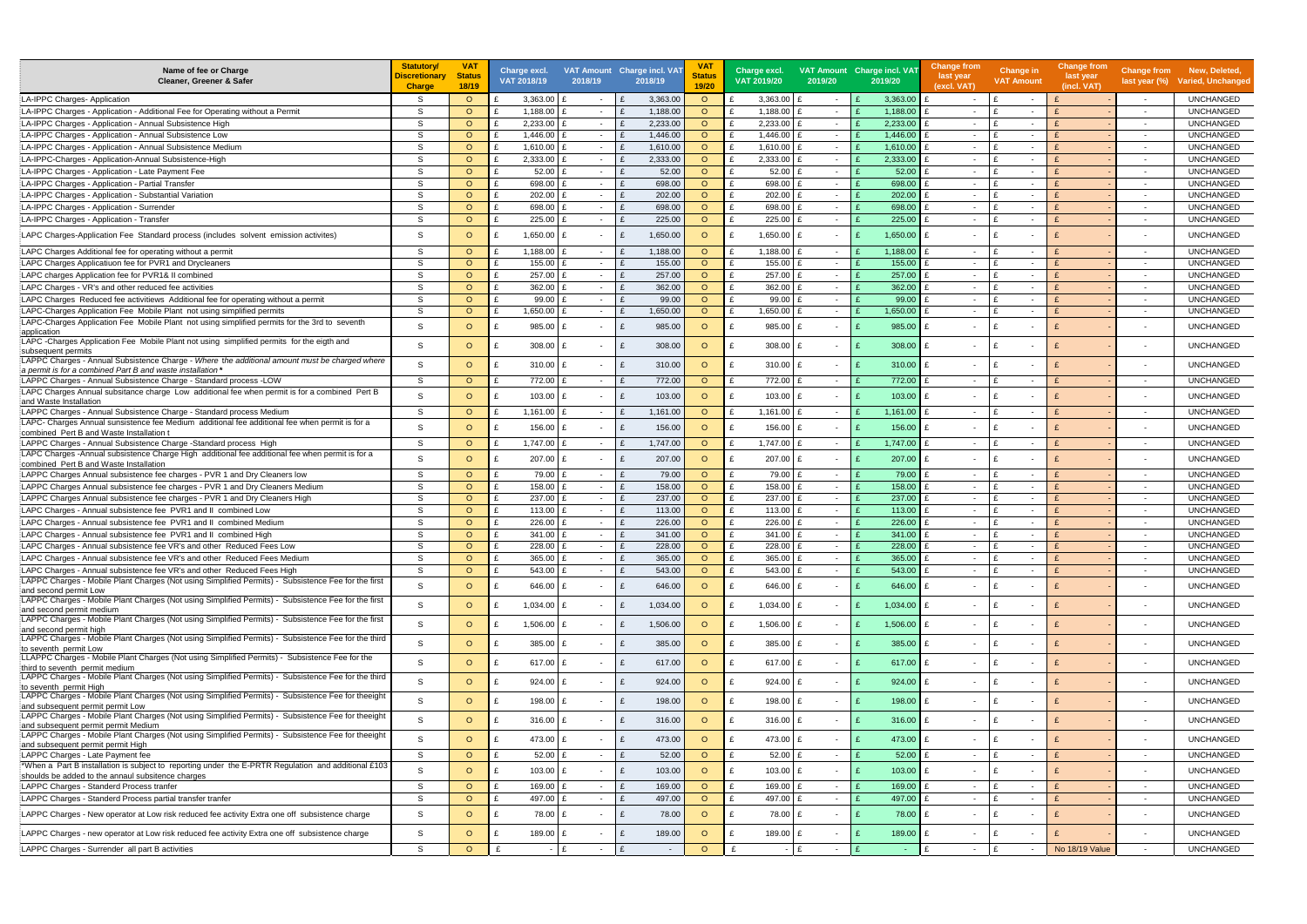| Name of fee or Charge<br>Cleaner, Greener & Safer                                                                                        | <b>Statutory/</b><br>Discretionary<br><b>Charge</b> | <b>VAT</b><br><b>Status</b><br>18/19 |   | Charge excl.<br>VAT 2018/19 | VAT Amount Charge incl. VAT<br>2018/19 |   | 2018/19                  | V <sub>A</sub><br><b>Status</b><br>19/20 | Charge excl.<br>VAT 2019/20 | VAT Amount Charge incl. VAT<br>2019/20 | 2019/20            | <b>Change from</b><br>last year<br>(excl. VAT) | <b>Change in</b><br><b>VAT Amount</b> | <b>Change from</b><br>last year<br>(incl. VAT) | last year (%)            | Change from New, Deleted,<br><b>Varied, Unchanged</b> |
|------------------------------------------------------------------------------------------------------------------------------------------|-----------------------------------------------------|--------------------------------------|---|-----------------------------|----------------------------------------|---|--------------------------|------------------------------------------|-----------------------------|----------------------------------------|--------------------|------------------------------------------------|---------------------------------------|------------------------------------------------|--------------------------|-------------------------------------------------------|
| LAPPC Charges - Reduced fees activities transfer                                                                                         | S.                                                  | $\circ$                              | £ |                             |                                        |   | $\overline{\phantom{a}}$ | $\circ$                                  |                             | $\overline{\phantom{a}}$               |                    | £<br>$\overline{\phantom{a}}$                  | $\mathbf{f}$<br>$\sim$                | <b>No 18/19 Value</b>                          | $\sim$                   | <b>UNCHANGED</b>                                      |
| LAPPC Charges - Reduced fees activities pertial transfer                                                                                 | S.                                                  | $\circ$                              | £ | 47.00                       | $\sim$                                 | £ | 47.00                    | $\circ$                                  | £<br>47.00 £                | $\overline{\phantom{a}}$               | 47.00              | $\mathbf{f}$<br>$\sim$                         | E<br>$\sim$                           |                                                | $\sim$                   | <b>UNCHANGED</b>                                      |
| LAPPC Charges - Temporary transfer for mobiles - First Transfer                                                                          | <sub>S</sub>                                        | $\circ$                              | £ | 53.00                       |                                        |   | 53.00                    | $\circ$                                  | 53.00 $E$                   | $\overline{\phantom{a}}$               | 53.00              | $\sim$                                         | £<br>$\sim$                           |                                                | $\overline{\phantom{a}}$ | <b>UNCHANGED</b>                                      |
| LAPPC Charges - Temporary transfer for mobiles - repeat transfer forllowing enforcement or warning                                       | -S                                                  | $\circ$                              |   | 53.00                       |                                        |   | 53.00                    | $\circ$                                  | $53.00 \text{ E}$           | $\overline{\phantom{a}}$               | 53.00              | $\mathbf{f}$<br>$\sim$                         | $\mathbf{f}$<br>$\sim$                |                                                | $\overline{\phantom{a}}$ | <b>UNCHANGED</b>                                      |
| LAPPC Charges -Substantial change Standard process                                                                                       | S                                                   | $\circ$                              |   | 1,050.00                    | $\sim$                                 |   | 1,050.00                 | $\circ$                                  | $1,050.00$ £                | $\sim$                                 | 1,050.00           | £<br>$\sim$                                    | ۱£<br>$\sim$                          |                                                | $\sim$                   | <b>UNCHANGED</b>                                      |
| LAPPC Charges - Substantial change Standard process where the sunstantial change results in a<br>new PPC activity                        | S.                                                  | $\circ$                              |   | $1,650.00$ £                | $\sim$                                 | £ | 1,650.00                 | $\circ$                                  | 1,650.00 £<br>£             | $\sim$                                 | $1,650.00$ £       | $\sim$                                         | E<br>$\sim$                           |                                                | $\overline{\phantom{a}}$ | <b>UNCHANGED</b>                                      |
| LAPPC Charges - (partB) mobile plant charges (not using simplified permits) Application fee number<br>of permits 1                       | -S                                                  | $\circ$                              |   | $1,650.00$ £                |                                        | £ | 1,650.00                 | $\circ$                                  | $1,650.00$ £<br>£           | $\overline{\phantom{a}}$               | 1,650.00           | £<br>$\sim$                                    | ۱£<br>$\sim$                          |                                                | $\sim$                   | <b>UNCHANGED</b>                                      |
| LAPPC Charges - (partB) mobile plant charges (not using simplifids permits) Application fee number<br>of permits 2                       | -S                                                  | $\circ$                              |   | 1,650.00 £                  |                                        | £ | 1,650.00                 | $\circ$                                  | 1,650.00 £<br>£             | $\overline{\phantom{a}}$               | $1,650.00$ £       | $\sim$                                         | ۱£<br>$\overline{\phantom{a}}$        |                                                | $\overline{\phantom{a}}$ | <b>UNCHANGED</b>                                      |
| LAPPC Charges - (partB) mobile plant charges (not using simplified permits) Application fee number<br>of permits 3 4 5 6 and 7           | -S                                                  | $\circ$                              |   | 985.00 £                    | $\sim$                                 | £ | 985.00                   | $\circ$                                  | 985.00 £                    | $\sim$                                 | 985.00             | £<br>$\sim$                                    | $\overline{\phantom{a}}$              |                                                | $\overline{\phantom{a}}$ | <b>UNCHANGED</b>                                      |
| LAPPC Charges - (partB) mobile plant charges (not using simplified permits) Application fee number<br>of permits 8 and over              | -S                                                  | $\circ$                              |   | 498.00                      | $\sim$                                 | £ | 498.00                   | $\circ$                                  | £<br>498.00 £               | $\sim$                                 | 498.00             | $\mathbf{f}$<br>$\sim$                         | $\sim$                                |                                                | $\sim$                   | <b>UNCHANGED</b>                                      |
| LAPPC Charges - (partB) mobile plant charges (not using simplified permits) annual subsistance fee<br>low fee number of permits1and 2    | -S                                                  | $\circ$                              |   | 646.00                      |                                        | £ | 646.00                   | $\circ$                                  | £<br>646.00                 | $\overline{\phantom{a}}$               | 646.00             | £<br>$\sim$                                    | ۱£<br>$\overline{\phantom{a}}$        |                                                | $\overline{\phantom{a}}$ | <b>UNCHANGED</b>                                      |
| LAPPC Charges - (partB) mobile plant charges (not using simplified permits) annual subsistance fee<br>low number of permits 3,4 5,6,7    | -S                                                  | $\circ$                              | £ | 385.00                      |                                        | £ | 385.00                   | $\circ$                                  | 385.00 £<br>£               | $\overline{\phantom{a}}$               | $385.00$ £         | $\sim$                                         | ۱£<br>$\sim$                          |                                                |                          | <b>UNCHANGED</b>                                      |
| LAPPC Charges - (partB) mobile plant charges (not using simplified permits) annual subsistance fee<br>low number of permits 8 and over   | <sub>S</sub>                                        | $\circ$                              |   | 198.00                      |                                        | £ | 198.00                   | $\circ$                                  | 198.00 £                    | $\overline{\phantom{a}}$               | 198.00             | $\mathbf{f}$<br>$\sim$                         | ۱£<br>$\sim$                          |                                                | $\overline{\phantom{a}}$ | <b>UNCHANGED</b>                                      |
| LAPPC Charges - (partB) mobile plant charges (not using simplified permits) annual subsistance<br>feeMedium number of permits 1 and 2    | -S                                                  | $\circ$                              |   | 1,034.00<br>$\mathbf{f}$    |                                        | £ | 1,034.00                 | $\circ$                                  | $1,034.00$ £                | $\overline{\phantom{a}}$               | 1,034.00 $E$       | $\sim$                                         | ۱£<br>$\sim$                          |                                                |                          | <b>UNCHANGED</b>                                      |
| LAPPC Charges - (partB) mobile plant charges (not using simplified permits) annual subsistance<br>feeMedium number of permits 3.4.5.6&7  | -S                                                  | $\circ$                              | £ | 617.00 £                    |                                        | £ | 617.00                   | $\circ$                                  | £<br>617.00 £               | $\overline{\phantom{a}}$               | 617.00 $E$         | $\sim$                                         | ۱£<br>$\overline{\phantom{a}}$        |                                                | $\blacksquare$           | <b>UNCHANGED</b>                                      |
| LAPPC Charges - (partB) mobile plant charges (not using simplified permits) annual subsistance<br>feeMedium number of permits 8 and over | S.                                                  | $\circ$                              |   | 316.00<br>$\mathbf{f}$      |                                        | £ | 316.00                   | $\circ$                                  | 316.00 £                    | $\sim$                                 | $316.00 \text{ E}$ | $\sim$                                         | ۱£<br>$\sim$                          |                                                | $\overline{\phantom{a}}$ | <b>UNCHANGED</b>                                      |
| LAPPC Charges - (partB) mobile plant charges (not using simplified permits) annual subsistance fee<br>High number of permits 1 and 2     | S.                                                  | $\circ$                              |   | 1,506.00                    |                                        | £ | 1,506.00                 | $\circ$                                  | $1,506.00$ £                | $\overline{\phantom{a}}$               | $1,506.00$ £       | $\sim$                                         | ۱£<br>$\overline{\phantom{a}}$        |                                                |                          | <b>UNCHANGED</b>                                      |
| LAPPC Charges - (partB) mobile plant charges (not using simplified permits) annual subsistance fee<br>High number of permits 3,4,5,6 &7  | <sub>S</sub>                                        | $\circ$                              |   | 924.00<br>$\mathbf{f}$      |                                        | £ | 924.00                   | $\circ$                                  | $924.00$ £                  | $\overline{\phantom{a}}$               | $924.00$ £         | $\sim$                                         | ۱£<br>$\sim$                          |                                                |                          | <b>UNCHANGED</b>                                      |
| LAPPC Charges - (partB) mobile plant charges (not using simplified permits) annual subsistance fee<br>High number of permits 8 and over  | <sub>S</sub>                                        | $\circ$                              |   | 473.00 £                    |                                        | £ | 473.00                   | $\circ$                                  | $\mathbf{f}$<br>473.00 £    | $\overline{\phantom{a}}$               | 473.00 £           | $\sim$                                         | l £<br>$\sim$                         |                                                | $\overline{\phantom{a}}$ | <b>UNCHANGED</b>                                      |
| Heritage - School Visits (Coalhouse Fort or Thurrock Museum) - per class                                                                 | D                                                   | E                                    |   | £                           |                                        |   |                          | E.                                       | 150.00 £                    | $\overline{\phantom{a}}$               | 150.00             | £<br>150.00 £                                  | $\sim$                                | No 18/19 Value                                 |                          | new                                                   |
| Heritage - Historical and Education Talks - New Talks                                                                                    | D                                                   | E.                                   |   | £                           |                                        | £ |                          | E.                                       | 100.00 £<br>£               |                                        | 100.00             | $100.00$ £<br>£                                | $\overline{\phantom{a}}$              | <b>No 18/19 Value</b>                          | $\overline{\phantom{a}}$ | new                                                   |
| Heritage - Historical and Education Talks - Existing Talks                                                                               | D                                                   | E.                                   |   | £                           |                                        | £ |                          | E.                                       | 70.00 £                     | $\overline{\phantom{a}}$               | 70.00              | £<br>70.00 £                                   | $\sim$                                | No 18/19 Value                                 | $\overline{\phantom{a}}$ | new                                                   |
| Heritage - Historical and Education Talks at Thurrock Museum - per person charge                                                         | D                                                   | E.                                   |   | £                           |                                        | £ |                          | E.                                       | 4.00 $E$                    | $\overline{\phantom{a}}$               | 4.00               | £<br>4.00 $E$                                  | $\sim$                                | No 18/19 Value                                 | $\sim$                   | new                                                   |
| Heritage - Informal Education Sessions - Children (Coalhouse or Thurrock Museum) - per child                                             | D                                                   | E.                                   |   | £                           |                                        | £ | $\overline{\phantom{a}}$ | E.                                       | $5.00$ £                    | $\overline{\phantom{a}}$               | 5.00               | £<br>5.00 $E$                                  | $\sim$                                | No 18/19 Value                                 | $\overline{\phantom{a}}$ | new                                                   |
| Heritage - Informal Education Sessions - Toddlers (Coalhouse or Thurrock Museum) - per child                                             | D                                                   | E                                    |   | £                           |                                        | £ |                          | E.                                       | $3.00$ £                    |                                        | $3.00$ £           | 3.00 $E$                                       |                                       | No 18/19 Value                                 |                          | new                                                   |
| Heritage - Topic Loan Boxes - per box, per half term                                                                                     | D                                                   | Ε                                    |   | £                           |                                        | £ | $\overline{\phantom{a}}$ | Е                                        | £<br>20.00 £                | $\overline{\phantom{a}}$               | $20.00$ £          | 20.00 £                                        | $\overline{\phantom{a}}$              | No 18/19 Value                                 | $\overline{\phantom{a}}$ | new                                                   |
| Heritage - Research and Readers Tickets, per person, per annum                                                                           | D                                                   | <sub>S</sub>                         |   | £                           | $\sim$                                 | £ | $\overline{\phantom{a}}$ | S                                        | 8.33 £<br>£                 | $1.67$ £                               | $10.00$ £          | $8.33$ £                                       | 1.67                                  | No 18/19 Value                                 | $\sim$                   | new                                                   |
| Public Protection - COMAH - Administration - Hourly rate                                                                                 | S                                                   | E                                    |   | 13.50 $E$                   | $\sim$                                 |   | 13.50                    | Е                                        | 13.50 £                     | $\sim$                                 | 13.50              | £<br>$\sim$                                    | Ι£<br>$\sim$                          |                                                | $\sim$                   | <b>UNCHANGED</b>                                      |
| Public Protection - COMAH - Senior Emergency Planner - Hourly Rate                                                                       | S                                                   | E                                    | £ | $23.00$ £                   | $\sim$                                 | £ | 23.00                    | E.                                       | $23.00$ £                   | $\sim$                                 | 23.00              | £<br>$\sim$                                    | ۱£<br>$\sim$                          | E                                              | $\sim$                   | <b>UNCHANGED</b>                                      |
| Public Protection - COMAH - Emergency Planning Manager - Hourly Rate                                                                     | S                                                   | E                                    | £ | 36.00 £                     | $\sim$                                 |   | 36.00                    | E.                                       | 36.00 £                     | $\sim$                                 | $36.00$ £          | $\sim$                                         | E<br>$\sim$                           |                                                | $\sim$                   | <b>UNCHANGED</b>                                      |
| Public Protection - COMAH - Consultative activities for non-COMAH Sites                                                                  | S.                                                  | E                                    |   | £                           | $\sim$                                 |   | $\sim$                   | Е                                        | POA                         | $\sim$                                 | POA                | $\sim$                                         | Ι£<br>$\sim$                          | No 18/19 Value                                 | $\sim$                   | new                                                   |
|                                                                                                                                          |                                                     |                                      |   |                             |                                        |   | $\sim$                   |                                          |                             | $\overline{\phantom{a}}$               | $\sim$             | $\sim$                                         | $\sim$                                | No 18/19 Value                                 | $\sim$ $-$               |                                                       |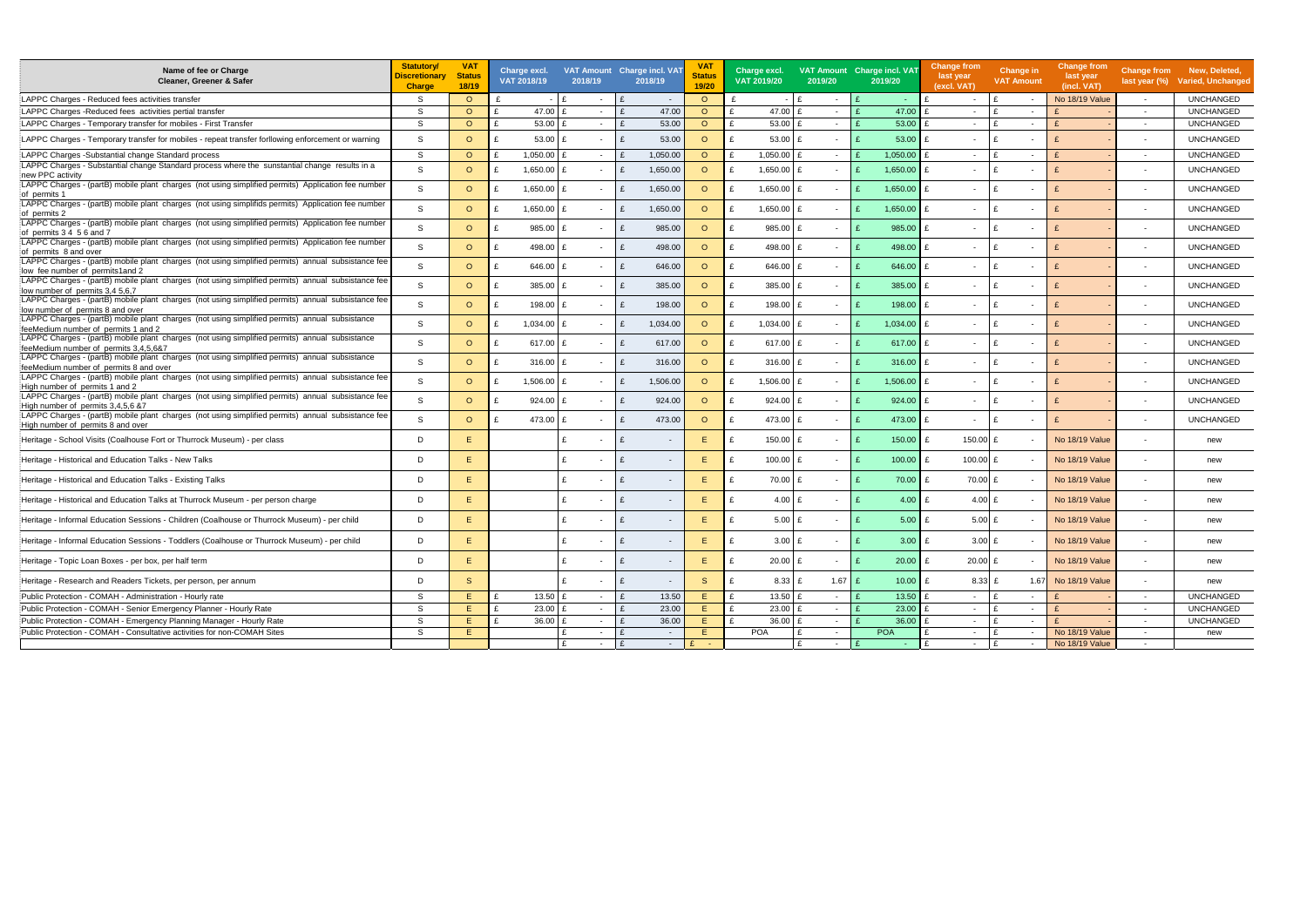| Name of fee or Charge<br><b>Children's Services</b>                                                                                                                               | <b>Statutory/</b><br>Discretionary<br><b>Charge</b> | <b>VAT</b><br><b>Status</b><br>18/19 | Charge excl.<br>VAT 2018/19 | 2018/19                | VAT Amount Charge incl. VAT<br>2018/19 | Status<br>19/20 | Charge excl.<br>VAT 2019/20<br>2019/20    |              | VAT Amount Charge incl. VAT<br>2019/20 | Change from<br>last year<br>(excl. VAT) | Change in<br><b>VAT Amount</b>           | <b>Change from</b><br>last year<br>(incl. VAT) |                          | Change from New, Deleted,<br>last year (%) Varied, Unchanged |
|-----------------------------------------------------------------------------------------------------------------------------------------------------------------------------------|-----------------------------------------------------|--------------------------------------|-----------------------------|------------------------|----------------------------------------|-----------------|-------------------------------------------|--------------|----------------------------------------|-----------------------------------------|------------------------------------------|------------------------------------------------|--------------------------|--------------------------------------------------------------|
| Children's Care and Targeted Outcomes - Children with disabilities - Summer Play Scheme - Per day,<br>per child (If funding is secured then the charge will reduce)               | D                                                   | $\circ$                              | 17.00                       | £                      | 17.00<br>$\mathbf{f}$                  | $\circ$         | 17.50<br>$\sim$                           |              | 17.50                                  | 0.50 E<br>£                             | $\sim$                                   | 0.50                                           | $+2.94%$                 | <b>INCREASED</b>                                             |
| Learning and Universal Outcomes - After School Club - Holiday Club - Per day                                                                                                      | D                                                   | E.                                   | 36.50                       | f<br>$\sim$            | 36.50<br>$\mathbf{f}$                  | E.              | $\sim$                                    |              | <b>Contract</b>                        | $\sim$                                  | ۱£<br>$\sim$                             |                                                | $\sim$                   | REMOVED\Deleted                                              |
| Learning and Universal Outcomes - Grangewaters - Celebration Groups (Up to 10 participants) - 14-18<br>years old (1.5 hours)                                                      | D                                                   | E.                                   | 147.00                      | £                      | 147.00<br>£                            | E.              | 151.00 £<br>$\sim$                        |              | $151.00 \text{ E}$                     | 4.00 $E$                                | $\sim$                                   | 4.00<br>$\mathsf{F}$                           | $+2.72%$                 | <b>INCREASED</b>                                             |
| Learning and Universal Outcomes - Grangewaters - Celebration Groups (Up to 10 participants) - 14-18<br>years old (3 hours)                                                        | D                                                   | E.                                   | 268.00                      | £                      | 268.00<br>£                            | E.              | 276.00 £<br>$\sim$                        |              | 276.00                                 | £<br>$8.00$ £                           | $\sim$                                   | E<br>8.00                                      | $+2.99%$                 | <b>INCREASED</b>                                             |
| Learning and Universal Outcomes - Grangewaters - Celebration Groups (Up to 10 participants) - Under<br>14 years old (1.5 hours)                                                   | D                                                   | E.                                   | 147.00                      | f                      | 147.00<br>£                            | E.              | 151.00 £<br>$\sim$                        |              | 151.00                                 | 4.00 $E$<br>£                           | $\sim$                                   | $\mathsf{F}$<br>4.00                           | $+2.72%$                 | <b>INCREASED</b>                                             |
| Learning and Universal Outcomes - Grangewaters - Celebration Groups (Up to 10 participants) - Under<br>14 years old (3 hours)                                                     | D                                                   | E.                                   | 268.00                      | f                      | 268.00<br>£                            | E.              | 276.00 £<br>$\sim$                        |              | 276.00                                 | £<br>8.00 E                             | $\sim$                                   | E<br>8.00                                      | $+2.99%$                 | <b>INCREASED</b>                                             |
| Learning and Universal Outcomes - Grangewaters - Club Use of Site - Grangewaters Angling Club                                                                                     | D                                                   | E.                                   | 6,489.00 £                  |                        | 6,489.00                               | E.              | 6,650.00 £<br>$\sim$                      |              | 6,650.00                               | 161.00 £<br>£                           | $\overline{\phantom{a}}$                 | 161.00<br>E                                    | $+2.48%$                 | <b>INCREASED</b>                                             |
| Learning and Universal Outcomes - Grangewaters - Club Use of Site - Grangewaters Working<br>Newfoundlands (Per dog, per visit)                                                    | D                                                   | E.                                   | 5.25 $E$                    |                        | £<br>5.25                              | E               | $5.25$ £<br>$\sim$                        |              | $5.25$ £                               | $\sim$                                  | E<br>$\sim$                              |                                                | $\overline{\phantom{a}}$ | <b>UNCHANGED</b>                                             |
| Learning and Universal Outcomes - Grangewaters - Club Use of Site - Leonberger Dog Training Club                                                                                  | D                                                   | F.                                   | $5.25$ £                    |                        | 5.25<br>$\mathbf{f}$                   | E.              | $5.25$ £<br>$\overline{\phantom{a}}$      |              | 5.25                                   | $\mathbf{f}$<br>$\sim$                  | E<br>$\overline{\phantom{a}}$            |                                                |                          | <b>UNCHANGED</b>                                             |
| (Per dog, per visit)<br>Learning and Universal Outcomes - Grangewaters - Club Use of Site - Thurrock Angling Club                                                                 | D                                                   | E.                                   | $9,460.00$ £                | $\sim$                 | 9,460.00<br>$\mathbf{f}$               | E.              | $9,725.00$ £<br>$\sim$                    |              | 9,725.00                               | 265.00 £<br>£                           | $\sim$                                   | 265.00                                         | $+2.80%$                 | <b>INCREASED</b>                                             |
| Learning and Universal Outcomes - Grangewaters - Club Use of Site - Thurrock Motorboat & Waterski<br>Club (Per visit)                                                             | D                                                   | E.                                   | 199.00                      | £                      | 199.00<br>£                            | E.              | 205.00 £<br>£<br>$\overline{\phantom{a}}$ |              | $205.00$ £                             | $6.00$ £                                | $\sim$                                   | E<br>6.00                                      | $+3.02%$                 | <b>INCREASED</b>                                             |
| Learning and Universal Outcomes - Grangewaters - Corporate Groups - Activity duration (1.5 hours)                                                                                 | D                                                   | E.                                   | $54.50 \text{ }E$           |                        | $\mathbf{f}$<br>54.50                  | E.              | 56.00 £<br>$\overline{\phantom{a}}$       |              | 56.00                                  | £<br>1.50 $E$                           | $\sim$                                   | $\mathbf{f}$<br>1.50                           | $+2.75%$                 | <b>INCREASED</b>                                             |
| Learning and Universal Outcomes - Grangewaters - Corporate Groups - Activity duration (3 hours)                                                                                   | D                                                   | E.                                   | 94.50                       | $\mathbf{f}$<br>$\sim$ | 94.50<br>$\mathbf{f}$                  | Ε               | 97.00 £<br>$\sim$                         |              | 97.00                                  | $\mathbf{f}$<br>2.50 E                  | $\sim$                                   | 2.50<br>$\mathbf{f}$                           | $+2.65%$                 | <b>INCREASED</b>                                             |
| Learning and Universal Outcomes - Grangewaters - Corporate Groups - Activity duration (4.5 hours)                                                                                 | D                                                   | E.                                   | 131.00                      | £<br>$\sim$            | £<br>131.00                            | E.              | 135.00 £<br>£<br>$\sim$                   |              | 135.00                                 | £<br>4.00 $E$                           | $\sim$                                   | E<br>4.00                                      | $+3.05%$                 | <b>INCREASED</b>                                             |
| Learning and Universal Outcomes - Grangewaters - Corporate Groups - Activity duration (6 hours)                                                                                   | D                                                   | E.                                   | 163.00                      | $\mathbf{f}$<br>$\sim$ | 163.00<br>$\mathbf{f}$                 | E.              | 168.00 £<br>$\sim$                        |              | 168.00                                 | £<br>$5.00$ £                           | $\sim$                                   | $\mathbf{f}$<br>5.00                           | $+3.07%$                 | <b>INCREASED</b>                                             |
| Learning and Universal Outcomes - Grangewaters - Day visits (Groups aged 19 and over, excluding<br>corporate bookings) - Up to 10 people (Full day, 4 sessions)                   | $\mathsf{D}$                                        | E.                                   | 406.00                      | f                      | 406.00<br>£                            | E.              | 418.00 £<br>$\sim$                        |              | 418.00                                 | £<br>12.00 £                            | $\sim$                                   | 12.00<br>E                                     | $+2.96%$                 | <b>INCREASED</b>                                             |
| Learning and Universal Outcomes - Grangewaters - Day visits (Groups aged 19 and over, excluding<br>corporate bookings) - Up to 10 people (Half day, 2 sessions)                   | D                                                   | E.                                   | 221.00 £                    |                        | 221.00<br>£                            | Е               | 227.00<br>$\overline{\phantom{a}}$        |              | 227.00                                 | £<br>6.00 E                             | $\overline{\phantom{a}}$                 | 6.00                                           | $+2.71%$                 | <b>INCREASED</b>                                             |
| Learning and Universal Outcomes - Grangewaters - Day visits (Groups aged 19 and over, excluding<br>corporate bookings) - Up to 10 people (Single session)                         | D                                                   | E.                                   | 121.00 £                    |                        | 121.00<br>£                            | E               | $124.00$ £<br>$\sim$                      |              | 124.00                                 | £<br>3.00 $E$                           | $\sim$                                   | E<br>3.00                                      | $+2.48%$                 | <b>INCREASED</b>                                             |
| - Learning and Universal Outcomes - Grangewaters - Day visits (Groups up to and including 18 years)                                                                               | D                                                   | E.                                   | 121.00                      | £                      | £<br>121.00                            | E.              | 124.00 £<br>$\sim$                        |              | 124.00                                 | £<br>$3.00$ £                           | $\sim$                                   | $\mathbf{f}$<br>3.00                           | $+2.48%$                 | <b>INCREASED</b>                                             |
| Up to 10 people (Single session)<br>Learning and Universal Outcomes - Grangewaters - Day visits (Groups up to and including 18 years) -<br>Up to 10 people (Full day, 4 sessions) | D                                                   | E.                                   | 406.00                      | f                      | 406.00<br>£                            | E.              | 418.00 £<br>$\sim$                        |              | 418.00                                 | £<br>12.00 $E$                          | $\sim$                                   | E<br>12.00                                     | $+2.96%$                 | <b>INCREASED</b>                                             |
| Learning and Universal Outcomes - Grangewaters - Day visits (Groups up to and including 18 years)                                                                                 | D                                                   | E.                                   | 221.00                      | £                      | $\mathbf{f}$<br>221.00                 | E.              | 227.00 £<br>$\overline{\phantom{a}}$      |              | 227.00                                 | £<br>6.00 $E$                           | $\overline{\phantom{0}}$                 | E<br>6.00                                      | $+2.71%$                 | <b>INCREASED</b>                                             |
| Up to 10 people (Half day, 2 sessions)<br>Learning and Universal Outcomes - Duke of Edinburgh's Award Expedition packages (per person per                                         | D                                                   | E.                                   | $40.00$ £                   |                        | £<br>40.00                             | E.              | £<br>40.00 £<br>$\sim$                    |              | $40.00$ £                              |                                         | Ι£                                       | $\mathbf{f}$                                   |                          | <b>UNCHANGED</b>                                             |
| Learning and Universal Outcomes - Grangewaters - Family Groups - Up to 2 adults and 2 children (Full                                                                              |                                                     |                                      |                             |                        |                                        |                 |                                           |              |                                        | $\sim$                                  | $\sim$                                   |                                                | $\sim$                   |                                                              |
| day, 4 sessions)                                                                                                                                                                  | D                                                   | E.                                   | 305.00 £                    |                        | E<br>305.00                            | E.              | 314.00 £<br>$\sim$                        |              | 314.00                                 | £<br>9.00 E                             | $\sim$                                   | E<br>9.00                                      | $+2.95%$                 | <b>INCREASED</b>                                             |
| Learning and Universal Outcomes - Grangewaters - Family Groups - Up to 2 adults and 2 children (Half<br>day, 2 sessions)                                                          | D                                                   | E.                                   | 173.00 £<br>£               |                        | £<br>173.00                            | E.              | £<br>178.00 £<br>$\sim$                   |              | $178.00$ £                             | $5.00$ £                                | $\sim$                                   | E<br>5.00                                      | $+2.89%$                 | <b>INCREASED</b>                                             |
| Learning and Universal Outcomes - Grangewaters - Family Groups - Up to 2 adults and 2 children<br>(Single session)                                                                | D                                                   | E                                    | 94.50 £                     |                        | £<br>94.50                             | Е               | $97.00$ £<br>$\sim$                       |              | $97.00$ £                              | 2.50 E                                  | $\sim$                                   | E<br>2.50                                      | $+2.65%$                 | <b>INCREASED</b>                                             |
| Learning and Universal Outcomes - Grangewaters - Family Groups - Up to 2 adults and 4 children (Full<br>day, 4 sessions)                                                          | D                                                   | E.                                   | 315.00 £                    |                        | £<br>315.00                            | E.              | 324.00 £<br>$\sim$                        |              | $324.00 \, \text{E}$                   | 9.00 E                                  | $\sim$                                   | E<br>9.00                                      | $+2.86%$                 | <b>INCREASED</b>                                             |
| Learning and Universal Outcomes - Grangewaters - Family Groups - Up to 2 adults and 4 children (Half<br>day, 2 sessions)                                                          | D                                                   | E.                                   | 189.00 £                    |                        | £<br>189.00                            | E.              | 194.00 £<br>£<br>$\sim$                   |              | 194.00 £                               | $5.00$ £                                | $\sim$                                   | E<br>5.00                                      | $+2.65%$                 | <b>INCREASED</b>                                             |
| Learning and Universal Outcomes - Grangewaters - Family Groups - Up to 2 adults and 4 children<br>(Single session)                                                                | D                                                   | E.                                   | 110.00 £                    |                        | £<br>110.00                            | E.              | 110.00 £<br>$\sim$                        |              | $110.00$ £                             | $\sim 10$                               | $\mathbf{f}$<br>$\overline{\phantom{a}}$ |                                                | $\overline{\phantom{a}}$ | <b>UNCHANGED</b>                                             |
| Learning and Universal Outcomes - Grangewaters - School Holiday Periods Only - Activity Sessions                                                                                  | D                                                   | E.                                   | $8.00 \text{ } \pounds$     |                        | 8.00<br>£                              | E.              | $8.00$ £<br>$\sim$                        |              | $8.00$ £                               | $\sim$                                  | $\mathbf{f}$<br>$\sim$                   |                                                |                          | NEW                                                          |
| (per session per person charge)<br>Learning and Universal Outcomes - Grangewaters Outdoor Education Centre - Accommodation only                                                   | D                                                   | E.                                   | 17.00 £<br>£                |                        | £<br>17.00                             | E.              | £<br>17.00 £<br>$\sim$                    | $\mathbf{f}$ | $17.00$ £                              | $\sim$                                  | Ι£<br>$\overline{\phantom{a}}$           |                                                |                          | <b>UNCHANGED</b>                                             |
| (per person per night)<br>Learning and Universal Outcomes - Grangewaters Outdoor Education Centre - Residential Visits (Up to                                                     |                                                     | E.                                   |                             |                        |                                        |                 | £                                         |              |                                        | 4.00 $E$                                |                                          | $\mathbf{f}$                                   |                          |                                                              |
| and including 18 years old) - Full Board (2 days, 1 night)<br>Learning and Universal Outcomes - Grangewaters Outdoor Education Centre - Residential Visits (Up to                 | D                                                   |                                      | 137.00 £                    |                        | 137.00<br>£                            | E.              | 141.00 £<br>$\sim$                        |              | $141.00$ £                             |                                         | $\overline{\phantom{a}}$                 | 4.00                                           | $+2.92%$                 | <b>INCREASED</b>                                             |
| and including 18 years old) - Full Board (3 days, 2 night)<br>Learning and Universal Outcomes - Grangewaters Outdoor Education Centre - Residential Visits (Up to                 | D                                                   | E.                                   | 211.00 £                    |                        | £<br>211.00                            | E.              | $\mathbf{f}$<br>217.00 £<br>$\sim$        |              | $217.00$ £                             | $6.00$ £                                | $\sim$                                   | E<br>6.00                                      | $+2.84%$                 | <b>INCREASED</b>                                             |
| and including 18 years old) - Full Board (4 days, 3 night)                                                                                                                        | D                                                   | E.                                   | 289.00 £                    |                        | 289.00<br>£                            | E.              | 297.00 £<br>$\sim$                        |              | $297.00$ £                             | $8.00$ £                                | $\sim$                                   | E<br>8.00                                      | $+2.77%$                 | <b>INCREASED</b>                                             |
| Learning and Universal Outcomes - Grangewaters Outdoor Education Centre - Residential Visits (Up to<br>and including 18 years old) - Full Board (5 days, 4 night)                 | D                                                   | E.                                   | 362.00 $£$                  |                        | £<br>362.00                            | E.              | £<br>372.00 £<br>$\sim$                   |              | $372.00$ £                             | 10.00 $E$                               | $\sim$                                   | E<br>10.00                                     | $+2.76%$                 | <b>INCREASED</b>                                             |
| Learning and Universal Outcomes - Grangewaters Outdoor Education Centre - Residential Visits (Up to<br>and including 18 years old) - Self catering (2 days, 1 night)              | D                                                   | E.                                   | 94.50 £                     |                        | £<br>94.50                             | E.              | 97.50 £<br>£<br>$\sim$                    | $\mathbf{f}$ | $97.50$ £                              | $3.00$ £                                | $\sim$                                   | E<br>3.00                                      | $+3.17%$                 | INCREASED                                                    |
| Learning and Universal Outcomes - Grangewaters Outdoor Education Centre - Residential Visits (Up to                                                                               | D                                                   | E.                                   | 147.00 £                    |                        | £<br>147.00                            | E.              | 151.00 £<br>£<br>$\sim$                   |              | 151.00 £                               | 4.00 $E$                                | $\sim$                                   | E<br>4.00                                      | $+2.72%$                 | <b>INCREASED</b>                                             |
| and including 18 years old) - Self catering (3 days, 2 night)<br>Learning and Universal Outcomes - Grangewaters Outdoor Education Centre - Residential Visits (Up to              | D                                                   | E.                                   | $206.00$ £                  |                        | £<br>206.00                            | E.              | £<br>212.00 £<br>$\sim$                   | $\mathbf{f}$ | $212.00$ £                             | 6.00 $E$                                | $\sim$                                   | E<br>6.00                                      | $+2.91%$                 | <b>INCREASED</b>                                             |
| and including 18 years old) - Self catering (4 days, 3 night)<br>Learning and Universal Outcomes - Grangewaters Outdoor Education Centre - Residential Visits (Up to              |                                                     | E.                                   |                             |                        |                                        |                 |                                           |              |                                        |                                         |                                          |                                                |                          |                                                              |
| and including 18 years old) - Self catering (5 days, 4 night)<br>Learning and Universal Outcomes - Grangewaters Outdoor Education Centre - Residential Visits (Up to              | D                                                   |                                      | $257.00$ £                  | $\sim$                 | 257.00<br>£                            | E.              | £<br>264.00 £<br>$\sim$                   |              | $264.00$ £                             | $7.00$ £                                | $\sim$                                   | E<br>7.00                                      | $+2.72%$                 | <b>INCREASED</b>                                             |
| and including 19 years old) - Camping - Per person per night                                                                                                                      | D                                                   | E.                                   | $5.25$ £                    |                        | £<br>5.25                              | E.              | 6.00 E<br>$\sim$                          |              | $6.00$ £                               | $0.75$ £                                | $\sim$                                   | E<br>0.75                                      | +14.29%                  | <b>INCREASED</b>                                             |
| Learning and Universal Outcomes - Grangewaters Outdoor Education Centre - Residential Visits (Up to<br>and including 19 years old) - Full Board (2 days, 1 night)                 | D                                                   | E.                                   | 137.00 £                    |                        | 137.00<br>£                            | E.              | £<br>141.00 £<br>$\sim$                   |              | 141.00 £                               | 4.00 E                                  | $\overline{\phantom{a}}$                 | E<br>4.00                                      | $+2.92%$                 | <b>INCREASED</b>                                             |
| Learning and Universal Outcomes - Grangewaters Outdoor Education Centre - Residential Visits (Up to<br>and including 19 years old) - Full Board (3 days, 2 night)                 | D                                                   | E.                                   | 211.00 £                    |                        | 211.00<br>£                            | E.              | 217.00 £                                  |              | $217.00$ £                             | $6.00$ £                                | $\sim$                                   | E<br>6.00                                      | $+2.84%$                 | <b>INCREASED</b>                                             |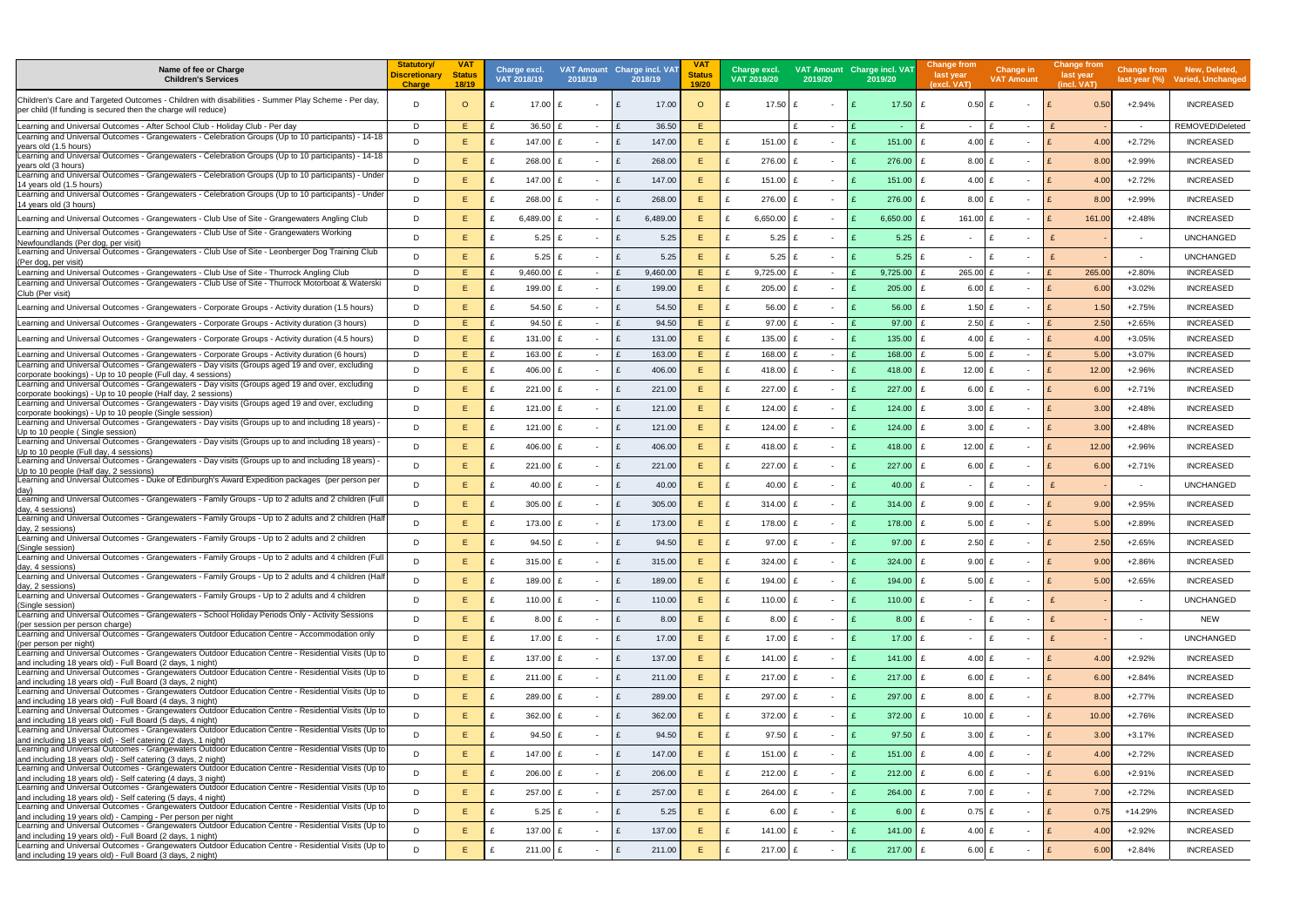| Learning and Universal Outcomes - Grangewaters Outdoor Education Centre - Residential Visits (Up to                                                               | D | E  | 289.00 £<br>£       |              |        | 289.00<br>£         | Ε  | 297.00 £<br>£                 | $\sim$                   |              | 297.00               | $8.00$ £               | $\sim$                   |                       | 8.00  | $+2.77%$                 | <b>INCREASED</b> |
|-------------------------------------------------------------------------------------------------------------------------------------------------------------------|---|----|---------------------|--------------|--------|---------------------|----|-------------------------------|--------------------------|--------------|----------------------|------------------------|--------------------------|-----------------------|-------|--------------------------|------------------|
| and including 19 years old) - Full Board (4 days, 3 night)<br>Learning and Universal Outcomes - Grangewaters Outdoor Education Centre - Residential Visits (Up to |   |    |                     |              |        |                     |    |                               |                          |              |                      |                        |                          |                       |       |                          |                  |
| and including 19 years old) - Full Board (5 days, 4 night)                                                                                                        | D | E. | 362.00<br>£         | £            |        | £<br>362.00         | Е  | £<br>$372.00$ £               | $\sim$                   |              | 372.00               | £<br>10.00 £           | $\sim$                   | E                     | 10.00 | $+2.76%$                 | <b>INCREASED</b> |
| Learning and Universal Outcomes - Grangewaters Outdoor Education Centre - Residential Visits (Up to                                                               |   |    |                     |              |        |                     |    |                               |                          |              |                      |                        |                          |                       |       |                          |                  |
| and including 19 years old) - Self catering (2 days, 1 night)                                                                                                     | D | E. | 94.50<br>£          | £            |        | £<br>94.50          | E  | £<br>$97.50$ £                | $\sim$                   | £            | 97.50                | £<br>3.00 E            | $\sim$                   | E                     | 3.0C  | $+3.17%$                 | <b>INCREASED</b> |
| Learning and Universal Outcomes - Grangewaters Outdoor Education Centre - Residential Visits (Up to                                                               |   |    |                     |              |        |                     |    |                               |                          |              |                      |                        |                          |                       |       |                          |                  |
| and including 19 years old) - Self catering (3 days, 2 night)                                                                                                     | D | E. | 147.00<br>£         | £            |        | 147.00<br>£         | E  | £<br>151.00 $E$               | $\sim$                   | £            | 151.00               | £<br>4.00 £            | $\sim$                   | E                     | 4.00  | $+2.72%$                 | <b>INCREASED</b> |
| Learning and Universal Outcomes - Grangewaters Outdoor Education Centre - Residential Visits (Up to                                                               | D |    |                     |              |        |                     |    | £                             |                          |              |                      | £                      |                          | E                     |       |                          | <b>INCREASED</b> |
| and including 19 years old) - Self catering (4 days, 3 night)                                                                                                     |   | E. | 205.00<br>£         | £            |        | £<br>205.00         | Е  | $212.00$ £                    | $\sim$                   | £            | 212.00               | 7.00 £                 | $\sim$                   |                       | 7.00  | $+3.41%$                 |                  |
| Learning and Universal Outcomes - Grangewaters Outdoor Education Centre - Residential Visits (Up to                                                               | D | E. | 257.00 £<br>£       |              |        | 257.00<br>£         | Е  | £<br>$264.00$ £               | $\sim$                   |              | 264.00               | £<br>$7.00$ £          | $\sim$                   | E                     | 7.00  | $+2.72%$                 | <b>INCREASED</b> |
| and including 19 years old) - Self catering (5 days, 4 night)                                                                                                     |   |    |                     |              |        |                     |    |                               |                          |              |                      |                        |                          |                       |       |                          |                  |
| Learning and Universal Outcomes - Grangewaters Outdoor Education Centre - Catering Package                                                                        | D | E. | £                   | 19.00 £      |        | £<br>19.00          | E  | £<br>$21.00$ £                | $\sim$                   | £            | 21.00                | £<br>$2.00$ £          | $\sim$                   | E                     | 2.00  | +10.53%                  | <b>INCREASED</b> |
| (Breakfast, Lunch and Evening Meal) - Minimum 10 Persons - Charge is per person per day                                                                           |   |    |                     |              |        |                     |    |                               |                          |              |                      |                        |                          |                       |       |                          |                  |
| Learning and Universal Outcomes - Grangewaters Outdoor Education Centre - Training Lodge / Dining                                                                 | D | E. | 63.00<br>£          | £            |        | 63.00<br>£          | Ε  | £<br>65.00 £                  | $\sim$                   |              | 65.00                | $2.00$ £<br>£          | $\sim$                   | $\mathbf{f}$          | 2.00  | $+3.17%$                 | <b>INCREASED</b> |
| Cabins - Full Day Charge                                                                                                                                          |   |    |                     |              |        |                     |    |                               |                          |              |                      |                        |                          |                       |       |                          |                  |
| Learning and Universal Outcomes - Grangewaters Outdoor Education Centre - Training Lodge / Dining                                                                 | D | E. | £                   | 36.00 £      |        | £<br>36.00          | Ε  | £<br>$37.00 \text{ } \pounds$ | $\sim$                   |              | 37.00                | 1.00 $E$<br>£          | $\sim$                   | E                     | 1.0C  | $+2.78%$                 | <b>INCREASED</b> |
| Cabins - Half Day Charge                                                                                                                                          |   |    |                     |              |        |                     |    |                               |                          |              |                      |                        |                          |                       |       |                          |                  |
| Learning and Universal Outcomes - Grangewaters Outdoor Education Centre - Training Lodge / Dining<br>Cabins - Hourly Charge (minimum 2 hours)                     | D | E. | £<br>13.00          | £            |        | 13.00<br>£          | Е  | £<br>14.00 £                  | $\overline{\phantom{a}}$ |              | 14.00                | £<br>1.00 $E$          | $\sim$                   | $\mathbf{f}$          | 1.0C  | +7.69%                   | <b>INCREASED</b> |
| Learning and Universal Outcomes - Grangewaters Outdoor Education Centre - Celebration Groups up                                                                   |   |    |                     |              |        |                     |    |                               |                          |              |                      |                        |                          |                       |       |                          |                  |
| to 10 people - Single Activity                                                                                                                                    | D | E. | 142.00<br>£         | £            |        | £<br>142.00         | E  | £<br>$146.00$ £               | $\sim$                   |              | 146.00               | £<br>4.00 £            | $\sim$                   | E                     | 4.00  | $+2.82%$                 | <b>INCREASED</b> |
| Learning and Universal Outcomes - Grangewaters Outdoor Education Centre - Celebration Groups up                                                                   |   |    |                     |              |        |                     |    |                               |                          |              |                      |                        |                          |                       |       |                          |                  |
| to 10 people - Double Activity                                                                                                                                    | D | E. | 257.00<br>£         | £            |        | £<br>257.00         | E  | £<br>$264.00$ £               | $\sim$                   |              | 264.00               | £<br>$7.00$ £          | $\sim$                   | E                     | 7.00  | $+2.72%$                 | <b>INCREASED</b> |
| Learning and Universal Outcomes - Nursery Places - Hourly rate 3 - 5 year olds                                                                                    | D | E. | £<br>5.50           |              | $\sim$ | £<br>5.50           | Е  | £<br>$5.70 \text{ E}$         | $\sim$                   |              | 5.70                 | $0.20$ £               | $\sim$                   |                       | 0.20  | $+3.64%$                 | <b>INCREASED</b> |
| Learning and Universal Outcomes - Nursery Places - Hourly rate 2 year olds                                                                                        | D | E  | £<br>5.50           |              | $\sim$ | 5.5C<br>£           | E  | £<br>6.00                     | $\sim$                   |              | 6.00                 | $0.50$ £               | $\sim$                   |                       | 0.50  | +9.09%                   | <b>INCREASED</b> |
|                                                                                                                                                                   | D | E. | 27.50               |              |        | 27.50<br>£          | E  | 32.50<br>£                    |                          |              | 32.50                |                        |                          |                       |       |                          |                  |
| Learning and Universal Outcomes - Nursery Places - Babies 8am - 1pm or 1pm -6pm -per day                                                                          |   |    |                     |              | $\sim$ |                     |    |                               | $\overline{\phantom{a}}$ |              |                      | $5.00$ £               | $\sim$                   |                       | 5.00  | +18.18%                  | <b>INCREASED</b> |
| Learning and Universal Outcomes - Nursery Places - Babies 8am - 1pm or 1pm -6pm -per week                                                                         | D | E. | £<br>137.50         |              | $\sim$ | £<br>137.50         | E  | £<br>162.50                   | $\sim$                   |              | 162.50               | $25.00$ £              | $\sim$                   |                       | 25.00 | +18.18%                  | <b>INCREASED</b> |
| Learning and Universal Outcomes - Nursery Places - Babies Full placement costs 8am to 6.15pm- per                                                                 | D | E  | 50.00<br>£          |              | $\sim$ | 50.00<br>£          | Е  | £<br>$65.00 \, \text{E}$      | $\sim$                   |              | 65.00                | 15.00 $E$<br>£         | $\sim$                   |                       | 15.00 | +30.00%                  | <b>INCREASED</b> |
| day                                                                                                                                                               |   |    |                     |              |        |                     |    |                               |                          |              |                      |                        |                          |                       |       |                          |                  |
| Learning and Universal Outcomes - Nursery Places - Babies Full placement costs 8am to 6.15pm- per                                                                 | D | E. | 239.00<br>£         | f            |        | 239.00<br>£         | E  | £<br>$300.00$ £               | $\sim$                   |              | 300.00               | £<br>61.00 £           | $\sim$                   | E                     | 61.00 | +25.52%                  | <b>INCREASED</b> |
| week                                                                                                                                                              |   |    |                     |              |        |                     |    |                               |                          |              |                      |                        |                          |                       |       |                          |                  |
| Learning and Universal Outcomes - Nursery Places - 2-3- year-olds 8am - 1pm or 1pm -6pm -per day                                                                  | D | E. | £<br>26.50          | £            |        | £<br>26.50          | E  | £<br>$30.00 \, \text{E}$      | $\sim$                   |              | 30.00                | £<br>$3.50$ £          | $\sim$                   | E                     | 3.5C  | +13.21%                  | <b>INCREASED</b> |
|                                                                                                                                                                   |   |    |                     |              |        |                     |    |                               |                          |              |                      |                        |                          |                       |       |                          |                  |
| Learning and Universal Outcomes - Nursery Places - 2-3- year-olds 8am - 1pm or 1pm -6pm -per week                                                                 | D | E. | 133.00<br>£         | £            |        | £<br>133.00         | E  | £<br>145.00 £                 | $\sim$                   |              | 145.00               | £<br>12.00 £           | $\sim$                   | E                     | 12.00 | $+9.02%$                 | <b>INCREASED</b> |
|                                                                                                                                                                   |   |    |                     |              |        |                     |    |                               |                          |              |                      |                        |                          |                       |       |                          |                  |
|                                                                                                                                                                   |   |    |                     |              |        |                     |    |                               |                          |              |                      |                        |                          |                       |       |                          |                  |
| Learning and Universal Outcomes - Nursery Places - 2-3 year-olds Full placement costs per week                                                                    | D | E. | £230-240            |              | $\sim$ | £230-240            | E. | £<br>280.00                   | $\sim$                   |              | 280.00               | l £<br>$\sim$          | $\sim$                   | <b>No 17/18 Value</b> |       | $\sim$                   | <b>INCREASED</b> |
| Learning and Universal Outcomes - Nursery Places - 2-3 year-olds Full placement costs per day                                                                     | D | E. | £<br>47.50          | £            | $\sim$ | 47.50<br>£          | E  | £<br>55.00                    | $\sim$                   |              | 55.00                | $7.50$ £               | $\sim$                   |                       | 7.50  | +15.79%                  | <b>INCREASED</b> |
| Learning and Universal Outcomes - Nursery Places - cooked lunch each                                                                                              | D | E. | £                   | $3.15$ £     | $\sim$ | £<br>3.15           | E  | $3.25$ £                      | $\sim$                   |              | 3.25                 | $0.10$ £               | $\sim$                   |                       | 0.10  | $+3.17%$                 | <b>INCREASED</b> |
| Learning and Universal Outcomes - Nursery Places- After school club per week                                                                                      | D | E. | 77.00<br>£          |              | $\sim$ | £<br>77.00          | E  |                               | $\sim$                   |              | $\sim$               | $\mathbf{f}$<br>$\sim$ | $\sim$                   |                       |       | $\sim$                   | REMOVED\Deleted  |
| Learning and Universal Outcomes - Nursery Places - After school club per day                                                                                      | D | E  | £<br>15.50          |              | $\sim$ | £<br>15.50          | E  |                               | $\sim$                   |              | $\sim$               | $\mathbf{f}$<br>$\sim$ | $\sim$                   |                       |       | $\sim$                   | REMOVED\Deleted  |
|                                                                                                                                                                   | D | E. | £<br>36.00          |              | $\sim$ | £<br>36.00          | E  |                               | $\sim$                   |              | $\sim$               | $\mathbf{f}$<br>$\sim$ | $\sim$                   |                       |       | $\sim$                   | REMOVED\Deleted  |
| Learning and Universal Outcomes - Nursery Places - Holiday club per day                                                                                           |   |    |                     |              |        |                     |    |                               |                          |              | $\sim$               | $\sim$                 |                          |                       |       |                          |                  |
| Learning and Universal Outcomes - Nursery Places - Holiday club per week                                                                                          | D | E. | £<br>180.00         |              | $\sim$ | £<br>180.00         | E  |                               | $\sim$                   |              |                      | £                      | $\sim$                   |                       |       | $\sim$ $-$               | REMOVED\Deleted  |
| Learning and Universal Outcomes - Nursery Places -non- core hours premium hourly rate                                                                             | D | E. | 7.50                | £            | $\sim$ | £<br>7.50           | E  |                               | $\sim$                   |              | $\sim$               | $\mathbf{f}$<br>$\sim$ | $\sim$                   |                       |       | $\sim$ $-$               | REMOVED\Deleted  |
| Learning and Universal Outcomes - Nursery Places - 3-5- year-olds 8am - 1pm or 1pm -6pm -per day                                                                  | D | E  | £                   | $26.50$ £    |        | £<br>26.50          | Е  | $28.50$ £<br>£                | $\sim$                   | £            | 28.50                | £<br>$2.00$ £          | $\sim$                   | $\mathbf{f}$          | 2.00  | $+7.55%$                 | <b>INCREASED</b> |
|                                                                                                                                                                   |   |    |                     |              |        |                     |    |                               |                          |              |                      |                        |                          |                       |       |                          |                  |
| Learning and Universal Outcomes - Nursery Places - 3-5 - year-olds 8am - 1pm or 1pm -6pm -per week                                                                | D | E. | £                   | 133.00 £     |        | 133.00<br>£         | Е  | 142.50 £<br>£                 |                          |              | 142.50               | $9.50$ £<br>£          | $\overline{\phantom{a}}$ | $\mathbf{f}$          | 9.50  | $+7.14%$                 | <b>INCREASED</b> |
|                                                                                                                                                                   |   |    |                     |              | $\sim$ |                     |    |                               |                          |              |                      | $\mathbf{f}$<br>$\sim$ |                          |                       |       |                          |                  |
| Learning and Universal Outcomes - Nursery Places - 3-5 year-olds Full placement costs per week                                                                    | D | E  | £230-£240           |              |        | £230-£240           | E  | 280.00<br>£                   | $\sim$                   |              | 280.00               |                        | $\sim$                   | No 17/18 Value        |       | $\sim$                   | <b>INCREASED</b> |
| Learning and Universal Outcomes - Nursery Places - 3-5 year-olds Full placement costs per day                                                                     | D | E  | t.                  | 47.50 £      | $\sim$ | 47.50<br>£          | E  | £<br>62.00                    | $\sim$                   |              | 62.00                | 14.50 £                | $\sim$                   |                       | 14.50 | +30.53%                  | <b>INCREASED</b> |
| Learning and Universal Outcomes - Nursery Places - Hourly rate babies 0-2 year olds                                                                               | D | E. |                     | £            | $\sim$ | £<br>$\sim$         | Е. | £<br>$6.50 \text{ E}$         | $\sim$                   |              | 6.50                 | $6.50$ £<br>£          | $\overline{\phantom{a}}$ | No 17/18 Value        |       | $\sim$                   | NEW              |
| Learning and Universal Outcomes - Nursery Places - Babies 9am -1pm or 1pm -5pm -per day                                                                           | D | E. |                     | $\mathbf{f}$ | $\sim$ | £<br>$\sim$         | E. | $\mathbf{f}$<br>$28.00$ £     | $\sim$                   |              | 28.00                | £<br>28.00 £           | $\sim$                   | No 17/18 Value        |       | $\sim$                   | <b>NEW</b>       |
| Music Services - Loan of Musical Instruments for pupils studying through the Music Hub (Ranged fee                                                                | D |    |                     | £            | $\sim$ |                     |    |                               | $\sim$                   |              |                      | £<br>$\sim$            | $\sim$                   |                       |       | $\sim$                   |                  |
| dependent on instrument)                                                                                                                                          |   | E. | £10-£21             |              |        | £10-£21             | E. | £12.50 - £25.00   £           |                          |              | £12.50 - £25.00      | £                      |                          | No 17/18 Value        |       |                          | <b>INCREASED</b> |
| Music Services - Loan of Musical Instruments for external hirers (Ranged fee dependent on                                                                         | D | E. |                     |              |        |                     | E. | £20.00 - £100.00   £          |                          |              | $£20.00 - £100.00$ £ | £<br>$\sim$            |                          | <b>No 17/18 Value</b> |       | $\sim$                   | NEW              |
| instrument)                                                                                                                                                       |   |    |                     |              |        |                     |    |                               |                          |              |                      |                        |                          |                       |       |                          |                  |
|                                                                                                                                                                   |   |    | £31.80              |              |        | £31.80              |    | £32.70                        |                          |              | £32.70               |                        |                          |                       |       |                          |                  |
| Individual and small group tuition (fee pro-rata dependent on duration and numbers) - per hour charge                                                             | D | E  | (variable pro-rata) |              |        | (variable pro-rata) | E  | (variable pro-rata)           | $\sim$                   |              | (variable pro-rata)  | 0.90 E                 |                          | No 17/18 Value        |       | $+2.83%$                 | <b>INCREASED</b> |
|                                                                                                                                                                   |   |    |                     |              |        |                     |    |                               |                          |              |                      |                        |                          |                       |       |                          |                  |
| Learning and Universal Outcomes - Grangewaters Outdoor Education Centre - Private Tuition - First                                                                 | D | E. | £                   | 49.00 £      |        | £<br>49.00          | E. | £<br>49.00 £                  | $\overline{\phantom{a}}$ | $\mathbf{f}$ | 49.00                | £<br>E<br>$\sim$       | $\sim$                   | £                     |       | $\sim$                   | <b>UNCHANGED</b> |
| Person - 1.5 Hour Session                                                                                                                                         |   |    |                     |              |        |                     |    |                               |                          |              |                      |                        |                          |                       |       |                          |                  |
| Learning and Universal Outcomes - Grangewaters Outdoor Education Centre - Private Tuition - First                                                                 | D | E  | £                   | 84.00 £      |        | £<br>84.00          | E  | £<br>84.00 £                  | $\overline{\phantom{a}}$ | $\mathbf{f}$ | 84.00                | E<br>£<br>$\sim$       | $\sim$                   | $\mathbf{f}$          |       | $\sim$                   | <b>UNCHANGED</b> |
| Person - 3 Hour Session<br>Learning and Universal Outcomes - Grangewaters Outdoor Education Centre - Private Tuition - First                                      |   |    |                     |              |        |                     |    |                               |                          |              |                      |                        |                          |                       |       |                          |                  |
| Person - 4.5 Hour Session                                                                                                                                         | D | E  | £                   | 110.00 £     | $\sim$ | £<br>110.00         | E  | £<br>$110.00$ £               | $\sim$                   | £            | $110.00$ £           | E<br>$\sim$            | $\sim$                   | $\mathbf{f}$          |       | $\overline{\phantom{a}}$ | <b>UNCHANGED</b> |
| Learning and Universal Outcomes - Grangewaters Outdoor Education Centre - Private Tuition -                                                                       |   |    |                     |              |        |                     |    |                               |                          |              |                      |                        |                          |                       |       |                          |                  |
| Additional Person - 1.5 Hour Session                                                                                                                              | D | E  | 27.00<br>£          | £            | $\sim$ | £<br>27.00          | E  | £<br>$27.00$ £                | $\sim$                   | E            | 27.00                | £<br>£<br>$\sim$       | $\sim$                   |                       |       | $\sim$                   | <b>UNCHANGED</b> |
| Learning and Universal Outcomes - Grangewaters Outdoor Education Centre - Private Tuition -                                                                       |   |    |                     |              | $\sim$ |                     |    |                               | $\sim$                   | £            |                      | $\sim$                 | $\sim$                   | $\mathbf{f}$          |       | $\overline{\phantom{a}}$ |                  |
| Additional Person - 3 Hour Session                                                                                                                                | D | E. | £                   | 44.00 £      |        | £<br>44.00          | Е  | £<br>44.00 £                  |                          |              | 44.00                | £<br>E                 |                          |                       |       |                          | <b>UNCHANGED</b> |
| Learning and Universal Outcomes - Grangewaters Outdoor Education Centre - Private Tuition -<br>Additional Person - 4.5 Hour Session                               | D | E. | £                   | 60.00 £      |        | £<br>60.00          | Ε. | £<br>60.00 £                  | $\overline{\phantom{a}}$ | £            | $60.00$ £            | £                      | $\sim$                   |                       |       | $\overline{\phantom{a}}$ | <b>UNCHANGED</b> |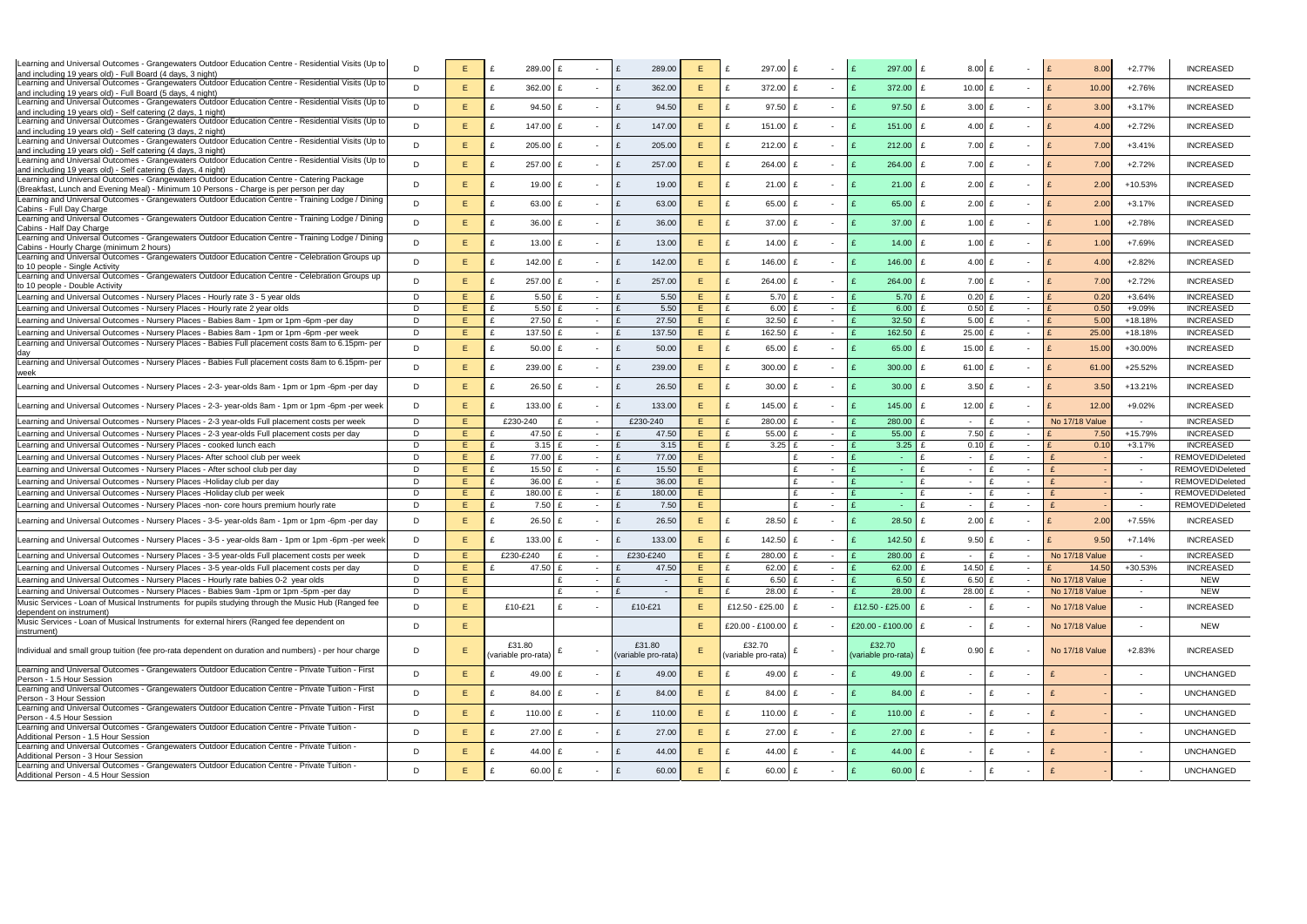| Name of fee or Charge<br><b>Corporate Services</b>                                                                                                                     | <b>Statutory/</b><br><b>Discretionary</b><br><b>Charge</b> | <b>VAT</b><br><b>Status</b><br>18/19 | Charge excl.<br>VAT 2018/19       | 2018/19                  | VAT Amount Charge incl. VAT<br>2018/19 | <b>VA</b><br><b>Status</b><br>19/20 | Charge excl.<br><b>VAT 2019/20</b> | 2019/20                  | VAT Amount Charge incl. VAT<br>2019/20 | <b>Change from</b><br>last year<br>(excl. VAT) | Change in<br><b>VAT Amount</b> | <b>Change from</b><br>last year<br>(incl. VAT) |                          | <b>Change from New, Deleted,</b><br>last year (%) Varied, Unchanged |
|------------------------------------------------------------------------------------------------------------------------------------------------------------------------|------------------------------------------------------------|--------------------------------------|-----------------------------------|--------------------------|----------------------------------------|-------------------------------------|------------------------------------|--------------------------|----------------------------------------|------------------------------------------------|--------------------------------|------------------------------------------------|--------------------------|---------------------------------------------------------------------|
| Legal and Democratic Services - Council House Sales - Copy of Insurance Policy                                                                                         | D                                                          | <sub>S</sub>                         | 45.83                             | $9.17$ £                 | 55.00                                  | <sub>S</sub>                        | 47.50                              | 9.50                     | 57.00                                  | 1.67 $E$                                       | $0.33$ £                       | 2.00                                           | +3.64%                   | increased                                                           |
| Legal and Democratic Services - Council House Sales - Copy of Landlord's Offer Notice - Full                                                                           | D                                                          | <sub>S</sub>                         | 35.00                             | 7.00                     | 42.00                                  | <sub>S</sub>                        | 36.25                              | 7.25                     | 43.50                                  | $1.25$ £                                       | 0.25                           | 1.50                                           | $+3.57%$                 | ncreased                                                            |
| Legal and Democratic Services - Council House Sales - Copy of Landlord's Offer Notice - Part                                                                           | D                                                          | S                                    | 14.17                             | 2.83                     | 17.00                                  | <sub>S</sub>                        | 14.58                              | 2.92                     | 17.50                                  | $0.41$ £                                       | 0.08                           | 0.49                                           | $+2.94%$                 | ncreased                                                            |
| Legal and Democratic Services - Council House Sales - Copy of Service Charge Certificate                                                                               | D                                                          | S                                    | 30.00                             | 6.00                     | 36.00                                  | <sub>S</sub>                        | 30.83                              | 6.17                     | 37.00                                  | $0.83$ £                                       | 0.17                           | 1.0 <sub>0</sub>                               | $+2.78%$                 | ncreased                                                            |
| Legal and Democratic Services - Council House Sales - Document retrieval                                                                                               | D                                                          | S                                    | 9.17                              | 1.83                     | 11.00<br>$\mathbf{f}$                  | <sub>S</sub>                        | 9.58                               | 1.92                     | 11.50                                  | 0.41                                           | 0.08<br>ΙF                     | 0.49                                           | +4.55%                   | าcreased                                                            |
| Legal and Democratic Services - Council House Sales - Fee for Application to buy garage                                                                                | D                                                          | S                                    | 75.83                             | 15.17                    | 91.00<br>$\mathbf{f}$                  | <sub>S</sub>                        | 78.33                              | 15.67                    | 94.00                                  | $2.50$ £                                       | 0.50                           | 3.0(                                           | $+3.30%$                 | าcreased                                                            |
| Legal and Democratic Services - Council House Sales - Lease prints                                                                                                     | D                                                          | $\circ$                              | 68.00                             | $\sim$                   | 68.00<br>$\mathbf{f}$                  | $\circ$                             | 70.00                              | $\overline{\phantom{a}}$ | 70.00                                  | $2.00$ £<br>$\mathbf{f}$                       | $\overline{\phantom{a}}$       | 2.00                                           | $+2.94%$                 | าcreased                                                            |
| Legal and Democratic Services - Council House Sales - Leasehold Enguiries - Maintenance and rent<br>details, insurance etc                                             | D                                                          | $\circ$                              | 155.00                            |                          | 155.00<br>$\mathbf{f}$                 | $\circ$                             | 160.00                             |                          | 160.00                                 | $5.00$ £<br>£                                  | $\overline{\phantom{a}}$       | 5.0(                                           | $+3.23%$                 | ncreased                                                            |
| Legal and Democratic Services - Council House Sales - Letter of Postponement concerning authorized<br>words on properties with statutory discount charge               | D                                                          | $\circ$                              | 67.00                             |                          | £<br>67.00                             | $\circ$                             | 69.00                              | $\overline{\phantom{a}}$ | 69.00                                  | $\mathbf{f}$<br>$2.00$ £                       | $\overline{\phantom{a}}$       | $\mathsf{F}$<br>2.00                           | $+2.99%$                 | ncreased                                                            |
| Legal and Democratic Services - Council House Sales - Ownership Changes Leaseholds Houses and<br>Flats                                                                 | D                                                          | $\circ$                              | 45.00                             |                          | 45.00<br>$\mathbf{f}$                  | $\Omega$                            | 46.50                              | $\overline{a}$           | 46.50                                  | $1.50$ £<br>£                                  | $\overline{\phantom{a}}$       | 1.50                                           | $+3.33%$                 | ncreased                                                            |
| Legal and Democratic Services - Council House Sales - Photocopying A3                                                                                                  | D.                                                         | <sub>S</sub>                         | 1.25                              | 0.25<br>$\mathbf{f}$     | $\mathbf{f}$<br>1.50                   | S                                   | 1.50                               | 0.30                     | 1.80                                   | $0.25$ £<br>£                                  | $0.05$ £                       | 0.3(                                           | +20.00%                  | ncreased                                                            |
| Legal and Democratic Services - Council House Sales - Photocopying A4                                                                                                  | D                                                          | S                                    | 0.83                              | 0.17                     | 1.00                                   | <sub>S</sub>                        | 1.00                               | 0.20                     | 1.20                                   | $0.17$ £                                       | 0.03                           | 0.2(                                           | +20.00%                  | ncreased                                                            |
| Legal and Democratic Services - Council House Sales - Post and Packing                                                                                                 | D                                                          | E                                    | 3.00                              | $\sim$                   | 3.00                                   | Ε                                   | 3.50                               | $\overline{\phantom{a}}$ | 3.50                                   | $0.50$ £<br>£                                  | $\overline{\phantom{a}}$       | 0.5 <sub>0</sub>                               | +16.67%                  | ncreased                                                            |
| Legal and Democratic Services - Council House Sales - Stat charge discharge - discount 3 year period                                                                   | D                                                          | $\circ$                              | 69.00                             |                          | 69.00<br>$\mathbf{f}$                  | $\circ$                             | 71.00                              | $\overline{\phantom{a}}$ | 71.00                                  | $2.00$ £<br>$\mathbf{f}$                       | $\sim$                         | 2.0                                            | $+2.90%$                 | ncreased                                                            |
| Legal and Democratic Services - Council House Sales - Transfer of Equity approval and seal                                                                             | D                                                          | $\circ$                              | 71.00                             | $\sim$                   | 71.00<br>$\mathbf{f}$                  | $\circ$                             | 73.00                              | $\overline{\phantom{a}}$ | 73.00                                  | $2.00$ £<br>$\mathbf{f}$                       | $\overline{\phantom{a}}$       | 2.00                                           | $+2.82%$                 | ncreased                                                            |
| Legal and Democratic Services - Council House Sales - Transfer prints                                                                                                  | D.                                                         | $\circ$                              | 43.00                             | $\overline{\phantom{a}}$ | 43.00                                  | $\circ$                             | 44.50                              | $\overline{\phantom{a}}$ | 44.50                                  | $1.50$ £                                       | $\sim$                         | 1.50                                           | $+3.49%$                 | ncreased                                                            |
| Legal and Democratic Services - Miscellaneous - Authorised Guarantee Agreement                                                                                         | D                                                          | $\Omega$                             | 481.00                            | $\sim$                   | $\mathbf{f}$<br>481.00                 | $\circ$                             | 495.00                             | $\overline{\phantom{a}}$ | 495.00                                 | 14.00 £<br>£                                   | $\sim$                         | 14.0                                           | $+2.91%$                 | ncreased                                                            |
| Legal and Democratic Services - Miscellaneous - Commercial Lease Assignment                                                                                            | D                                                          | E                                    | 649.00                            |                          | 649.00<br>$\mathbf{f}$                 | Ε                                   | 670.00                             | $\overline{\phantom{a}}$ | 670.00                                 | $21.00$ £<br>£                                 | $\overline{\phantom{a}}$       | 21.0                                           | $+3.24%$                 | ncreased                                                            |
| Legal and Democratic Services - Miscellaneous - Commercial Lease Grant (Complex)                                                                                       | D                                                          | E                                    | £1,200 upwards<br>(no maximum)    |                          | £1,200 upwards<br>(no maximum)         | Ε                                   | £1,250 upwards<br>(no maximum)     |                          | £1,250 upwards<br>(no maximum)         | 50.00 $E$                                      | $\overline{\phantom{a}}$       | 50.0                                           | $+4.17%$                 | าcreased                                                            |
| Legal and Democratic Services - Miscellaneous - Commercial Lease Grant (Simple)                                                                                        | D                                                          | E                                    | 740.00                            |                          | 740.00                                 | E                                   | 765.00                             | $\sim$                   | 765.00                                 | 25.00 £                                        | $\overline{\phantom{a}}$       | 25.0                                           | +3.38%                   | าcreased                                                            |
| Legal and Democratic Services - Miscellaneous - Commercial License (Simple)                                                                                            | D.                                                         | F                                    | 195.00                            | $\sim$                   | 195.00                                 | Ε                                   | 200.00                             | $\sim$                   | 200.00                                 | $5.00$ £<br>$\mathbf{f}$                       | $\overline{\phantom{a}}$       | 5.00                                           | $+2.56%$                 | าcreased                                                            |
| Legal and Democratic Services - Miscellaneous - Commercial License to Assign                                                                                           | D.                                                         | F.                                   | 550.00                            |                          | 550.00<br>$\mathbf{f}$                 | E.                                  | 565.00                             | $\overline{\phantom{a}}$ | 565.00                                 | 15.00 £<br>£                                   | $\overline{\phantom{a}}$       | 15.0                                           | $+2.73%$                 | ncreased                                                            |
| Legal and Democratic Services - Miscellaneous - Commercial License to Assign Plus Authorised<br>Guarantee Agreement                                                    | D                                                          | E                                    | 750.00                            |                          | 750.00                                 | Ε                                   | 775.00                             | $\overline{\phantom{a}}$ | 775.00                                 | 25.00 £                                        | $\blacksquare$                 | 25.0                                           | $+3.33%$                 | increased                                                           |
| Legal and Democratic Services - Miscellaneous - Commercial License to Assign Plus Deed of<br>Variation of Lease                                                        | D.                                                         | E.                                   | £850 - £1,250                     |                          | £850 - £1,250                          | Ε                                   | £875 - £1,275                      | $\overline{\phantom{a}}$ | £875 - £1,275                          | £875 - £1,275                                  | $\overline{\phantom{a}}$       | 25.00                                          | $+2.94%$                 | ncreased                                                            |
| Legal and Democratic Services - Miscellaneous - Commercial Deed of Variation of (Shop) Lease                                                                           | D                                                          | E                                    | £650 - £950                       |                          | £650 - £950                            | E.                                  | £670 - £980                        | $\overline{\phantom{a}}$ | £670 - £980                            | £670 - £980                                    | $\blacksquare$                 | £20-£30                                        | +2.99%                   | ncreased                                                            |
| Legal and Democratic Services - Miscellaneous - Copy of Lease                                                                                                          | D                                                          | <sub>S</sub>                         | 90.00                             | 18.00                    | 108.00                                 | <sub>S</sub>                        | 93.33                              | 18.67                    | 112.00                                 | 3.33 E<br>£                                    | 0.67                           | 4.00                                           | +3.70%                   | าcreased                                                            |
| Legal and Democratic Services - Miscellaneous - Deed of Covenants                                                                                                      | D                                                          | Ε                                    | 452.00                            | $\overline{\phantom{a}}$ | 452.00                                 | Ε                                   | 465.00                             | $\overline{\phantom{a}}$ | 465.00                                 | 13.00 £                                        | $\overline{\phantom{a}}$       | 13.00                                          | $+2.88%$                 | ncreased                                                            |
| Legal and Democratic Services - Miscellaneous - Landlord Licence                                                                                                       | D                                                          | $\circ$                              | 548.00                            | £<br>$\sim$              | 548.00<br>$\mathbf{f}$                 | $\circ$                             | 565.00                             | $\sim$                   | 565.00                                 | 17.00 £<br>£                                   | $\sim$                         | 17.00                                          | $+3.10%$                 | ncreased                                                            |
| Legal and Democratic Services - Miscellaneous - Legal Charge re. drafting of document for:- Section<br>278 (Complex)                                                   | D                                                          | $\circ$                              | £2,500 upwards<br>No set maximum) |                          | £2,500 upwards<br>(No set maximum)     | $\Omega$                            | £2,575 upwards<br>(No set maximum) |                          | £2,575 upwards<br>(No set maximum)     | 75.00 £                                        | $\overline{\phantom{a}}$       | 75.00<br>$\mathbf{f}$                          | +3.00%                   | increased                                                           |
| Legal and Democratic Services - Miscellaneous - Legal Charge re. drafting of document for:- Deed of<br>Variation (re. S106 or complex commercial leases or agreements) | D.                                                         | $\Omega$                             | £1,000 upwards<br>No set maximum  |                          | £1,000 upwards<br>No set maximum       | $\circ$                             | £1,030 upwards<br>No set maximum   | $\overline{\phantom{a}}$ | £1,030 upwards<br>No set maximum       | 30.00 $E$                                      | $\sim$                         | $\mathbf{f}$<br>30.00                          | $+3.00%$                 | increased                                                           |
| Legal and Democratic Services - Miscellaneous - Legal Charge re. drafting of document for:-<br>Easements                                                               | D                                                          | $\circ$                              | $1,000.00$ £                      |                          | £<br>1,000.00                          | $\circ$                             | £<br>1,030.00 $E$                  |                          | $1.030.00$ £                           | $30.00$ £                                      | $\overline{\phantom{a}}$       | 30.00<br>$\mathsf{F}$                          | $+3.00%$                 | ncreased                                                            |
| Legal and Democratic Services - Miscellaneous - Legal Charge re. drafting of document for:- Rent<br><b>Reviews</b>                                                     | D                                                          | $\circ$                              | £220 - £350                       | £                        | £220 - £350                            | $\circ$                             | £230 - £360                        |                          | £230 - £360                            | 10.00 $E$<br>£                                 | $\overline{\phantom{a}}$       | $\mathbf{f}$<br>10.00                          | +3.70%                   | ncreased                                                            |
| Legal and Democratic Services - Miscellaneous - Legal Charge re. drafting of document for:- Section<br>106 (Standard)                                                  | S                                                          | $\circ$                              | $1,750.00$ £                      |                          | 1,750.00<br>£                          | $\circ$                             | £<br>1,750.00 £                    | $\overline{\phantom{a}}$ | 1,750.00                               | £<br>$\overline{\phantom{a}}$                  | Ŀ£<br>$\overline{\phantom{a}}$ |                                                | $\overline{\phantom{a}}$ | unchanged                                                           |
| Legal and Democratic Services - Miscellaneous - Legal Charge re. drafting of document for:- Section<br>106 (complex financial obligations or in-kind works             | D                                                          | $\circ$                              | £2,500 upwards<br>(no set limit)  |                          | 00 upwards (no set                     | $\Omega$                            | £2,575 upwards<br>(No set maximum) |                          | £2,575 upwards<br>(No set maximum)     | 75.00 £<br>£                                   | $\sim$                         | 75.00<br>$\mathbf{f}$                          | +3.00%                   | increased                                                           |
| Legal and Democratic Services - Miscellaneous - Legal Charge re. drafting of document for:- Section<br>106 (complex with Affordable Housing obligations)               | D                                                          | $\circ$                              | £3,500 upwards<br>(no set limit)  |                          | 00 upwards (no set                     | $\Omega$                            | £2,575 upwards<br>(No set maximum) |                          | £2,575 upwards<br>(No set maximum)     | 75.00 £<br>£                                   | $\overline{\phantom{a}}$       | 75.00<br>∣ £                                   | +3.00%                   | increased                                                           |
| Legal and Democratic Services - Miscellaneous - Legal Charge re. drafting of document for:- Section<br>38 (Standard)                                                   | S                                                          | $\circ$                              | 2,500.00                          | £                        | 2,500.00<br>£                          | $\circ$                             | £<br>2,575.00 £                    |                          | 2,575.00                               | £<br>75.00 £                                   | $\overline{\phantom{a}}$       | E<br>75.00                                     | +3.00%                   | ncreased                                                            |
| Legal and Democratic Services - Miscellaneous - Legal Charge re. drafting of document for:- Section<br>38 (Complex)                                                    | D                                                          | $\circ$                              | £2,500 upwards<br>No set maximum  |                          | £2,500 upwards<br>(No set maximum      | $\Omega$                            | £2,575 upwards<br>(No set maximum) |                          | £2,575 upwards<br>(No set maximum      | 75.00 £<br>£                                   | $\overline{\phantom{a}}$       | $\mathbf{f}$<br>75.00                          |                          | increased                                                           |
| Legal and Democratic Services - Miscellaneous - Legal Charge re. drafting of document for:-<br>Surrenders                                                              | D                                                          | $\circ$                              | 600.00                            | $\mathbf{f}$             | 600.00<br>$\mathbf{f}$                 | $\circ$                             | 620.00 £                           | $\overline{\phantom{a}}$ | 620.00                                 | £<br>$20.00$ £                                 | $\overline{\phantom{a}}$       | $\mathsf{F}$<br>20.00                          | $+3.33%$                 | increased                                                           |
| Legal and Democratic Services - Miscellaneous - Legal Charge re. drafting of document for:- Transfer<br>of Open Space                                                  | D                                                          | $\circ$                              | 800.00                            | £                        | $\mathbf{f}$<br>800.00                 | $\circ$                             | 825.00 £                           | $\overline{\phantom{a}}$ | 825.00                                 | £<br>25.00 £                                   | $\overline{\phantom{a}}$       | E<br>25.00                                     | $+3.13%$                 | ncreased                                                            |
| Legal and Democratic Services - Miscellaneous - Legal Charge re. drafting of document for:-<br>Verification of Proof of Life                                           | D                                                          | $\circ$                              | 50.00                             | £                        | £<br>50.00                             | $\circ$                             | $52.00$ £                          |                          | 52.00                                  | £<br>$2.00$ £                                  | $\overline{\phantom{a}}$       | $\mathsf{F}$<br>2.00                           | $+4.00%$                 | ncreased                                                            |
| Legal and Democratic Services - Miscellaneous - Legal Charge re. drafting of document for:- Wayleave<br>Agreement Democratic Services                                  | D                                                          | $\circ$                              | 500.00                            | £                        | E<br>500.00                            | $\circ$                             | 515.00 £                           |                          | 515.00                                 | £<br>15.00 £                                   | $\overline{\phantom{a}}$       | $\mathbf{f}$<br>15.00                          | +3.00%                   | ncreased                                                            |
| Legal and Democratic Services - Miscellaneous - Licence of Alteration                                                                                                  | D                                                          | $\circ$                              | 703.00                            | $\sim$                   | 703.00<br>$\mathbf{f}$                 | $\circ$                             | 725.00                             | $\sim$                   | 725.00                                 | 22.00 $E$                                      | $\sim$                         | 22.00                                          | $+3.13%$                 | ncreased                                                            |
| Legal and Democratic Services - Miscellaneous - Licences to assign Leasehold Premises                                                                                  | D                                                          | $\circ$                              | 703.00                            | $\sim$                   | 703.00<br>$\mathbf{f}$                 | $\circ$                             | 725.00                             | $\sim$                   | 725.00                                 | 22.00 £<br>£                                   | $\overline{\phantom{a}}$       | 22.00                                          | $+3.13%$                 | ncreased                                                            |
| Legal and Democratic Services - Miscellaneous - Notice of Assignment                                                                                                   | D                                                          | $\circ$                              | 82.00                             | $\sim$                   | 82.00<br>£                             | $\circ$                             | 85.00                              | $\sim$                   | 85.00                                  | 3.00 E<br>£                                    | $\overline{\phantom{a}}$       | 3.00                                           | +3.66%                   | ncreased                                                            |
| Legal and Democratic Services - Miscellaneous - Notice of Charge                                                                                                       | D                                                          | $\circ$                              | 82.00 £                           |                          | £<br>82.00                             | $\circ$                             | 85.00 £<br>£                       | $\overline{\phantom{a}}$ | 85.00                                  | 3.00 E<br>£                                    | $\overline{\phantom{a}}$       | $\mathbf{f}$<br>3.00                           | +3.66%                   | increased                                                           |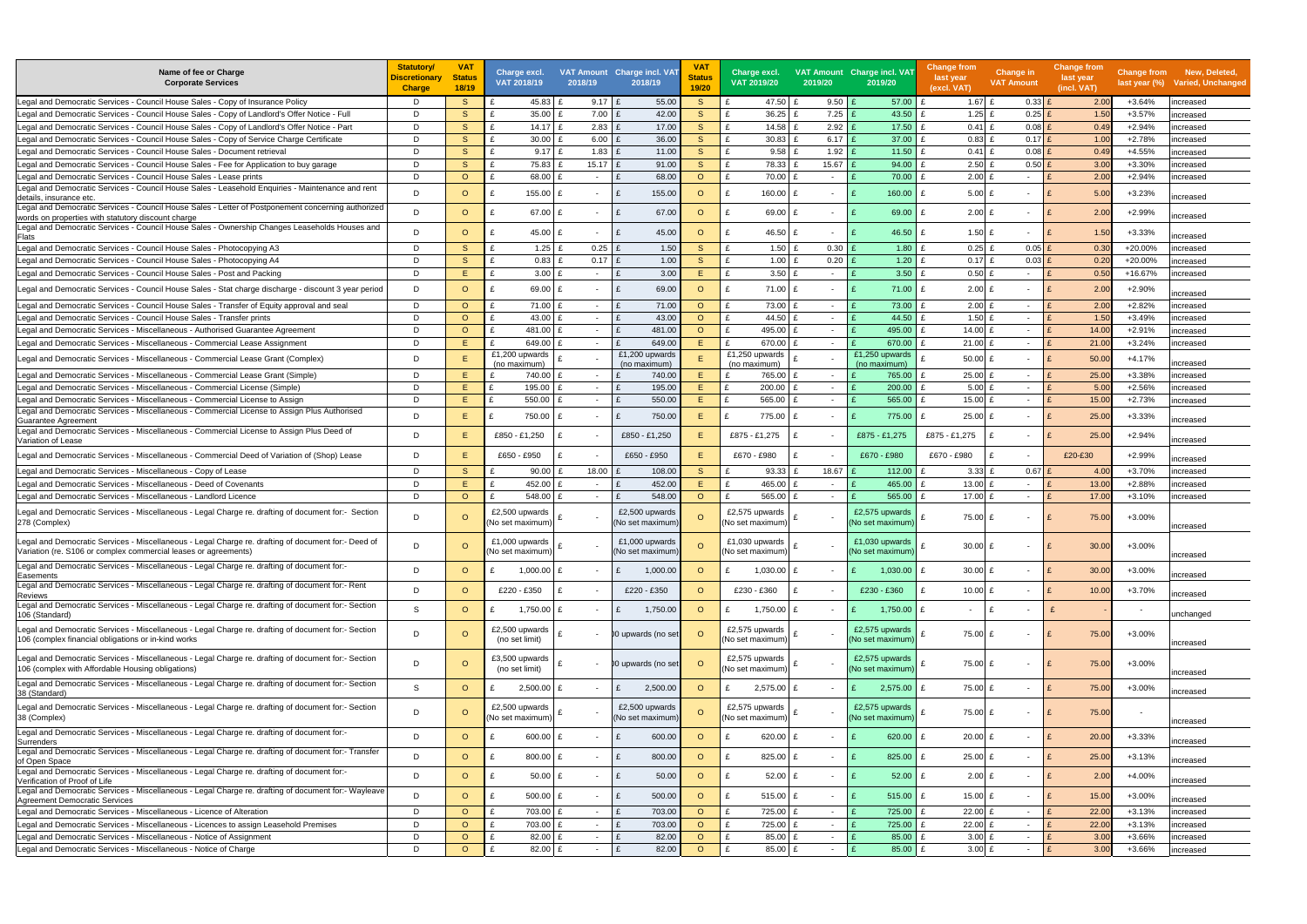| Name of fee or Charge<br><b>Corporate Services</b>                                                                                                                                                                                                                                     | <b>Statutory</b><br>Discretionary<br><b>Charge</b> | <b>VAT</b><br><b>Status</b><br>18/19 | Charge excl.<br>VAT 2018/19                                                                                     | 2018/19                   | VAT Amount Charge incl. VA<br>2018/19                                                                          | <b>VAT</b><br>Status<br>19/20 | Charge excl.<br>VAT 2019/20                                                                                     | 2019/20                                                 | VAT Amount Charge incl. VAT<br>2019/20                                                                          | Change from<br>last year<br>(excl. VAT)      | Change in<br><b>VAT Amount</b> | <b>Change from</b><br>last year<br>(incl. VAT) |                          | Change from New, Deleted,<br>last year (%) Varied, Unchanged |
|----------------------------------------------------------------------------------------------------------------------------------------------------------------------------------------------------------------------------------------------------------------------------------------|----------------------------------------------------|--------------------------------------|-----------------------------------------------------------------------------------------------------------------|---------------------------|----------------------------------------------------------------------------------------------------------------|-------------------------------|-----------------------------------------------------------------------------------------------------------------|---------------------------------------------------------|-----------------------------------------------------------------------------------------------------------------|----------------------------------------------|--------------------------------|------------------------------------------------|--------------------------|--------------------------------------------------------------|
| Legal and Democratic Services - Miscellaneous - Retrospective Consent                                                                                                                                                                                                                  | D                                                  | $\circ$                              | 120.00                                                                                                          |                           | 120.00<br>£                                                                                                    | $\circ$                       | 125.00<br>£                                                                                                     | $\sim$                                                  | 125.00                                                                                                          | $5.00$ £<br>£                                | $\overline{\phantom{a}}$       | 5.00                                           | $+4.17%$                 | ncreased                                                     |
| Legal and Democratic Services - Miscellaneous - Right to Buy Engrossment                                                                                                                                                                                                               | D                                                  | $\circ$                              | 75.00                                                                                                           | £                         | 75.00<br>£                                                                                                     | $\circ$                       | 77.00                                                                                                           | $\sim$                                                  | 77.00                                                                                                           | $2.00$ £                                     | $\sim$                         | 2.00                                           | $+2.67%$                 | ncreased                                                     |
| Legal and Democratic Services - Miscellaneous - Sale of Garden Land/ Additional Land                                                                                                                                                                                                   | D                                                  | E                                    | 703.00                                                                                                          | $\sim$                    | 703.00<br>£                                                                                                    | Ε                             | 725.00                                                                                                          | $\sim$                                                  | 725.00                                                                                                          | $22.00$ £                                    | $\sim$                         | 22.00                                          | $+3.13%$                 | ncreased                                                     |
| Legal and Democratic Services - Miscellaneous - Sale of Land                                                                                                                                                                                                                           | D                                                  | E                                    | If under £1,000<br>min charge £703<br>then incremental<br>depending on<br>value &<br>complexity (no<br>maximum) | £                         | If under £1,000<br>min charge £703<br>then incrementa<br>depending on<br>value &<br>complexity (no<br>maximum) | E                             | If under £1,000<br>min charge £725<br>then incremental<br>depending on<br>value &<br>complexity (no<br>maximum) | $\overline{\phantom{a}}$                                | If under £1,000<br>min charge £725<br>then incremental<br>depending on<br>value &<br>complexity (no<br>maximum) | $22.00$ £<br>£                               | $\sim$                         | $\mathbf{f}$<br>22.00                          | $+3.13%$                 | increased                                                    |
| Legal and Democratic Services - Miscellaneous - Shop Leases                                                                                                                                                                                                                            | D                                                  | $\circ$                              | 720.00                                                                                                          | $\sim$                    | 720.00<br>£                                                                                                    | $\circ$                       | 740.00                                                                                                          | $\sim$                                                  | 740.00                                                                                                          | $20.00$ £                                    | $\sim$                         | 20.00                                          | $+2.78%$                 | ncreased                                                     |
| Legal and Democratic Services - Register of Elections - Certificate of Residency, per elector, per year                                                                                                                                                                                | D                                                  | Е                                    | 14.00                                                                                                           | f<br>$\sim$               | 14.00<br>$\mathbf{f}$                                                                                          | E                             |                                                                                                                 | $\overline{\phantom{a}}$                                |                                                                                                                 | £                                            | $\mathbf{f}$<br>$\sim$         |                                                |                          |                                                              |
| Legal charge re drafting of document for:- Footpath/ Bridleway Creation or Diversion Agreement                                                                                                                                                                                         | S                                                  | $\circ$                              | 1,500.00                                                                                                        | £<br>$\sim$               | 1,500.00<br>£                                                                                                  | $\circ$                       | 1,550.00 £                                                                                                      | $\overline{\phantom{a}}$                                | 1,550.00                                                                                                        | $50.00$ £                                    | $\sim$                         | 50.00                                          | $+3.33%$                 | REMOVED\Deleted<br>ncreased                                  |
| Legal charge re drafting of document for:- Grazing Licence                                                                                                                                                                                                                             | S                                                  | $\Omega$                             | 441.00                                                                                                          | $\sim$                    | £<br>441.00                                                                                                    | $\circ$                       | 455.00                                                                                                          | $\overline{\phantom{a}}$                                | 455.00                                                                                                          | 14.00 $£$<br>£                               | $\sim$                         | 14.00                                          | $+3.17%$                 | ncreased                                                     |
| Legal charge re drafting of document for: - Reg of Assign                                                                                                                                                                                                                              | S                                                  | $\circ$                              | 30.00<br>£.                                                                                                     | £<br>$\sim$               | £<br>30.00                                                                                                     | $\circ$                       | £<br>30.00                                                                                                      | $\sim$                                                  | 30.00                                                                                                           | £<br>$\sim$                                  | $\mathbf{f}$<br>$\sim$         |                                                | $\sim$                   | unchanged                                                    |
| Legal charge re drafting of document for:- Section 111 Agreement (in addition to S106 fee)                                                                                                                                                                                             | S.                                                 | $\circ$                              | 500.00                                                                                                          | $\sim$                    | 500.00                                                                                                         | $\circ$                       | 515.00                                                                                                          | $\sim$                                                  | 515.00                                                                                                          | 15.00 £                                      | $\sim$                         | 15.00                                          | $+3.00%$                 | ncreased                                                     |
| Legal charge re drafting of document for:- Section 142 Licence                                                                                                                                                                                                                         | S                                                  | $\Omega$                             | 250.00                                                                                                          | £<br>$\sim$               | 250.00<br>£                                                                                                    | $\circ$                       | 260.00<br>£                                                                                                     | $\overline{\phantom{a}}$                                | 260.00                                                                                                          | £<br>10.00 $E$                               | $\sim$                         | 10.00                                          | +4.00%                   | ncreased                                                     |
| Legal charge re drafting of document for: - Section 278 (Standard)                                                                                                                                                                                                                     | S                                                  | $\circ$                              | 2,500.00                                                                                                        | $\sim$                    | 2,500.00                                                                                                       | $\circ$                       | 2,575.00                                                                                                        | $\overline{\phantom{a}}$                                | 2,575.00                                                                                                        | 75.00 £                                      | $\sim$                         | 75.0                                           | $+3.00%$                 | ncreased                                                     |
| Legal charge re drafting of document for:- Section 50 Agreement                                                                                                                                                                                                                        | S                                                  | $\circ$                              | 650.00                                                                                                          | $\sim$                    | $\mathbf{f}$<br>650.00                                                                                         | $\circ$                       | 670.00                                                                                                          | $\sim$                                                  | 670.00                                                                                                          | $20.00$ £<br>£                               | $\sim$                         | 20.00                                          | +3.08%                   | ncreased                                                     |
| Legal charge re drafting of document for:- Stopping up/ Orders etc under Highways Act                                                                                                                                                                                                  | S                                                  | $\circ$                              | Estimate in<br>circumstances of<br>the case                                                                     | f                         | Estimate in<br>circumstances o<br>the case                                                                     | $\Omega$                      | Estimate in<br>rcumstances of<br>the case                                                                       | $\sim$                                                  | Estimate in<br>circumstances of<br>the case                                                                     | $\sim$                                       | $\overline{\phantom{a}}$       |                                                | $\overline{\phantom{a}}$ | unchanged                                                    |
| Legal charge re drafting of document for:- Street License                                                                                                                                                                                                                              | S                                                  | $\circ$                              | 310.00                                                                                                          | $\sim$                    | 310.00<br>£                                                                                                    | $\circ$                       | 320.00                                                                                                          | $\sim$                                                  | 320.00                                                                                                          | $10.00$ £<br>£                               | $\sim$                         | 10.00                                          | $+3.23%$                 | ncreased                                                     |
| Legal Services - Contract & Procurement - Engrossment/ Sealing of Contract Fees - Discretionary/ No<br>VAT - Contract Value £750,000 to £1,500,000                                                                                                                                     | D                                                  | E                                    | 350.00                                                                                                          | £                         | 350.00<br>£                                                                                                    | Ε                             | $360.00$ E                                                                                                      | $\overline{\phantom{a}}$                                | 360.00                                                                                                          | £<br>10.00 $E$                               | $\blacksquare$                 | 10.00                                          | $+2.86%$                 | ncreased                                                     |
| Legal Services - Contract & Procurement - Engrossment/ Sealing of Contract Fees - Discretionary/ No<br>VAT - Contract Value £1,500,000 to £2,500,000                                                                                                                                   | D.                                                 | E.                                   | 550.00                                                                                                          | f                         | 550.00<br>$\mathbf{f}$                                                                                         | Е                             | 565.00 £<br>£                                                                                                   | $\sim$                                                  | 565.00                                                                                                          | 15.00 E<br>£                                 | $\overline{\phantom{a}}$       | 15.00                                          | $+2.73%$                 | ncreased                                                     |
| Legal Services - Contract & Procurement - Engrossment/ Sealing of Contract Fees - Discretionary/ No<br>VAT - Contract Value £100,000 to £250,000<br>Legal Services - Contract & Procurement - Engrossment/ Sealing of Contract Fees - Discretionary/ No                                | D.                                                 | E.                                   | 150.00                                                                                                          | £                         | 150.00<br>$\mathbf{f}$                                                                                         | E                             | 155.00                                                                                                          | $\overline{\phantom{a}}$                                | 155.00                                                                                                          | $5.00$ £<br>£                                | $\overline{\phantom{a}}$       | 5.00                                           | $+3.33%$                 | ncreased                                                     |
| VAT - Contract Value £2,500,000 to £5,000,000<br>Legal Services - Contract & Procurement - Engrossment/ Sealing of Contract Fees - Discretionary/ No                                                                                                                                   | D                                                  | E                                    | 650.00                                                                                                          | £<br>$\sim$               | £<br>650.00                                                                                                    | Е                             | 670.00 E<br>£                                                                                                   | $\sim$                                                  | 670.00                                                                                                          | $20.00$ £<br>£                               | $\overline{\phantom{a}}$       | 20.00                                          | +3.08%                   | ncreased                                                     |
| VAT - Contract Value £250,000 to £750,000                                                                                                                                                                                                                                              | D.                                                 | E                                    | 250.00                                                                                                          | £                         | 250.00<br>$\mathbf{f}$                                                                                         | E                             | £<br>$260.00$ E                                                                                                 | $\overline{\phantom{a}}$                                | 260.00                                                                                                          | 10.00 $E$<br>£                               | $\overline{\phantom{a}}$       | 10.00                                          | $+4.00%$                 | ncreased                                                     |
| Legal Services - Contract & Procurement - Engrossment/ Sealing of Contract Fees - Discretionary/ No<br>VAT - Contract Value exceeding £5,000,000<br>Legal Services - Contract & Procurement - Engrossment/ Sealing of Contract Fees - Discretionary/ No                                | D.                                                 | E                                    | 850.00                                                                                                          | £<br>$\sim$               | 850.00<br>£                                                                                                    | Е                             | 875.00 £<br>£                                                                                                   | $\sim$                                                  | 875.00                                                                                                          | £<br>$25.00$ £                               | $\overline{\phantom{a}}$       | 25.00                                          | $+2.94%$                 | ncreased                                                     |
| VAT - Variations/ Novations (where original contract value exceeds £250,000)                                                                                                                                                                                                           | D                                                  | E                                    | 150.00                                                                                                          | £<br>$\sim$               | 150.00<br>$\mathbf{f}$                                                                                         | E                             | 155.00 £                                                                                                        | $\overline{\phantom{a}}$                                | 155.00                                                                                                          | $5.00$ £<br>£                                | $\overline{\phantom{a}}$       | 5.00                                           | $+3.33%$                 | ncreased                                                     |
| Photocopying:- Election expense returns (per side copied)                                                                                                                                                                                                                              | S                                                  | Ε                                    | 0.20                                                                                                            | $\mathbf{f}$<br>$\sim$    | 0.20                                                                                                           | Е                             | $0.20$ £                                                                                                        | $\sim$                                                  | 0.20                                                                                                            | $\sim$                                       | £<br>$\sim$                    |                                                | $\sim$                   | inchanged                                                    |
| Sale of the edited register:- In data format, £20 *plus £1.50 for each 1,000 entries (or remaining part of<br>1,000 entries) in it                                                                                                                                                     | S.                                                 | E                                    | £20 *+£1.50                                                                                                     |                           | £20 *+£1.50                                                                                                    | E                             | £20 *+£1.50                                                                                                     | $\sim$                                                  | £20 $*$ +£1.50                                                                                                  | $\sim$                                       | £<br>$\sim$                    | No 18/19 Value                                 | $\sim$                   | unchanged                                                    |
| Sale of the edited register:- In printed format, £10 *plus £5 for each 1,000 entries (or remaining part of<br>1.000 entries) in it                                                                                                                                                     | S.                                                 | E                                    | £10 $*$ +£5                                                                                                     |                           | £10 $*$ +£5                                                                                                    | E                             | £10 *+£5                                                                                                        | $\sim$                                                  | £10 $*$ +£5                                                                                                     | $\sim$                                       | £<br>$\sim$                    | No 18/19 Value                                 | $\overline{\phantom{a}}$ | unchanged                                                    |
| Sale of the full register and the notices of alteration:- In data format, £20 *plus £1.50 for each 1,000<br>entries (or remaining part of 1,000 entries) in it                                                                                                                         | S                                                  | E                                    | £20 *+£1.50                                                                                                     |                           | £20 *+£1.50                                                                                                    | E                             | £20 *+£1.50                                                                                                     |                                                         | £20 *+£1.50                                                                                                     | $\sim$                                       | - F                            | No 18/19 Value                                 | $\overline{\phantom{a}}$ | unchanged                                                    |
| Sale of the full register and the notices of alteration:- In printed format, £10 *plus £5 for each 1,000<br>entries (or remaining part of 1,000 entries) in it<br>Sale of the list of overseas electors:- In data format, £20 *plus £5 for each 100 entries (or remaining              | S                                                  | E.                                   | £10 $*$ +£5                                                                                                     | £<br>$\sim$               | £10 $*$ +£5                                                                                                    | E.                            | £10 $*$ +£5                                                                                                     | $\sim$                                                  | £10 $*$ +£5                                                                                                     | £<br>$\sim$                                  | £<br>$\sim$                    | <b>No 18/19 Value</b>                          | $\sim$                   | unchanged                                                    |
| part of 100 entries) in it                                                                                                                                                                                                                                                             | S                                                  | E                                    | £20 *+£1.50                                                                                                     | $\mathbf{f}$              | £20 *+£1.50                                                                                                    | E.                            | £20 *+£1.50                                                                                                     | $\overline{\phantom{a}}$                                | £20 $*$ +£1.50                                                                                                  | £<br>$\sim$                                  | £<br>$\sim$                    | No 18/19 Value                                 | $\sim$                   | unchanged                                                    |
| Sale of the list of overseas electors:- In printed format, £10 *plus £5 for each 100 entries (or remaining<br>part of 100 entries) in it                                                                                                                                               | S                                                  | E.                                   | £10 $*$ +£5                                                                                                     | £<br>$\sim$               | £10 $*$ +£5                                                                                                    | E.                            | £10 $*$ +£5                                                                                                     | $\mathbf{f}$<br>$\overline{\phantom{a}}$                | £10 $*$ +£5                                                                                                     | £<br>$\sim$                                  | £<br>$\sim$                    | <b>No 18/19 Value</b>                          | $\sim$                   | unchanged                                                    |
| The cost of a marked document (Register or Absent vote list):- Data copies is £10 *plus £1 per 1,000<br>entries or part thereof                                                                                                                                                        | S                                                  | E.                                   | £10 $*$ +£1                                                                                                     | £<br>$\sim$               | £10 $*$ +£1                                                                                                    | E.                            | £10 $*$ +£1                                                                                                     | $\overline{\phantom{a}}$                                | £10 $*$ +£1                                                                                                     | £<br>$\sim$                                  | £                              | <b>No 18/19 Value</b>                          | $\sim$                   | unchanged                                                    |
| The cost of a marked document (Register or Absent vote list):- Printed copies is £10 *plus £2 per 1,000<br>entries or part thereof                                                                                                                                                     | S                                                  | E.                                   | £10 $*$ +£2                                                                                                     | £<br>$\sim$               | £10 $*$ +£2                                                                                                    | E.                            | £10 $*$ +£2                                                                                                     | £<br>$\overline{\phantom{a}}$                           | £10 $*$ +£2                                                                                                     | $\mathbf{f}$<br>$\sim$                       | £                              | <b>No 18/19 Value</b>                          | $\sim$                   | unchanged                                                    |
| Communications - Film Office: Administration Fee for processing licence applications for filming/<br>bhotography (students or individuals taking stills/filming for personal use)<br>Communications - Film Office: Administration Fee for processing licence applications for filming/ | D                                                  | S                                    | FoC                                                                                                             | £                         | FoC                                                                                                            | S.                            |                                                                                                                 | £<br>$\overline{\phantom{a}}$                           |                                                                                                                 | £<br>$\overline{\phantom{0}}$                | £                              | No 18/19 Value                                 | $\sim$                   | REMOVED\Deleted                                              |
| photography (small crew - 1-5 people)<br>Communications - Film Office: Administration Fee for processing licence applications for filming/                                                                                                                                             | D                                                  | <sub>S</sub>                         | 50.00                                                                                                           | 10.00                     | 60.00<br>£                                                                                                     | <sub>S</sub>                  |                                                                                                                 | $\mathbf{f}$<br>$\overline{\phantom{a}}$                |                                                                                                                 | £<br>$\overline{\phantom{a}}$                | £<br>$\overline{\phantom{a}}$  |                                                | $\sim$                   | REMOVED\Deleted                                              |
| $photography$ (medium crew $-6-15$ people)                                                                                                                                                                                                                                             | D                                                  | <sub>S</sub>                         | 100.00                                                                                                          | $20.00$ £<br>$\mathbf{f}$ | 120.00                                                                                                         | <sub>S</sub>                  |                                                                                                                 | $\mathbf{f}$<br>$\overline{\phantom{a}}$                |                                                                                                                 | £<br>$\sim$                                  | $\mathbf f$                    |                                                | $\overline{\phantom{a}}$ | REMOVED\Deleted                                              |
| Communications - Film Office: Administration Fee for processing licence applications for filming/<br>photography (large crew - 16-50 people)                                                                                                                                           | D                                                  | <sub>S</sub>                         | 150.00                                                                                                          | 30.00<br>£                | 180.00<br>$\mathbf{f}$                                                                                         | <sub>S</sub>                  |                                                                                                                 | $\mathbf{f}$<br>$\sim$                                  |                                                                                                                 | £<br>$\sim$                                  | £<br>$\overline{\phantom{a}}$  |                                                | $\sim$                   | REMOVED\Deleted                                              |
| Communications - Film Office: Administration Fee for processing licence applications for filming/<br>photography (very large crew - 50+ people)                                                                                                                                        | D                                                  | S                                    | POA                                                                                                             | $\mathbf{f}$              | POA                                                                                                            | S                             |                                                                                                                 | $\sim$                                                  |                                                                                                                 | £<br>$\sim$                                  | £<br>$\sim$                    | No 18/19 Value                                 | $\sim$                   | REMOVED\Deleted                                              |
| Communications - Film Office: Location Fee full day (students or individuals taking stills/filming for<br>personal use)                                                                                                                                                                | D                                                  | S.                                   | FoC                                                                                                             | £                         | FoC                                                                                                            | <sub>S</sub>                  |                                                                                                                 | $\mathbf{f}$                                            |                                                                                                                 | £<br>$\overline{\phantom{0}}$                | E                              | No 18/19 Value                                 | $\sim$                   | REMOVED\Deleted                                              |
| Communications - Film Office: Location Fee half day (students or individuals taking stills/filming for<br>bersonal use                                                                                                                                                                 | D                                                  | S                                    | FoC                                                                                                             | $\mathbf{f}$              | FoC                                                                                                            | <sub>S</sub>                  |                                                                                                                 | $\mathbf{f}$<br>$\overline{\phantom{a}}$                |                                                                                                                 | £<br>$\overline{\phantom{a}}$                | £                              | <b>No 18/19 Value</b>                          | $\sim$                   | REMOVED\Deleted                                              |
| Communications - Film Office: Location Fee per hour (students or individuals taking stills/filming for<br>personal use<br>Communications - Film Office: Location Fee full day (small crew - 1-5 people)                                                                                | D<br>D                                             | <sub>S</sub><br><sub>S</sub>         | FoC<br>£500 - £700                                                                                              | $\mathbf{f}$<br>$\sim$    | FoC<br>£500 - £700                                                                                             | <sub>S</sub><br>S.            |                                                                                                                 | £<br>$\overline{\phantom{a}}$<br>$\mathbf{f}$<br>$\sim$ | <b>Section</b>                                                                                                  | £<br>$\overline{\phantom{a}}$<br>£<br>$\sim$ | £<br>$\mathbf{f}$<br>$\sim$    | No 18/19 Value<br><b>No 18/19 Value</b>        | $\sim$<br>$\sim$ $ \sim$ | REMOVED\Deleted<br>REMOVED\Deleted                           |
| Communications - Film Office: Location Fee half day (small crew - 1- 5 people)                                                                                                                                                                                                         | D                                                  | <sub>S</sub>                         | 350.00                                                                                                          | 70.00                     | 420.00                                                                                                         | S.                            |                                                                                                                 | $\sim$                                                  | $\sim$                                                                                                          | £<br>$\sim$                                  | £<br>$\sim$                    |                                                | $\sim$ $-$               | REMOVED\Deleted                                              |
| Communications - Film Office: Location Fee per hour (small crew - 1-5 people)                                                                                                                                                                                                          | D                                                  | <sub>S</sub>                         | 125.00                                                                                                          | 25.00                     | 150.00                                                                                                         | <sub>S</sub>                  |                                                                                                                 | £<br>$\sim$                                             | $\sim$ $-$                                                                                                      | £<br>$\sim$ $-$                              | £<br>$\sim$                    |                                                | $\sim$ $-$               | REMOVED\Deleted                                              |
| Communications - Film Office: Location Fee full day (medium crew - 6-15 people)                                                                                                                                                                                                        | D.                                                 | S.                                   | £800 -£1000                                                                                                     | $\sim$                    | £800-£1000                                                                                                     | S.                            |                                                                                                                 | $\sim$                                                  | $\sim$ 10 $\pm$                                                                                                 | £<br>$\sim$                                  | $\mathbf{f}$<br>$\sim$         | <b>No 18/19 Value</b>                          | $\sim$ $-$               | REMOVED\Deleted                                              |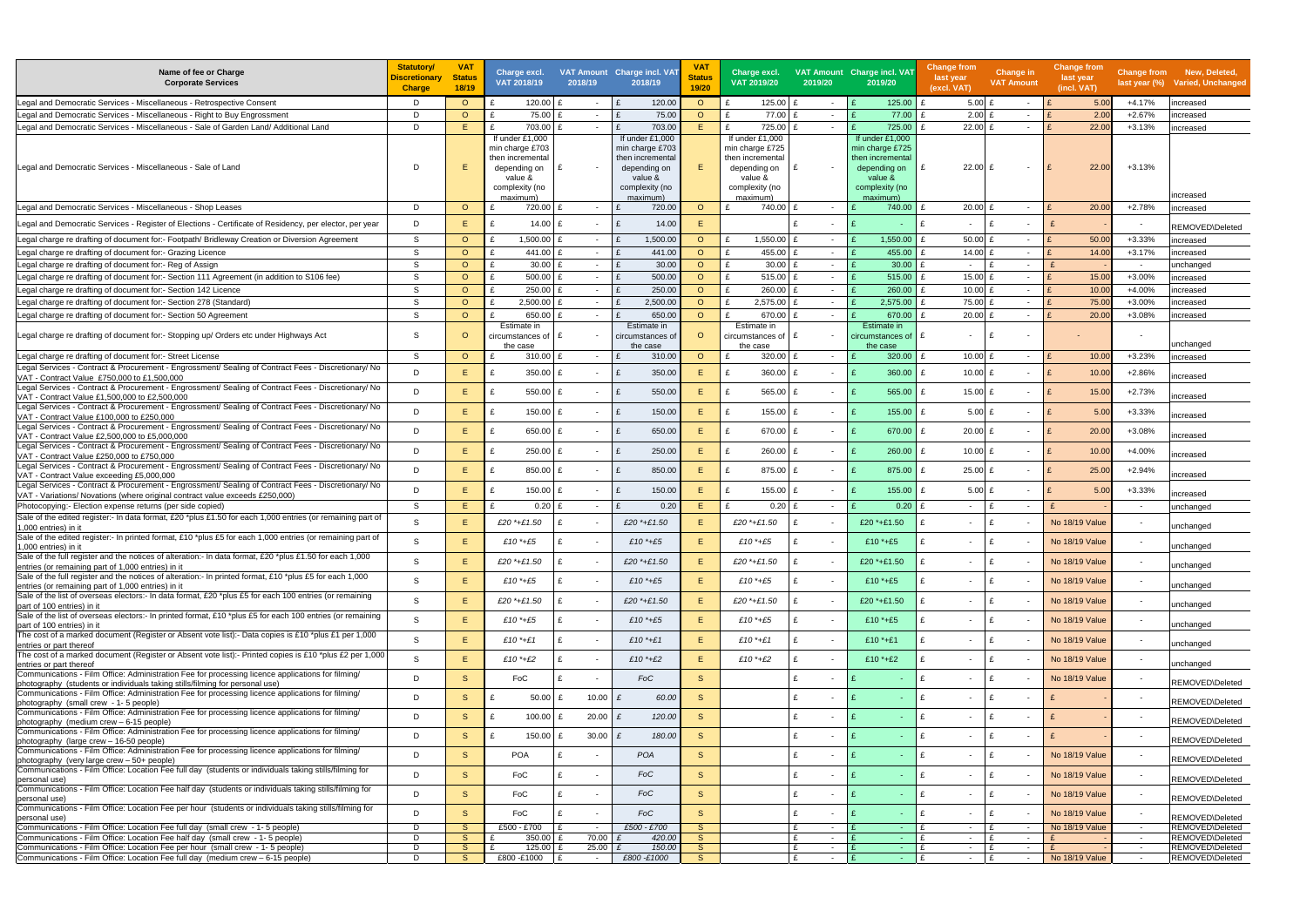| Name of fee or Charge<br><b>Corporate Services</b>                                                                                 | <b>Statutory/</b><br><b>Discretionary</b><br><b>Charge</b> | <b>VA</b><br><b>Status</b><br>18/19 | Charge excl.<br><b>VAT 2018/19</b> | 2018/19 | VAT Amount Charge incl. VAT<br>2018/19 | <b>VAT</b><br><b>Status</b><br>19/20 | Charge excl.<br>VAT 2019/20 | 2019/20 | VAT Amount Charge incl. VAT<br>2019/20 | <b>Change from</b><br>last year<br>(excl. VAT) | Change in<br><b>VAT Amount</b> | <b>Change from</b><br>last year<br>(incl. VAT) | <b>Change from</b>       | New, Deleted,<br>last year (%) Varied, Unchanged |
|------------------------------------------------------------------------------------------------------------------------------------|------------------------------------------------------------|-------------------------------------|------------------------------------|---------|----------------------------------------|--------------------------------------|-----------------------------|---------|----------------------------------------|------------------------------------------------|--------------------------------|------------------------------------------------|--------------------------|--------------------------------------------------|
| Communications - Film Office: Location Fee half day (medium crew - 6-15 people)                                                    |                                                            |                                     | 450.00                             | 90.00   | 540.00                                 |                                      |                             |         |                                        |                                                |                                |                                                |                          | <b>REMOVED\Deleted</b>                           |
| Communications - Film Office: Location Fee per hour (medium crew - 6-15 people)                                                    |                                                            | -S                                  | 150.00                             | 30.00   | 180.00                                 |                                      |                             |         |                                        | $\overline{\phantom{0}}$                       |                                |                                                | $\overline{\phantom{0}}$ | <b>REMOVED\Deleted</b>                           |
| Communications - Film Office: Location Fee full day (large crew - 16-50 people)                                                    |                                                            | <sub>S</sub>                        | £1100 -£2000                       |         | £1100-£2000                            |                                      |                             |         |                                        |                                                |                                | <b>No 18/19 Value</b>                          |                          | <b>REMOVED\Deleted</b>                           |
| Communications - Film Office: Location Fee half day (large crew - 16-50 people)                                                    |                                                            | -S                                  | 750.00                             | 150.00  | 900.00                                 |                                      |                             |         |                                        | $\overline{\phantom{0}}$                       |                                |                                                | $\sim$                   | <b>REMOVED\Deleted</b>                           |
| Communications - Film Office: Location Fee per hour (large crew - 16-50 people)                                                    |                                                            | -S                                  | 200.00                             | 40.00   | 240.00                                 |                                      |                             |         |                                        | $\overline{\phantom{0}}$                       |                                |                                                |                          | <b>REMOVED\Deleted</b>                           |
| Communications - Film Office: Location Fee full day (very large crew - 50+ people)                                                 |                                                            |                                     | <b>POA</b>                         |         | POA                                    | $\sim$                               |                             |         |                                        |                                                |                                | <b>No 18/19 Value</b>                          |                          | <b>REMOVED\Deleted</b>                           |
| Communications - Film Office: Location Fee half day (very large crew - 50+ people)                                                 |                                                            | <sub>S</sub>                        | <b>POA</b>                         |         | <b>POA</b>                             | $\mathbf{C}$                         |                             |         |                                        |                                                |                                | <b>No 18/19 Value</b>                          |                          | <b>REMOVED\Deleted</b>                           |
| Communications - Film Office: Location Fee per hour (very large crew - 50+ people)                                                 |                                                            | <sub>S</sub>                        | <b>POA</b>                         |         | <b>POA</b>                             | $\sim$                               |                             |         |                                        | $\overline{\phantom{0}}$                       |                                | <b>No 18/19 Value</b>                          | $\sim$                   | <b>REMOVED\Deleted</b>                           |
| Communications - Film Office: Supplementary charges: Traffic Management                                                            |                                                            |                                     | POA                                |         | POA                                    | $\sim$                               |                             |         |                                        |                                                |                                | No 18/19 Value                                 |                          | <b>REMOVED\Deleted</b>                           |
| Communications - Film Office: Supplementary charges: Parking                                                                       |                                                            | -S                                  | <b>POA</b>                         |         | <b>POA</b>                             | $\mathbf{C}$                         |                             | $\sim$  |                                        | $\overline{\phantom{0}}$                       |                                | No 18/19 Value                                 | $\sim$                   | REMOVED\Deleted                                  |
| Communications - Film Office: Supplementary charges: Temporary structures                                                          |                                                            | -S                                  | POA                                |         | <b>POA</b>                             | $\sim$                               |                             |         |                                        |                                                |                                | <b>No 18/19 Value</b>                          |                          | <b>REMOVED\Deleted</b>                           |
| Communications - Film Office: Fee for Street Filming - one off (students or individuals taking<br>stills/filming for personal use) |                                                            |                                     |                                    |         |                                        |                                      |                             |         |                                        |                                                |                                | <b>No 18/19 Value</b>                          |                          | <b>REMOVED\Deleted</b>                           |
| Communications - Film Office: Fee for Street Filming - one off (small crew - 1 - 5 people)                                         |                                                            | <sub>S</sub>                        | 50.00                              | 10.00   | 60.00                                  |                                      |                             |         |                                        |                                                |                                |                                                |                          | <b>REMOVED\Deleted</b>                           |
| Communications - Film Office: Fee for Street Filming - one off medium crew - 6 - 15 people)                                        |                                                            | -S                                  | 125.00                             | 25.00   | 150.00                                 |                                      |                             |         |                                        |                                                |                                |                                                |                          | <b>REMOVED\Deleted</b>                           |
| Communications - Film Office: Fee for Street Filming - one off large crew - 16 - 50 people)                                        |                                                            | <sub>S</sub>                        | 175.00                             | 35.00   | 210.00                                 |                                      |                             |         |                                        |                                                |                                |                                                |                          | <b>REMOVED\Deleted</b>                           |
| Communications - Film Office: Fee for Street Filming - one off (very large crew 50+ people)                                        |                                                            | <sub>S</sub>                        | <b>POA</b>                         |         | POA                                    |                                      |                             |         |                                        |                                                |                                | <b>No 18/19 Value</b>                          | $\sim$                   | <b>REMOVED\Deleted</b>                           |
| Communications - Film Office: Fee for Filming on Highways                                                                          |                                                            |                                     | <b>POA</b>                         |         | POA                                    |                                      |                             |         |                                        |                                                |                                | <b>No 18/19 Value</b>                          |                          | REMOVED\Deleted                                  |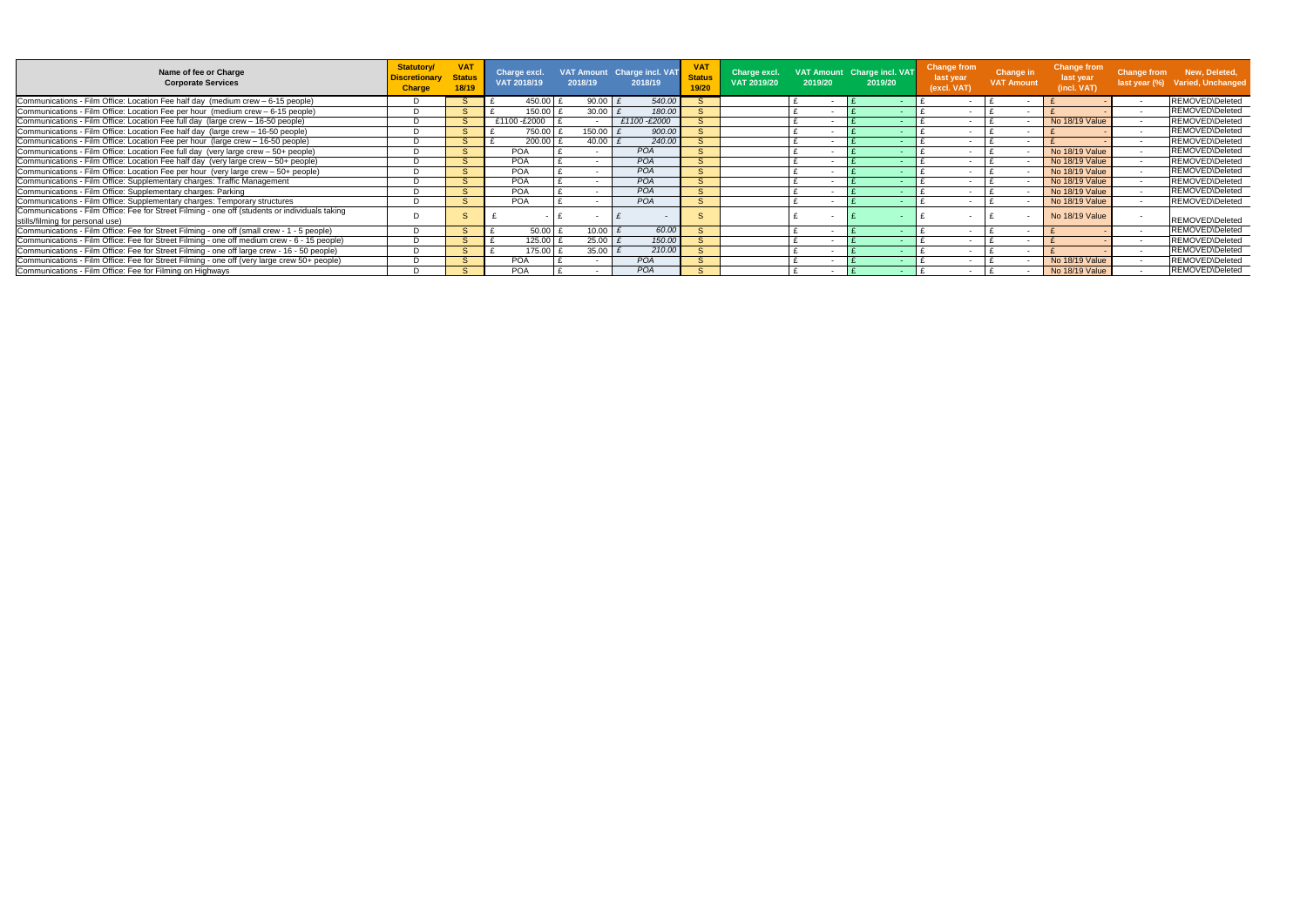| Name of fee or Charge<br><b>Health &amp; Well-being</b>                                                   | <b>Statutory/</b><br><b>Discretionary</b><br><b>Charge</b> | <b>VAT</b><br><b>Status</b><br>18/19 | Charge excl.<br>VAT 2018/19                       | 2018/19      |              | VAT Amount Charge incl. VAT<br>2018/19            | <b>VAT</b><br><b>Status</b><br>19/20 | Charge excl.<br>VAT 2019/20                       | 2019/20                  | VAT Amount Charge incl. VAT<br>2019/20           | <b>Change from</b><br>last year<br>(excl. VAT) |              | <b>Change in</b><br><b>VAT Amount</b> | <b>Change from</b><br>last year<br>(incl. VAT) | last year (%)            | Change from New, Deleted,<br>Varied, Unchanged |
|-----------------------------------------------------------------------------------------------------------|------------------------------------------------------------|--------------------------------------|---------------------------------------------------|--------------|--------------|---------------------------------------------------|--------------------------------------|---------------------------------------------------|--------------------------|--------------------------------------------------|------------------------------------------------|--------------|---------------------------------------|------------------------------------------------|--------------------------|------------------------------------------------|
| Blue Badges - Application Fee                                                                             | D                                                          | $\circ$                              | $10.00$ £                                         | $\sim$       |              | 10.00                                             | $\circ$                              | $10.00$ £                                         | $\sim$ $-$               | 10.00                                            | $\sim$                                         |              | $\sim$                                |                                                | $\overline{\phantom{0}}$ | unchanged                                      |
| Charge for Attendance at Day Centres - Per Session                                                        | D.                                                         | $\circ$                              | $10.00$ £                                         |              | $\mathbf{f}$ | 10.00                                             | $\Omega$                             | 10.00 $E$                                         | $\sim$                   | 10.00                                            | £<br>$\overline{\phantom{a}}$                  |              | $\sim$                                |                                                | $\overline{\phantom{a}}$ | unchanged                                      |
| Concierge Charge - Extra Care (sheltered accommodation)                                                   | D                                                          | $\circ$                              | 40.00                                             | $\sim$       |              | 40.00                                             | $\circ$                              | 40.00 $\pm$                                       | $\sim$                   | 40.00                                            | $\sim$                                         | $\mathbf{r}$ | $\sim$                                |                                                | $\sim$                   | unchanged                                      |
| Meals on Wheels - Service not applicable 2015-16 - Per meal for services at day centres - Mid day<br>meal | D                                                          | $\circ$                              | $4.00$ £                                          |              | $\mathbf{f}$ | 4.00                                              | $\circ$                              | 4.00 $E$                                          | $\sim$                   | 4.00                                             | £<br>$\overline{\phantom{a}}$                  | $\mathbf{f}$ | $\sim$                                |                                                | $\overline{\phantom{a}}$ | unchanged                                      |
| Meals on Wheels - Service not applicable 2015-16 - Per meal served at home                                | D                                                          | $\circ$                              | $4.00$ £                                          |              | $\mathbf{f}$ | 4.00                                              | $\circ$                              | $4.00$ £                                          | $\sim$                   | 4.00                                             | £<br>$\overline{\phantom{a}}$                  | $\mathbf{f}$ |                                       |                                                | $\overline{\phantom{a}}$ | unchanged                                      |
| Meals on Wheels - Service not applicable 2015-16 - Per meal served at Luncheon Club                       | D                                                          | $\circ$                              | $4.00$ £                                          |              | $\mathbf{f}$ | 4.00                                              | $\circ$                              | $4.00$ £                                          | $\sim$                   | 4.00                                             | $\mathbf{f}$<br>$\overline{\phantom{a}}$       | $\mathbf{f}$ | $\sim$                                |                                                | $\overline{\phantom{a}}$ | unchanged                                      |
| Pendant Alarms - Private Housing Tennant (Per week)                                                       | D                                                          | $\circ$                              |                                                   | $\sim$       |              | $\sim$                                            | $\circ$                              |                                                   | $\sim$                   | <b>Section</b>                                   | $\sim$                                         |              | $\sim$                                | No 17/18 Value                                 | $\sim$                   | unchanged                                      |
| Respite Care for Adults with Disabilities - per session                                                   | D                                                          | $\circ$                              | 20.00                                             | $\sim$       |              | 20.00                                             | $\circ$                              | 20.00                                             | $\sim$                   | 20.00                                            | $\sim$                                         | $\mathbf{c}$ | $\sim$                                |                                                | $\overline{\phantom{a}}$ | unchanged                                      |
| Support service for Elizabeth Gardens per household                                                       | D                                                          | $\Omega$                             | 40.00                                             | $\sim$       |              | 40.00                                             | $\circ$                              | 40.00 $E$                                         | $\sim$                   | 40.00                                            | ₽<br>$\sim$                                    | $\mathbf{f}$ | $\sim$                                |                                                | $\overline{a}$           | unchanged                                      |
| Transport - Per Journey (these charges are for Thurrock Residents)                                        | D                                                          | $\circ$                              | $2.00$ £                                          | $\sim$       | $\mathbf{f}$ | 2.00                                              | $\circ$                              | $2.00$ £                                          | $\sim$                   | 2.00                                             | £<br>$\sim$                                    |              | $\overline{\phantom{a}}$              |                                                | $\overline{\phantom{a}}$ | unchanged                                      |
| <b>Client Contributions</b>                                                                               |                                                            |                                      | Subject to<br>individual financial<br>assessments |              |              | Subject to<br>individual financial<br>assessments |                                      | Subject to<br>individual financial<br>assessments |                          | Subject to<br>individual financia<br>assessments |                                                |              |                                       |                                                |                          | unchanged                                      |
| Deferred Payments                                                                                         | D                                                          | $\circ$                              | 144.00                                            | ∣ £          | $\mathbf{f}$ | 144.00                                            | $\circ$                              | 144.00 £                                          | $\overline{a}$           | 144.00                                           | £<br>$\overline{\phantom{a}}$                  | $\mathbf{f}$ | $\sim$                                |                                                | $\overline{a}$           | unchanged                                      |
| Domiciliary Care (per hour)                                                                               | D                                                          | $\circ$                              | $13.00$ £                                         |              | $\mathbf{f}$ | 13.00                                             | $\circ$                              | $13.00$ £                                         | $\sim$                   | 13.00                                            | £<br>$\sim$                                    | $\mathbf{f}$ | $\sim$                                |                                                | $\overline{\phantom{a}}$ | unchanged                                      |
| Direct Payments - Agency Rate                                                                             | D                                                          | $\circ$                              | $13.00 \text{ E}$                                 |              | £            | 13.00                                             | $\circ$                              | $13.00$ £                                         | $\sim$                   | $13.00$ £                                        | $\sim$                                         | $\mathbf{f}$ | $\overline{\phantom{a}}$              |                                                |                          | unchanged                                      |
| Residential Accommodation Charges - Homes for Older people (per week)                                     | D                                                          | $\Omega$                             | $600.00$ £                                        | $\sim$       |              | 600.00                                            | $\circ$                              | $600.00$ £                                        | $\sim$                   | 600.00                                           | $\sim$                                         |              | $\sim$                                |                                                | $\sim$                   | unchanged                                      |
| External spot Commissioned Residential Placement - Standard Room                                          | D                                                          | $\circ$                              | 451.00 £                                          | $\sim$       | $\mathbf{f}$ | 451.00                                            | $\circ$                              | $465.42$ £                                        | $\sim$                   | 465.42                                           | $\mathbf{f}$<br>14.42 $E$                      |              | $\sim$                                | 14.42                                          | $+3.20%$                 | increased                                      |
| External spot Commissioned Residential Placement - Higher Needs                                           | D                                                          | $\circ$                              | 481.00 £                                          | $\sim$       |              | 481.00                                            | $\circ$                              | 496.07                                            | $\sim$                   | 496.07                                           | 15.07 £<br>$\mathbf{f}$                        |              | $\sim$                                | 15.07                                          | $+3.13%$                 | increased                                      |
| <b>External spot Commissioned Nursing Placement</b>                                                       | D                                                          | $\circ$                              | 519.00                                            | $\sim$       |              | 519.00                                            | $\circ$                              | $534.75$ £                                        | $\sim$                   | 534.75                                           | 15.75 £<br>£                                   |              | $\sim$                                | 15.75                                          | $+3.03%$                 | increased                                      |
| <b>External spot Commissioned Dementia Placement</b>                                                      | D                                                          | $\circ$                              | 505.00 $E$                                        | $\sim$       |              | 505.00                                            | $\circ$                              | 520.83                                            | $\sim$                   | 520.83                                           | £<br>15.83 £                                   |              | $\sim$                                | 15.83                                          | $+3.13%$                 | increased                                      |
| Additional spot Commissioned Services - Full Cost Recovery                                                | D                                                          | $\Omega$                             | <b>Full Cost</b>                                  | $\sim$       |              | Full Cost                                         | $\circ$                              | Full Cost                                         | $\sim$                   | <b>Full Cost</b>                                 | $\sim$                                         |              | $\sim$                                | No 17/18 Value                                 | $\sim$                   | unchanged                                      |
| Interim bed - Collins House                                                                               | D                                                          | $\circ$                              | $451.00 \text{ E}$                                | $\sim$       |              | 451.00                                            | $\circ$                              | 465.42 £                                          | $\sim$                   | 465.42                                           | 14.42 $E$<br>$\mathbf{f}$                      |              | $\sim$                                | 14.42                                          | $+3.20%$                 | increased                                      |
| Reenablement Bed                                                                                          | D                                                          | $\circ$                              | Exempt (up to 6<br>weeks)                         |              |              | Exempt (up to 6<br>weeks)                         | $\circ$                              | Exempt (up to 6<br>weeks)                         |                          | Exempt (up to 6<br>weeks)                        | $\blacksquare$                                 | $\mathbf{f}$ |                                       | No 17/18 Value                                 | $\sim$                   | unchanged                                      |
| Court Protection - Appointment to Court                                                                   | D                                                          | $\circ$                              | 745.00                                            | $\mathbf{f}$ | $\mathbf{f}$ | 745.00                                            | $\circ$                              | 745.00                                            | $\overline{\phantom{a}}$ | 745.00                                           | £<br>$\overline{\phantom{a}}$                  | $\mathbf{f}$ |                                       |                                                | $\overline{\phantom{a}}$ | unchanged                                      |
| Court Protection - Mangement Fee                                                                          | D                                                          | $\circ$                              | 775.00 £                                          |              | £            | 775.00                                            | $\circ$                              | 775.00 £                                          | $\sim$                   | 775.00                                           | £<br>$\sim$                                    | £            | $\overline{\phantom{a}}$              |                                                | $\overline{\phantom{a}}$ | unchanged                                      |
| Court Protection - Anuual Report Fee                                                                      | D                                                          | $\circ$                              | $216.00$ £                                        |              | £            | 216.00                                            | $\circ$                              | $216.00$ £                                        |                          | 216.00                                           | £<br>$\overline{\phantom{a}}$                  |              |                                       |                                                |                          | unchanged                                      |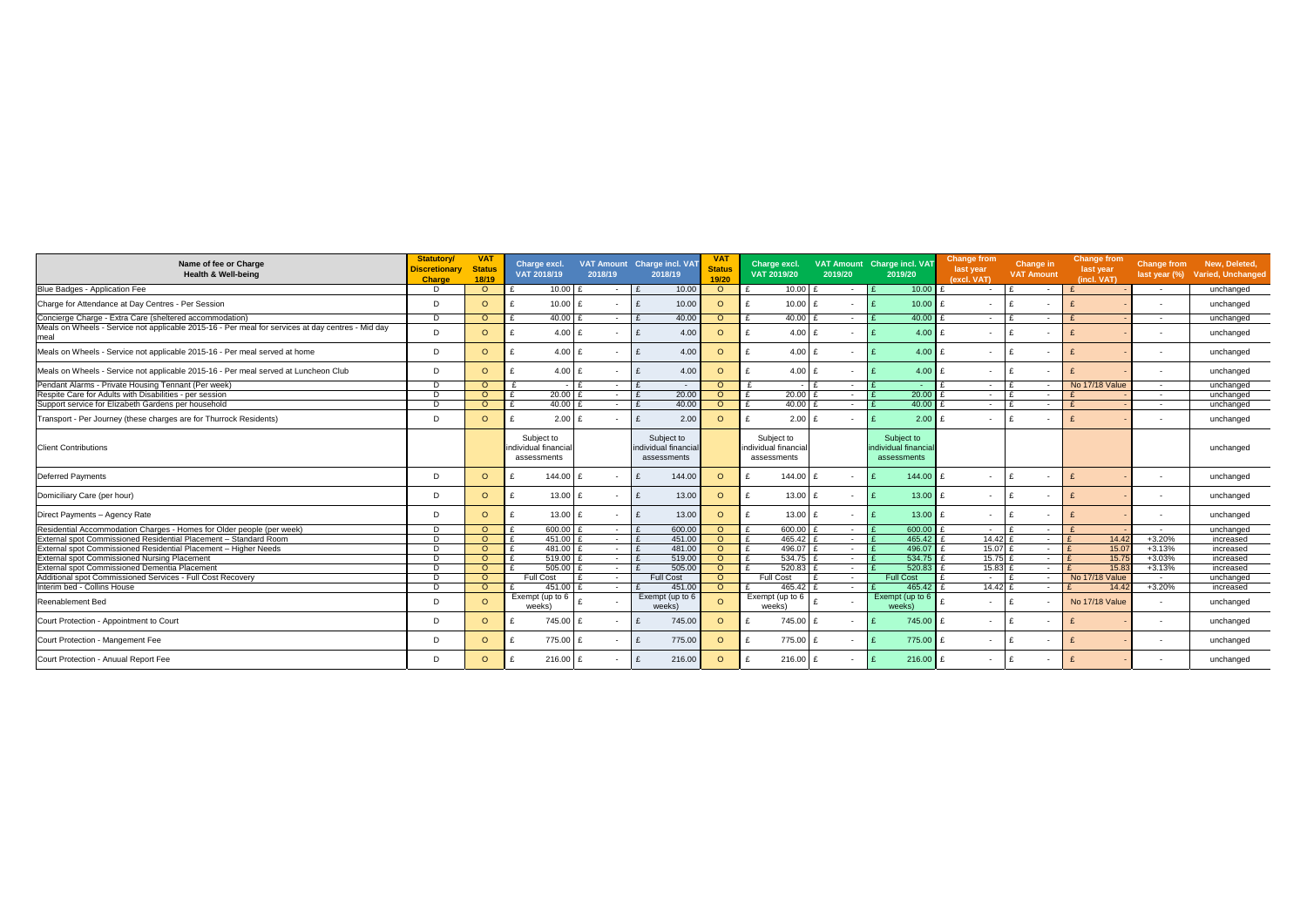| Name of fee or Charge<br><b>Housing</b>                                                                                       | <b>Statutory/</b><br>Discretionary<br><b>Charge</b> | <b>VAT</b><br><b>Status</b><br>18/19 | Charge excl.<br>VAT 2018/19 | 2018/19 | VAT Amount Charge incl. VAT<br>2018/19 | <b>VAT</b><br>Status<br>19/20 | Charge excl.<br>VAT 2019/20 | 2019/20                       | VAT Amount Charge incl. VAT<br>2019/20 | <b>Change from</b><br>last year<br>(excl. VAT) | <b>Change in</b><br><b>VAT Amount</b> | <b>Change from</b><br>last year<br>(incl. VAT) |                          | Change from New, Deleted,<br>last year (%) Varied, Unchanged |
|-------------------------------------------------------------------------------------------------------------------------------|-----------------------------------------------------|--------------------------------------|-----------------------------|---------|----------------------------------------|-------------------------------|-----------------------------|-------------------------------|----------------------------------------|------------------------------------------------|---------------------------------------|------------------------------------------------|--------------------------|--------------------------------------------------------------|
| HMOs 5 year License (Fees for single tenancies and shared houses) - 3 to 5 units - Landlord<br>Accredited                     | - D                                                 | $\circ$                              | $950.00$ £                  | $\sim$  | 950.00                                 | $\circ$                       | 975.00 £                    |                               | 975.00                                 | $25.00$ £                                      | $\overline{\phantom{0}}$              | 25.00                                          | $+2.63%$                 | <b>INCREASED</b>                                             |
| HMOs 5 year License (Fees for single tenancies and shared houses) - 3 to 5 units - Non Accredited                             | D                                                   | $\circ$                              | $1,099.00$ £<br>£           | $\sim$  | 1,099.00                               | $\circ$                       | 1,130.00 $E$<br>£           |                               | 1,130.00 $E$<br>$\mathbf{f}$           | 31.00 $E$                                      |                                       | 31.00<br>£                                     | $+2.82%$                 | <b>INCREASED</b>                                             |
| HMOs 5 year License (Fees for single tenancies and shared houses) - 4 to 5 people - Landlord<br>Accredited                    | D                                                   | $\circ$                              | $950.00$ £                  | $\sim$  | 950.00<br>£                            | $\circ$                       |                             | £                             | £                                      | £<br>$\sim$                                    | Ι£                                    |                                                | $\overline{\phantom{a}}$ | REMOVED\Deleted                                              |
| HMOs 5 year License (Fees for single tenancies and shared houses) - 4 to 5 people - Non Accredited                            | D                                                   | $\circ$                              | 1,099.00 £<br>£             | $\sim$  | 1,099.00<br>£                          | $\circ$                       |                             | £                             | £                                      | £<br>$\overline{\phantom{a}}$                  | f                                     | £                                              | $\overline{\phantom{a}}$ | REMOVED\Deleted                                              |
| HMOs 5 year License (Fees for single tenancies and shared houses) - 6 to 10 units - Landlord<br>Accredited                    | D                                                   | $\circ$                              | 999.00 £<br>£               | $\sim$  | 999.00<br>£                            | $\circ$                       | 1,025.00 £<br>£             | $\overline{\phantom{0}}$      | $1,025.00$ £<br>£                      | 26.00 £                                        | $\sim$                                | 26.00<br>E                                     | $+2.60%$                 | <b>INCREASED</b>                                             |
| HMOs 5 year License (Fees for single tenancies and shared houses) - 6 to 10 units - Non Accredited                            | D                                                   | $\circ$                              | 1,149.00 $E$                | $\sim$  | 1,149.00                               | $\circ$                       | 1,180.00<br>£               | E                             | 1,180.00 $E$                           | 31.00 $E$                                      | $\overline{\phantom{0}}$              | 31.00<br>E                                     | $+2.70%$                 | <b>INCREASED</b>                                             |
| HMOs 5 year License (Fees for single tenancies and shared houses) - 11 to 15 units - Landlord<br>Accredited                   | D                                                   | $\circ$                              | $1,099.00$ £<br>£           | $\sim$  | 1,099.00<br>£                          | $\circ$                       | 1,130.00 £<br>£             | $\overline{\phantom{0}}$      | 1,130.00 $E$<br>£                      | 31.00 £                                        | $\overline{\phantom{a}}$              | 31.00<br>$\mathbf{f}$                          | $+2.82%$                 | <b>INCREASED</b>                                             |
| HMOs 5 year License (Fees for single tenancies and shared houses) - 11 to 15 units - Non Accredited                           | D                                                   | $\circ$                              | 1,264.00 $E$                | $\sim$  | 1,264.00<br>£                          | $\circ$                       | 1,300.00 $E$<br>£           | $\sim$                        | 1,300.00<br>£                          | 36.00 £                                        | $\overline{\phantom{a}}$              | 36.00<br>$\mathbf{f}$                          | $+2.85%$                 | <b>INCREASED</b>                                             |
| HMOs 5 year License (Fees for single tenancies and shared houses) - 16 to 20 units - Landlord<br>Accredited                   | D                                                   | $\circ$                              | 1,199.00 $E$<br>£           | $\sim$  | 1,199.00<br>£                          | $\circ$                       | 1,235.00 £<br>£             | $\overline{\phantom{0}}$      | $1,235.00$ £<br>£                      | 36.00 $E$                                      | $\sim$                                | 36.00<br>E                                     | $+3.00\%$                | <b>INCREASED</b>                                             |
| HMOs 5 year License (Fees for single tenancies and shared houses) - 16 to 20 units - Non Accredited                           | D                                                   | $\circ$                              | 1,380.00 £                  | $\sim$  | 1,380.00<br>£                          | $\circ$                       | 1,420.00 £<br>£             |                               | $1,420.00$ £<br>£                      | 40.00 £                                        |                                       | 40.00<br>£                                     | $+2.90%$                 | <b>INCREASED</b>                                             |
| New HMOs 5 year License (Fees for single tenancies and shared houses) - 21 to 29 units - Landlord<br>Accredited               | D                                                   | $\circ$                              | 1,380.00 £                  | $\sim$  | 1,380.00                               | $\circ$                       | 1,420.00 £<br>£             |                               | 1,420.00 £                             | 40.00 £                                        | $\overline{\phantom{0}}$              | 40.00<br>$\mathbf{f}$                          | $+2.90%$                 | <b>INCREASED</b>                                             |
| New HMOs 5 year License (Fees for single tenancies and shared houses) - 21 to 29 units - Non<br>Accredited                    | D                                                   | $\circ$                              | 1,585.00 £                  | $\sim$  | 1,585.00<br>£                          | $\circ$                       | 1,630.00 £<br>£             | $\sim$                        | 1,630.00 £<br>£                        | 45.00 £                                        | $\overline{\phantom{0}}$              | 45.00                                          | $+2.84%$                 | <b>INCREASED</b>                                             |
| New HMOs 5 year License (Fees for single tenancies and shared houses) - 30 or more units - Landlord<br>Accredited             | D                                                   | $\circ$                              | 1,600.00 £                  |         | 1,600.00                               | $\circ$                       | 1,645.00 £                  |                               | 1,645.00                               | 45.00 £                                        |                                       | 45.00                                          | $+2.81%$                 | <b>INCREASED</b>                                             |
| New HMOs 5 year License (Fees for single tenancies and shared houses) - 30 or more units - Non<br>Accredited                  | D                                                   | $\circ$                              | $1,840.00$ £<br>£           | $\sim$  | 1,840.00<br>£                          | $\circ$                       | 1,890.00 £<br>£             | $\sim$                        | $1,890.00$ £<br>£                      | 50.00 $E$                                      | $\sim$                                | 50.00<br>£                                     | $+2.72%$                 | <b>INCREASED</b>                                             |
| HMO's 12 month temporary License (Fee for single tenancies and shared houses) - 4 to 5 people -<br><b>Landlord Accredited</b> | D                                                   | $\circ$                              | 475.00 £<br>£               | $\sim$  | 475.00<br>£                            | $\circ$                       |                             | £                             |                                        | £<br>$\sim$                                    | Ι£                                    | £                                              | $\overline{\phantom{a}}$ | <b>REMOVED\Deleted</b>                                       |
| HMO's 12 month temporary License (Fee for single tenancies and shared houses) - 4 to 5 people - Non<br>Accredited             | D                                                   | $\circ$                              | 546.00 £<br>£               | $\sim$  | 546.00<br>£                            | $\circ$                       |                             | £                             | £                                      | £<br>$\sim$                                    | l £                                   | $\mathbf{f}$                                   | $\overline{\phantom{a}}$ | REMOVED\Deleted                                              |
| HMO's 12 month temporary License (Fee for single tenancies and shared houses) - 6 to 10 people -<br>Landlord Accredited       | D                                                   | $\circ$                              | $500.00$ £                  | $\sim$  | 500.00<br>£                            | $\circ$                       |                             | £                             | £<br>$\sim$                            | £<br>$\sim$                                    | Ι£<br>$\sim$                          | £                                              | $\overline{\phantom{a}}$ | REMOVED\Deleted                                              |
| HMO's 12 month temporary License (Fee for single tenancies and shared houses) - 6 to 10 people -<br>Non Accredited            | D                                                   | $\circ$                              | 575.00 £<br>£               | $\sim$  | 575.00<br>£                            | $\circ$                       |                             | £<br>$\overline{\phantom{a}}$ | £<br>$\sim$                            | £<br>$\sim$                                    | l £<br>$\sim$                         | £                                              | $\overline{\phantom{a}}$ | REMOVED\Deleted                                              |
| HMO's 12 month temporary License (Fee for single tenancies and shared houses) - 11 to 15 people<br><b>Landlord Accredited</b> | D                                                   | $\circ$                              | 550.00 $E$                  | $\sim$  | 550.00<br>£                            | $\circ$                       |                             | £                             | £<br>$\sim$                            | £<br>$\sim$                                    | Ι£<br>$\sim$                          | £                                              | $\sim$                   | REMOVED\Deleted                                              |
| HMO's 12 month temporary License (Fee for single tenancies and shared houses) - 11 to 15 people<br>Non Accredited             | D                                                   | $\circ$                              | 632.00 £<br>£               | $\sim$  | 632.00<br>£                            | $\circ$                       |                             | £                             | £<br>$\sim$                            | £<br>$\sim$                                    | E<br>$\sim$                           | £                                              | $\overline{\phantom{a}}$ | REMOVED\Deleted                                              |
| HMO's 12 month temporary License (Fee for single tenancies and shared houses) - 16 to 20 people<br><b>Landlord Accredited</b> | D                                                   | $\circ$                              | 599.00 £                    | $\sim$  | 599.00<br>£                            | $\circ$                       |                             | £<br>$\sim$                   | E<br>$\sim$                            | £<br>$\sim$                                    | £<br>$\sim$                           | £                                              | $\overline{\phantom{a}}$ | REMOVED\Deleted                                              |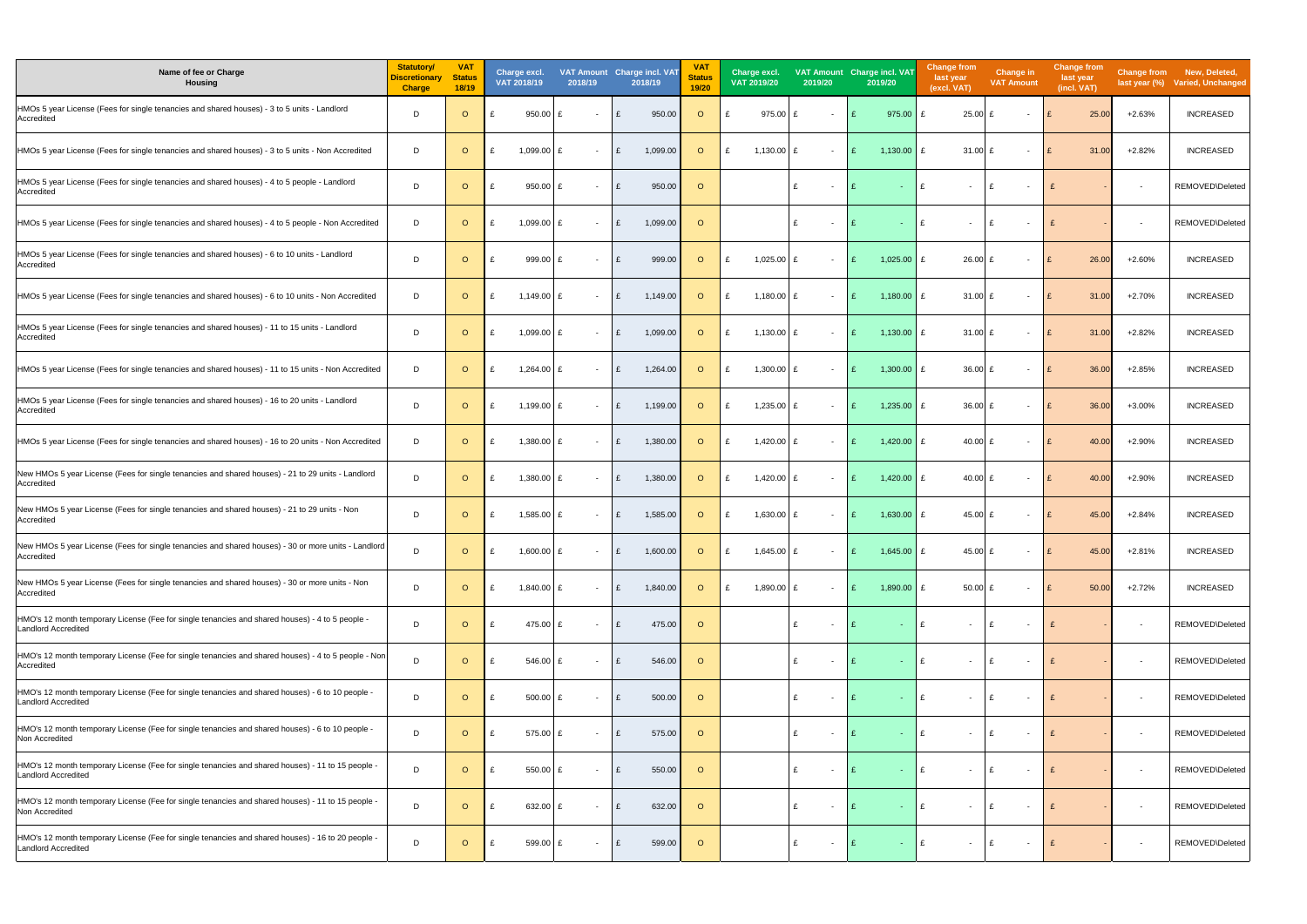| Name of fee or Charge<br><b>Housing</b>                                                                                       | Statutory/<br><b>Discretionary</b><br><b>Charge</b> | <b>VAT</b><br><b>Status</b><br>18/19 | Charge excl.<br>VAT 2018/19 |            | 2018/19                  | VAT Amount Charge incl. VAT<br>2018/19 | <b>VAT</b><br>Status<br>19/20 | Charge excl.<br>VAT 2019/20 | 2019/20                       | VAT Amount Charge incl. VAT<br>2019/20 | <b>Change from</b><br>last year<br>(excl. VAT) | <b>Change in</b><br><b>VAT Amount</b> | <b>Change from</b><br>last year<br>(incl. VAT) |                          | Change from New, Deleted,<br>last year (%) Varied, Unchanged |
|-------------------------------------------------------------------------------------------------------------------------------|-----------------------------------------------------|--------------------------------------|-----------------------------|------------|--------------------------|----------------------------------------|-------------------------------|-----------------------------|-------------------------------|----------------------------------------|------------------------------------------------|---------------------------------------|------------------------------------------------|--------------------------|--------------------------------------------------------------|
| HMO's 12 month temporary License (Fee for single tenancies and shared houses) - 16 to 20 people<br>Non Accredited             | D                                                   | $\circ$                              | £                           | 689.00 £   | $\sim$                   | 689.00                                 | $\circ$                       |                             | £                             |                                        | £                                              | £                                     |                                                | $\overline{\phantom{a}}$ | REMOVED\Deleted                                              |
| HMO's 12 month temporary License (Fee for single tenancies and shared houses) - 21 to 29 people<br><b>Landlord Accredited</b> | D                                                   | $\circ$                              |                             | 689.00     | $\sim$                   | 689.00                                 | $\circ$                       |                             | £                             | $\mathbf{f}$<br>$\sim$                 | £<br>$\sim$                                    | f<br>$\overline{\phantom{a}}$         | £                                              | $\overline{\phantom{a}}$ | REMOVED\Deleted                                              |
| HMO's 12 month temporary License (Fee for single tenancies and shared houses) - 21 to 29 people -<br>Non Accredited           | D                                                   | $\circ$                              | £                           | 793.00 £   | $\sim$                   | 793.00<br>£                            | $\circ$                       |                             | £                             | £<br>$\sim$                            | £<br>$\sim$                                    | f<br>$\overline{\phantom{0}}$         |                                                | $\overline{\phantom{a}}$ | REMOVED\Deleted                                              |
| HMO's 12 month temporary License (Fee for single tenancies and shared houses) - 30 or more ·<br><b>Landlord Accredited</b>    | D                                                   | $\circ$                              |                             | 799.00 £   | $\sim$                   | 799.00                                 | $\circ$                       |                             | £                             | $\sim$                                 | £<br>$\sim$                                    | $\overline{\phantom{0}}$              |                                                | $\overline{\phantom{a}}$ | REMOVED\Deleted                                              |
| HMO's 12 month temporary License (Fee for single tenancies and shared houses) - 30 or more - Non<br>Accredited                | D                                                   | $\circ$                              | £                           | $919.00$ £ | $\sim$                   | 919.00<br>£                            | $\circ$                       |                             | £                             | £<br>$\sim$                            | £<br>$\sim$                                    | l £<br>$\sim$                         | £                                              | $\overline{\phantom{a}}$ | REMOVED\Deleted                                              |
| Renewable HMO's License (5 year-no changes or management regulation breaches) - 3 to 5 units -<br><b>Landlord Accredited</b>  | -D                                                  | $\circ$                              |                             | 475.00 £   | $\sim$                   | 475.00                                 | $\circ$                       | 485.00<br>$\mathbf{f}$      | ∣ £                           | 485.00                                 | 10.00 £                                        | $\sim$                                | 10.00<br>£                                     | +2.11%                   | <b>INCREASED</b>                                             |
| Renewable HMO's License (5 year-no changes or management regulation breaches) - 3 to 5 units -<br>Non Accredited              | D                                                   | $\circ$                              | £                           | 546.00 £   | $\sim$                   | 546.00                                 | $\circ$                       | 560.00 £<br>£               |                               | 560.00<br>$\mathbf{f}$                 | 14.00 $E$<br>$\mathbf{f}$                      |                                       | 14.00                                          | $+2.56%$                 | <b>INCREASED</b>                                             |
| Renewable HMO's License (5 year-no changes or management regulation breaches) - 4 to 5 units -<br><b>Landlord Accredited</b>  | D                                                   | $\circ$                              |                             | 475.00 £   | $\sim$                   | 475.00                                 | $\circ$                       |                             | £<br>$\overline{\phantom{a}}$ | £<br>$\sim$                            | £<br>$\sim$                                    |                                       |                                                | $\overline{\phantom{a}}$ | REMOVED\Deleted                                              |
| Renewable HMO's License (5 year-no changes or management regulation breaches) - 4 to 5 units<br>Non Accredited                | D                                                   | $\circ$                              | £                           | 546.00 £   | $\sim$                   | 546.00<br>$\mathbf{f}$                 | $\circ$                       |                             | £                             | £<br>$\sim$                            | £<br>$\sim$                                    | £<br>$\sim$                           |                                                | $\overline{\phantom{a}}$ | REMOVED\Deleted                                              |
| Renewable HMO's License (5 year-no changes or management regulation breaches) - 6 to 10 units<br><b>Landlord Accredited</b>   | D                                                   | $\circ$                              |                             | $500.00$ £ | $\sim$                   | 500.00                                 | $\circ$                       | $515.00 \text{ E}$<br>£     | $\sim$                        | $515.00$ £<br>£                        | 15.00 £                                        | $\sim$                                | 15.00<br>E                                     | +3.00%                   | <b>INCREASED</b>                                             |
| Renewable HMO's License (5 year-no changes or management regulation breaches) - 6 to 10 units<br>Non Accredited               | D                                                   | $\circ$                              |                             | 575.00 £   | $\sim$                   | 575.00                                 | $\circ$                       | £<br>$590.00$ E             |                               | 590.00                                 | 15.00 $E$                                      |                                       | 15.00<br>£                                     | +2.61%                   | <b>INCREASED</b>                                             |
| Renewable HMO's License (5 year-no changes or management regulation breaches) - 11 to 15 units<br><b>Landlord Accredited</b>  | D                                                   | $\circ$                              |                             | 550.00 $E$ | $\sim$                   | 550.00                                 | $\circ$                       | $565.00$ £                  | $\sim$                        | 565.00<br>£                            | 15.00 £                                        | $\overline{\phantom{0}}$              | 15.00                                          | +2.73%                   | <b>INCREASED</b>                                             |
| Renewable HMO's License (5 year-no changes or management regulation breaches) - 11 to 15 units of<br>Non Accredited           | D                                                   | $\circ$                              |                             | 632.00 £   |                          | 632.00                                 | $\circ$                       | 650.00 £                    |                               | 650.00 £                               | 18.00 £                                        |                                       | 18.00                                          | $+2.85%$                 | <b>INCREASED</b>                                             |
| Renewable HMO's License (5 year-no changes or management regulation breaches) - 16 to 20 units<br><b>Landlord Accredited</b>  | D                                                   | $\circ$                              |                             | 599.00 £   | $\sim$                   | 599.00<br>£                            | $\circ$                       | 615.00 £<br>£               | $\sim$                        | 615.00 £<br>£                          | 16.00 £                                        | $\sim$                                | 16.00<br>E                                     | +2.67%                   | <b>INCREASED</b>                                             |
| Renewable HMO's License (5 year-no changes or management regulation breaches) - 16 to 20 units<br>Non Accredited              | D                                                   | $\circ$                              | £                           | 689.00 £   | $\sim$                   | 689.00<br>£                            | $\circ$                       | 710.00 £<br>£               |                               | 710.00 £<br>$\mathbf{f}$               | $21.00$ £                                      | $\sim$                                | E<br>21.00                                     | $+3.05%$                 | <b>INCREASED</b>                                             |
| Renewable HMO's License (5 year-no changes or management regulation breaches) - 21 to 29 units<br><b>Landlord Accredited</b>  | D                                                   | $\circ$                              |                             | 689.00 £   | $\sim$                   | 689.00<br>£                            | $\circ$                       | 710.00 £<br>£               | $\sim$                        | $710.00$ £<br>£                        | $21.00$ £                                      | $\sim$                                | E<br>21.00                                     | +3.05%                   | <b>INCREASED</b>                                             |
| Renewable HMO's License (5 year-no changes or management regulation breaches) - 21 to 29 units -<br>Non Accredited            | D                                                   | $\circ$                              |                             | 793.00 £   | $\sim$                   | 793.00<br>£                            | $\circ$                       | $\mathbf{f}$<br>815.00 $E$  |                               | $815.00$ £<br>£                        | $22.00$ £                                      | $\sim$                                | 22.00<br>E                                     | $+2.77%$                 | <b>INCREASED</b>                                             |
| Renewable HMO's License (5 year-no changes or management regulation breaches) - 30 or more units<br>- Landlord Accredited     | D                                                   | $\circ$                              |                             | 799.00 £   | $\sim$                   | 799.00                                 | $\circ$                       | $820.00$ E<br>£             | $\sim$                        | 820.00 $E$<br>£                        | $21.00 \text{ E}$                              | $\sim$                                | 21.00<br>£                                     | $+2.63%$                 | <b>INCREASED</b>                                             |
| Renewable HMO's License (5 year-no changes or management regulation breaches) - 30 or more units<br>- Non Accredited          | D                                                   | $\circ$                              | £                           | 919.00 £   | $\overline{\phantom{a}}$ | 919.00<br>£                            | $\circ$                       | 945.00 £<br>£               |                               | $945.00$ £<br>$\mathbf{f}$             | $26.00$ £                                      |                                       | 26.00<br>$\mathbf{f}$                          | $+2.83%$                 | <b>INCREASED</b>                                             |
| Other Misc. Income - Change of Manager or Ownership - Landlord Accredited                                                     | D                                                   | $\circ$                              |                             | 150.00 £   | $\sim$                   | 150.00<br>£                            | $\circ$                       | 150.00 £<br>$\mathbf{f}$    | $\overline{\phantom{0}}$      | $150.00$ £<br>$\mathbf{f}$             | $\sim$                                         | Ι£<br>$\sim$                          | £                                              | $\overline{\phantom{a}}$ | <b>UNCHANGED</b>                                             |
| Other Misc. Income - Change of Manager or Ownership - Non Accredited                                                          | D                                                   | $\circ$                              | £                           | 173.00 £   | $\sim$                   | 173.00<br>£                            | $\circ$                       | 173.00 £<br>£               | $\overline{\phantom{0}}$      | 173.00 $E$<br>£                        | $\sim$                                         | £                                     | £                                              | $\overline{\phantom{a}}$ | <b>UNCHANGED</b>                                             |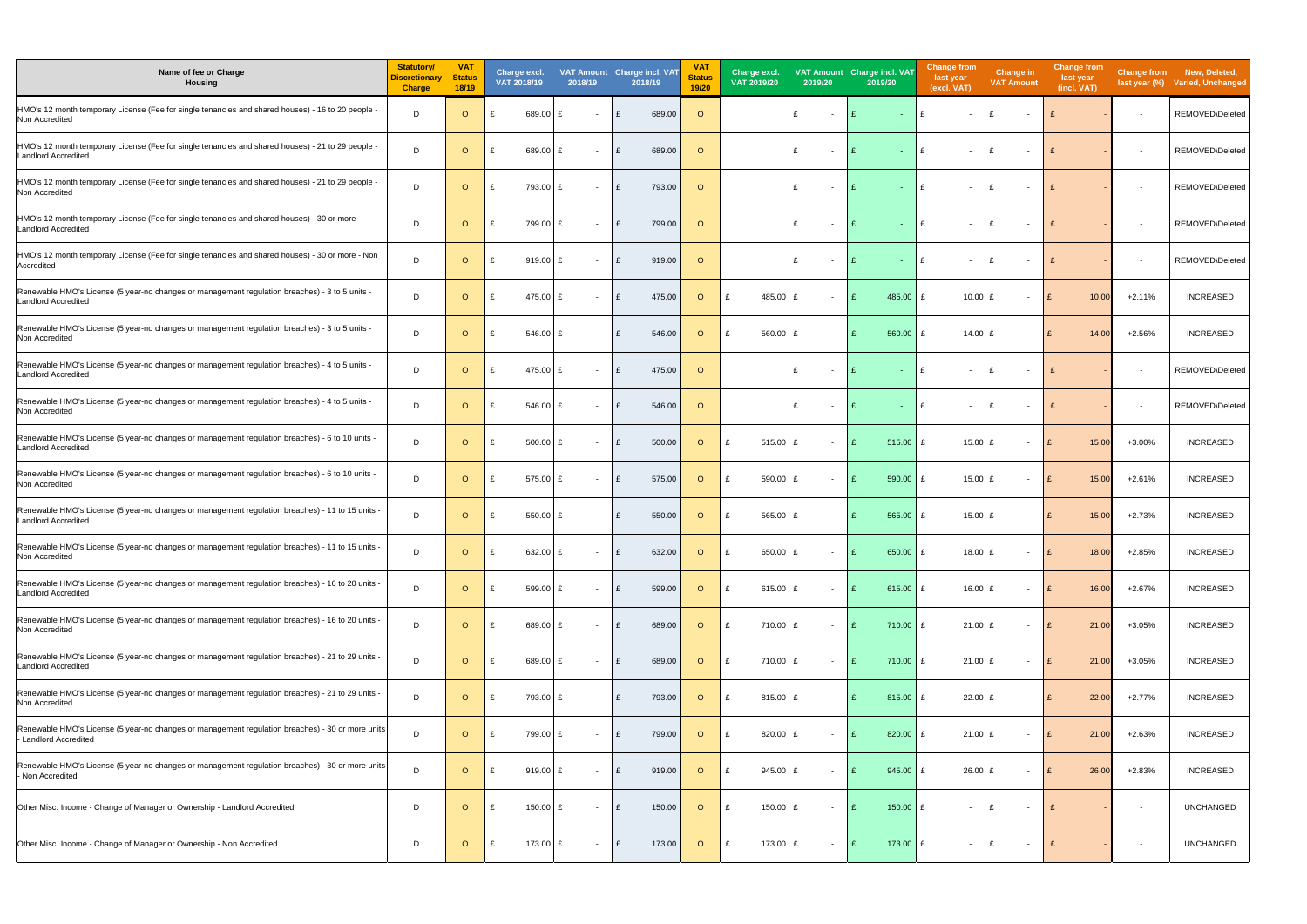| Name of fee or Charge<br><b>Housing</b>                                                                                                                                                     | <b>Statutory/</b><br><b>Discretionary</b><br><b>Charge</b> | <b>VAT</b><br><b>Status</b><br>18/19 | Charge excl.<br>VAT 2018/19 | 2018/19                        | VAT Amount Charge incl. VAT<br>2018/19 | <b>VAT</b><br><b>Status</b><br>19/20 | Charge excl.<br>VAT 2019/20 | 2019/20                       | VAT Amount Charge incl. VAT<br>2019/20 | <b>Change from</b><br>last year<br>(excl. VAT) | <b>Change in</b><br><b>VAT Amount</b> | <b>Change from</b><br>last year<br>(incl. VAT) |                          | Change from New, Deleted,<br>last year (%) Varied, Unchanged |
|---------------------------------------------------------------------------------------------------------------------------------------------------------------------------------------------|------------------------------------------------------------|--------------------------------------|-----------------------------|--------------------------------|----------------------------------------|--------------------------------------|-----------------------------|-------------------------------|----------------------------------------|------------------------------------------------|---------------------------------------|------------------------------------------------|--------------------------|--------------------------------------------------------------|
| Other Misc. Income - License Variation - Landlord Accredited                                                                                                                                | D                                                          | $\circ$                              | 150.00                      | $\sim$                         | 150.00<br>$\mathbf{f}$                 | $\circ$                              |                             | £                             | $\mathbf{f}$<br>$\omega_{\rm c}$       | $\mathbf{f}$<br>$\sim$                         | $\mathbf{f}$                          |                                                | $\overline{\phantom{a}}$ | REMOVED\Deleted                                              |
| Other Misc. Income - License Variation - Non Accredited                                                                                                                                     | D                                                          | $\circ$                              | 173.00                      | £<br>$\overline{\phantom{a}}$  | $\mathbf{f}$<br>173.00                 | $\circ$                              |                             | $\mathbf{f}$                  | £<br>$\sim$                            | £<br>$\sim$                                    | $\mathbf{f}$                          | £                                              | $\overline{\phantom{a}}$ | REMOVED\Deleted                                              |
| Other Misc. Income - Permitted number changes - Landlord Accredited                                                                                                                         | D                                                          | $\circ$                              | 150.00                      | - F<br>$\sim$                  | $\mathbf{f}$<br>150.00                 | $\circ$                              |                             | $\mathbf{f}$<br>$\sim$        | $\mathbf{f}$<br>$\sim 100$             | £<br>$\sim$                                    | E                                     |                                                | $\overline{\phantom{a}}$ | REMOVED\Deleted                                              |
| Other Misc. Income - Permitted number changes - Non Accredited                                                                                                                              | D                                                          | $\circ$                              | 173.00                      | Ι£<br>$\sim$                   | £<br>173.00                            | $\circ$                              |                             | $\mathbf{f}$                  | $\mathbf{f}$<br>$\omega_{\rm{eff}}$    | $\mathbf{f}$<br>$\sim$                         | £                                     |                                                | $\overline{\phantom{a}}$ | REMOVED\Deleted                                              |
| License Holder Change - Fee reduced by 50% if application for new license within 12 month of issue<br>and subject to property condition/ inspection - 4 to 5 people - Landlord Accredited   | D                                                          | $\circ$                              | 475.00 £<br>£               | $\sim$                         | 475.00<br>£                            | $\circ$                              |                             | £                             | E<br>$\omega_{\rm{eff}}$               | E<br>$\sim$                                    | E                                     | £                                              | $\overline{\phantom{a}}$ | REMOVED\Deleted                                              |
| License Holder Change - Fee reduced by 50% if application for new license within 12 month of issue<br>and subject to property condition/ inspection - 4 to 5 people - Non Accredited        | D                                                          | $\circ$                              | 546.00                      | £<br>$\overline{\phantom{a}}$  | 546.00<br>$\mathbf{f}$                 | $\circ$                              |                             | $\mathbf{f}$                  | $\mathbf{f}$<br>$\omega_{\rm c}$       | £<br>$\sim$                                    | £                                     | £                                              | $\overline{\phantom{a}}$ | REMOVED\Deleted                                              |
| License Holder Change - Fee reduced by 50% if application for new license within 12 month of issue<br>and subject to property condition/ inspection - 6 to 10 people - Landlord Accredited  | D                                                          | $\circ$                              | 500.00 £                    | $\overline{\phantom{a}}$       | 500.00<br>$\mathbf{f}$                 | $\circ$                              |                             | £                             | $\mathbf{f}$<br>$\omega_{\rm c}$       | £<br>$\sim$                                    | E                                     | $\mathbf{f}$                                   | $\overline{\phantom{a}}$ | REMOVED\Deleted                                              |
| License Holder Change - Fee reduced by 50% if application for new license within 12 month of issue<br>and subject to property condition/ inspection - 6 to 10 people - Non Accredited       | D                                                          | $\circ$                              | 575.00 £                    | $\overline{\phantom{a}}$       | 575.00<br>£                            | $\circ$                              |                             | £                             | $\mathbf{f}$<br>$\sim$                 | £<br>$\sim$                                    | $\mathbf{f}$                          | £                                              | $\overline{\phantom{a}}$ | REMOVED\Deleted                                              |
| License Holder Change - Fee reduced by 50% if application for new license within 12 month of issue<br>and subject to property condition/inspection - 11 to 15 people - Landlord Accredited  | D                                                          | $\circ$                              | 550.00 $E$                  | $\overline{\phantom{a}}$       | 550.00<br>$\mathbf{f}$                 | $\circ$                              |                             | £                             | $\mathbf{f}$<br>$\sim$                 | £<br>$\sim$                                    | $\mathbf{f}$                          | £                                              | $\overline{\phantom{a}}$ | REMOVED\Deleted                                              |
| License Holder Change - Fee reduced by 50% if application for new license within 12 month of issue<br>and subject to property condition/ inspection - 11 to 15 people - Non Accredited      | D                                                          | $\circ$                              | 632.00 £                    | $\overline{\phantom{a}}$       | 632.00<br>£                            | $\circ$                              |                             | £<br>$\sim$                   | £<br>$\omega_{\rm{eff}}$               | £<br>$\sim$                                    | E                                     | £                                              | $\overline{\phantom{a}}$ | REMOVED\Deleted                                              |
| License Holder Change - Fee reduced by 50% if application for new license within 12 month of issue<br>and subject to property condition/ inspection - 16 to 20 people - Landlord Accredited | D                                                          | $\circ$                              | 599.00                      | £<br>$\overline{\phantom{a}}$  | 599.00<br>$\mathbf{f}$                 | $\circ$                              |                             | $\mathbf{f}$                  | $\mathbf{f}$<br>$\sim$                 | £<br>$\sim$                                    | $\mathbf{f}$                          |                                                | $\overline{\phantom{a}}$ | REMOVED\Deleted                                              |
| License Holder Change - Fee reduced by 50% if application for new license within 12 month of issue<br>and subject to property condition/ inspection - 16 to 20 people - Non Accredited      | D                                                          | $\circ$                              | 689.00                      | £<br>$\overline{\phantom{a}}$  | 689.00<br>£                            | $\circ$                              |                             | £                             | £<br>$\sim$                            | £<br>$\sim$                                    | £                                     |                                                | $\overline{\phantom{a}}$ | REMOVED\Deleted                                              |
| License Holder Change - Fee reduced by 50% if application for new license within 12 month of issue<br>and subject to property condition/ inspection - 21 to 29 people - Landlord Accredited | D                                                          | $\circ$                              | 689.00 £                    | $\sim$                         | 689.00                                 | $\circ$                              |                             |                               |                                        |                                                |                                       |                                                |                          | REMOVED\Deleted                                              |
| License Holder Change - Fee reduced by 50% if application for new license within 12 month of issue<br>and subject to property condition/ inspection - 21 to 29 people - Non Accredited      | D                                                          | $\circ$                              | 793.00<br>£                 | Ι£<br>$\overline{\phantom{a}}$ | 793.00<br>£                            | $\circ$                              |                             | £<br>$\overline{\phantom{0}}$ | £<br>$\sim$                            | £<br>$\sim$                                    | E                                     | £                                              | $\overline{\phantom{a}}$ | REMOVED\Deleted                                              |
| License Holder Change - Fee reduced by 50% if application for new license within 12 month of issue<br>and subject to property condition/ inspection - 30 or more - Landlord Accredited      | D                                                          | $\circ$                              | 799.00                      | $\overline{\phantom{a}}$       | 799.00<br>$\mathbf{f}$                 | $\circ$                              |                             | $\mathbf{f}$                  | $\sim$                                 | £<br>$\sim$                                    | - F                                   | £                                              | $\overline{\phantom{a}}$ | REMOVED\Deleted                                              |
| License Holder Change - Fee reduced by 50% if application for new license within 12 month of issue<br>and subject to property condition/ inspection - 30 or more - Non Accredited           | D                                                          | $\circ$                              | 919.00 £<br>£               | $\overline{\phantom{a}}$       | £<br>919.00                            | $\circ$                              |                             | £                             | £<br>٠.                                | £<br>$\sim$                                    | E                                     | £                                              | $\overline{\phantom{a}}$ | REMOVED\Deleted                                              |
| Failure to notify changes in ownership or management (non-license holder) - Landlord Accredited                                                                                             | D                                                          | $\circ$                              | 250.00                      | Ι£<br>$\overline{\phantom{a}}$ | 250.00<br>£                            | $\circ$                              |                             | £                             | £<br>$\sim$                            | $\mathbf{f}$<br>$\sim$                         | £                                     | £                                              | $\overline{\phantom{a}}$ | REMOVED\Deleted                                              |
| Failure to notify changes in ownership or management (non-license holder) - Non Accredited                                                                                                  | D                                                          | $\circ$                              | 250.00<br>£                 | £<br>$\overline{\phantom{a}}$  | 250.00<br>£                            | $\circ$                              |                             | $\mathbf{f}$                  | $\mathbf{f}$                           | $\mathbf{f}$<br>$\overline{\phantom{a}}$       | E                                     |                                                | $\overline{\phantom{a}}$ | REMOVED\Deleted                                              |
| Assisting with Licensing application (First 30 minutes free for accredited landlords, thereafter £50.00<br>per hour pro rata) - Landlord Accredited                                         | D                                                          | $\circ$                              | 60.00 £<br>£                | $\overline{\phantom{a}}$       | 60.00<br>£                             | $\circ$                              | 62.00 £<br>£                | $\overline{\phantom{0}}$      | 62.00 $E$<br>$\mathbf{f}$              | $2.00$ £                                       | $\sim$                                | 2.00<br>$\mathbf{f}$                           | $+3.33%$                 | <b>INCREASED</b>                                             |
| Assisting with Licensing application (First 30 minutes free for accredited landlords, thereafter £50.00<br>per hour pro rata) - Non Accredited                                              | D                                                          | $\circ$                              | $60.00$ £                   | $\overline{\phantom{a}}$       | 60.00<br>£                             | $\circ$                              | 62.00 £<br>£                |                               | 62.00 $E$                              | $2.00$ £                                       |                                       | 2.00<br>£                                      | $+3.33%$                 | <b>INCREASED</b>                                             |
| Dispersed Alarms - Lifeline Private<br>Failure to comply with an improvement notice [section 30] - Minimum Charge, capped at £30k                                                           | D                                                          | S.                                   | 17.00 £                     | $3.40$ £                       | 20.40                                  | S.                                   | 17.00 £<br>£                | 3.40                          | $20.40$ £                              | $\sim$                                         | $\sim$                                | £                                              | $\sim$                   | <b>UNCHANGED</b>                                             |
| maximum                                                                                                                                                                                     | D                                                          | $\circ$                              | 1,500.00 $E$                | $\overline{\phantom{a}}$       | 1,500.00<br>E                          | $\circ$                              | 1,500.00 $E$<br>£           | $\sim$                        | 1,500.00 $E$<br>£                      | $\overline{\phantom{a}}$                       | ١£<br>$\blacksquare$                  | £                                              | $\overline{\phantom{a}}$ | <b>UNCHANGED</b>                                             |
| Offences in relation to licensing of Houses in Multiple Occupation [section 72] - Minimum Charge,<br>capped at £30k maximum                                                                 | D                                                          | $\circ$                              | 2,500.00 £                  | $\overline{\phantom{a}}$       | 2,500.00<br>£                          | $\circ$                              | 2,500.00 £                  |                               | $2,500.00$ £<br>£                      | $\overline{\phantom{a}}$                       | ١£<br>$\sim$                          | £                                              | $\overline{\phantom{a}}$ | <b>UNCHANGED</b>                                             |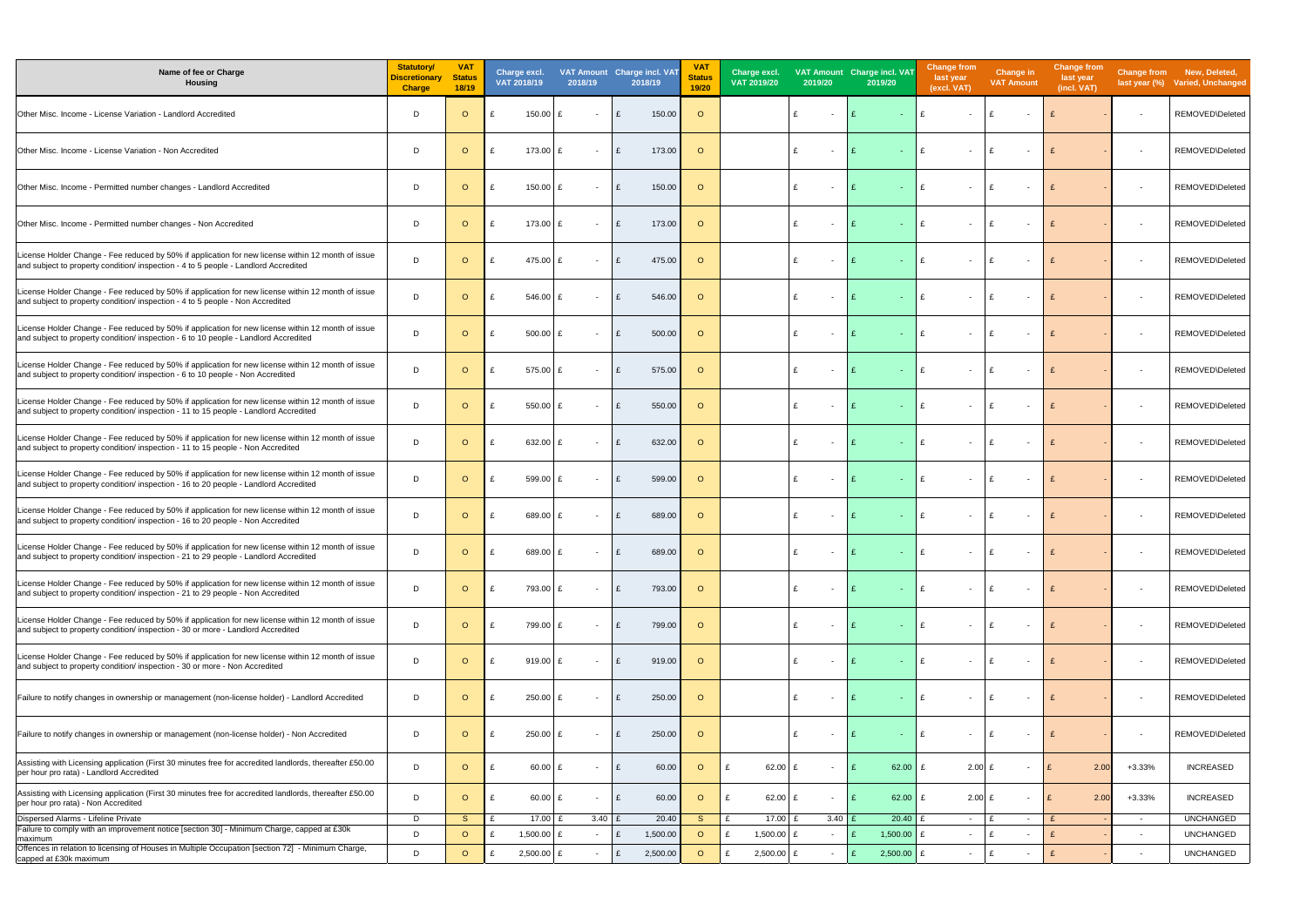| Name of fee or Charge<br><b>Housing</b>                                                                                                             | <b>Statutory/</b><br><b>Discretionary</b><br><b>Charge</b> | <b>VAT</b><br><b>Status</b><br>18/19 | Charge excl.<br>VAT 2018/19                                                     | 2018/19    |        | VAT Amount Charge incl. VAT<br>2018/19                                            | <b>VAT</b><br><b>Status</b><br>19/20 | Charge excl.<br>VAT 2019/20                                                        | 2019/20                  | VAT Amount Charge incl. VAT<br>2019/20                                            | Change from<br>last year<br>(excl. VAT) |                          | Change in<br><b>VAT Amount</b> |    | <b>Change from</b><br>last year<br>(incl. VAT) | <b>Change from</b><br>last year $(\%)$ | New, Deleted,<br>Varied, Unchanged |
|-----------------------------------------------------------------------------------------------------------------------------------------------------|------------------------------------------------------------|--------------------------------------|---------------------------------------------------------------------------------|------------|--------|-----------------------------------------------------------------------------------|--------------------------------------|------------------------------------------------------------------------------------|--------------------------|-----------------------------------------------------------------------------------|-----------------------------------------|--------------------------|--------------------------------|----|------------------------------------------------|----------------------------------------|------------------------------------|
| Offences in relation to licensing of houses under Part 3 of the Act [Section 95] - Minimum Charge,<br>capped at £30k maximum                        | D                                                          | $\circ$                              | 2,500.00<br>£                                                                   | £          |        | 2,500.00<br>£                                                                     | $\circ$                              | $2,500.00$ £<br>£                                                                  | $\overline{\phantom{a}}$ | $2,500.00$ £                                                                      |                                         |                          | ۱£<br>$\overline{\phantom{a}}$ |    |                                                | $\overline{\phantom{a}}$               | <b>UNCHANGED</b>                   |
| Offences of contravention of an overcrowding notice [section 139] - Minimum Charge, capped at £30k<br>maximum                                       | D                                                          | $\circ$                              | 1,000.00                                                                        | £          |        | 1,000.00<br>£                                                                     | $\circ$                              | 1,000.00 £                                                                         | $\sim$                   |                                                                                   | $1,000.00$ £                            | $\overline{\phantom{0}}$ | ۱£<br>$\overline{\phantom{a}}$ |    |                                                | $\sim$                                 | <b>UNCHANGED</b>                   |
| Failure to comply with management regulations in respect of Houses in Multiple Occupation [section<br>234] - Minimum Charge, capped at £30k maximum | D                                                          | $\circ$                              | 1,500.00                                                                        |            | $\sim$ | 1,500.00<br>£                                                                     | $\circ$                              | 1,550.00                                                                           | $\sim$                   | 1,550.00                                                                          | £                                       | $50.00$ £                | $\overline{\phantom{a}}$       |    | 50.00                                          | $+3.33%$                               | <b>INCREASED</b>                   |
| New Non Statutory Housing Reports - HMO reports for support providers - 1 Bed accomodation                                                          | D                                                          | $\circ$                              | 180.00<br>£                                                                     | £          | $\sim$ | 180.00<br>£                                                                       | $\circ$                              | 185.00 £<br>£                                                                      | $\overline{\phantom{a}}$ |                                                                                   | $185.00$ £                              | 5.00 $E$                 | $\overline{\phantom{a}}$       | £  | 5.00                                           | $+2.78%$                               | <b>INCREASED</b>                   |
| New Non Statutory Housing Reports - HMO reports for support providers - 2 Bed accomodation                                                          | D                                                          | $\circ$                              | 210.00<br>£                                                                     |            | $\sim$ | 210.00<br>£                                                                       | $\circ$                              | 220.00<br>£                                                                        | $\sim$                   | 220.00                                                                            | £                                       | $10.00$ £                | $\overline{\phantom{a}}$       | E  | 10.00                                          | +4.76%                                 | <b>INCREASED</b>                   |
| New Non Statutory Housing Reports - HMO reports for support providers - 3 Bed accomodation                                                          | D                                                          | $\circ$                              | 240.00<br>£                                                                     | £          | $\sim$ | 240.00<br>£                                                                       | $\circ$                              | 250.00 £<br>£                                                                      | $\overline{\phantom{a}}$ | 250.00                                                                            | £                                       | 10.00 £                  | $\sim$                         | E  | 10.00                                          | $+4.17%$                               | <b>INCREASED</b>                   |
| New Non Statutory Housing Reports - HMO reports for support providers - 4 Bed accomodation                                                          | D                                                          | $\circ$                              | 315.00<br>£                                                                     | £          | $\sim$ | 315.00<br>£                                                                       | $\circ$                              | 325.00 $E$                                                                         | $\sim$                   | 325.00                                                                            | £                                       | 10.00 £                  | $\overline{\phantom{a}}$       | E  | 10.00                                          | $+3.17%$                               | <b>INCREASED</b>                   |
| New Non Statutory Housing Reports - HMO reports for support providers - 5 Bed accomodation                                                          | D                                                          | $\circ$                              | 369.00<br>£                                                                     | £          | $\sim$ | £<br>369.00                                                                       | $\circ$                              | 380.00 £<br>£                                                                      | $\sim$                   |                                                                                   | $380.00$ £                              | 11.00 £                  | $\sim$                         | E  | 11.00                                          | +2.98%                                 | <b>INCREASED</b>                   |
| New Non Statutory Housing Reports - HMO reports for support providers - 6 Bed accomodation                                                          | D                                                          | $\circ$                              | 480.00<br>£                                                                     | £          | $\sim$ | 480.00<br>£                                                                       | $\circ$                              | 495.00 £<br>£                                                                      | $\sim$                   |                                                                                   | 495.00 $E$                              | 15.00 £                  | $\overline{\phantom{a}}$       | E  | 15.00                                          | $+3.13%$                               | <b>INCREASED</b>                   |
| Sheltered Housing Visitor's Room - Per night per person                                                                                             | D                                                          | $\circ$                              | 12.67                                                                           | £          | $\sim$ | 12.67<br>£                                                                        | $\circ$                              |                                                                                    | $\overline{\phantom{a}}$ | $\sim$                                                                            |                                         | $\sim$                   | ۱£<br>$\overline{\phantom{a}}$ |    |                                                | $\sim$                                 | REMOVED\Deleted                    |
| Travellers Charges - Rent/ Water/ Amenity                                                                                                           | D                                                          | $\circ$                              | 102.60<br>£                                                                     | £          |        | 102.60<br>£                                                                       | $\circ$                              | $105.60$ £                                                                         | $\overline{\phantom{a}}$ | 105.60                                                                            | £                                       | 3.00 E                   | $\sim$                         |    | 3.00                                           | $+2.92%$                               | <b>INCREASED</b>                   |
| Offences for Smoke & Carbon Monoxide Alarm Regulations non compliance                                                                               | D                                                          | $\circ$                              | £1000 initial fine<br>increasing to<br>£5000 for<br>epetition within 2<br>years |            |        | £1000 initial fine<br>increasing to<br>£5000 for<br>repetition within 2<br>years. | $\circ$                              | £1000 initial fine,<br>increasing to<br>£5000 for<br>repetition within 2<br>years. |                          | £1000 initial fine<br>increasing to<br>£5000 for<br>repetition within 2<br>years. |                                         | $\sim$                   | ۱£                             |    | No 18/19 Value                                 | $\overline{\phantom{a}}$               | <b>UNCHANGED</b>                   |
| Private Housing Services - Housing Enforcement Notices - 1 to 4 Hazards - 1 Bed accomodation                                                        | D                                                          | $\circ$                              | 342.00<br>£                                                                     | £          |        | £<br>342.00                                                                       | $\circ$                              | 355.00 $E$<br>£                                                                    | $\overline{\phantom{a}}$ | 355.00                                                                            | £                                       | 13.00 $E$                | $\overline{\phantom{a}}$       | E  | 13.00                                          | +3.80%                                 | <b>INCREASED</b>                   |
| Private Housing Services - Housing Enforcement Notices - 1 to 4 Hazards - 2 Bed accomodation                                                        | D                                                          | $\circ$                              | 385.00<br>£                                                                     | £          |        | 385.00<br>£                                                                       | $\circ$                              | £<br>400.00 $E$                                                                    | $\overline{\phantom{a}}$ |                                                                                   | $400.00$ £                              | 15.00 £                  | $\overline{\phantom{a}}$       | E  | 15.00                                          | +3.90%                                 | <b>INCREASED</b>                   |
| Private Housing Services - Housing Enforcement Notices - 1 to 4 Hazards - 3 Bed accomodation                                                        | D                                                          | $\circ$                              | 428.00<br>£                                                                     | £          |        | 428.00<br>£                                                                       | $\circ$                              | 440.00 £<br>£                                                                      | $\overline{\phantom{a}}$ |                                                                                   | 440.00 £                                | 12.00 £                  | $\overline{\phantom{a}}$       | E  | 12.00                                          | $+2.80%$                               | <b>INCREASED</b>                   |
| Private Housing Services - Housing Enforcement Notices - 1 to 4 Hazards - 4 Bed accomodation                                                        | D                                                          | $\circ$                              | 513.00                                                                          | £          |        | 513.00<br>£                                                                       | $\circ$                              | 530.00 $E$                                                                         | $\overline{\phantom{a}}$ | 530.00                                                                            | £                                       | 17.00 £                  | $\sim$                         | E  | 17.00                                          | $+3.31%$                               | <b>INCREASED</b>                   |
| Private Housing Services - Housing Enforcement Notices - 1 to 4 Hazards - 5 or 6 Bed accomodation                                                   | D                                                          | $\circ$                              | 556.00<br>£                                                                     | £          |        | 556.00<br>£                                                                       | $\circ$                              | £<br>575.00 £                                                                      | $\overline{\phantom{a}}$ |                                                                                   | 575.00 £                                | 19.00 £                  | $\overline{\phantom{a}}$       | E  | 19.00                                          | $+3.42%$                               | <b>INCREASED</b>                   |
| Private Housing Services - Housing Enforcement Notices - 1 to 4 Hazards - over 6 Bed or HMO<br>accomodation                                         | D                                                          | $\circ$                              | 670.00<br>£                                                                     | f          |        | 670.00<br>£                                                                       | $\circ$                              | £<br>690.00 £                                                                      | $\overline{\phantom{a}}$ |                                                                                   | 690.00 $E$                              | $20.00$ £                | $\overline{\phantom{a}}$       | £  | 20.0                                           | $+2.99%$                               | <b>INCREASED</b>                   |
| Private Housing Services - Housing Enforcement Notices - 5 or more Hazards - 1 Bed accomodation                                                     | D                                                          | $\circ$                              | 428.00<br>£                                                                     | £          | $\sim$ | 428.00<br>£                                                                       | $\circ$                              | £<br>440.00 £                                                                      | $\overline{\phantom{a}}$ | 440.00                                                                            | £                                       | 12.00 £                  | $\overline{\phantom{a}}$       | E  | 12.00                                          | $+2.80%$                               | <b>INCREASED</b>                   |
| Private Housing Services - Housing Enforcement Notices - 5 or more Hazards - 2 Bed accomodation                                                     | D                                                          | $\circ$                              | 470.00<br>£                                                                     | £          | $\sim$ | 470.00<br>£                                                                       | $\circ$                              | 485.00 £<br>£                                                                      | $\overline{\phantom{a}}$ |                                                                                   | 485.00 £                                | $15.00 \text{ E}$        | $\overline{\phantom{a}}$       | Ι£ | 15.00                                          | $+3.19%$                               | <b>INCREASED</b>                   |
| Private Housing Services - Housing Enforcement Notices - 5 or more Hazards - 3 Bed accomodation                                                     | D                                                          | $\circ$                              | 513.00                                                                          |            |        | 513.00                                                                            | $\circ$                              | 530.00                                                                             | $\sim$                   | 530.00                                                                            | £                                       | 17.00 £                  | $\sim$                         |    | 17.00                                          | $+3.31%$                               | <b>INCREASED</b>                   |
| Private Housing Services - Housing Enforcement Notices - 5 or more Hazards - 4 Bed accomodation                                                     | D.                                                         | $\circ$                              | 612.00                                                                          |            |        | 612.00<br>$\mathbf{r}$                                                            | $\circ$                              | 630.00                                                                             |                          | 630.00                                                                            | $\mathbf{r}$                            | 18.00 £                  | $\sim$                         |    | 18.00                                          | $+2.94%$                               | <b>INCREASED</b>                   |
| Private Housing Services - Housing Enforcement Notices - 5 or more Hazards - 5 or 6 Bed<br>accomodation                                             | D                                                          | $\circ$                              | 655.00<br>£                                                                     | £          | $\sim$ | 655.00<br>£                                                                       | $\circ$                              | 675.00 £<br>£                                                                      | $\sim$                   | 675.00                                                                            | £                                       | $20.00$ £                | $\overline{\phantom{a}}$       | E  | 20.00                                          | +3.05%                                 | <b>INCREASED</b>                   |
| Private Housing Services - Housing Enforcement Notices - 5 or more Hazards - over 6 Bed or HMO<br>accomodation                                      | D                                                          | $\circ$                              | 726.00<br>£                                                                     | £          | $\sim$ | 726.00<br>£                                                                       | $\circ$                              | 750.00 £<br>f                                                                      | $\sim$                   | £                                                                                 | 750.00 £                                | 24.00 £                  | $\overline{\phantom{a}}$       | E  | 24.00                                          | $+3.31%$                               | <b>INCREASED</b>                   |
| Private Housing Services - Housing Non Statutory work for Border Agency (per case)                                                                  | D                                                          | $\circ$                              | £                                                                               | 161.00 $E$ | $\sim$ | £<br>161.00                                                                       | $\circ$                              | 165.00 £<br>£                                                                      | $\sim$                   |                                                                                   | $165.00$ £                              | 4.00 $E$                 | $\overline{\phantom{a}}$       | E  | 4.00                                           | $+2.48%$                               | <b>INCREASED</b>                   |
| Offences for Energy Efficency Regulations 2015 non compliance - registered false or misinformation<br>on PRS Exemption Register capped at 1k        | D                                                          | $\circ$                              | 1,000.00<br>£                                                                   | £          | $\sim$ | 1,000.00<br>£                                                                     | $\circ$                              | 1,000.00 £                                                                         | $\sim$                   |                                                                                   | $1,000.00$ £                            | $\sim$                   | ۱£<br>$\overline{\phantom{a}}$ |    |                                                | $\sim$                                 | <b>UNCHANGED</b>                   |
| Offences for Energy Efficency Regulations 2015 non compliance - sub standard property let with EPC<br>E or below , capped at 4k                     | D                                                          | $\circ$                              | 1,000.00<br>£                                                                   | £          | $\sim$ | 1,000.00<br>£                                                                     | $\circ$                              | 1,000.00 $E$<br>f                                                                  | $\sim$                   |                                                                                   | 1,000.00 $E$                            | $\sim$                   | ۱£<br>$\overline{\phantom{a}}$ |    |                                                | $\overline{\phantom{a}}$               | <b>UNCHANGED</b>                   |
| 10% discount HMOs 5 year License - 4 to 5 units - Landlord Accredited                                                                               | D                                                          | $\circ$                              |                                                                                 |            |        | £<br>$\sim$                                                                       | $\circ$                              |                                                                                    | $\overline{\phantom{a}}$ |                                                                                   | £                                       | $\sim$                   | ۱£                             |    |                                                | $\sim$                                 | <b>REMOVED</b>                     |
| 10% discount HMOs 5 year License - 4 to 5 units - Non Accredited                                                                                    | D                                                          | $\circ$                              |                                                                                 | £          |        | £<br>$\sim$                                                                       | $\circ$                              |                                                                                    | $\overline{\phantom{a}}$ |                                                                                   | £                                       | $\overline{\phantom{0}}$ | £                              |    |                                                | $\overline{\phantom{a}}$               | <b>REMOVED</b>                     |
| 10% Discount HMOs 5 year License - 6 to 10 units - Landlord Accredited                                                                              | D                                                          | $\circ$                              |                                                                                 | £          |        | £                                                                                 | $\circ$                              |                                                                                    | $\overline{\phantom{a}}$ |                                                                                   | £                                       | $\overline{\phantom{0}}$ | £                              |    |                                                | $\overline{\phantom{a}}$               | <b>REMOVED</b>                     |
| 10% discount HMOs 5 year License - 6 to 10 units - Non Accredited                                                                                   | D                                                          | $\circ$                              |                                                                                 | £          | $\sim$ | $\overline{\phantom{a}}$                                                          | $\circ$                              |                                                                                    | $\overline{\phantom{a}}$ |                                                                                   | £                                       | $\overline{\phantom{0}}$ | ۱£                             |    |                                                | $\overline{\phantom{a}}$               | <b>REMOVED</b>                     |
| 10% discount 5 year License - 11 to 15 people - Landlord Accredited                                                                                 | D                                                          | $\circ$                              |                                                                                 | £          |        | £                                                                                 | $\circ$                              |                                                                                    | $\overline{\phantom{a}}$ |                                                                                   | £                                       | $\sim$                   | Ι£                             |    |                                                | $\overline{\phantom{a}}$               | <b>REMOVED</b>                     |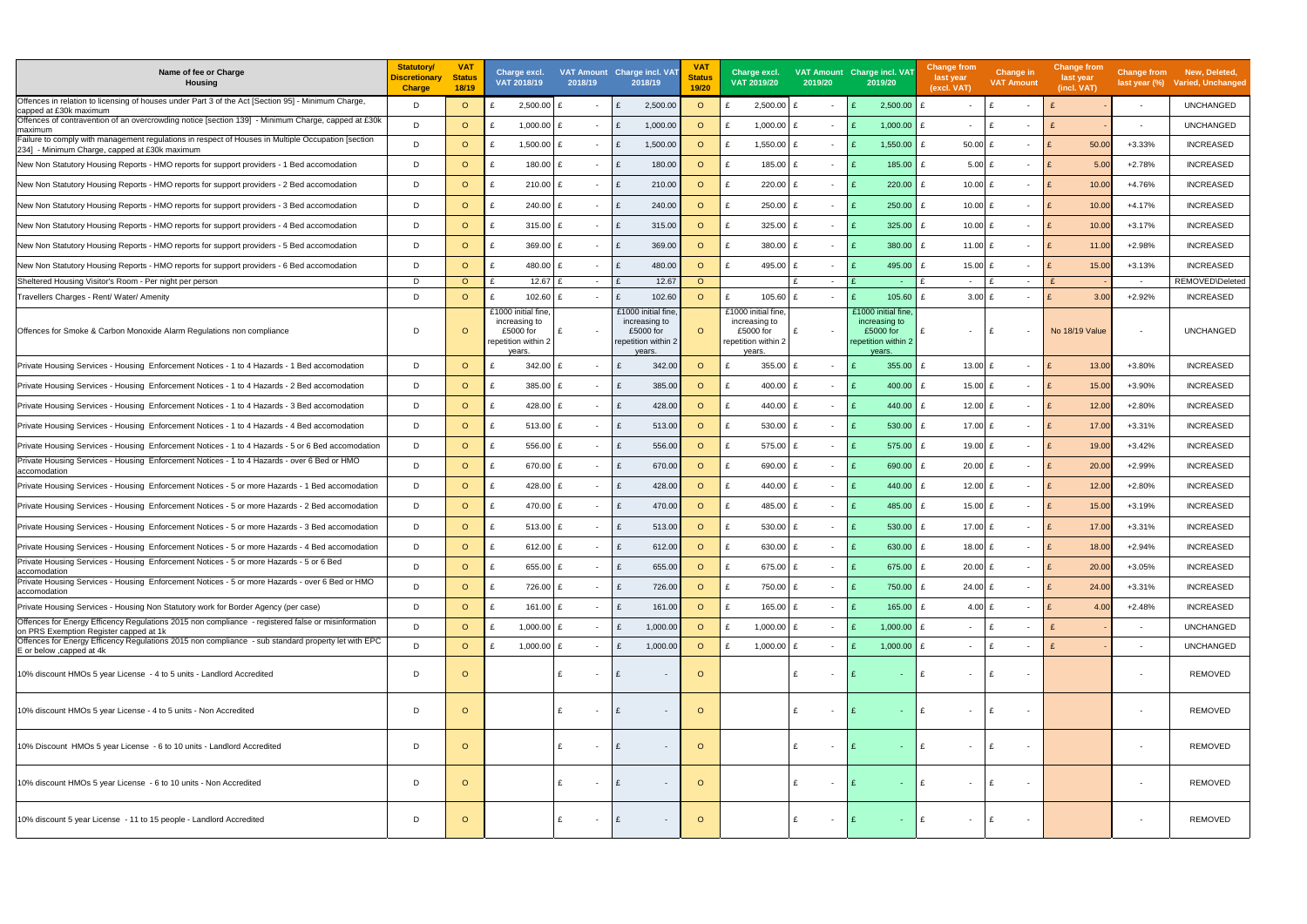| Name of fee or Charge<br><b>Housing</b>                                                                    | <b>Statutory/</b><br><b>Discretionary</b><br><b>Charge</b> | <b>VAT</b><br><b>Status</b><br>18/19 | Charge excl.<br>VAT 2018/19 | 2018/19 |                          | VAT Amount Charge incl. VAT<br>2018/19   | <b>VAT</b><br><b>Status</b><br>19/20 | Charge excl.<br>VAT 2019/20 | 2019/20                       | VAT Amount Charge incl. VAT<br>2019/20 | <b>Change from</b><br>last year<br>(excl. VAT) | <b>Change in</b><br><b>VAT Amount</b> | <b>Change from</b><br>last year<br>(incl. VAT) |                          | Change from New, Deleted,<br>last year (%) Varied, Unchanged |
|------------------------------------------------------------------------------------------------------------|------------------------------------------------------------|--------------------------------------|-----------------------------|---------|--------------------------|------------------------------------------|--------------------------------------|-----------------------------|-------------------------------|----------------------------------------|------------------------------------------------|---------------------------------------|------------------------------------------------|--------------------------|--------------------------------------------------------------|
| 10% discount HMOs 5 year License - 11 to 15 people - Non Accredited                                        | D                                                          | $\circ$                              |                             | £       |                          | £<br>$\overline{\phantom{a}}$            | $\circ$                              |                             | £<br>$\sim$                   | £<br>$\sim 100$                        | E<br>$\overline{\phantom{a}}$                  | £<br>$\sim$                           |                                                | $\sim$                   | REMOVED                                                      |
| 10 % discount HMOs 5 year License - 16 to 20 people - Landlord Accredited                                  | D                                                          | $\circ$                              |                             | £       | $\sim$                   | E<br>$\overline{\phantom{a}}$            | $\circ$                              |                             | £<br>$\sim$                   | E                                      | £<br>$\overline{\phantom{a}}$                  | E<br>$\overline{\phantom{a}}$         |                                                | $\overline{\phantom{a}}$ | <b>REMOVED</b>                                               |
| 10% discount HMOs 5 year License - 16 to 20 people - Non Accredited                                        | D                                                          | $\circ$                              |                             | £       |                          | £<br>$\overline{\phantom{a}}$            | $\circ$                              |                             | £<br>$\sim$                   | $\mathbf{f}$<br>$\sim$ 10 $\pm$        | £<br>$\sim$                                    | E<br>$\overline{\phantom{a}}$         |                                                | $\overline{\phantom{a}}$ | <b>REMOVED</b>                                               |
| 10% discount HMOs 5 year License - 21 to 29 people - Landlord Accredited                                   | D                                                          | $\circ$                              |                             | £       | $\sim$                   | £<br>$\overline{\phantom{a}}$            | $\circ$                              |                             | £<br>$\overline{\phantom{a}}$ | <b>Section</b>                         | £<br>$\overline{\phantom{a}}$                  | £<br>$\overline{\phantom{a}}$         |                                                | $\sim$                   | <b>REMOVED</b>                                               |
| 10% discount HMOs 5 year License - 21 to 29 people - Non Accredited                                        | D                                                          | $\circ$                              |                             | £       | $\sim$                   | £<br>$\overline{\phantom{a}}$            | $\circ$                              |                             | £<br>$\overline{\phantom{a}}$ | £<br><b>Section</b>                    | £<br>$\overline{\phantom{a}}$                  | £<br>$\overline{\phantom{a}}$         |                                                | $\sim$                   | <b>REMOVED</b>                                               |
| 10% discount HMOs 5 year License - 30 or more people - Landlord Accredited                                 | D                                                          | $\circ$                              |                             | £       | $\sim$                   | £<br>$\overline{\phantom{a}}$            | $\circ$                              |                             | £<br>$\sim$                   | £                                      | £<br>$\overline{\phantom{a}}$                  | £<br>$\overline{\phantom{a}}$         |                                                | $\overline{\phantom{0}}$ | <b>REMOVED</b>                                               |
| 10% discount HMOs 5 year License - 30 or more people - Non Accredited                                      | D                                                          | $\circ$                              |                             | £       |                          | £<br>$\overline{\phantom{a}}$            | $\circ$                              |                             | £<br>$\overline{\phantom{a}}$ | £.<br>$\sim$ 10 $\,$                   | £<br>$\overline{\phantom{a}}$                  | £<br>$\overline{\phantom{a}}$         |                                                | $\overline{\phantom{a}}$ | <b>REMOVED</b>                                               |
| 15% capped discount HMOs 5 year License - 4 to 5 units - for more than 2 properites Landlord<br>Accredited | D                                                          | $\circ$                              |                             | £       |                          | $\mathbf{f}$<br>$\overline{\phantom{a}}$ | $\circ$                              |                             | £<br>$\overline{\phantom{a}}$ |                                        | £<br>$\overline{\phantom{a}}$                  | E<br>$\overline{\phantom{a}}$         |                                                | $\overline{\phantom{a}}$ | <b>REMOVED</b>                                               |
| 15% discount HMOs 5 year License - 4 to 5 units - for more than 2 properites Non Accredited                | D                                                          | $\circ$                              |                             | £       |                          | $\mathbf{f}$<br>$\overline{\phantom{a}}$ | $\circ$                              |                             | £<br>$\overline{\phantom{a}}$ |                                        | £<br>$\overline{\phantom{a}}$                  | £<br>$\overline{\phantom{a}}$         |                                                | $\overline{\phantom{a}}$ | <b>REMOVED</b>                                               |
| 15% Discount HMOs 5 year License - 6 to 10 units - for more than 2 properites Landlord Accredited          | D                                                          | $\circ$                              |                             | £       | $\overline{\phantom{a}}$ | £<br>$\sim$                              | $\circ$                              |                             | £<br>$\sim$                   | E<br>$\sim 100$                        | £<br>$\sim$                                    | E<br>$\sim$                           |                                                | $\overline{\phantom{a}}$ | <b>REMOVED</b>                                               |
| 15% discount HMOs 5 year License - 6 to 10 units - for more than 2 properites Non Accredited               | D                                                          | $\circ$                              |                             | £       | $\sim$                   | £<br>$\sim$                              | $\circ$                              |                             | £<br>$\sim$                   | £<br>$\sim$ 10 $\pm$                   | £<br>$\overline{\phantom{a}}$                  | £<br>$\overline{\phantom{a}}$         |                                                | $\overline{\phantom{0}}$ | <b>REMOVED</b>                                               |
| 15% discount 5 year License - 11 to 15 people - for more than 2 properites Landlord Accredited             | D                                                          | $\circ$                              |                             | £       | $\sim$                   | £<br>$\overline{\phantom{a}}$            | $\circ$                              |                             | £<br>$\sim$                   | E<br><b>Service</b>                    | £<br>$\sim$                                    | E<br>$\sim$                           |                                                | $\overline{\phantom{0}}$ | <b>REMOVED</b>                                               |
| 15% discount HMOs 5 year License - 11 to 15 people - for more than 2 properites Non Accredited             | D                                                          | $\circ$                              |                             | £       | $\sim$                   | E<br>$\sim$                              | $\circ$                              |                             | $\sim$                        |                                        | £<br>$\sim$                                    | E<br>$\sim$                           |                                                | $\overline{\phantom{a}}$ | <b>REMOVED</b>                                               |
| 15 % discount HMOs 5 year License - 16 to 20 people - for more than 2 properites Landlord<br>Accredited    | D                                                          | $\circ$                              |                             | £       | $\overline{\phantom{a}}$ | E<br>$\overline{\phantom{a}}$            | $\circ$                              |                             | £<br>$\sim$                   | E<br>$\sim$ 10 $\pm$                   | £<br>$\overline{\phantom{a}}$                  | E<br>$\overline{\phantom{a}}$         |                                                | $\overline{\phantom{a}}$ | <b>REMOVED</b>                                               |
| 15% discount HMOs 5 year License - 16 to 20 people - for more than 2 properites Non Accredited             | D                                                          | $\circ$                              |                             | £       | $\overline{\phantom{a}}$ | £<br>$\overline{\phantom{a}}$            | $\circ$                              |                             | £<br>$\sim$                   | £                                      | £<br>$\overline{\phantom{a}}$                  | E<br>$\overline{\phantom{a}}$         |                                                | $\overline{\phantom{a}}$ | <b>REMOVED</b>                                               |
| 15% discount HMOs 5 year License - 21 to 29 people - for more than 2 properites Landlord Accredited        | D                                                          | $\circ$                              |                             | £       | $\sim$                   | £<br>$\sim$                              | $\circ$                              |                             | £<br>$\sim$                   | E<br>$\sim$ 10 $\pm$                   | £<br>$\overline{\phantom{a}}$                  | £<br>$\overline{\phantom{a}}$         |                                                | $\sim$                   | <b>REMOVED</b>                                               |
| 15% discount HMOs 5 year License - 21 to 29 people - for more than 2 properites Non Accredited             | D                                                          | $\circ$                              |                             | £       | $\overline{\phantom{a}}$ | £<br>$\overline{\phantom{a}}$            | $\circ$                              |                             | £<br>$\sim$                   | l £<br>$\sim$ 10 $\pm$                 | £<br>$\overline{\phantom{a}}$                  | £<br>$\overline{\phantom{a}}$         |                                                | $\overline{\phantom{a}}$ | REMOVED                                                      |
| 15% discount HMOs 5 year License - 30 or more people - for more than 2 properites Landlord<br>Accredited   | D                                                          | $\circ$                              |                             | £       | $\sim$                   | £<br>$\overline{\phantom{a}}$            | $\circ$                              |                             | £<br>$\sim$                   | £<br>$\sim$ 10 $\pm$                   | £<br>$\overline{\phantom{a}}$                  | £<br>$\overline{\phantom{a}}$         |                                                | $\overline{\phantom{a}}$ | <b>REMOVED</b>                                               |
| 15% discount HMOs 5 year License - 30 or more people - for more than 2 properites Non Accredited           | D                                                          | $\circ$                              |                             | £       | $\overline{\phantom{a}}$ | £<br>$\overline{\phantom{a}}$            | $\circ$                              |                             | £<br>$\sim$                   | <b>Section</b>                         | £<br>$\overline{\phantom{a}}$                  | £<br>$\overline{\phantom{a}}$         |                                                | $\overline{\phantom{a}}$ | <b>REMOVED</b>                                               |
| Mobile Home Licensing Fee [ 1- 10 pitches]                                                                 |                                                            |                                      |                             |         |                          |                                          |                                      |                             | £<br>$\sim$                   | £                                      | £<br>$\overline{\phantom{a}}$                  | £<br>$\overline{\phantom{a}}$         |                                                | $\overline{\phantom{a}}$ | New                                                          |
| Mobile Homes annual licence fee                                                                            | D                                                          | $\circ$                              | £                           |         |                          | £<br>$\overline{\phantom{a}}$            | $\circ$                              | £                           | $-$ £<br>$\sim$               | l £<br>$\sim$ .                        | £<br>$\overline{\phantom{a}}$                  | £<br>$\overline{\phantom{a}}$         |                                                | $\sim$                   | New                                                          |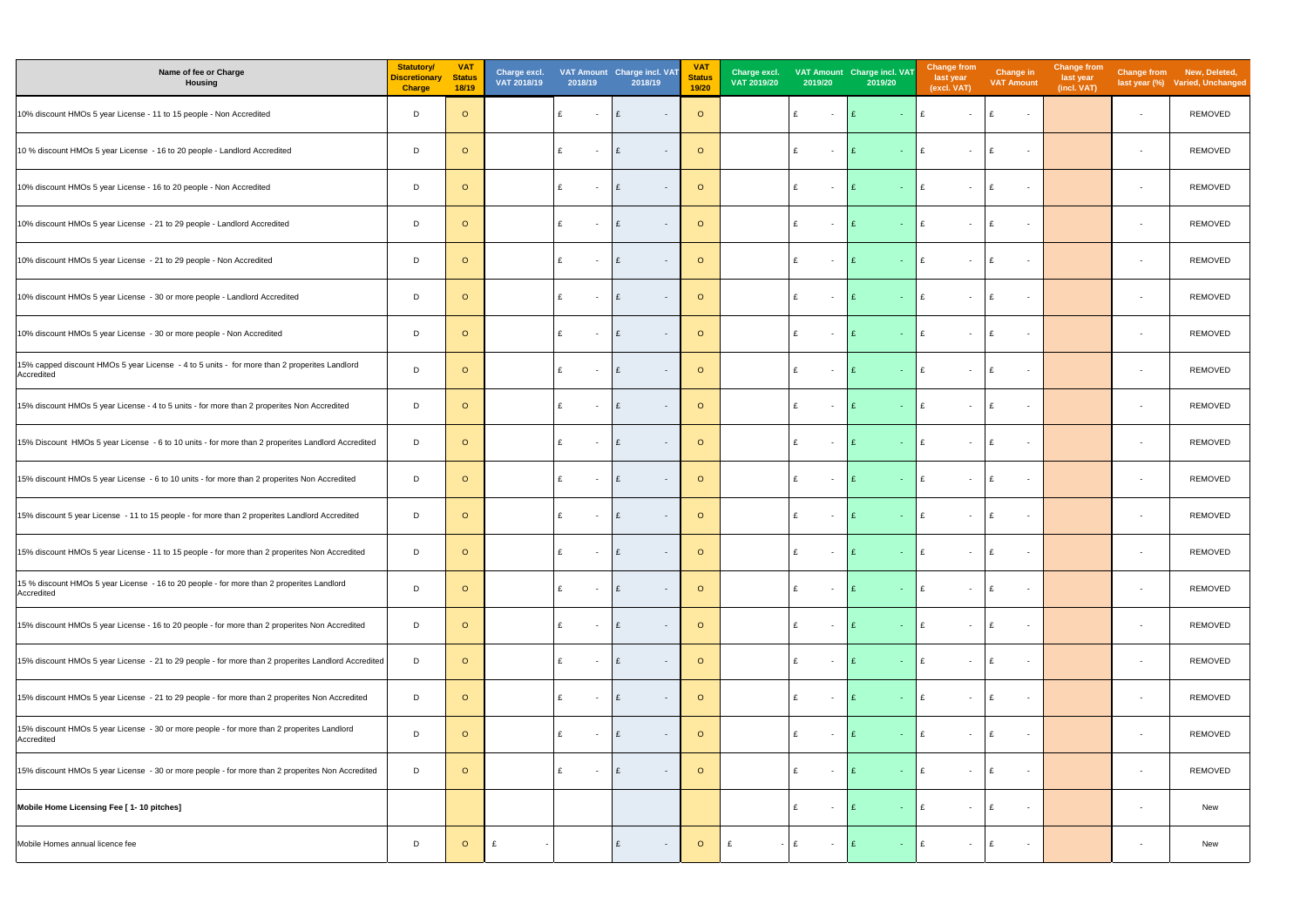| Name of fee or Charge<br>Housing              | <b>Statutory/</b><br><b>Discretionary</b><br><b>Charge</b> | <b>VAT</b><br><b>Status</b><br>18/19 | Charge excl.<br>VAT 2018/19 | 2018/19     | VAT Amount Charge incl. VAT<br>2018/19 | <b>VAT</b><br><b>Status</b><br>19/20 | Charge excl.<br>VAT 2019/20<br>2019/20 | VAT Amount Charge incl. VAT<br>2019/20 | <b>Change from</b><br>last year<br>(excl. VAT) | <b>Change in</b><br><b>VAT Amount</b> | <b>Change from</b><br>last year<br>(incl. VAT) |                          | Change from New, Deleted,<br>last year (%) Varied, Unchanged |
|-----------------------------------------------|------------------------------------------------------------|--------------------------------------|-----------------------------|-------------|----------------------------------------|--------------------------------------|----------------------------------------|----------------------------------------|------------------------------------------------|---------------------------------------|------------------------------------------------|--------------------------|--------------------------------------------------------------|
| Mobile Homes initial set up - Application Fee | D                                                          | $\circ$                              | 556.00<br>£                 | £<br>$\sim$ | E<br>556.00                            | $\circ$                              | 556.00 £<br>£<br>$\sim$                | E<br>556.00 £                          | $\sim$                                         | £<br>$\sim$                           |                                                | $\overline{\phantom{a}}$ | New                                                          |
| Application to Transfer a Site Licence        | D                                                          | $\circ$                              | 253.00<br>£                 | £<br>$\sim$ | £<br>253.00                            | $\circ$                              | £<br>253.00 £<br>$\sim$                | E<br>$253.00$ £                        | $\sim$                                         | £<br>$\sim$                           |                                                | $\overline{\phantom{a}}$ | New                                                          |
| Application to Amend a Site Licence           | D                                                          | $\circ$                              | £<br>319.00 £               | $\sim$      | £<br>319.00                            | $\circ$                              | £<br>319.00 £<br>$\sim$                | E<br>$319.00$ £                        | $\sim$                                         | £<br>$\sim$                           |                                                | $\overline{\phantom{a}}$ | New                                                          |
| Mobile Home Licensing Fee [ 11- 20pitches]    |                                                            |                                      |                             |             |                                        |                                      | £<br>$\sim$                            | $ E$<br>E                              | $\sim$                                         | £<br>$\sim$                           |                                                | $\sim$                   | New                                                          |
| Mobile Homes annual licence fee               | D                                                          | $\circ$                              | £                           | £<br>$\sim$ | E<br>$\sim$                            | $\circ$                              | $ E$<br>£<br>$\sim$                    | E<br>$\sim 10$                         | E<br>$\sim$                                    | £<br>$\sim$                           |                                                | $\sim$                   | New                                                          |
| Mobile Homes initial set up - Application Fee | D                                                          | $\circ$                              | 600.00<br>£                 | £<br>$\sim$ | 600.00<br>£                            | $\circ$                              | 600.00 £<br>£<br>$\sim$                | 600.00 $E$<br>E                        | $\sim$                                         | E<br>$\sim$                           |                                                | $\sim$                   | New                                                          |
| Application to Transfer a Site Licence        | D                                                          | $\circ$                              | $253.00$ £<br>£             | $\sim$      | £<br>253.00                            | $\circ$                              | 253.00 £<br>£<br>$\sim$                | E<br>$253.00$ £                        | $\sim$                                         | E<br>$\sim$                           |                                                | $\sim$                   | New                                                          |
| Application to Amend a Site Licence           | D                                                          | $\circ$                              | 319.00 £<br>£               | $\sim$      | 319.00<br>£                            | $\circ$                              | 319.00 £<br>£<br>$\sim$                | E<br>319.00 £                          | $\sim$                                         | E<br>$\sim$                           |                                                | $\overline{\phantom{a}}$ | New                                                          |
| Mobile Home Licensing Fee [ 21- 50 pitches]   |                                                            |                                      |                             |             |                                        |                                      | £<br>$\sim$                            | E<br>$\sim 10$                         | $\mathsf{I}$ £<br>$\sim$                       | £<br>$\sim$                           |                                                | $\overline{\phantom{a}}$ | New                                                          |
| Mobile Homes annual licence fee               | D                                                          | $\circ$                              | £                           | £<br>$\sim$ | E<br>$\sim$                            | $\circ$                              | $ E$<br>£<br>$\sim$                    | E<br>$-$ E                             | $\sim$                                         | £<br>$\sim$                           |                                                | $\overline{\phantom{a}}$ | New                                                          |
| Mobile Homes initial set up - Application Fee | D                                                          | $\circ$                              | 644.00<br>£                 | £<br>$\sim$ | £<br>644.00                            | $\circ$                              | 644.00 £<br>$\mathbf{f}$<br>$\sim$     | 644.00 £<br>E                          | $\sim$                                         | E<br>$\sim$                           |                                                | $\overline{\phantom{a}}$ | New                                                          |
| Application to Transfer a Site Licence        | D                                                          | $\circ$                              | 253.00<br>£                 | £<br>$\sim$ | 253.00<br>£                            | $\circ$                              | 253.00 £<br>£<br>$\sim$                | E<br>$253.00$ £                        | $\sim$                                         | E<br>$\sim$                           |                                                | $\sim$                   | New                                                          |
| Application to Amend a Site Licence           | D                                                          | $\circ$                              | 319.00 £<br>E               | $ E$        | 319.00                                 | O E                                  | 319.00 £                               | 319.00 £<br>$ E$                       | $\sim$ $-$                                     | E<br>$\sim$                           |                                                | $\overline{\phantom{a}}$ | New                                                          |
| Mobile Home Licensing Fee [ 51 -99 pitches]   |                                                            |                                      |                             |             |                                        |                                      | £<br>$\sim$                            | $-$ E<br>E                             | $\sim$                                         | E<br>$\sim$                           |                                                | $\sim$                   | New                                                          |
| Mobile Homes annual licence fee               | D                                                          | $\circ$                              | £                           | £<br>$\sim$ | £<br>$\sim$                            | $\circ$                              | £<br>$ E$<br>$\sim$                    | $ E$<br>E                              | $\sim$                                         | £<br>$\sim$                           |                                                | $\overline{\phantom{a}}$ | New                                                          |
| Mobile Homes initial set up - Application Fee | D                                                          | $\circ$                              | 688.00 £<br>£               | $\sim$      | £<br>688.00                            | $\circ$                              | E<br>688.00 £<br>$\sim$                | 688.00 £<br>E                          | $\sim$                                         | E<br>$\sim$                           |                                                | $\overline{\phantom{a}}$ | New                                                          |
| Application to Transfer a Site Licence        | D                                                          | $\circ$                              | 253.00 £<br>£               | $\sim$      | £<br>253.00                            | $\circ$                              | £<br>253.00 £<br>$\sim$                | E<br>$253.00$ £                        | $\sim$                                         | E<br>$\sim$                           |                                                | $\sim$                   | New                                                          |
| Application to Amend a Site Licence           | D                                                          | $\circ$                              | 319.00 £<br>£               | $\sim$      | £<br>319.00                            | $\circ$                              | £<br>319.00 £<br>$\sim$                | E<br>319.00 £                          | $\sim$                                         | E<br>$\sim$                           |                                                | $\sim$                   | New                                                          |
| Mobile Home Licensing Fee [ 100 pitches +]    |                                                            |                                      |                             |             |                                        |                                      | £<br>$\sim$                            | E<br>$\sim 100$                        | E<br>$\sim$                                    | E<br>$\sim$                           |                                                | $\overline{\phantom{a}}$ | New                                                          |
| Mobile Homes annual licence fee               | D                                                          | $\circ$                              | £                           | £<br>$\sim$ | E<br>$\sim$                            | $\circ$                              | £<br>$ E$<br>$\sim$                    | E<br>$\sim$ 10 $\pm$                   | E<br>$\sim$                                    | E<br>$\sim$                           |                                                | $\overline{\phantom{a}}$ | New                                                          |
| Mobile Homes initial set up - Application Fee | D                                                          | $\circ$                              | 732.00 £<br>£               | $\sim$      | 732.00<br>E                            | $\circ$                              | £<br>732.00 £<br>$\sim$                | 732.00 £<br>E                          | $\sim 10$                                      | E<br>$\sim$                           |                                                | $\overline{\phantom{a}}$ | New                                                          |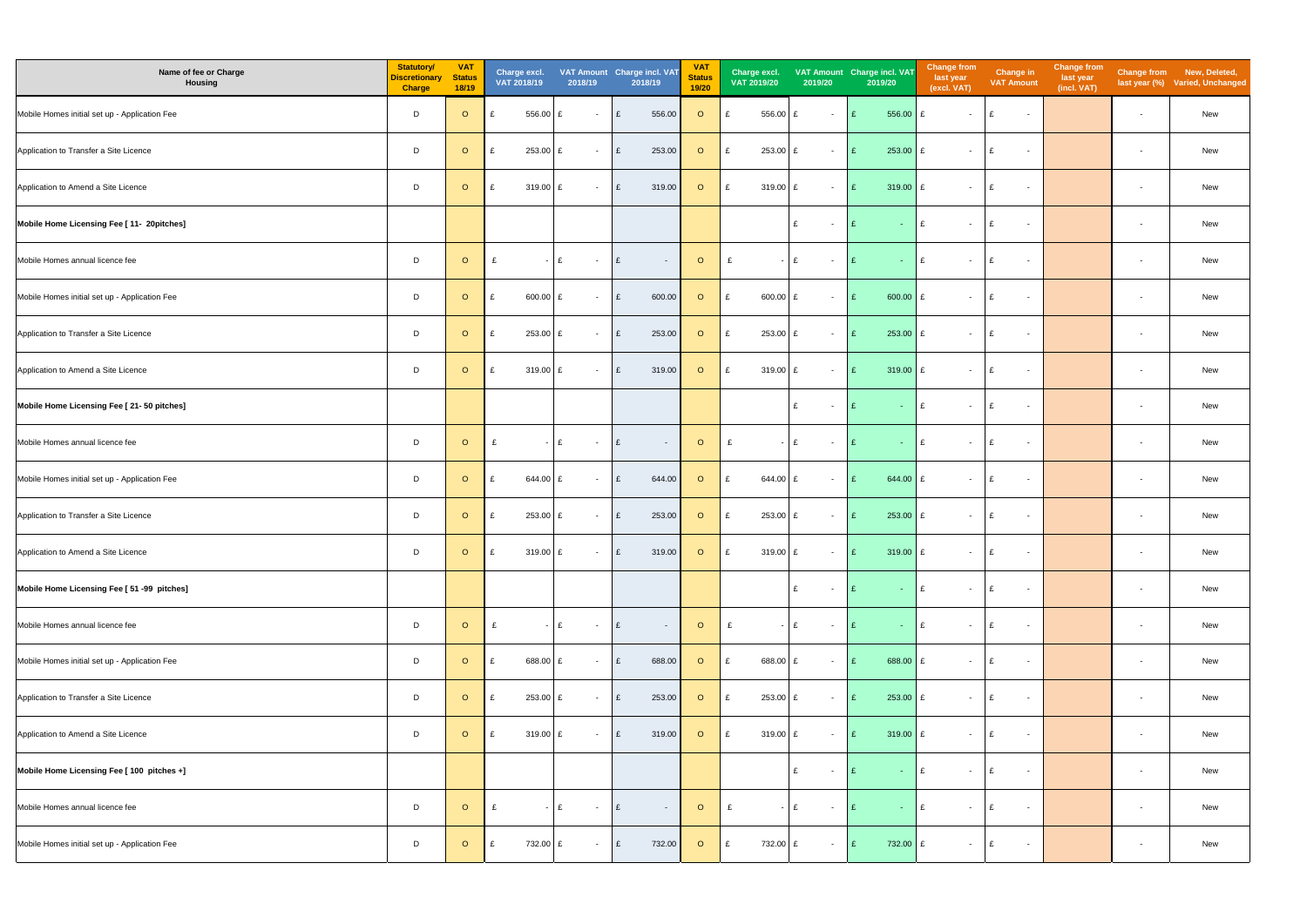| Name of fee or Charge<br>Housing       | <b>Statutory/</b><br><b>Discretionary Status</b><br><b>Charge</b> | <b>VAT</b><br>18/19 | Charge excl.<br>VAT 2018/19 | 2018/19 | VAT Amount Charge incl. VAT<br>2018/19 | <b>VAT</b><br>Status  <br>19/20 | VAT 2019/20 | 2019/20 | Charge excl. VAT Amount Charge incl. VAT<br>2019/20 | <b>Change from</b><br>last year<br>(excl. VAT) | <b>Change in</b><br><b>VAT Amount</b> | <b>Change from</b><br>last year<br>(incl. VAT) | Change from New, Deleted,<br>last year (%) Varied, Unchanged |
|----------------------------------------|-------------------------------------------------------------------|---------------------|-----------------------------|---------|----------------------------------------|---------------------------------|-------------|---------|-----------------------------------------------------|------------------------------------------------|---------------------------------------|------------------------------------------------|--------------------------------------------------------------|
| Application to Transfer a Site Licence |                                                                   | $\circ$             | 253.00 ±                    |         | 253.00                                 |                                 | 253.00      |         | 253.00 E                                            |                                                |                                       |                                                | <b>New</b>                                                   |
| Application to Amend a Site Licence    |                                                                   | $\circ$             | 319.00 }                    |         | 319.00                                 |                                 | 319.00 £    |         | 319.00 £                                            |                                                |                                       |                                                | New                                                          |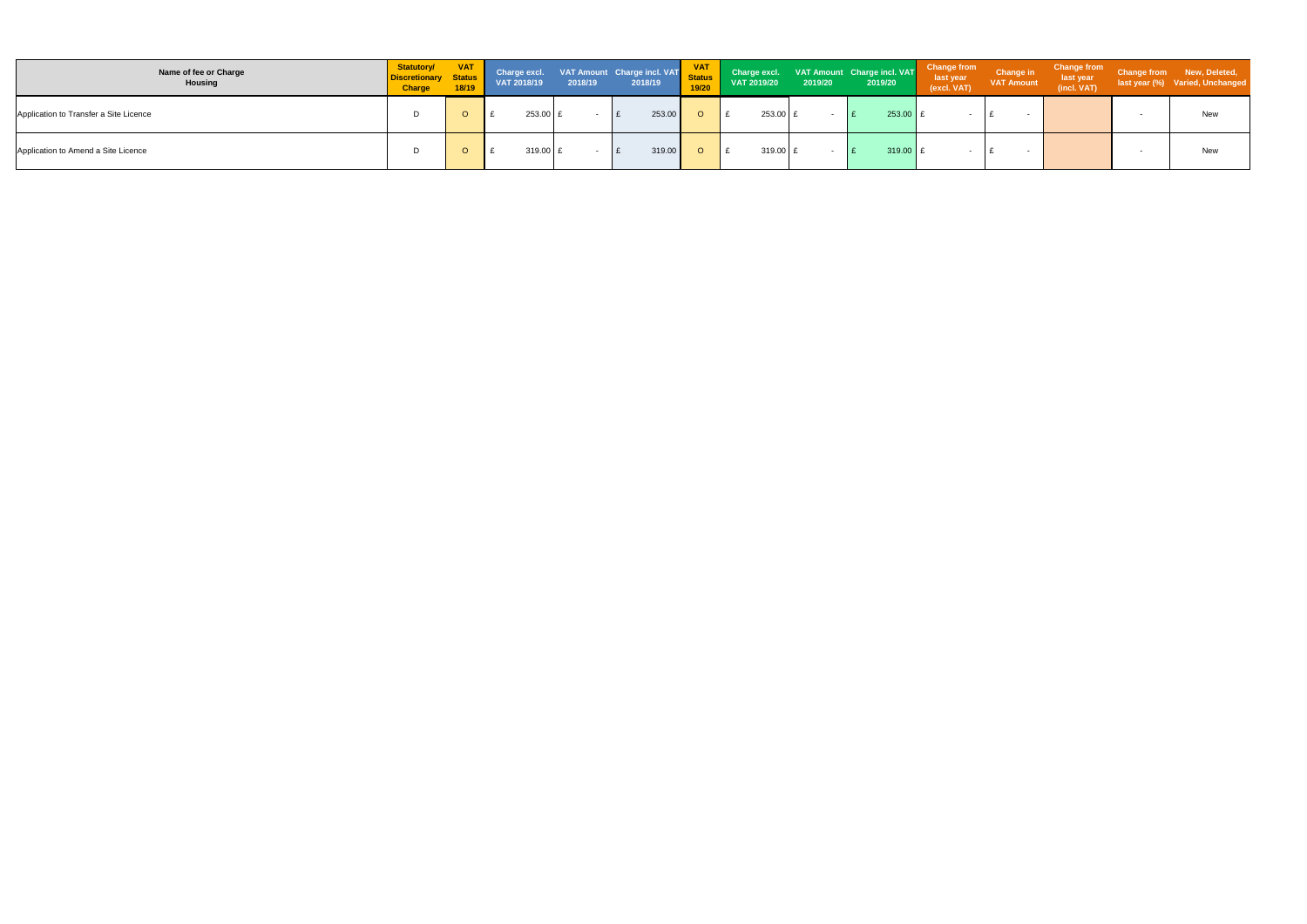| Name of fee or Charge<br><b>Housing</b>                                                                                | <b>Statutory/</b><br><b>Discretionary</b><br><b>Charge</b> | <b>VAT</b><br><b>Status</b><br>18/19 |   | Charge excl.<br>VAT 2018/19 | VAT Amount Charge incl. VAT<br>2018/19 |              | 2018/19    | <b>VAT</b><br><b>Status</b><br>19/20 | Charge excl.<br>VAT 2019/20 |              | 2019/20        |              | VAT Amount Charge incl. VAT<br>2019/20 | <b>Change from</b><br>last year<br>(excl. VAT) | Change in<br><b>VAT Amount</b> | <b>Change from</b><br>last year<br>(incl. VAT) |          | Change from New, Deleted,<br>last year (%) Varied, Unchanged |
|------------------------------------------------------------------------------------------------------------------------|------------------------------------------------------------|--------------------------------------|---|-----------------------------|----------------------------------------|--------------|------------|--------------------------------------|-----------------------------|--------------|----------------|--------------|----------------------------------------|------------------------------------------------|--------------------------------|------------------------------------------------|----------|--------------------------------------------------------------|
| HMOs 5 year License (Fees for single tenancies and shared houses) - 3 to 5 units - Landlord<br><b>Accredited</b>       | D                                                          | $\circ$                              |   | $950.00$ £                  |                                        | £            | 950.00     | $\circ$                              | £                           | 975.00       | $\sim$         |              | 975.00                                 | £<br>$25.00$ £                                 | $\sim$                         | 25.00                                          | $+2.63%$ | <b>INCREASED</b>                                             |
| Part A: to be paid by all applicants for a license                                                                     |                                                            |                                      |   |                             | $\sim$                                 |              | $\sim$     |                                      | 550.00                      |              | $\sim$         |              | 550.00                                 |                                                |                                |                                                |          |                                                              |
| Part B: to be paid by all applications who are granted a license                                                       |                                                            |                                      |   |                             | £.<br>$\sim$                           | £            | $\sim$     |                                      | 425.00<br>₽                 |              | $\sim$         |              | 425.00                                 |                                                |                                |                                                |          |                                                              |
| HMOs 5 year License (Fees for single tenancies and shared houses) - 3 to 5 units - Non<br><b>Accredited</b>            | D                                                          | $\circ$                              | £ | $1,099.00$ £                |                                        | £            | 1.099.00   | $\Omega$                             | £                           | $1,130.00$ £ | $\sim$         |              | 1,130.00                               | 31.00 $E$<br>£                                 | $\sim$                         | 31.00<br>$\mathsf{F}$                          | $+2.82%$ | <b>INCREASED</b>                                             |
| Part A: to be paid by all applicants for a license                                                                     |                                                            |                                      |   |                             | $\sim$                                 |              | $\sim$     |                                      | 625.00                      |              | $\sim$         |              | 625.00                                 |                                                |                                |                                                |          |                                                              |
| Part B: to be paid by all applications who are granted a license                                                       |                                                            |                                      |   |                             | £<br>$\sim$                            | $\mathbf{f}$ | $\sim$ $-$ |                                      | 505.00<br>£                 |              | $\sim$         | $\mathbf{f}$ | 505.00                                 |                                                |                                |                                                |          |                                                              |
| HMOs 5 year License (Fees for single tenancies and shared houses) - 6 to 10 units - Landlord<br>Accredited             | D                                                          | $\circ$                              | £ | 999.00 $E$                  |                                        | £            | 999.00     | $\mathbf{o}$                         | £                           | $1,025.00$ £ | $\sim$         |              | 1,025.00                               | $26.00$ £<br>£                                 | $\overline{\phantom{a}}$       | $\mathbf{f}$<br>26.00                          | $+2.60%$ | <b>INCREASED</b>                                             |
| Part A: to be paid by all applicants for a license                                                                     |                                                            |                                      |   |                             | £<br>$\sim$                            | $\mathbf{f}$ | $\sim$ $-$ |                                      | £                           | 570.00       | $\sim$         |              | 570.00                                 |                                                |                                |                                                |          |                                                              |
| Part B: to be paid by all applications who are granted a license                                                       |                                                            |                                      |   |                             | £<br>$\sim$                            | $\mathbf{f}$ | $\sim$     |                                      | £                           | 455.00       | $\sim$         |              | 455.00                                 |                                                |                                |                                                |          |                                                              |
| HMOs 5 year License (Fees for single tenancies and shared houses) - 6 to 10 units - Non<br><b>Accredited</b>           | D                                                          | $\Omega$                             |   | 1.149.00 £                  |                                        |              | 1.149.00   | $\Omega$                             | £                           | 1,180.00 $E$ | $\sim$         |              | 1,180.00                               | 31.00 $E$<br>£                                 | $\overline{\phantom{a}}$       | 31.00                                          | $+2.70%$ | <b>INCREASED</b>                                             |
| Part A: to be paid by all applicants for a license                                                                     |                                                            |                                      |   |                             | £<br>$\sim$                            | $\mathbf{f}$ | $\sim$ $-$ |                                      | £                           | 650.00       | $\sim$         |              | 650.00                                 |                                                |                                |                                                |          |                                                              |
| Part B: to be paid by all applications who are granted a license                                                       |                                                            |                                      |   |                             | £<br>$\sim$                            | $\mathbf{f}$ | $\sim$ $-$ |                                      | £                           | 530.00       | $\sim$         | $\mathbf{f}$ | 530.00                                 |                                                |                                |                                                |          |                                                              |
| HMOs 5 year License (Fees for single tenancies and shared houses) - 11 to 15 units - Landlord<br><b>Accredited</b>     | D                                                          | $\circ$                              |   | $1,099.00$ £                |                                        | £            | 1.099.00   | $\Omega$                             | £                           | $1,130.00$ £ | $\sim$         |              | 1,130.00                               | 31.00 $E$<br>$\mathbf{f}$                      | $\sim$                         | $\mathbf{f}$<br>31.00                          | $+2.82%$ | <b>INCREASED</b>                                             |
| Part A: to be paid by all applicants for a license                                                                     |                                                            |                                      |   |                             | $\sim$                                 |              | $\sim$ $-$ |                                      | 680.00<br>£                 |              | $\sim$         |              | 680.00                                 |                                                |                                |                                                |          |                                                              |
| Part B: to be paid by all applications who are granted a license                                                       |                                                            |                                      |   |                             | £<br>$\sim$                            | £            | $\sim$     |                                      | £                           | 450.00       | $\sim$         |              | 450.00                                 |                                                |                                |                                                |          |                                                              |
| HMOs 5 year License (Fees for single tenancies and shared houses) - 11 to 15 units - Non<br><b>Accredited</b>          | D                                                          | $\Omega$                             |   | 1,264.00                    | £                                      | £            | 1.264.00   | $\circ$                              | £                           | 1,300.00 $E$ | $\sim$         |              | 1,300.00                               | 36.00 £<br>£                                   | $\overline{\phantom{a}}$       | 36.00<br>$\mathsf{F}$                          | $+2.85%$ | <b>INCREASED</b>                                             |
| Part A: to be paid by all applicants for a license                                                                     |                                                            |                                      |   |                             | £<br>$\sim$                            | £            | $\sim$ $-$ |                                      | £<br>780.00                 |              | $\sim$         |              | 780.00                                 |                                                |                                |                                                |          |                                                              |
| Part B: to be paid by all applications who are granted a license                                                       |                                                            |                                      |   |                             | £<br>$\sim$                            | £            | $\sim$     |                                      | £<br>520.00                 |              | $\sim$         |              | 520.00                                 |                                                |                                |                                                |          |                                                              |
| HMOs 5 year License (Fees for single tenancies and shared houses) - 16 to 20 units - Landlord<br><b>Accredited</b>     | D                                                          | $\circ$                              |   | 1,199.00                    | £                                      |              | 1.199.00   | $\circ$                              | £                           | 1,235.00 $E$ | $\sim$         |              | 1,235.00                               | £<br>$36.00 \text{ E}$                         | $\overline{\phantom{a}}$       | 36.00                                          | $+3.00%$ | <b>INCREASED</b>                                             |
| Part A: to be paid by all applicants for a license                                                                     |                                                            |                                      |   |                             | $\sim$                                 | $\mathbf{f}$ | $\sim$     |                                      | £<br>670.00                 |              | $\sim$         |              | 670.00                                 |                                                |                                |                                                |          |                                                              |
| Part B: to be paid by all applications who are granted a license                                                       |                                                            |                                      |   |                             | $\sim$                                 | £            | $\sim$     |                                      | 565.00                      |              | $\sim$         |              | 565.00                                 |                                                |                                |                                                |          |                                                              |
| HMOs 5 year License (Fees for single tenancies and shared houses) - 16 to 20 units - Non<br>Accredited                 | D                                                          | $\circ$                              |   | 1,380.00                    | £                                      | £            | 1.380.00   | $\mathbf{o}$                         | £                           | $1,420.00$ £ | $\sim$         |              | 1,420.00                               | 40.00 £                                        | $\overline{\phantom{a}}$       | 40.00                                          | $+2.90%$ | <b>INCREASED</b>                                             |
| Part A: to be paid by all applicants for a license                                                                     |                                                            |                                      |   |                             | $\sim$                                 | $\mathbf{f}$ | $\sim$ $-$ |                                      |                             | 770.00       | $\sim$         |              | 770.00                                 |                                                |                                |                                                |          |                                                              |
| Part B: to be paid by all applications who are granted a license                                                       |                                                            |                                      |   |                             | $\sim$                                 | $\mathbf{f}$ | $\sim$     |                                      | £                           | 650.00       | $\sim$         |              | 650.00                                 |                                                |                                |                                                |          |                                                              |
| New HMOs 5 year License (Fees for single tenancies and shared houses) - 21 to 29 units -<br><b>Landlord Accredited</b> | D                                                          | $\circ$                              |   | 1.380.00                    | £                                      |              | 1.380.00   | $\Omega$                             | £                           | $1,420.00$ £ | $\blacksquare$ |              | 1,420.00                               | 40.00 £<br>$\mathbf{f}$                        | $\overline{\phantom{0}}$       | 40.00                                          | $+2.90%$ | <b>INCREASED</b>                                             |
| Part A: to be paid by all applicants for a license                                                                     |                                                            |                                      |   |                             | £<br>$\sim$                            | $\mathbf{f}$ | $\sim$     |                                      | £                           | 760.00       | $\sim$         |              | 760.00                                 |                                                |                                |                                                |          |                                                              |
| Part B: to be paid by all applications who are granted a license                                                       |                                                            |                                      |   |                             | £<br>$\sim$                            | £            | $\sim$     |                                      | £                           | 660.00       | $\sim$         |              | 660.00                                 |                                                |                                |                                                |          |                                                              |
| New HMOs 5 year License (Fees for single tenancies and shared houses) - 21 to 29 units - Non<br><b>Accredited</b>      | D                                                          | $\circ$                              |   | $1.585.00$ £                |                                        | $\mathbf{f}$ | 1.585.00   | $\Omega$                             | £                           | $1,630.00$ £ | $\sim$         |              | 1,630.00                               | 45.00 $E$<br>$\mathbf{f}$                      | $\overline{\phantom{a}}$       | 45.00<br>$\mathbf{f}$                          | $+2.84%$ | <b>INCREASED</b>                                             |
| Part A: to be paid by all applicants for a license                                                                     |                                                            |                                      |   |                             | $\sim$                                 | £            | $\sim$     |                                      | £                           | 870.00       | $\sim$         |              | 870.00                                 |                                                |                                |                                                |          |                                                              |
| Part B: to be paid by all applications who are granted a license                                                       |                                                            |                                      |   |                             | $\sim$                                 | $\mathbf{f}$ | $\sim$     |                                      |                             | 760.00       | $\sim$         |              | 760.00                                 |                                                |                                |                                                |          |                                                              |
| New HMOs 5 year License (Fees for single tenancies and shared houses) - 30 or more units -                             |                                                            |                                      |   |                             |                                        |              |            |                                      |                             |              |                |              |                                        |                                                |                                |                                                |          |                                                              |
| <b>Landlord Accredited</b>                                                                                             | D                                                          | $\Omega$                             |   | $1.600.00$ £                |                                        | £            | 1.600.00   | $\Omega$                             | £                           | $1,645.00$ £ | $\sim$         |              | 1,645.00                               | 45.00 £<br>£                                   | $\sim$                         | 45.00<br>$\mathsf{F}$                          | $+2.81%$ | <b>INCREASED</b>                                             |
| Part A: to be paid by all applicants for a license                                                                     |                                                            |                                      |   |                             | $\sim$                                 | £            | $\sim$     |                                      | 900.00<br>£                 |              | $\sim$         |              | 900.00                                 |                                                |                                |                                                |          |                                                              |
| Part B: to be paid by all applications who are granted a license                                                       |                                                            |                                      |   |                             | $\sim$                                 |              | $\sim$     |                                      | £<br>745.00                 |              | $\sim$         |              | 745.00                                 |                                                |                                |                                                |          |                                                              |
| New HMOs 5 year License (Fees for single tenancies and shared houses) - 30 or more units -<br><b>Non Accredited</b>    | D                                                          | $\circ$                              |   | 1,840.00                    | £                                      | £            | 1.840.00   | $\circ$                              | £                           | 1,890.00 £   | $\sim$         |              | 1,890.00                               | 50.00 $E$<br>£                                 | $\sim$                         | 50.00                                          | $+2.72%$ | <b>INCREASED</b>                                             |
| Part A: to be paid by all applicants for a license                                                                     |                                                            |                                      |   |                             | £<br>$\sim$                            | $\mathbf{f}$ | $\sim$     |                                      | £                           | $1.025.00$ £ | $\sim$         |              | 1.025.00                               |                                                |                                |                                                |          |                                                              |
| Part B: to be paid by all applications who are granted a license                                                       |                                                            |                                      |   |                             | £<br>$\sim$                            | £            | $\sim$ $-$ |                                      |                             | 865.00 £     | $\sim$         |              | 865.00                                 |                                                |                                |                                                |          |                                                              |
|                                                                                                                        |                                                            |                                      |   |                             |                                        |              |            |                                      |                             |              |                |              |                                        |                                                |                                |                                                |          |                                                              |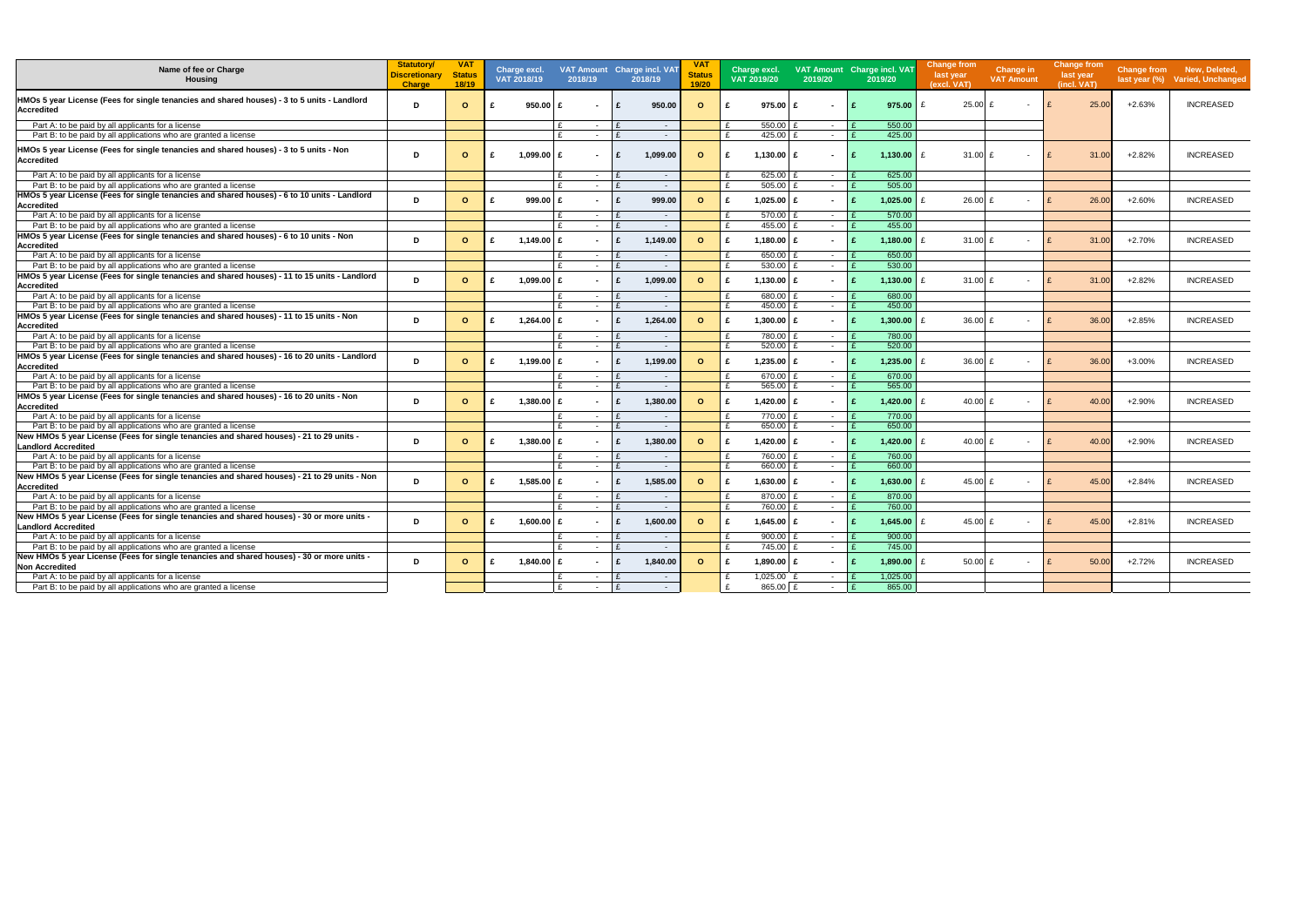| Name of fee or Charge<br><b>Planning, Transport &amp; Regeneration</b>                                                                                                                                                                    | <b>Statutory/</b><br>Discretionary<br><b>Charge</b> | <b>VAT</b><br>Status<br>18/19 | Charge excl.<br>VAT 2018/19 | 2018/19                  |                  | VAT Amount Charge incl. VAT<br>2018/19 | <b>VAT</b><br>Status<br>19/20 | Charge excl.<br>VAT 2019/20   | 2019/20                       | <b>VAT Amount</b> Charge incl. VAT<br>2019/20 | <b>Change from</b><br>last year<br>(excl. VAT) | <b>Change in</b><br><b>VAT Amount</b>                          | <b>Change from</b><br>last year<br>(incl. VAT) | <b>Change from</b><br>last year $(\%)$ | New, Deleted,<br><b>Varied, Unchanged</b> |
|-------------------------------------------------------------------------------------------------------------------------------------------------------------------------------------------------------------------------------------------|-----------------------------------------------------|-------------------------------|-----------------------------|--------------------------|------------------|----------------------------------------|-------------------------------|-------------------------------|-------------------------------|-----------------------------------------------|------------------------------------------------|----------------------------------------------------------------|------------------------------------------------|----------------------------------------|-------------------------------------------|
| Commercial Matters - Administration fee for processing Commercial & Other Applications                                                                                                                                                    | D                                                   | S.                            | 30.00                       |                          | 6.00             | 36.00                                  | -S                            | 50.00                         | 10.00                         | $60.00$ £                                     | $20.00$ £                                      |                                                                | 4.00 $E$<br>24.00                              | +66.67%                                | <b>INCREASED</b>                          |
| Commercial Matters - Assignment of Leases (Council owned premises). Minimum Charge £900 plus<br>VAT                                                                                                                                       | D                                                   | S                             | £375 - £750                 | £75 - £150               |                  | £450 - £900                            | <sub>S</sub>                  | <b>POA</b>                    | $\overline{\phantom{a}}$      | POA                                           | £                                              | £                                                              |                                                | $\overline{\phantom{a}}$               | <b>INCREASED</b>                          |
| Commercial Matters - Dilapidation Surveys and Schedules of Repair/Condition (Council Owned<br>Premises). Minimum fee and hourly rate charge in preparing survey and supervising works                                                     | D                                                   | S.                            | 385.00                      | $\mathbf{f}$             | 77.00            | 462.00<br>$\mathbf{f}$                 | <sub>S</sub>                  | <b>POA</b>                    | $\sim$                        | <b>POA</b>                                    | £<br>$\sim$                                    | $-77.00$                                                       | <b>POA</b>                                     | $\overline{\phantom{a}}$               | <b>INCREASED</b>                          |
| Commercial Matters - Licence to undertake alterations/building works<br>Commercial Matters - Licence to vary lease terms (Council owned premises)                                                                                         | D<br>D                                              | S.<br>S.                      | £375 - £750<br>£375 - £750  | £75 - £150<br>£75 - £150 |                  | £450 - £900<br>£450 - £900             | S.<br>S.                      | <b>POA</b><br><b>POA</b>      | £<br>$\sim$<br>$\sim$         | <b>POA</b><br>POA                             | $\sim$<br>$\sim$                               | £<br>$\overline{\phantom{a}}$<br>£<br>$\overline{\phantom{a}}$ |                                                | $\sim$<br>$\sim$                       | <b>INCREASED</b><br><b>INCREASED</b>      |
| Commercial Matters - New Letting - Non Standard Commercial Shop Lease                                                                                                                                                                     | D                                                   | <sub>S</sub>                  | £640 - £1,300               | £128 - £260              |                  | £768 - £1,560                          | S                             | <b>POA</b>                    | $\sim$                        | <b>POA</b>                                    | $\sim$                                         | $\sim$                                                         |                                                | $\sim$                                 | <b>INCREASED</b>                          |
| Commercial Matters - New Letting - Standard Commercial Shop Lease                                                                                                                                                                         | D                                                   | <sub>S</sub>                  | 385.00                      |                          | 77.00            | 462.00                                 | <sub>S</sub>                  | <b>POA</b>                    | $\sim$                        | <b>POA</b>                                    | $\sim$                                         | $-77.00$                                                       | <b>POA</b>                                     | $\sim$                                 | <b>INCREASED</b>                          |
| Commercial Matters - Other Processes and Consents                                                                                                                                                                                         | D                                                   | <sub>S</sub>                  | 385.00                      |                          | 77.00            | 462.00                                 | <sub>S</sub>                  | <b>POA</b>                    | $\sim$                        | <b>POA</b>                                    | $\sim$                                         | $-77.0$                                                        | <b>POA</b>                                     | $\sim$                                 | <b>INCREASED</b>                          |
| Non Commercial Matters - Area up to 25 Sqm - Land offering development potential either as a<br>separate plot or if combined with other land                                                                                              | D                                                   | S                             | Negotiable                  |                          |                  | Negotiable                             | S                             | Negotiable                    | $\overline{\phantom{a}}$      | Negotiable                                    |                                                |                                                                |                                                | $\overline{\phantom{a}}$               | unchanged                                 |
| Non Commercial Matters - Area up to 25 Sqm - Sale of land at the end of the rear garden retained by<br>the Council from a Right to Buy sale or amenity land adjoining a property sold under a Right to Buy                                | D                                                   | S                             | Negotiable                  |                          |                  | Negotiable                             | <sub>S</sub>                  | Negotiable                    | $\sim$                        | Negotiable                                    |                                                | £                                                              |                                                |                                        | unchanged                                 |
| Non Commercial Matters - Other Processes and Consents                                                                                                                                                                                     | D                                                   | S.                            | 385.00                      |                          | 77.00            | 462.00                                 | <sub>S</sub>                  | Negotiable                    | $\sim$                        | Negotiable                                    | $\sim$                                         | $-77.00$                                                       | <b>Negotiable</b>                              | $\sim$                                 | unchanged                                 |
| Non Commercial Matters - Request for an easement over Council Land Applicant would also need to<br>pay for additional cost of works (e.g. drop kerb and crossover) and any additional legal costs affecting<br>the title to the property. | D                                                   | S.                            | 385.00                      |                          | 77.00            | 462.00<br>£                            | <sub>S</sub>                  | Negotiable                    | $\overline{\phantom{a}}$      | Negotiable                                    | $\sim$                                         | $-77.00$                                                       | <b>Negotiable</b>                              | $\sim$                                 | unchanged                                 |
| Non Commercial Matters - Stanley Lazell Memorial Hall Dell Road - 1. Whole Hall hire Weekends per<br>hour                                                                                                                                 | D                                                   | E.                            | 38.00                       | £                        | $\sim$           | £<br>38.00                             | Е                             | $50.00$ £                     | $\sim$                        | 50.00                                         | 12.00 £<br>£                                   | $\sim$                                                         | £<br>12.00                                     | +31.58%                                | <b>INCREASED</b>                          |
| Non Commercial Matters - Stanley Lazell Memorial Hall Dell Road - 2. Whole Hall hire Weekdays per<br>hour                                                                                                                                 | D                                                   | E.                            | £                           | 18.00<br>£               | $\sim$           | £<br>18.00                             | Ε                             | $25.00$ £<br>f                | $\sim$                        | 25.00                                         | £                                              | $7.00$ £<br>$\overline{\phantom{a}}$                           | $\mathbf{f}$<br>7.00                           | +38.89%                                | <b>INCREASED</b>                          |
| Non Commercial Matters - Stanley Lazell Memorial Hall Dell Road - 3. Hire of Small Meeting Room per<br>hour                                                                                                                               | D                                                   | E.                            | £                           | $8.00 \quad \text{£}$    | $\sim$           | £<br>8.00                              | E.                            | $15.00 \, \text{E}$           | $\sim$                        | 15.00                                         | £                                              | 7.00 £<br>$\sim$                                               | $\mathbf{f}$<br>7.00                           | +87.50%                                | <b>INCREASED</b>                          |
| Non Commercial Matters - Stanley Lazell Memorial Hall Dell Road - 4. Senior Citizens / Charitable<br>Organisations                                                                                                                        | D                                                   | Е                             | £                           | £                        | $\sim$           | £<br>$\sim$                            | E.                            | Negotiable                    | $\sim$                        | Negotiable                                    | $\sim$                                         | £<br>$\overline{\phantom{a}}$                                  | <b>No 17/18 Value</b>                          | $\blacksquare$                         | <b>INCREASED</b>                          |
| Non Commercial Matters - Stanley Lazell Memorial Hall Dell Road - 5. Whole Hall hire Daytime/<br>Weekends per hour                                                                                                                        | D                                                   | E                             | 23.00                       | £                        | $\sim$           | £<br>23.00                             | Ε                             |                               | £<br>$\overline{\phantom{a}}$ |                                               | £<br>$\overline{\phantom{a}}$                  | £                                                              |                                                | $\overline{\phantom{a}}$               | REMOVED\Deleted                           |
| Car parking - Discretionary suspension of the use of on-street parking places for waiting/loading -<br>charge per parking space                                                                                                           | S                                                   | $\circ$                       | £25 per day                 |                          |                  | £25 per day                            | $\circ$                       | £25 per day                   | £<br>$\overline{\phantom{a}}$ | £25 per day                                   | £                                              | £                                                              |                                                | $\overline{\phantom{a}}$               | unchanged                                 |
| Car Parking - Off Street-Pay & Display Car Parking Grays Car Parks (excl. Grays Beach) - Over 1 hour<br>under 2 hours                                                                                                                     | D                                                   | S                             |                             | 1.08                     | 0.22             | 1.30<br>£                              | <sub>S</sub>                  | 1.08                          | 0.22                          | 1.30                                          | £<br>$\blacksquare$                            | £                                                              |                                                | $\overline{\phantom{a}}$               | unchanged                                 |
| Car Parking - Off Street-Pay & Display Car Parking Grays Car Parks (excl. Grays Beach) - Over 2<br>hours under 4 hours                                                                                                                    | D                                                   | S                             | £                           | 1.75 $E$                 | $0.35$ £         | 2.10                                   | S                             | 1.75 $E$<br>£                 | $0.35$ £                      | 2.10                                          | £<br>$\sim$                                    | £<br>$\overline{\phantom{a}}$                                  |                                                | $\overline{\phantom{a}}$               | unchanged                                 |
| Car Parking - Off Street-Pay & Display Car Parking Grays Car Parks (excl. Grays Beach) - Over 4<br>hours under 6 hours                                                                                                                    | D                                                   | S                             | £                           | 3.08                     | $0.62$ £         | 3.70                                   | <sub>S</sub>                  | 3.08                          | $0.62$ £                      | $3.70$ £                                      | $\sim$                                         | £                                                              |                                                |                                        | unchanged                                 |
| Car Parking - Off Street-Pay & Display Car Parking Grays Car Parks (excl. Grays Beach) - Over 6<br>Hours                                                                                                                                  | D                                                   | S                             | £                           | 4.83<br>$\mathbf{f}$     | 0.97             | 5.80<br>£                              | <sub>S</sub>                  | 4.83                          | $0.97$ £                      | 5.80                                          | £<br>$\sim$                                    | £<br>$\overline{\phantom{a}}$                                  |                                                | $\overline{\phantom{a}}$               | unchanged                                 |
| Car Parking - Off Street-Pay & Display Car Parking Grays Car Parks (excl. Grays Beach) - Under 1<br>hour                                                                                                                                  | D                                                   | S.                            |                             | 0.58                     | $0.12$ E         | 0.70                                   | S                             | 0.58<br>£                     | $0.12$ £                      | 0.70                                          | E<br>$\sim$                                    | £<br>$\overline{\phantom{a}}$                                  |                                                |                                        | unchanged                                 |
| Car Parking - Off-Street Pay & Display Car Parking Canterbury Parade, South Ockendon - 1 to 2 hours                                                                                                                                       | D                                                   | <sub>S</sub>                  | £                           | 0.50                     | $0.10$ £         | 0.60                                   | S                             | 0.50<br>£                     | $0.10$ £                      | 0.60                                          | £<br>$\sim$                                    | £                                                              |                                                |                                        | unchanged                                 |
| Car Parking - Off-Street Pay & Display Car Parking Canterbury Parade, South Ockendon - All day                                                                                                                                            | D                                                   | S.                            | £                           | $1.75 \tE$               | $0.35$ $E$       | 2.10                                   | <sub>S</sub>                  | 1.75 $E$                      | $0.35$ $E$                    | 2.10                                          | £<br>$\sim$                                    | Ι£<br>$\overline{\phantom{a}}$                                 |                                                |                                        | unchanged                                 |
| Car Parking - Off-Street Pay & Display Car Parking Canterbury Parade, South Ockendon - Under 1                                                                                                                                            | D                                                   | S                             |                             | £                        |                  | £<br>$\sim$                            | S                             |                               | $-1E$<br>$\sim$               |                                               | $\sim$                                         | £                                                              | No 17/18 Value                                 |                                        | unchanged                                 |
| Car Parking - Off-Street Pay & Display Car Parking Tamarisk Road, South Ockendon - 1 to 2 hours                                                                                                                                           | D                                                   | <sub>S</sub>                  | £                           | 0.50<br>£                | $0.10$ £         | 0.60                                   | <sub>S</sub>                  | $0.50$ £<br>£                 | $0.10$ £                      | $0.60$ £                                      | $\sim$                                         | £<br>$\overline{\phantom{a}}$                                  |                                                | $\overline{\phantom{a}}$               | unchanged                                 |
| Car Parking - Off-Street Pav & Display Car Parking Tamarisk Road. South Ockendon - Over 2 hours                                                                                                                                           | D                                                   | <sub>S</sub>                  | £                           | 1.75 $E$                 | $0.35$ £         | 2.10                                   | <sub>S</sub>                  | $1.75$ £<br>£                 | $0.35$ £                      | $2.10$ £                                      | $\sim$                                         | E<br>$\sim$                                                    |                                                | $\overline{\phantom{a}}$               | unchanged                                 |
| Car Parking - Off-Street Pay & Display Car Parking Grays Beach - 0 to 2 hours                                                                                                                                                             | D                                                   | <sub>S</sub>                  | £                           | 0.58<br>- F              | $0.12$ £         | 0.70                                   | <sub>S</sub>                  | $0.58$ £                      | $0.12$ £                      | $0.70$ £                                      | $\sim$                                         | £<br>$\sim$                                                    |                                                | $\overline{\phantom{a}}$               | unchanged                                 |
| Car Parking - Off-Street Pay & Display Car Parking Grays Beach - All day                                                                                                                                                                  | D                                                   | S                             | £                           | 2.67<br>£                | 0.53             | 3.20<br>E                              | <sub>S</sub>                  | £<br>$2.67$ £                 | 0.53                          | 3.20                                          | $\sim$                                         | £<br>$\sim$                                                    |                                                | $\sim$                                 | unchanged                                 |
| Car Parking - Off-Street Pay & Display Car Parking Purfleet in Cornwall House - 0-2 hours                                                                                                                                                 | D                                                   | <sub>S</sub>                  | £                           | 0.58<br>£                | $0.12$ £         | 0.70                                   | S                             | $0.58$ £                      | $0.12$ £                      | 0.70                                          | £<br>$\sim$                                    | £<br>$\sim$                                                    |                                                | $\sim$                                 | unchanged                                 |
| Car Parking - Off-Street Pay & Display Car Parking Purfleet in Cornwall House - All day<br>Car Parking - On-Street Pay & Display - Long Stay Thames Road & Access Road to Yacht Club - 0 to 1                                             | D                                                   | S                             | £                           | 2.67<br>£                | 0.53             | 3.20<br>£                              | S                             | $2.67$ £<br>£                 | 0.53                          | 3.20<br>$\mathbf{f}$                          | £<br>$\sim$                                    | £<br>$\sim$                                                    |                                                | $\overline{\phantom{a}}$               | unchanged                                 |
| hour<br>Car Parking - On-Street Pay & Display - Long Stay Thames Road & Access Road to Yacht Club - 1 to 2                                                                                                                                | D                                                   | $\circ$                       | £                           | $0.70$ £                 | $\sim$           | 0.70<br>£                              | $\circ$                       | $0.70$ £<br>$\mathbf{f}$      | $\sim$                        | $0.70$ £<br>$\mathbf{f}$                      | $\sim$                                         | £<br>$\overline{\phantom{a}}$                                  |                                                | $\overline{\phantom{a}}$               | unchanged                                 |
| hours<br>Car Parking - On-Street Pay & Display - Long Stay Thames Road & Access Road to Yacht Club - over                                                                                                                                 | D                                                   | $\circ$                       | £                           | $1.20$ £                 |                  | £<br>1.20                              | $\circ$                       | £<br>$1.20$ £                 | $\sim$                        | $1.20$ £<br>$\mathbf{f}$                      | $\sim$                                         | E<br>$\overline{\phantom{a}}$                                  |                                                | $\overline{\phantom{a}}$               | unchanged                                 |
| 2 hours<br>Car Parking - On-Street Pay & Display - Short Stay (excl. Thames Road & Access Road to Yacht Club)                                                                                                                             | D                                                   | $\circ$                       | £                           | $3.20 \text{ E}$         | $\sim$           | 3.20<br>£                              | $\circ$                       | 3.20 $E$<br>$\mathbf{f}$      | $\sim$                        | $3.20$ £<br>$\mathbf{f}$                      | $\sim$                                         | E<br>$\sim$                                                    |                                                | $\overline{\phantom{a}}$               | unchanged                                 |
| 0 to 1 hour<br>Car Parking - On-Street Pay & Display - Short Stay (excl. Thames Road & Access Road to Yacht Club)                                                                                                                         | D                                                   | $\circ$                       | £                           | $0.70$ £                 |                  | £<br>0.70                              | $\circ$                       | $\mathbf{f}$<br>$0.70$ £      | $\sim$                        | $0.70$ £<br>E                                 | $\sim$                                         | E<br>$\overline{\phantom{a}}$                                  | $\mathbf{f}$                                   | $\overline{\phantom{a}}$               | unchanged                                 |
| 1 to 2 hour<br>Car Parking - On-Street Pay & Display - Short Stay (excl. Thames Road & Access Road to Yacht Club)                                                                                                                         | D                                                   | $\circ$                       | £                           | 1.40 $E$                 |                  | £<br>1.40                              | $\circ$                       | £<br>1.40 $E$                 | $\overline{\phantom{a}}$      | $1.40$ £<br>E                                 | $\sim$                                         | E<br>$\overline{\phantom{a}}$                                  | $\mathbf{f}$                                   |                                        | unchanged                                 |
| 2 to 4 hour                                                                                                                                                                                                                               | D<br>D                                              | $\circ$<br>$\circ$            | £                           | 2.30 E<br>$0.70$ £       | $\sim$           | £<br>2.30<br>0.70<br>£                 | $\circ$<br>$\circ$            | £<br>2.30 E<br>$0.70$ £       | $\sim$                        | $2.30 \text{ E}$<br>$\mathbf{f}$<br>0.70      | $\sim$                                         | E<br>$\overline{\phantom{a}}$<br>£                             |                                                | $\blacksquare$                         | unchanged                                 |
| Car Parking - On-Street Pay & Display Quick Stops - 0 to 30 mins<br>Car Parking - On-Street Pay & Display Quick Stops - 30 to 45 mins                                                                                                     | D                                                   | $\circ$                       | £                           | $0.90$ £                 | $\sim$<br>$\sim$ | 0.90<br>£                              | $\circ$                       | $0.90$ £<br>£                 | $\sim$<br>$\sim$              | 0.90                                          | $\sim$<br>£<br>$\sim$                          | $\sim$<br>£<br>$\sim$                                          |                                                | $\sim$<br>$\sim$                       | unchanged<br>unchanged                    |
| Car Parking - On-Street Pay & Display Quick Stops - 45 mins to 1 hour                                                                                                                                                                     | D                                                   | $\circ$                       | £                           | 1.40<br>£                | $\sim 10$        | £<br>1.40                              | $\circ$                       | 1.40 $E$                      | $\sim$                        | 1.40                                          | £<br>$\sim$                                    | £<br>$\sim$                                                    |                                                | $\sim$                                 | unchanged                                 |
| Car Parking - Penalty Charge Notices - Higher Level Contraventions - Penalty Charge                                                                                                                                                       | S                                                   | $\circ$                       | £<br>70.00                  | £                        | $\sim$           | 70.00<br>£                             | $\circ$                       | £<br>70.00 £                  | $\sim$                        | 70.00                                         | £<br>$\sim$                                    | £<br>$\sim$                                                    |                                                | $\sim$                                 | unchanged                                 |
| Car Parking - Penalty Charge Notices - Higher Level Contraventions - Penalty Charge paid within 14<br>days                                                                                                                                | S                                                   | $\circ$                       | 35.00<br>£                  | £                        | $\sim$           | £<br>35.00                             | $\circ$                       | £<br>$35.00 \text{ } \pounds$ | $\sim$                        | 35.00                                         | £<br>$\sim$                                    | £<br>$\overline{\phantom{a}}$                                  |                                                | $\overline{\phantom{a}}$               | unchanged                                 |
| Car Parking - Penalty Charge Notices - Lower Level Contraventions - Penalty Charge                                                                                                                                                        | S                                                   | $\circ$                       |                             | 50.00 £                  | $\sim$           | £<br>50.00                             | $\circ$                       | £<br>50.00 $E$                | $\sim$                        | 50.00                                         | £<br>$\sim$                                    | £<br>$\overline{\phantom{a}}$                                  |                                                | $\sim$                                 | unchanged                                 |
| Car Parking - Penalty Charge Notices - Lower Level Contraventions - Penalty Charge paid within 14<br>days                                                                                                                                 | S                                                   | $\circ$                       | 25.00                       | £                        | $\sim$           | 25.00<br>£                             | $\circ$                       | $25.00$ £<br>£                | $\sim$                        | 25.00                                         | £<br>$\sim$                                    | £<br>$\overline{\phantom{a}}$                                  |                                                | $\sim$                                 | unchanged                                 |
| Parking Permits - Business Permits - Per Month thereof                                                                                                                                                                                    | D                                                   | $\circ$                       | £                           | 40.00 £                  | $\sim$           | £<br>40.00                             | $\circ$                       | £<br>40.00 £                  | $\sim$                        | $40.00$ £                                     | $\sim$                                         | £<br>$\sim$                                                    | $\mathbf{f}$                                   | $\sim$                                 | unchanged                                 |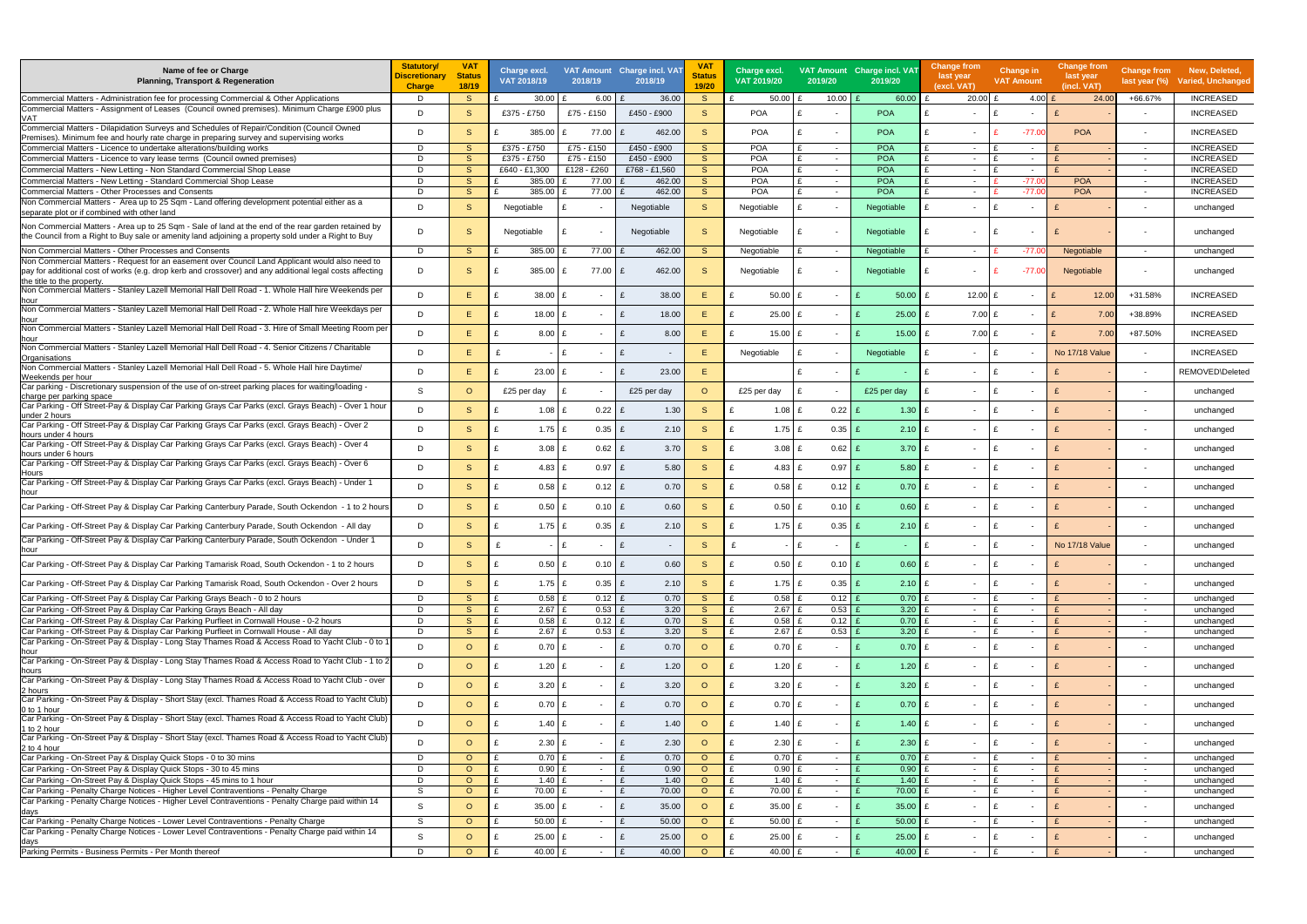| Name of fee or Charge<br><b>Planning, Transport &amp; Regeneration</b>                                                                                                                                                                                                                                                                                                                               | <b>Statutory/</b><br><b>Discretionary</b><br><b>Charge</b> | <b>VAT</b><br><b>Status</b><br>18/19 | Charge excl.<br>VAT 2018/19                                                                                                                                 | 2018/19                                  | VAT Amount Charge incl. VAT<br>2018/19                                                                                                                        | <b>VAT</b><br><b>Status</b><br>19/20 | Charge excl.<br>VAT 2019/20                                                                                                                                   | 2019/20                  | VAT Amount Charge incl. VAT<br>2019/20                                                                                                                      | <b>Change from</b><br>last year<br>(excl. VAT)                                                | Change in<br><b>VAT Amount</b>           | <b>Change from</b><br>last year<br>(incl. VAT) | last year $(\%)$         | Change from New, Deleted,<br><b>Varied, Unchanged</b> |
|------------------------------------------------------------------------------------------------------------------------------------------------------------------------------------------------------------------------------------------------------------------------------------------------------------------------------------------------------------------------------------------------------|------------------------------------------------------------|--------------------------------------|-------------------------------------------------------------------------------------------------------------------------------------------------------------|------------------------------------------|---------------------------------------------------------------------------------------------------------------------------------------------------------------|--------------------------------------|---------------------------------------------------------------------------------------------------------------------------------------------------------------|--------------------------|-------------------------------------------------------------------------------------------------------------------------------------------------------------|-----------------------------------------------------------------------------------------------|------------------------------------------|------------------------------------------------|--------------------------|-------------------------------------------------------|
| Parking Permits - Business Permits - Per year                                                                                                                                                                                                                                                                                                                                                        | D                                                          | $\circ$                              | 360.00 £                                                                                                                                                    |                                          | 360.00                                                                                                                                                        | $\circ$                              | 360.00 £                                                                                                                                                      | $\sim$                   | 360.00                                                                                                                                                      | $\mathbf{f}$<br>$\sim$                                                                        | - F<br>$\sim$                            |                                                | $\sim$                   | unchanged                                             |
| Parking Permits - Business Permits - for 6 months                                                                                                                                                                                                                                                                                                                                                    | D                                                          | $\circ$                              | 200.00                                                                                                                                                      | $\sim$                                   | 200.00                                                                                                                                                        | $\circ$                              | 200.00                                                                                                                                                        | $\overline{\phantom{a}}$ | 200.00                                                                                                                                                      | $\sim$                                                                                        | $\mathbf{f}$<br>$\sim$                   |                                                | $\overline{\phantom{a}}$ | unchanged                                             |
| Parking Permits - NHS Permits                                                                                                                                                                                                                                                                                                                                                                        | D                                                          | $\Omega$                             | $120.00$ £                                                                                                                                                  | $\sim$                                   | 120.00                                                                                                                                                        | $\circ$                              | 120.00                                                                                                                                                        | $\sim$                   | 120.00                                                                                                                                                      | $\sim$                                                                                        | $\mathbf{f}$<br>$\sim$                   |                                                | $\sim$                   | unchanged                                             |
| Parking Permits - Annual Permit Commuter Car Parks Only                                                                                                                                                                                                                                                                                                                                              | D                                                          | $\circ$                              | $1,000.00$ £                                                                                                                                                | $\sim$                                   | 1,000.00                                                                                                                                                      | $\circ$                              | 1,000.00                                                                                                                                                      | $\sim$                   | 1,000.00                                                                                                                                                    | $\overline{\phantom{0}}$                                                                      | $\mathbf{f}$<br>$\sim$                   |                                                | $\sim$                   | unchanged                                             |
| Parking Permits - Non Commuter Car Parks / On Street Long Stay Only                                                                                                                                                                                                                                                                                                                                  | D                                                          | $\circ$                              | $500.00$ £                                                                                                                                                  | $\sim$                                   | 500.00                                                                                                                                                        | $\circ$                              | $500.00$ £                                                                                                                                                    | $\sim$                   | 500.00                                                                                                                                                      | $\overline{\phantom{0}}$                                                                      | £<br>$\sim$                              |                                                | $\sim$                   | unchanged                                             |
| Parking Permits - Contractor Permits                                                                                                                                                                                                                                                                                                                                                                 | D                                                          | $\circ$                              | 150.00                                                                                                                                                      | $\sim$                                   | 150.00                                                                                                                                                        | $\circ$                              | 150.00                                                                                                                                                        | $\sim$                   | 150.00                                                                                                                                                      | $\sim$                                                                                        | $\mathbf{f}$<br>$\sim$                   |                                                | $\overline{\phantom{a}}$ | unchanged                                             |
| Parking Permits - Operational Permits                                                                                                                                                                                                                                                                                                                                                                | D                                                          | $\circ$                              | 120.00                                                                                                                                                      | f<br>$\sim$                              | 120.00<br>$\mathbf{f}$                                                                                                                                        | $\circ$                              | 120.00                                                                                                                                                        | $\sim$                   | 120.00                                                                                                                                                      | $\sim$                                                                                        | $\mathbf{f}$<br>$\sim$                   |                                                | $\sim$                   | unchanged                                             |
| Parking Permits - Replacement Permits                                                                                                                                                                                                                                                                                                                                                                | D                                                          | $\circ$                              | 10.00                                                                                                                                                       | $\sim$                                   | 10.00                                                                                                                                                         | $\circ$                              | 10.00                                                                                                                                                         | $\sim$                   | 10.00                                                                                                                                                       | $\overline{\phantom{0}}$                                                                      | £<br>$\sim$                              |                                                | $\sim$                   | unchanged                                             |
| Parking Permits - Residents Permits - Per year - 1st Permit per Household                                                                                                                                                                                                                                                                                                                            | D                                                          | $\circ$                              | $\mathbf{f}$                                                                                                                                                | $\mathbf{f}$<br>$\sim$                   | $\sim$                                                                                                                                                        | $\circ$                              |                                                                                                                                                               | $\overline{\phantom{a}}$ | $\sim$                                                                                                                                                      | $\sim$                                                                                        | $\mathbf{f}$<br>$\sim$                   | <b>No 17/18 Value</b>                          | $\overline{\phantom{a}}$ | unchanged                                             |
| Parking Permits - Residents Permits - Per year - 2nd Permit per Household                                                                                                                                                                                                                                                                                                                            | D                                                          | $\circ$                              | £                                                                                                                                                           | $\mathbf{f}$<br>$\overline{\phantom{a}}$ | $\mathbf{f}$<br>$\sim$                                                                                                                                        | $\circ$                              |                                                                                                                                                               | $\overline{\phantom{a}}$ |                                                                                                                                                             | $\overline{\phantom{0}}$                                                                      | $\mathbf{f}$<br>$\sim$                   | No 17/18 Value                                 | $\sim$                   | unchanged                                             |
| Parking Permits - Residents Permits - Per year - 3rd Permit per Household                                                                                                                                                                                                                                                                                                                            | D                                                          | $\circ$                              | 66.00 £                                                                                                                                                     | $\overline{\phantom{a}}$                 | 66.00                                                                                                                                                         | $\circ$                              | 66.00 £                                                                                                                                                       | $\overline{\phantom{a}}$ | 66.00                                                                                                                                                       | $\overline{\phantom{0}}$                                                                      | £<br>$\sim$                              |                                                | $\sim$                   | unchanged                                             |
| Parking Permits - Visitor Permits - Additional Sheets of 20 per Household                                                                                                                                                                                                                                                                                                                            | D                                                          | $\Omega$                             | 6.00 E                                                                                                                                                      |                                          | 6.00                                                                                                                                                          | $\circ$                              | 6.00                                                                                                                                                          | $\sim$                   | 6.00                                                                                                                                                        | $\overline{\phantom{0}}$                                                                      | $\mathbf{f}$<br>$\overline{\phantom{a}}$ |                                                | $\sim$                   | unchanged                                             |
| Highways - Licences - Consideration of an application for a licence in writing to erect or retain on or<br>over a highway any scaffolding or other structure, in connection with any building, or demolition or the<br>alteration, repair, maintenance or cleaning of any building which obstructs the highway pursuant to<br>Section 169(1) and (2) of the 1980 Act.                                | -S                                                         | Z                                    | $£200 + £400$<br>eturnable deposit<br>on satisfatory<br>completion                                                                                          |                                          | $£200 + £400$<br>eturnable deposi<br>on satisfatory<br>completion                                                                                             |                                      | £210 for first<br>month $+ £400$<br>refundable<br>deposit, £62 per<br>month thereafter                                                                        | $\overline{\phantom{a}}$ | £210 for first<br>month $+ £400$<br>refundable<br>deposit, £62 per<br>month thereafter                                                                      | £10 increase on<br>initial charge, plus<br>a monthly fee for $E$<br>inspections and<br>admin. | $\sim$                                   | 10.00<br>$\mathbf{f}$                          | $+5.00%$                 | <b>INCREASED</b>                                      |
| Highways - Anything done in connection with the clearance of accident debris pursuant to Section 41<br>and 130 of the 1980 Act in respect of accidents occurring on or after 1st April 1999                                                                                                                                                                                                          | $\mathsf{D}$                                               | $\circ$                              | Actual Costs +<br>£100; or 20% if<br>cost exceeds<br>£4000                                                                                                  |                                          | Actual Costs +<br>£100; or 20% if<br>cost exceeds<br>£4000                                                                                                    | $\circ$                              | Actual Costs +<br>£200 up to £1000:<br>then after that<br>20% of actual<br>costs                                                                              | $\overline{\phantom{a}}$ | Actual Costs +<br>£200 up to £1000<br>then after that<br>20% of actual<br>costs                                                                             | £100 increase on<br>min charge, and<br>increase on actual                                     | $\overline{\phantom{a}}$                 |                                                | +100.00%                 | <b>INCREASED</b>                                      |
| Highways - Consideration by a local authority of an application pursuant to any provision contained in<br>an order under Section 1,6 9 or 14 of the 1984 Act for an exemption from any prohibition or restriction<br>imposed by the order on the stopping, parking, waiting, loading or unloading of vehicles on a road                                                                              | D                                                          | $\circ$                              | 1,500.00                                                                                                                                                    |                                          | 1,500.00<br>£                                                                                                                                                 | $\circ$                              | 1,500.00                                                                                                                                                      |                          | 1,500.00                                                                                                                                                    | £                                                                                             |                                          |                                                | $\overline{\phantom{a}}$ | unchanged                                             |
| Highways - Consideration of a request in respect of a highway maintainable at the public expense to<br>execute such works as are specified in the request for constructing a vehicle crossing over a footway or<br>verge in that highway pursuant to Section 184 of the 1980 Act                                                                                                                     | D                                                          | $\circ$                              | £375 upfront<br>payment;<br>if the crossing<br>does not meet<br>criteria £300 is<br>refundable;<br>£200 is<br>refundable upon<br>satisfactory<br>completion |                                          | £375 upfront<br>payment;<br>if the crossing<br>does not meet<br>criteria £300 is<br>refundable;<br>$£200$ is<br>refundable upon<br>satisfactory<br>completion | $\Omega$                             | £375 upfront<br>payment;<br>if the crossing<br>does not meet<br>criteria £300 is<br>refundable;<br>$£150$ is<br>refundable upon<br>satisfactory<br>completion | $\sim$                   | £375 upfront<br>payment;<br>if the crossing<br>does not meet<br>criteria £300 is<br>refundable:<br>£150 is<br>refundable upon<br>satisfactory<br>completion | reduction in<br>refundable<br>deposit on<br>satisfactory<br>completion                        | $\blacksquare$                           |                                                | $\sim$                   | <b>INCREASED</b>                                      |
| Highways - Licences - Anything done in connection with site inspections to monitor compliance with<br>duties imposed by Section 172(3) and by Section 173(1) of the 1980 Act on a person who has erected<br>a hoarding or fence.                                                                                                                                                                     | -S                                                         | Z                                    | Actual costs +<br>£100 Admin                                                                                                                                |                                          | Actual costs -<br>£100 Admin                                                                                                                                  |                                      | Actual Costs +<br>£150 Admin                                                                                                                                  | $\overline{\phantom{a}}$ | <b>Actual Costs +</b><br>£150 Admin                                                                                                                         | increased set<br>charge                                                                       |                                          |                                                |                          | <b>INCREASED</b>                                      |
| Highways - Licences - Consideration of an application for consent to carry out any works in a street to<br>provide means for the admission of light to premises situated under, or abutting on, the street pursuant<br>to Section 180(2) of the 1980 Act                                                                                                                                             | -S                                                         | Z                                    | Actual costs +<br>£100 Admin                                                                                                                                |                                          | Actual costs -<br>£100 Admin                                                                                                                                  | Z                                    | <b>Actual Costs +</b><br>£200 up to £1000<br>then after that<br>20% of actual<br>costs                                                                        | $\sim$                   | <b>Actual Costs +</b><br>£200 up to £1000<br>then after that<br>20% of actual<br>costs                                                                      | increased set<br>charge                                                                       | $\sim$                                   |                                                | $\overline{\phantom{a}}$ | <b>INCREASED</b>                                      |
| Highways - Licences - Consideration of an application for consent to make an opening in the footway<br>of a street as an entrance to a cellar or vault there under pursuant to Section 180(1) of the 1980 Act.                                                                                                                                                                                       | -S                                                         | z                                    | Actual costs +<br>£100 Admin                                                                                                                                |                                          | Actual costs +<br>£100 Admin                                                                                                                                  | Z                                    | Actual Costs +<br>£200 up to £1000;<br>then after that<br>20% of actual<br>costs                                                                              | $\overline{\phantom{a}}$ | Actual Costs +<br>£200 up to £1000;<br>then after that<br>20% of actual<br>costs                                                                            | increased set<br>charge                                                                       | $\overline{\phantom{a}}$                 |                                                |                          | <b>INCREASED</b>                                      |
| Highways - Licences - Consideration of an application for consent under Section 179(1) of the 1980<br>Act to construct works to which that Section applies under any part of the street                                                                                                                                                                                                              | -S                                                         | Z                                    | Actual costs +<br>£100 Admin                                                                                                                                |                                          | Actual costs +<br>£100 Admin                                                                                                                                  |                                      | <b>Actual Costs -</b><br>£200 up to £1000;<br>then after that<br>20% of actual<br>costs                                                                       | $\overline{\phantom{a}}$ | <b>Actual Costs +</b><br>£200 up to £1000<br>then after that<br>20% of actual<br>costs                                                                      | increased set<br>charge                                                                       |                                          |                                                |                          | <b>INCREASED</b>                                      |
| Highways - Licences - Consideration of an application for consent for the obligation to erect a hoarding<br>or fence in accordance with Section 172(1) of the 1980 Act to be dispensed with pursuant to sub-<br>section (2) of that Section.                                                                                                                                                         | S                                                          | Z                                    | $£200 + £400$<br>eturnable deposit  <br>on satisfactory<br>completion                                                                                       |                                          | $£200 + £400$<br>eturnable deposit<br>on satisfactory<br>completion                                                                                           |                                      | £210 for first<br>month $+ £400$<br>refundable<br>deposit, £62 per<br>month thereafter                                                                        |                          | £210 for first<br>month $+ £400$<br>refundable<br>deposit, £62 per<br>month thereafter                                                                      | increased set<br>charge                                                                       | $\blacksquare$                           |                                                |                          | <b>INCREASED</b>                                      |
| Highways - Licences - Consideration of an application for consent temporarily to deposit building<br>materials, rubbish or other things in a street that is a highway maintainable at the public expense or to<br>make a temporary excavation in it, and the undertaking of site inspections to monitor compliance with<br>such consent pursuant to Section 171(1), (2) (4) and (5) of the 1980 Act. | S                                                          | Z                                    | £200 for up to $14$<br>days, £50 for each<br>additional week<br>thereafter, +£400   £<br>refundable<br>deposite if no<br>damage caused                      |                                          | £200 for up to 14<br>days, £50 for each<br>additional week<br>thereafter, +£400<br>refundable<br>deposite if no<br>damage caused                              | z                                    | £220 for up to 14<br>days, £50 for each<br>additional week<br>thereafter, +£400   £<br>refundable<br>deposite if no<br>damage caused                          |                          | £220 for up to 14<br>days, £50 for each<br>additional week<br>thereafter, +£400<br>refundable<br>deposite if no<br>damage caused                            | increased set<br>charge                                                                       | $\blacksquare$                           |                                                | $\overline{\phantom{a}}$ | <b>INCREASED</b>                                      |
| Highways - License for table and chair arrangements on the public highway £250 per table (max 4<br>chairs per table) with a maximum of £2000 capped on application.                                                                                                                                                                                                                                  | D                                                          | Ε                                    | 250.00 £                                                                                                                                                    |                                          | 250.00<br>£                                                                                                                                                   | E.                                   | $250.00$ £                                                                                                                                                    | $\overline{\phantom{a}}$ | $250.00$ £                                                                                                                                                  | $\sim$                                                                                        | £<br>$\sim$                              |                                                | $\sim$                   | unchanged                                             |
| Highways - Provision of (or recovery of) white bar markings                                                                                                                                                                                                                                                                                                                                          | D                                                          | $\circ$                              | $150.00$ £                                                                                                                                                  |                                          | £<br>150.00                                                                                                                                                   | $\circ$                              | 150.00 £                                                                                                                                                      | $\overline{\phantom{a}}$ | $150.00$ £                                                                                                                                                  | $\sim$                                                                                        | £<br>$\blacksquare$                      |                                                | $\overline{\phantom{a}}$ | unchanged                                             |
| Highways = Registration Fee for Skip Companies to operate in Thurrock                                                                                                                                                                                                                                                                                                                                | D                                                          | Ε                                    | 60.00                                                                                                                                                       |                                          | £<br>60.00                                                                                                                                                    | E.                                   | 60.00 £                                                                                                                                                       | $\sim$                   | $60.00$ £                                                                                                                                                   | $\sim$                                                                                        | £<br>$\blacksquare$                      |                                                |                          | unchanged                                             |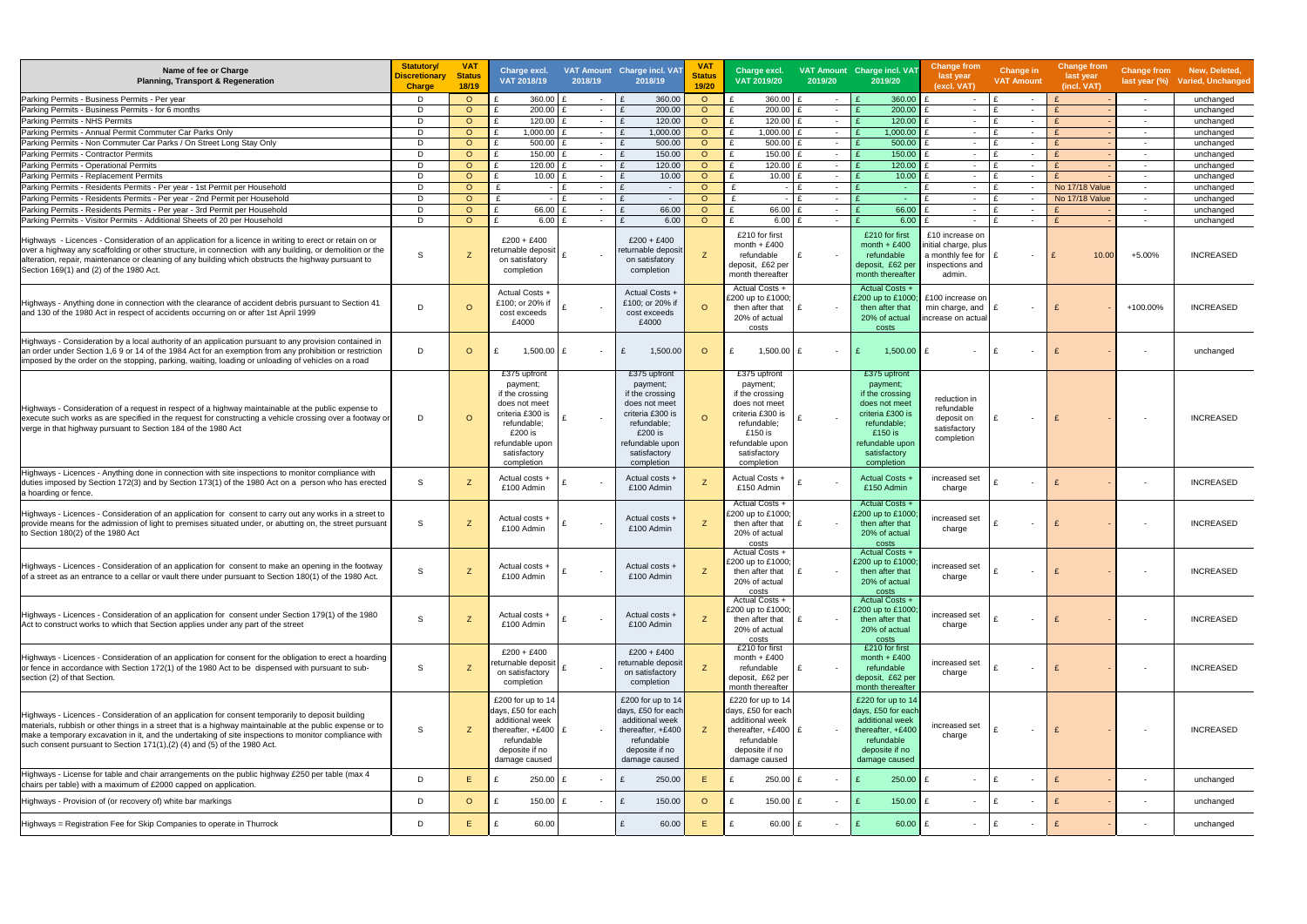| Name of fee or Charge<br><b>Planning, Transport &amp; Regeneration</b>                                                                                                                                                                                                                                                                                                                                                                                                                                                                                                                                                                           | <b>Statutory/</b><br><b>Discretionary</b><br><b>Charge</b> | <b>VAT</b><br><b>Status</b><br>18/19 | Charge excl.<br>VAT 2018/19                                                    | 2018/19                | VAT Amount Charge incl. VAT<br>2018/19                                         | V <sub>A</sub><br><b>Status</b><br>19/20 | Charge excl.<br>VAT 2019/20                                                     | 2019/20                            | VAT Amount Charge incl. VAT<br>2019/20                                          | <b>Change from</b><br>last year<br>(excl. VAT) | Change in<br><b>VAT Amount</b>           | <b>Change from</b><br>last year<br>(incl. VAT) |                          | Change from New, Deleted,<br>last year (%) Varied, Unchanged |
|--------------------------------------------------------------------------------------------------------------------------------------------------------------------------------------------------------------------------------------------------------------------------------------------------------------------------------------------------------------------------------------------------------------------------------------------------------------------------------------------------------------------------------------------------------------------------------------------------------------------------------------------------|------------------------------------------------------------|--------------------------------------|--------------------------------------------------------------------------------|------------------------|--------------------------------------------------------------------------------|------------------------------------------|---------------------------------------------------------------------------------|------------------------------------|---------------------------------------------------------------------------------|------------------------------------------------|------------------------------------------|------------------------------------------------|--------------------------|--------------------------------------------------------------|
| Highways - Skip License (to Skip Companies)                                                                                                                                                                                                                                                                                                                                                                                                                                                                                                                                                                                                      | D                                                          | E.                                   | £35 for up to 7<br>days and up to<br>every 7 days<br>thereafter                |                        | £35 for up to 7<br>days and up to<br>every 7 days<br>thereafter                | E                                        | £35 for up to 7<br>days and up to<br>every 7 days<br>thereafter                 | $\sim$                             | £35 for up to 7<br>days and up to<br>every 7 days<br>thereafter                 |                                                | $\mathbf{f}$<br>$\overline{\phantom{a}}$ |                                                | $\overline{\phantom{a}}$ | unchanged                                                    |
| New Highways Information - Searches and Enquiries                                                                                                                                                                                                                                                                                                                                                                                                                                                                                                                                                                                                | D                                                          | $\circ$                              | £60 per hour                                                                   | £                      | £60 per hour                                                                   | $\Omega$                                 | $\mathbf{f}$<br>65.00 £                                                         | $\overline{\phantom{a}}$           | 65.00                                                                           | £<br>$\sim$                                    | l £<br>$\sim$                            |                                                | $\overline{\phantom{a}}$ | <b>INCREASED</b>                                             |
| Passenger Transport - DBS Check                                                                                                                                                                                                                                                                                                                                                                                                                                                                                                                                                                                                                  | D                                                          | Z                                    | 55.00                                                                          |                        | 55.00<br>£                                                                     | Z                                        | 55.00                                                                           | $\overline{\phantom{a}}$           | 55.00                                                                           | £<br>$\sim$                                    | ∣£<br>$\overline{\phantom{a}}$           |                                                |                          | unchanged                                                    |
| Passenger Transport - The issue by a County Council, District Council, passenger transport authority o<br>passenger transport executive in England, a County Council or County Borough Council in Wales, to a<br>person eligible to receive travel concessions under a scheme established under Section 93 of the<br>Transport Act 1985, of - (b) a duplicate by a London Borough Council or the Common Council of the<br>City of London of a travel concession permit pursuant to section 52(4) of the London Regional<br>Transport Act 1984 or pursuant to section 53(2)(b) of that Act in accordance with arrangements under<br>section 50(1) | D                                                          | $\circ$                              | £                                                                              | $10.00$ £<br>$\sim$    | £<br>10.00                                                                     | $\circ$                                  | £<br>$10.00$ £                                                                  | $\sim$                             | 10.00                                                                           | £<br>$\sim$                                    | ۱£<br>$\sim$                             |                                                | $\overline{\phantom{a}}$ | unchanged                                                    |
| Passenger Transport - The issue by a County Council, District Council, passenger transport authority or<br>passenger transport executive in England, a County Council or County Borough Council in Wales, to a<br>person eligible to receive travel concessions under a scheme established under Section 93 of the<br>Transport Act 1985, of - (a) any permit or other document as evidence of entitlement to receive travel<br>concessions                                                                                                                                                                                                      | -S                                                         | $\circ$                              | £                                                                              | $\mathbf{f}$           | £                                                                              | $\circ$                                  |                                                                                 | $\overline{\phantom{a}}$           |                                                                                 | $\sim$                                         | ۱F<br>$\sim$                             | <b>No 17/18 Value</b>                          | $\overline{\phantom{a}}$ | unchanged                                                    |
| Passenger Transport - Utilities request for bus stop to be suspended                                                                                                                                                                                                                                                                                                                                                                                                                                                                                                                                                                             | D                                                          | Z                                    | £75 per day                                                                    | £                      | £75 per day                                                                    | Z                                        | £75 per day                                                                     | $\overline{\phantom{a}}$           | £75 per day                                                                     | £<br>$\overline{\phantom{0}}$                  | l £<br>$\sim$                            |                                                | $\overline{\phantom{a}}$ | unchanged                                                    |
| Permit Fees - Road Category - Cat 0-2 & TS - Immediate                                                                                                                                                                                                                                                                                                                                                                                                                                                                                                                                                                                           | D                                                          | E.                                   | 55.00                                                                          | $\sim$                 | 55.00                                                                          | Ε.                                       | 60.00 £                                                                         | $\sim$                             | 60.00                                                                           | 5.00 $E$                                       | $\sim$                                   | 5.00                                           | +9.09%                   | <b>INCREASED</b>                                             |
| Permit Fees - Road Category - Cat 0-2 & TS - Major<br>Permit Fees - Road Category - Cat 0-2 & TS - Major (PAA)                                                                                                                                                                                                                                                                                                                                                                                                                                                                                                                                   | D<br>D                                                     | E<br>E.                              | £<br>215.00<br>£<br>95.00                                                      | $\sim$                 | 215.00<br>95.00                                                                | E.<br>E.                                 | £<br>240.00 £<br>105.00 £<br>£                                                  | $\sim$                             | 240.00<br>105.00                                                                | 25.00 £<br>£<br>10.00 $E$<br>£                 | $\sim$                                   | $\mathbf{f}$<br>25.0<br>10.00<br>$\mathbf{f}$  | +11.63%<br>+10.53%       | <b>INCREASED</b><br><b>INCREASED</b>                         |
| Permit Fees - Road Category - Cat 0-2 & TS - Minor                                                                                                                                                                                                                                                                                                                                                                                                                                                                                                                                                                                               | D                                                          | E.                                   | 60.00                                                                          | $\sim$<br>$\sim$       | 60.00                                                                          | E.                                       | 65.00 £                                                                         | $\sim$<br>$\sim$                   | 65.00                                                                           | $5.00$ £                                       | $\sim$<br>$\sim$                         | $\mathbf{f}$<br>5.00                           | $+8.33%$                 | <b>INCREASED</b>                                             |
| Permit Fees - Road Category - Cat 0-2 & TS - Permit Variation                                                                                                                                                                                                                                                                                                                                                                                                                                                                                                                                                                                    | D                                                          | E.                                   | £<br>45.00                                                                     | $\sim$                 | 45.00                                                                          | E.                                       | 45.00 £                                                                         | $\sim$                             | 45.00                                                                           | $\sim$                                         | $\mathbf{f}$<br>$\sim$                   | $\mathbf{f}$                                   | $\sim$                   | unchanged                                                    |
| Permit Fees - Road Category - Cat 0-2 & TS - Standard                                                                                                                                                                                                                                                                                                                                                                                                                                                                                                                                                                                            | D                                                          | E                                    | £<br>120.00                                                                    | $\sim$                 | 120.00                                                                         | E                                        | 130.00 £<br>£                                                                   | $\sim$                             | 130.00                                                                          | 10.00 $E$<br>£                                 | $\sim$                                   | 10.00<br>$\mathbf{f}$                          | $+8.33%$                 | <b>INCREASED</b>                                             |
| Permit Fees - Road Category - Cat 3&4 No TS - Immediate<br>Permit Fees - Road Category - Cat 3&4 No TS - Major                                                                                                                                                                                                                                                                                                                                                                                                                                                                                                                                   | D<br>D                                                     | E<br>E.                              | £<br>35.00<br>140.00<br>£                                                      | $\sim$<br>$\sim$       | 35.00<br>140.00                                                                | E.<br>E.                                 | 40.00 £<br>£<br>150.00 £<br>£                                                   | $\sim$                             | 40.00<br>150.00                                                                 | $5.00$ £<br>£<br>10.00 E<br>£                  | $\sim$<br>$\sim$                         | 5.00<br>$\mathbf{f}$<br>10.00                  | $+14.29%$<br>$+7.14%$    | <b>INCREASED</b><br><b>INCREASED</b>                         |
| Permit Fees - Road Category - Cat 3&4 No TS - Major (PAA)                                                                                                                                                                                                                                                                                                                                                                                                                                                                                                                                                                                        | D                                                          | E.                                   | £<br>70.00                                                                     | $\sim$                 | 70.00                                                                          | E                                        | $\mathbf{f}$<br>75.00 £                                                         | $\overline{\phantom{a}}$<br>$\sim$ | 75.00                                                                           | 5.00 E<br>£                                    | $\sim$                                   | $\mathbf{f}$<br>5.00                           | $+7.14%$                 | <b>INCREASED</b>                                             |
| Permit Fees - Road Category - Cat 3&4 No TS - Minor                                                                                                                                                                                                                                                                                                                                                                                                                                                                                                                                                                                              | D                                                          | E                                    | £<br>40.00                                                                     | $\sim$                 | 40.00                                                                          | E.                                       | 45.00 £<br>£                                                                    | $\overline{\phantom{a}}$           | 45.00                                                                           | 5.00 E                                         | $\sim$                                   | 5.00<br>$\mathbf{f}$                           | +12.50%                  | <b>INCREASED</b>                                             |
| Permit Fees - Road Category - Cat 3&4 No TS - Permit Variation                                                                                                                                                                                                                                                                                                                                                                                                                                                                                                                                                                                   | D                                                          | E.                                   | 35.00<br>£                                                                     | $\sim$                 | 35.00                                                                          | Ε.                                       | 35.00 £<br>£                                                                    | $\overline{\phantom{a}}$           | 35.00                                                                           | $\sim$                                         | $\overline{\phantom{a}}$                 |                                                | $\sim$                   | unchanged                                                    |
| Permit Fees - Road Category - Cat 3&4 No TS - Standard                                                                                                                                                                                                                                                                                                                                                                                                                                                                                                                                                                                           | D                                                          | E                                    | 70.00<br>Actual costs of                                                       | $\mathbf{f}$<br>$\sim$ | 70.00<br>Actual costs of                                                       | E.                                       | 75.00 £<br>Actual costs of                                                      | $\sim$                             | 75.00<br>Actual costs of                                                        | 5.00 E                                         | $\sim$                                   | 5.00                                           | $+7.14%$                 | <b>INCREASED</b>                                             |
| Right of Way - Additional costs may be payable in the event of a public enquiry under the Highways<br>Act 1980 Section 302 and / or Local Government Act 1972 Section 250                                                                                                                                                                                                                                                                                                                                                                                                                                                                        | -S                                                         | $\circ$                              | advertising and<br>officers time                                               |                        | advertising and<br>officers time                                               | $\Omega$                                 | advertising and<br>officers time                                                | $\overline{\phantom{a}}$           | advertising and<br>officers time                                                | £<br>$\sim$                                    | Ι£<br>$\overline{\phantom{a}}$           | <b>No 17/18 Value</b>                          | $\sim$                   | unchanged                                                    |
| Rights of Way - Application for Highways Deposits of Statement, Maps and Declarations (Section 31(6)<br>of the Highways Act 1980)                                                                                                                                                                                                                                                                                                                                                                                                                                                                                                                | -S                                                         | $\circ$                              | £200 fee for the<br>irst parcel of land<br>+ £25 for each<br>additional parcel |                        | £200 fee for the<br>irst parcel of land<br>+ £25 for each<br>additional parcel | $\Omega$                                 | £200 fee for the<br>first parcel of land<br>+ £25 for each<br>additional parcel |                                    | £200 fee for the<br>first parcel of land<br>+ £25 for each<br>additional parcel | $\overline{\phantom{a}}$                       | Ι£                                       | <b>No 17/18 Value</b>                          |                          | unchanged                                                    |
| Rights of Way - Local Authority Recovery of Costs for Public Path Orders Regulations 1993                                                                                                                                                                                                                                                                                                                                                                                                                                                                                                                                                        | S                                                          | $\circ$                              | 1,800.00 £                                                                     |                        | 1,800.00<br>£                                                                  | $\circ$                                  | 1,800.00                                                                        |                                    | 1,800.00                                                                        | £<br>$\sim$                                    | £<br>$\overline{\phantom{a}}$            |                                                | $\overline{\phantom{a}}$ | unchanged                                                    |
| Rights of Way - Public Path Creation Order (section 25 and 26 of the Highways Act 1980)                                                                                                                                                                                                                                                                                                                                                                                                                                                                                                                                                          | S                                                          | $\circ$                              | 1,000.00 $£$<br>£                                                              | $\sim$                 | £<br>1,000.00                                                                  | $\circ$                                  | £<br>1,000.00 $E$                                                               | $\sim$                             | 1,000.00 $E$<br>E                                                               | $\sim$ $-$                                     | £<br>$\overline{\phantom{a}}$            |                                                | $\overline{\phantom{a}}$ | unchanged                                                    |
| Stopping up of public highway - section 116 & 117 highways act 1980                                                                                                                                                                                                                                                                                                                                                                                                                                                                                                                                                                              | D                                                          | $\circ$                              |                                                                                |                        |                                                                                | $\circ$                                  | £2,500 minimum<br>charge, or £65 per<br>hour in excess of<br>this               | $\overline{a}$                     | £2,500 minimum<br>charge, or £65 per<br>hour in excess of<br>this               | $\overline{\phantom{0}}$                       | £<br>$\overline{\phantom{a}}$            | No 17/18 Value                                 |                          | <b>NEW</b>                                                   |
| Street Naming and Numbering - Re-naming of individual properties (Per property charge)                                                                                                                                                                                                                                                                                                                                                                                                                                                                                                                                                           | D                                                          | $\circ$                              | £                                                                              | 60.00 £                | £<br>60.00                                                                     | $\circ$                                  | £<br>62.00 $E$                                                                  | $\overline{\phantom{a}}$           | 62.00                                                                           | $2.00$ £<br>£                                  | $\sim$                                   | £                                              | $+3.33%$                 | <b>INCREASED</b>                                             |
| Street Naming and Numbering - New Properties - 1-5 Properties 4 weeks administration                                                                                                                                                                                                                                                                                                                                                                                                                                                                                                                                                             | D                                                          | $\circ$                              | $154.50$ £                                                                     |                        | £<br>154.50                                                                    | $\circ$                                  | £<br>159.00 £                                                                   | $\overline{a}$                     | $159.00$ £                                                                      | 4.50 $E$                                       | $\overline{\phantom{a}}$                 | £<br>4.50                                      | $+2.91%$                 | <b>INCREASED</b>                                             |
| Street Naming and Numbering - New Properties - 6-25 Properties 6 weeks administration                                                                                                                                                                                                                                                                                                                                                                                                                                                                                                                                                            | D                                                          | $\circ$                              | 250.00 £<br>£                                                                  | $\sim$                 | 250.00<br>£                                                                    | $\circ$                                  | 260.00 £<br>£                                                                   | $\sim$                             | $260.00$ £                                                                      | 10.00 £                                        | $\sim$                                   | E<br>10.00                                     | +4.00%                   | <b>INCREASED</b>                                             |
| Street Naming and Numbering - New Properties - 26-75 Properties 8 weeks administration                                                                                                                                                                                                                                                                                                                                                                                                                                                                                                                                                           | D                                                          | $\circ$                              | 360.00 $E$                                                                     |                        | £<br>360.00                                                                    | $\circ$                                  | £<br>$370.00$ £                                                                 | $\overline{\phantom{a}}$           | $370.00$ £                                                                      | 10.00 $E$                                      | $\sim$                                   | £<br>10.00                                     | $+2.78%$                 | <b>INCREASED</b>                                             |
| Street Naming and Numbering - New Properties - 76-100 Properties 10-12 weeks administration                                                                                                                                                                                                                                                                                                                                                                                                                                                                                                                                                      | D                                                          | $\circ$                              | 460.00 £                                                                       |                        | 460.00<br>£                                                                    | $\circ$                                  | 475.00 £<br>£                                                                   | $\overline{\phantom{a}}$           | 475.00                                                                          | £<br>15.00 £                                   | $\sim$                                   | £<br>15.00                                     | +3.26%                   | <b>INCREASED</b>                                             |
| Street Naming and Numbering - New Properties - Over & Above 100 Properties - for every additional<br>property                                                                                                                                                                                                                                                                                                                                                                                                                                                                                                                                    | D                                                          | $\circ$                              | $30.00$ £<br>£                                                                 | $\sim$                 | 30.00<br>£                                                                     | $\circ$                                  | £<br>$31.00$ £                                                                  | $\sim$                             | $31.00$ £<br>E                                                                  | 1.00 $E$                                       | $\sim$                                   | E<br>1.00                                      | $+3.33%$                 | <b>INCREASED</b>                                             |
| Street Naming and Numbering - New Properties - Re-naming of a building/block flat/industrial estate                                                                                                                                                                                                                                                                                                                                                                                                                                                                                                                                              | D                                                          | $\circ$                              | $135.00$ £                                                                     |                        | 135.00<br>£                                                                    | $\circ$                                  | 140.00 £                                                                        | $\overline{\phantom{a}}$           | $140.00$ £                                                                      | 5.00 $E$                                       | $\sim$                                   | £<br>5.00                                      | +3.70%                   | <b>INCREASED</b>                                             |
| Street Naming and Numbering - Renaming of Street where requested by residents up to 50 properties                                                                                                                                                                                                                                                                                                                                                                                                                                                                                                                                                | D                                                          | $\circ$                              | 250.00 £                                                                       | $\sim$                 | 250.00<br>£                                                                    | $\circ$                                  | £<br>260.00 £                                                                   | $\overline{\phantom{a}}$           | $260.00$ £                                                                      | 10.00 $E$                                      | $\sim$                                   | £<br>10.00                                     | +4.00%                   | <b>INCREASED</b>                                             |
| Street Naming and Numbering - Renaming of Street where requested by residents 51 and over<br>properties                                                                                                                                                                                                                                                                                                                                                                                                                                                                                                                                          | D                                                          | $\circ$                              | 450.00 £                                                                       |                        | £<br>450.00                                                                    | $\circ$                                  | 465.00 £<br>£                                                                   | $\overline{\phantom{a}}$           | 465.00                                                                          | 15.00 £<br>£                                   | $\sim$                                   | £<br>15.00                                     | $+3.33%$                 | <b>INCREASED</b>                                             |
| Street Naming and Numbering - Naming of new roads on new developments - Each new road name                                                                                                                                                                                                                                                                                                                                                                                                                                                                                                                                                       | D                                                          | $\circ$                              |                                                                                | £                      | £                                                                              | $\circ$                                  | 205.00 £                                                                        | $\overline{\phantom{0}}$           | 205.00                                                                          | 205.00 £<br>£                                  | $\sim$                                   | No 17/18 Value                                 | $\overline{\phantom{a}}$ | NEW                                                          |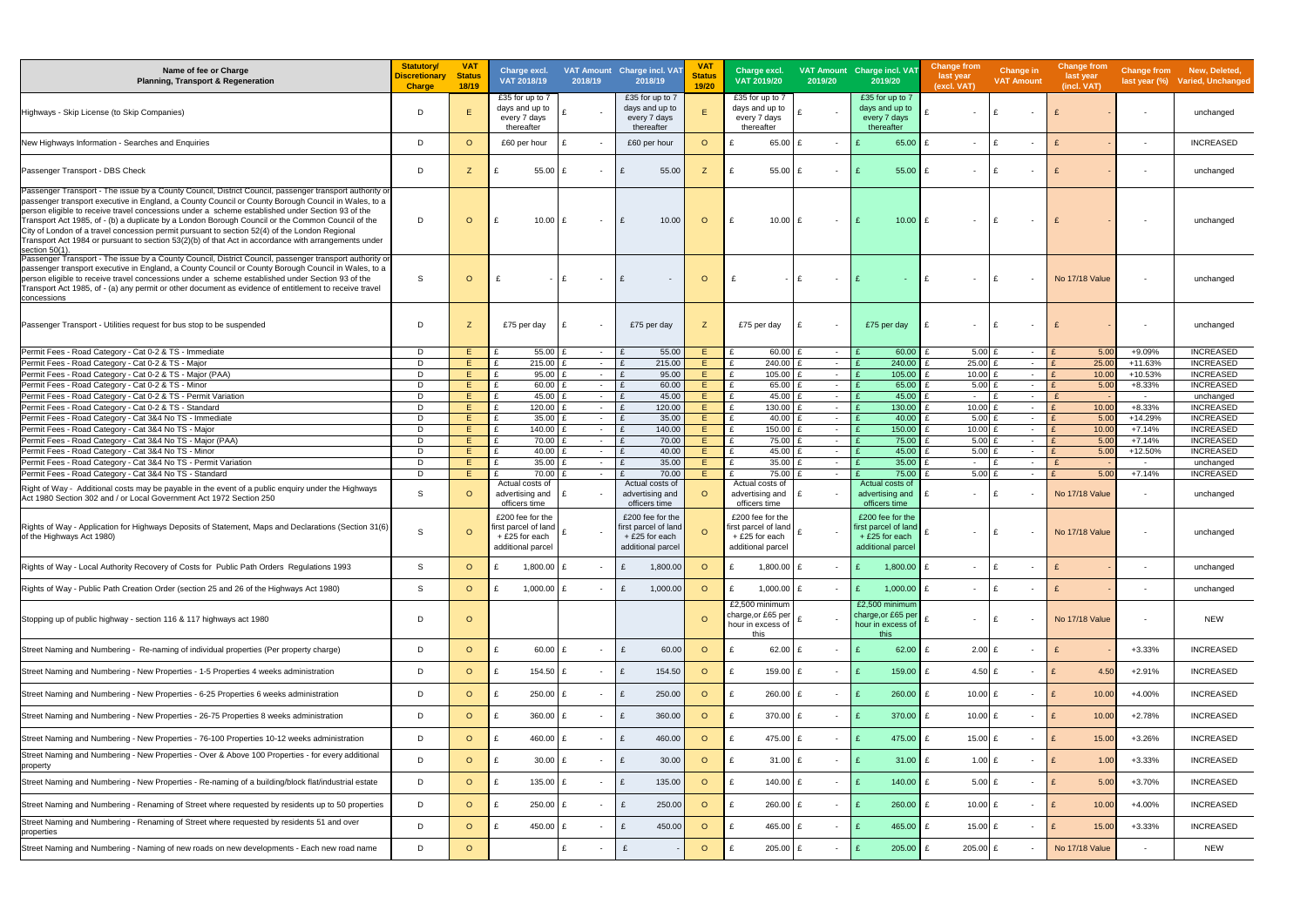| Name of fee or Charge<br><b>Planning, Transport &amp; Regeneration</b>                                                                                                                                                                                                                                                                                               | <b>Statutory/</b><br>Discretionary<br><b>Charge</b> | <b>VAT</b><br><b>Status</b><br>18/19 | Charge excl.<br>VAT 2018/19                                                                                                                                    | 2018/19 | VAT Amount Charge incl. VAT<br>2018/19                                                                                                                                    | <b>VAT</b><br><b>Status</b><br>19/20 | Charge excl.<br>VAT 2019/20                                                                                                                                               | 2019/20                  | VAT Amount Charge incl. VAT<br>2019/20                                                                                                                                    | Change from<br>last year<br>(excl. VAT) | <b>Change in</b><br><b>VAT Amount</b> | <b>Change from</b><br>last year<br>(incl. VAT) |                          | Change from New, Deleted,<br>last year (%) Varied, Unchanged |
|----------------------------------------------------------------------------------------------------------------------------------------------------------------------------------------------------------------------------------------------------------------------------------------------------------------------------------------------------------------------|-----------------------------------------------------|--------------------------------------|----------------------------------------------------------------------------------------------------------------------------------------------------------------|---------|---------------------------------------------------------------------------------------------------------------------------------------------------------------------------|--------------------------------------|---------------------------------------------------------------------------------------------------------------------------------------------------------------------------|--------------------------|---------------------------------------------------------------------------------------------------------------------------------------------------------------------------|-----------------------------------------|---------------------------------------|------------------------------------------------|--------------------------|--------------------------------------------------------------|
| Traffic Management - or the giving of a notice under Section 14(2) of the 1984 Act for the reason<br>mentioned in Section 14(1)(a).                                                                                                                                                                                                                                  | S                                                   | $\circ$                              | 580.00                                                                                                                                                         | £       | 580.00<br>£                                                                                                                                                               | $\circ$                              | 580.00                                                                                                                                                                    |                          | 580.00                                                                                                                                                                    | £<br>$\overline{\phantom{a}}$           | £<br>$\overline{\phantom{a}}$         |                                                | $\sim$                   | unchanged                                                    |
| Traffic Management - Anything done by a local authority in connection with or in consequence of a<br>request to the Authority, the Chief Officer of Police or any other person specified by or under an order<br>made under Section 49(4) of the 1984 Act to suspend the use of a parking place or any part of it                                                    | S                                                   | $\circ$                              | $1,000.00$ £                                                                                                                                                   |         | 1,000.00<br>£                                                                                                                                                             | $\circ$                              | $1,000.00$   \$                                                                                                                                                           | $\overline{\phantom{a}}$ | 1,000.00                                                                                                                                                                  | £<br>$\overline{\phantom{a}}$           | $\overline{\phantom{a}}$              |                                                |                          | unchanged                                                    |
| Traffic Management - Anything done by a local traffic authority in connection with or in consequence of<br>a request to vary an order under Section 1,6,9 or 14 of the 1984 Act so as to create an exemption or<br>exclusion from a prohibition or restriction imposed by the Order on the stopping, parking waiting,<br>loading or unloading of vehicles on a road. | S                                                   | $\circ$                              | 1,500.00                                                                                                                                                       | f       | 1,500.00<br>$\mathbf{f}$                                                                                                                                                  | $\circ$                              | $1,500.00$ £<br>£                                                                                                                                                         |                          | 1,500.00                                                                                                                                                                  | £                                       | f                                     |                                                |                          | unchanged                                                    |
| Traffic Management - Anything done by a local traffic authority in connection with or in consequence of<br>an event requiring traffic management measures                                                                                                                                                                                                            | D                                                   | $\circ$                              | Actual costs +<br>20% admin                                                                                                                                    |         | Actual costs +<br>20% admin                                                                                                                                               | $\Omega$                             | <b>Actual Costs plus</b><br>£200 upto £1000;<br>then after that<br>20% if greater                                                                                         |                          | <b>Actual Costs plus</b><br>£200 upto £1000;<br>then after that<br>20% if greater                                                                                         | $\overline{\phantom{a}}$                | f<br>$\overline{\phantom{a}}$         |                                                |                          | <b>INCREASED</b>                                             |
| Traffic Management - Anything done by a local traffic authority in connection with or in consequence of<br>the making of an order under Section 14(1)                                                                                                                                                                                                                | S                                                   | $\circ$                              | 1,000.00                                                                                                                                                       | £       | 1,000.00<br>$\mathbf{f}$                                                                                                                                                  | $\circ$                              | 1,000.00 £<br>£                                                                                                                                                           |                          | 1,000.00 $E$                                                                                                                                                              | $\overline{\phantom{a}}$                | E<br>$\overline{\phantom{a}}$         | $\mathbf{f}$                                   | $\overline{\phantom{a}}$ | unchanged                                                    |
| Traffic Management - Anything done by a local traffic authority in consequence of a request to revoke<br>or amend an order under Section 6,32(1) (b) or 45 of the 1984 Act so that a particular length of road<br>may cease to be a place where vehicles may be parked in accordance with the order.                                                                 | S                                                   | $\circ$                              | $1,500.00$ £                                                                                                                                                   |         | £<br>1,500.00                                                                                                                                                             | $\circ$                              | $1,500.00$ £<br>£                                                                                                                                                         |                          | 1,500.00                                                                                                                                                                  | £                                       | - F                                   |                                                | $\overline{\phantom{a}}$ | unchanged                                                    |
| Traffic Management - Consideration by a local authority of a request that, under Section 65(1) of the<br>1984 Act, it cause or permit a traffic sign (not being a sign which fulfils the conditions specified in<br>Section 65(3A)(i) and (ii) to be placed on or near a road to indicate the route to specified land or<br>premises.                                | S                                                   | $\circ$                              | 155.00 £                                                                                                                                                       |         | 155.00<br>£                                                                                                                                                               | $\circ$                              | 165.00                                                                                                                                                                    | $\overline{\phantom{a}}$ | 165.00                                                                                                                                                                    | 10.00 $E$<br>£                          | $\overline{\phantom{a}}$              |                                                | +6.45%                   | <b>INCREASED</b>                                             |
| Traffic Management - Permitting - Fixed Penalty Notices (FPN) - Working in breach of a condition<br>(This is the same as FPN penalties under the notice system, the Authority may extend the 36 day<br>period at its discretion in any particular case)                                                                                                              | S                                                   | $\Omega$                             | £120 if paid<br>within 36 days,<br>discounted to £80 $E$<br>if paid within 29<br>days                                                                          |         | £120 if paid<br>within 36 days,<br>discounted to £80<br>if paid within 29<br>days                                                                                         | $\circ$                              | £120 if paid<br>within 36 days,<br>discounted to £80 £<br>if paid within 29<br>days                                                                                       |                          | £120 if paid<br>within 36 days,<br>discounted to £80<br>if paid within 29<br>days                                                                                         |                                         | $\overline{\phantom{a}}$              |                                                |                          | unchanged                                                    |
| Traffic Management - Permitting - Fixed Penalty Notices (FPN) - Working without a permit<br>(The Authority may extend the 36 day period at its discretion in any particular case)                                                                                                                                                                                    | S                                                   | $\Omega$                             | £500 if paid<br>within 36 days,<br>discounted to<br>£300 if paid within<br>29 days                                                                             |         | £500 if paid<br>within 36 days,<br>discounted to<br>£300 if paid withir<br>29 days                                                                                        | $\Omega$                             | £500 if paid<br>within 36 days,<br>discounted to<br>£300 if paid within<br>29 days                                                                                        |                          | £500 if paid<br>within 36 days,<br>discounted to<br>£300 if paid withir<br>29 days                                                                                        | $\overline{\phantom{a}}$                | $\overline{\phantom{a}}$              |                                                |                          | unchanged                                                    |
| Traffic Management - The placing by a local traffic authority of a traffic sign pursuant to Section 65(1) of<br>the 1984 Act in accordance with a request of the kind referred to in the preceding paragraph.                                                                                                                                                        | S                                                   | $\circ$                              | $155.00$ £                                                                                                                                                     |         | 155.00<br>£                                                                                                                                                               | $\circ$                              | 165.00 £                                                                                                                                                                  | $\overline{\phantom{a}}$ | 165.00                                                                                                                                                                    | 10.00 £<br>£                            | $\overline{\phantom{a}}$              | 10.00                                          | $+6.45%$                 | <b>INCREASED</b>                                             |
| Traffic Management - Traffic Signal data information                                                                                                                                                                                                                                                                                                                 | D                                                   | <sub>S</sub>                         | Actual cost(Min<br>£155)                                                                                                                                       | £       | Actual cost(Min<br>£155)                                                                                                                                                  | S.                                   | <b>Actual Costs (min</b><br>charge £160)<br>(plus VAT)                                                                                                                    | $\sim$                   | <b>Actual Costs (mir</b><br>charge £160)<br>(plus VAT)                                                                                                                    | £<br>$\sim$                             | ١£<br>$\overline{\phantom{a}}$        |                                                | $\sim$                   | <b>INCREASED</b>                                             |
| Traffic Management - Wide load arrangements                                                                                                                                                                                                                                                                                                                          | S                                                   | $\circ$                              | Actual costs +<br>20% Admin                                                                                                                                    |         | Actual costs +<br>20% Admin                                                                                                                                               | $\circ$                              | Actual Costs plus<br>£200 upto £1000;<br>then after that<br>20% if greater                                                                                                |                          | <b>Actual Costs plus</b><br>£200 upto £1000;<br>then after that<br>20% if greater                                                                                         | £<br>$\overline{\phantom{a}}$           | ١£                                    |                                                |                          | <b>INCREASED</b>                                             |
| Transport Development - Accident data provision                                                                                                                                                                                                                                                                                                                      | D                                                   | Z.                                   | 170.00 £<br>min fee £5k                                                                                                                                        |         | 170.00<br>£<br>min fee £5k                                                                                                                                                | Z                                    | £<br>$170.00$ £<br>min fee £5k                                                                                                                                            | $\sim$                   | 170.00<br>min fee £5k                                                                                                                                                     | $\mathbf{f}$<br>$\sim$                  | E<br>$\overline{\phantom{a}}$         | E                                              | $\sim$                   | unchanged                                                    |
| Transport Development - Commercial access; no adoptable road (fee is for checking drawing and<br>supervision works)                                                                                                                                                                                                                                                  | S                                                   | $\circ$                              | 9% of cost.<br>Hoarding -<br>Deposit £200 per<br>spm, fee 10% of<br><u>deposit</u>                                                                             |         | 9% of cost.<br>Hoarding -<br>Deposit £200 per<br>spm, fee 10% of                                                                                                          | $\circ$                              | 9% of cost.<br>Hoarding -<br>Deposit £200 per<br>spm, fee 10% of                                                                                                          | $\sim$                   | 9% of cost.<br>Hoarding -<br>Deposit £200 per<br>spm, fee 10% of                                                                                                          | $\sim$                                  | E<br>$\overline{\phantom{a}}$         |                                                | $\overline{\phantom{a}}$ | unchanged                                                    |
| Transport Development - Commercial access; with adoptable distributor road Section 278 agreement<br>(Fee is for checking drawings and supervision of works)                                                                                                                                                                                                          | S                                                   | $\circ$                              | Min Fee £5k<br>10% of cost; split<br>over 4% for<br>checking<br>drawings and 6%<br>supervision<br>Hoarding -<br>Deposit £120 per<br>spm, fee 10% of<br>deposit |         | deposit<br>Min Fee £5k<br>10% of cost; split<br>over 4% for<br>checking<br>drawings and 6%<br>supervision<br>Hoarding -<br>Deposit £120 per<br>spm, fee 10% of<br>deposit | $\circ$                              | deposit<br>Min Fee £5k<br>10% of cost; split<br>over 4% for<br>checking<br>drawings and 6%<br>supervision<br>Hoarding -<br>Deposit £120 per<br>spm, fee 10% of<br>deposit |                          | deposit<br>Min Fee £5k<br>10% of cost; split<br>over 4% for<br>checking<br>drawings and 6%<br>supervision<br>Hoarding -<br>Deposit £120 per<br>spm, fee 10% of<br>deposit | $\overline{\phantom{a}}$                | ١£<br>$\overline{\phantom{a}}$        | £                                              | $\overline{\phantom{a}}$ | unchanged                                                    |
| Transport Development - Commuted sums for highway & ancillary works arising from development                                                                                                                                                                                                                                                                         | D                                                   | Z                                    | 25% of bond<br>figure over a 60<br>year period -<br>reduction factor<br>3.5% per annum                                                                         | £       | 25% of bond<br>figure over a 60<br>year period -<br>reduction factor<br>3.5% per annum                                                                                    |                                      | 25% of bond<br>figure over a 60<br>year period -<br>reduction factor<br>3.5% per annum                                                                                    |                          | 25% of bond<br>figure over a 60<br>year period -<br>reduction factor<br>3.5% per annum                                                                                    | £<br>$\overline{\phantom{a}}$           | £<br>$\overline{\phantom{a}}$         |                                                | $\overline{\phantom{a}}$ | unchanged                                                    |
| Transport Development - Crane oversail licence (temporary during construction). Applicable when<br>cranes operate over the public highway<br>Transport Development - Crane oversail licence (temporary during construction). Applicable when                                                                                                                         | S                                                   | $\circ$                              | 200.00                                                                                                                                                         | E       | £<br>200.00                                                                                                                                                               | $\circ$                              | $200.00$ £                                                                                                                                                                | $\overline{\phantom{a}}$ | 200.00                                                                                                                                                                    | £<br>$\overline{\phantom{a}}$           | £<br>$\overline{\phantom{a}}$         | £                                              | $\sim$                   | unchanged                                                    |
| cranes operate over the public highway - Deposit                                                                                                                                                                                                                                                                                                                     | S                                                   | $\circ$                              | £500-£5000<br>Purchase price                                                                                                                                   | £       | £500-£5000<br>Purchase price                                                                                                                                              | $\circ$                              | £500-£5000<br>Purchase price                                                                                                                                              |                          | £500-£5000<br>Purchase price                                                                                                                                              | £<br>$\overline{\phantom{a}}$           | ١£<br>$\overline{\phantom{a}}$        | £                                              | $\overline{\phantom{a}}$ | unchanged                                                    |
| Transport Development - Department Publications                                                                                                                                                                                                                                                                                                                      | D                                                   | Z                                    | set by Delegated   £<br>Officer                                                                                                                                |         | set by Delegated<br>Officer                                                                                                                                               | z                                    | set by Delegated   £<br>Officer                                                                                                                                           |                          | set by Delegated   £<br>Officer                                                                                                                                           | $\overline{\phantom{a}}$                | Ι£<br>$\overline{\phantom{a}}$        | £                                              | $\sim$                   | unchanged                                                    |
| Transport Development - Development Control Design guide for the constructions of adoptable works                                                                                                                                                                                                                                                                    | D                                                   | Z                                    | 60.00                                                                                                                                                          | £       | £<br>60.00                                                                                                                                                                | Z                                    | 60.00 £                                                                                                                                                                   | $\sim$                   | 60.00                                                                                                                                                                     | £<br>$\sim$                             | £<br>$\overline{\phantom{a}}$         |                                                | $\sim$                   | unchanged                                                    |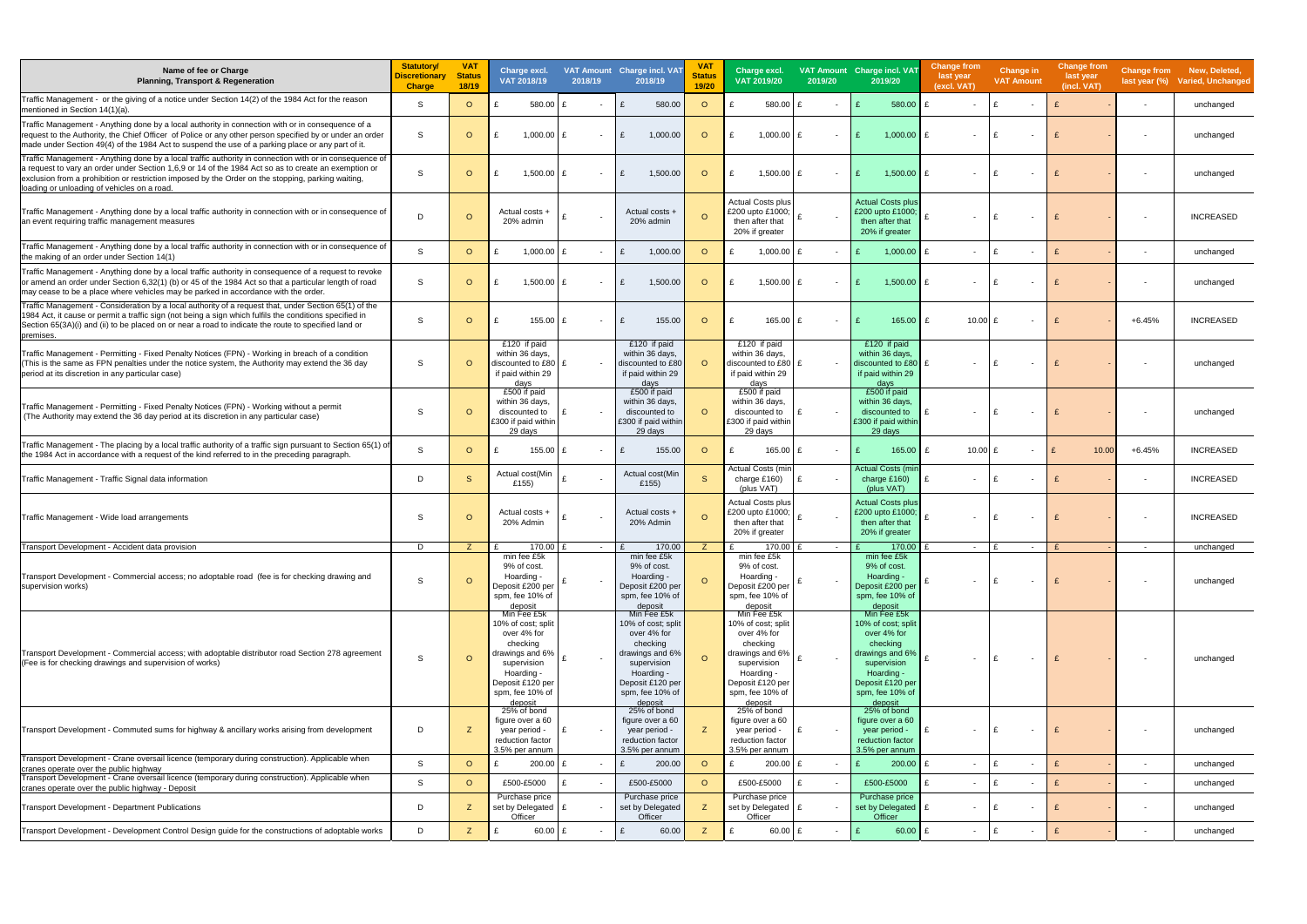| Name of fee or Charge<br><b>Planning, Transport &amp; Regeneration</b>                                                                                                                                                                                                                      | <b>Statutory/</b><br><b>Discretionary</b><br><b>Charge</b> | <b>VAT</b><br><b>Status</b><br>18/19 | Charge excl.<br>VAT 2018/19                                                                                                                                                            | 2018/19                             | VAT Amount Charge incl. VAT<br>2018/19                                                                                                                                                 | V <sub>A</sub><br><b>Status</b><br>19/20 | Charge excl.<br>VAT 2019/20                                                                                                                                                            | 2019/20          | VAT Amount Charge incl. VAT<br>2019/20                                                                                                                                                 | <b>Change from</b><br>last year<br>(excl. VAT) | Change in<br><b>VAT Amount</b>                          | <b>Change from</b><br>last year<br>(incl. VAT) | <b>Change from</b>                 | New, Deleted,<br>last year (%) Varied, Unchanged |
|---------------------------------------------------------------------------------------------------------------------------------------------------------------------------------------------------------------------------------------------------------------------------------------------|------------------------------------------------------------|--------------------------------------|----------------------------------------------------------------------------------------------------------------------------------------------------------------------------------------|-------------------------------------|----------------------------------------------------------------------------------------------------------------------------------------------------------------------------------------|------------------------------------------|----------------------------------------------------------------------------------------------------------------------------------------------------------------------------------------|------------------|----------------------------------------------------------------------------------------------------------------------------------------------------------------------------------------|------------------------------------------------|---------------------------------------------------------|------------------------------------------------|------------------------------------|--------------------------------------------------|
| Transport Development - Flat only development's; no adoptable road (fee is for checking drawing and<br>supervision of works)                                                                                                                                                                | S                                                          | $\Omega$                             | Min Fee £5k<br>10% of cost; split<br>over 4% for<br>checking<br>drawings and 6%<br>supervision<br>Hoarding -<br>deposit £120 per<br>spm, fee 10% of<br>deposit<br>Case by case         |                                     | Min Fee £5k<br>10% of cost; spli<br>over 4% for<br>checking<br>drawings and 6%<br>supervision<br>Hoarding -<br>deposit £120 per<br>spm. fee 10% of<br>deposit<br>Case by case          | $\Omega$                                 | Min Fee £5k<br>10% of cost; split<br>over 4% for<br>checking<br>drawings and 6%<br>supervision<br>Hoarding -<br>deposit £120 per<br>spm, fee 10% of<br>deposit<br>Case by case         |                  | Min Fee £5k<br>10% of cost; split<br>over 4% for<br>checking<br>drawings and 6%<br>supervision<br>Hoarding -<br>deposit £120 per<br>spm, fee 10% of<br>deposit<br>Case by case         | $\sim$                                         | £<br>$\sim$                                             |                                                | $\overline{\phantom{a}}$           | unchanged                                        |
| Transport Development - Incidental Technical Information                                                                                                                                                                                                                                    | D                                                          | Z                                    | basis                                                                                                                                                                                  |                                     | basis                                                                                                                                                                                  | Z                                        | basis                                                                                                                                                                                  |                  | basis                                                                                                                                                                                  | $\sim$                                         | E<br>$\sim$                                             | £                                              | $\overline{\phantom{a}}$           | unchanged                                        |
| Transport Development - New Adoptable Residential Estate Road with standard Bellmouth Section 278<br>(Fee is for checking drawings and supervision of works)                                                                                                                                | S                                                          | $\circ$                              | UP to £30k min<br>£5k<br>Up to £1m, 10%<br>of cost<br>Over £1m, 6% pf<br>cost<br>Hording deposit<br>£120 per sam of<br>highway enclosed<br>Hoarding fee 10%<br>of deposit, min<br>£600 |                                     | UP to £30k min<br>£5k<br>Up to £1m, 10%<br>of cost<br>Over £1m, 6% pf<br>cost<br>Hording deposit<br>£120 per sqm of<br>highway enclosed<br>Hoarding fee 10%<br>of deposit, min<br>£600 | $\circ$                                  | UP to £30k min<br>£5k<br>Up to £1m, 10%<br>of cost<br>Over £1m, 6% pf<br>cost<br>Hording deposit<br>£120 per sqm of<br>highway enclosed<br>Hoarding fee 10%<br>of deposit, min<br>£600 |                  | UP to £30k min<br>£5k<br>Up to £1m, 10%<br>of cost<br>Over £1m, 6% pf<br>cost<br>Hording deposit<br>£120 per sqm of<br>highway enclosed<br>Hoarding fee 10%<br>of deposit, min<br>£600 | $\sim$                                         | £<br>$\sim$                                             |                                                | $\overline{\phantom{a}}$           | unchanged                                        |
| Transport Development - New Adoptable Residential Estate Road with standard Bellmouth Section 38<br>(Fee is for checking drawings and supervision of works)                                                                                                                                 | S                                                          | $\circ$                              | UP to £30k min<br>£5k<br>Up to £1m, 10%<br>of cost<br>Over £1m, 6% pf<br>cost<br>Hording deposit<br>£120 per sqm of<br>highway enclosed<br>Hoarding fee 10%<br>of deposit, min<br>£600 |                                     | UP to £30k min<br>£5k<br>Up to £1m, 10%<br>of cost<br>Over £1m, 6% pf<br>cost<br>Hording deposit<br>£120 per sqm of<br>highway enclosed<br>Hoarding fee 10%<br>of deposit, min<br>£600 | $\circ$                                  | UP to £30k min<br>£5k<br>Up to £1m, 10%<br>of cost<br>Over £1m, 6% pf<br>cost<br>Hording deposit<br>£120 per sqm of<br>highway enclosed<br>Hoarding fee 10%<br>of deposit, min<br>£600 |                  | UP to £30k mir<br>£5k<br>Up to £1m, 10%<br>of cost<br>Over £1m, 6% pf<br>cost<br>Hording deposit<br>£120 per sqm of<br>highway enclosed<br>Hoarding fee 10%<br>of deposit, min<br>£600 | $\sim$                                         | £<br>$\sim$                                             |                                                | $\overline{\phantom{a}}$           | unchanged                                        |
| Transport Development - Residential Estate Road Bellmouth to private drive, access to distributor<br>roads or higher category by Section 278 agreement (Fee is for checking drawings and supervision of<br>works) Lower category roads serving 5 units - Section 184 cross over application | S                                                          | $\circ$                              | UP to £30k min<br>£5k<br>Up to £1m, 10%<br>of cost<br>Over £1m, 6% pf<br>cost<br>Hording deposit<br>£120 per sqm of<br>highway enclosed<br>loarding fee 10%<br>of deposit, min<br>£600 |                                     | UP to £30k min<br>£5k<br>Up to £1m, 10%<br>of cost<br>Over £1m, 6% pf<br>cost<br>Hording deposit<br>£120 per sqm of<br>highway enclosed<br>Hoarding fee 10%<br>of deposit, min<br>£600 | $\circ$                                  | UP to £30k min<br>£5k<br>Up to £1m, 10%<br>of cost<br>Over £1m, 6% pf<br>cost<br>Hording deposit<br>£120 per sqm of<br>highway enclosed<br>Hoarding fee 10%<br>of deposit, min<br>£600 |                  | UP to £30k mir<br>£5k<br>Up to £1m, 10%<br>of cost<br>Over £1m, 6% pf<br>cost<br>Hording deposit<br>£120 per sqm of<br>highway enclosed<br>Hoarding fee 10%<br>of deposit, min<br>£600 | $\sim$                                         | E<br>$\sim$                                             |                                                | $\overline{\phantom{a}}$           | unchanged                                        |
| Transport Development - Temporary Construction Access Licence                                                                                                                                                                                                                               | S                                                          | $\circ$                              | 200.00                                                                                                                                                                                 | $\sim$                              | £<br>200.00                                                                                                                                                                            | $\circ$                                  | 200.00 £<br>£                                                                                                                                                                          | $\sim$           | 200.00                                                                                                                                                                                 | $\sim$                                         | E<br>$\sim$                                             | $\mathbf{f}$                                   | $\sim$                             | unchanged                                        |
| Transport Development - Temporary Construction Access Licence - Deposit<br>Travel Plans - Monitoring Travel Plans - Large Developments                                                                                                                                                      | S<br>S                                                     | $\circ$<br>Z                         | £500-£5000<br>$2,470.00$ £                                                                                                                                                             | $\sim$<br>$\sim$                    | £500-£5000<br>£<br>2,470.00                                                                                                                                                            | $\circ$<br>Z                             | £500-£5000<br>$2,593.50$ £<br>£                                                                                                                                                        | $\sim$<br>$\sim$ | £500-£5000<br>2,593.50                                                                                                                                                                 | $\sim$<br>123.50 £                             | $\mathbf{f}$<br>$\sim$<br>$\sim$                        | 123.50                                         | $\overline{\phantom{a}}$<br>+5.00% | unchanged<br><b>INCREASED</b>                    |
| Travel Plans - Monitoring Travel Plans - Large developments where two or more land-uses on-site<br>exceed the DfT thresholds, or the development in total is double the threshold                                                                                                           | S                                                          | Z                                    | 3,710.00                                                                                                                                                                               | £                                   | 3,710.00<br>£                                                                                                                                                                          | Z                                        | 3,895.50 £<br>£                                                                                                                                                                        | $\sim$           | 3,895.50                                                                                                                                                                               | 185.50 £                                       | $\sim$                                                  | 185.50<br>£                                    | $+5.00%$                           | <b>INCREASED</b>                                 |
| Travel Plans - Monitoring Travel Plans - Small Developments<br>Road Safety - Scooter Training (primary schools)                                                                                                                                                                             | S.<br>D                                                    | Z.<br>Z                              | 865.20                                                                                                                                                                                 | $\mathbf{f}$<br>$\sim$              | 865.20<br>£                                                                                                                                                                            | Z.<br>Z                                  | $908.50$ £<br>£30.00<br>per session<br>(10 pupils max)                                                                                                                                 | $\sim$           | 908.50<br>£30.00<br>per session<br>(10 pupils max)                                                                                                                                     | 43.30 £<br>$\sim$                              | $\sim$<br>f                                             | 43.30<br>No 17/18 Value                        | +5.00%<br>$\sim$                   | <b>INCREASED</b><br><b>NEW</b>                   |
| Building Control Fees - Upon application with the Thurrock Council Building Control department                                                                                                                                                                                              | D                                                          | Z                                    | POA                                                                                                                                                                                    | $\sim$                              | <b>POA</b>                                                                                                                                                                             | Z.                                       | <b>POA</b>                                                                                                                                                                             | $\sim$           | <b>POA</b>                                                                                                                                                                             | $\sim$                                         | $\sim$                                                  | <b>No 17/18 Value</b>                          | $\sim$                             | unchanged                                        |
| Local Land Charges - Additional parcel - commercial                                                                                                                                                                                                                                         | S                                                          | $\circ$                              | 35.00                                                                                                                                                                                  | $\sim 100$                          | 35.00<br>£                                                                                                                                                                             | $\circ$                                  | 47.00 £                                                                                                                                                                                | $\sim$           | 47.00                                                                                                                                                                                  | 12.00 $E$                                      | $\sim$                                                  | 12.00                                          | +34.29%                            | <b>INCREASED</b>                                 |
| Local Land Charges - Additional parcel - personal search<br>Local Land Charges - Additional parcel - residential                                                                                                                                                                            | S<br>S                                                     | $\circ$<br>$\circ$                   | $2.00$ £<br>£<br>28.00                                                                                                                                                                 | $\sim$ 10 $\pm$<br>$\sim 100$       | 2.00<br>£<br>£<br>28.00                                                                                                                                                                | $\circ$<br>$\circ$                       | $8.00$ £<br>$\mathbf{f}$<br>36.00 £<br>£                                                                                                                                               | $\sim$<br>$\sim$ | 8.00<br>36.00                                                                                                                                                                          | $6.00$ £<br>$8.00$ £                           | $\sim$<br>$\sim$                                        | 6.00<br>8.00                                   | +300.00%<br>+28.57%                | <b>INCREASED</b><br><b>INCREASED</b>             |
| Local Land Charges - Cancellation fee for Con29 search                                                                                                                                                                                                                                      | S                                                          | $\circ$                              | 75.00                                                                                                                                                                                  | $\sim 100$                          | £<br>75.00                                                                                                                                                                             | $\circ$                                  | 80.00 £                                                                                                                                                                                | $\sim$           | 80.00                                                                                                                                                                                  | 5.00 $E$                                       | $\sim$                                                  | 5.00                                           | +6.67%                             | <b>INCREASED</b>                                 |
| Local Land Charges - Charges for a copy of the local land charges search                                                                                                                                                                                                                    | S                                                          | $\circ$                              | £<br>15.00                                                                                                                                                                             | $\sim$ $-$                          | £<br>15.00                                                                                                                                                                             | $\circ$                                  | $20.00$ £<br>£                                                                                                                                                                         | $\sim$           | 20.00                                                                                                                                                                                  | 5.00 $E$                                       | $\sim$                                                  | 5.00                                           | +33.33%                            | <b>INCREASED</b>                                 |
| Local Land Charges - Con290 - Per question                                                                                                                                                                                                                                                  | S                                                          | <sub>S</sub>                         | 22.00                                                                                                                                                                                  | 4.40 $E$                            | 26.40                                                                                                                                                                                  | <sub>S</sub>                             | 29.00 £<br>£                                                                                                                                                                           | 5.80             | 34.80                                                                                                                                                                                  | 7.00 E                                         | 1.40                                                    | 8.40                                           | +31.82%                            | <b>INCREASED</b>                                 |
| Local Land Charges - Con29R - Unrefined data search package<br>Local Land Charges - Copy of agreements and tree preservation orders                                                                                                                                                         | S<br>S                                                     | <sub>S</sub><br>$\circ$              | 40.00<br>£<br>30.00                                                                                                                                                                    | 8.00<br>$\sim 100$                  | 48.00<br>£<br>30.00<br>£                                                                                                                                                               | S<br>$\circ$                             | $30.00$ £                                                                                                                                                                              | $\sim$<br>$\sim$ | <b>Contract</b><br>30.00                                                                                                                                                               | $\sim$<br>$\sim$                               | $\mathbf{f}$<br>$\overline{\phantom{a}}$<br>E<br>$\sim$ |                                                | $\sim$<br>$\sim$                   | REMOVED\Deleted<br>unchanged                     |
| Local Land Charges - Copy of planning decision and enforcement notices                                                                                                                                                                                                                      | S                                                          | $\circ$                              | 15.00                                                                                                                                                                                  | $\sim$ 10 $\pm$                     | 15.00<br>£                                                                                                                                                                             | $\circ$                                  | 15.00 £                                                                                                                                                                                | $\sim$           | 15.00                                                                                                                                                                                  | $\sim$                                         | £<br>$\sim$                                             |                                                | $\sim$                             | unchanged                                        |
| Local Land Charges - Copy of smoke control older                                                                                                                                                                                                                                            | S                                                          | $\circ$                              | 7.00                                                                                                                                                                                   | $\sim$                              | £<br>7.00                                                                                                                                                                              | $\circ$                                  | $7.00$ £                                                                                                                                                                               | $\sim$           | 7.00                                                                                                                                                                                   | $\sim$                                         | $\mathbf{f}$<br>$\sim$                                  |                                                | $\sim$                             | unchanged                                        |
| Local Land Charges - Electronic Format - Con29R Search - commercial                                                                                                                                                                                                                         | S                                                          | <sub>S</sub>                         | 135.83                                                                                                                                                                                 | $27.17$ £                           | 163.00                                                                                                                                                                                 | <sub>S</sub>                             | 155.00                                                                                                                                                                                 | 31.00            | 186.00                                                                                                                                                                                 | 19.17 £                                        | 3.83                                                    | 23.00                                          | $+14.11%$                          | <b>INCREASED</b>                                 |
| Local Land Charges - Electronic Format - Con29R Search - residential<br>Local Land Charges - Form LLC1 Only                                                                                                                                                                                 | S<br>S                                                     | <sub>S</sub><br>$\circ$              | 86.67<br>£<br>$21.00$ £                                                                                                                                                                | $17.33$ £<br>$\mathbf{f}$<br>$\sim$ | 104.00<br>£<br>21.00                                                                                                                                                                   | <sub>S</sub><br>$\circ$                  | 113.33 £<br>£<br>$39.00$ £<br>£                                                                                                                                                        | 22.67<br>$\sim$  | 136.00<br>39.00                                                                                                                                                                        | 26.66 £<br>18.00 £                             | 5.33<br>$\sim$                                          | 31.99<br>18.00                                 | +30.77%<br>+85.71%                 | <b>INCREASED</b><br><b>INCREASED</b>             |
| Local Land Charges - Paper Format - Con29R Search - commercial                                                                                                                                                                                                                              | S                                                          | <sub>S</sub>                         | 140.00<br>£                                                                                                                                                                            | $28.00$ £<br>£                      | 168.00                                                                                                                                                                                 | <sub>S</sub>                             |                                                                                                                                                                                        | £<br>$\sim$      | $\sim$                                                                                                                                                                                 | $\sim$                                         | E<br>$\sim$                                             |                                                | $\sim$                             | REMOVED\Deleted                                  |
| Local Land Charges - Paper Format - Con29R Search - residential                                                                                                                                                                                                                             | S                                                          | S                                    | 90.00                                                                                                                                                                                  | 18.00 $E$<br>£                      | 108.00                                                                                                                                                                                 | S                                        |                                                                                                                                                                                        | £<br>$\sim$      | $\sim$ $-$                                                                                                                                                                             | $\sim$                                         | $\mathbf{f}$<br>$\sim$                                  |                                                | $\sim$ $-$                         | REMOVED\Deleted                                  |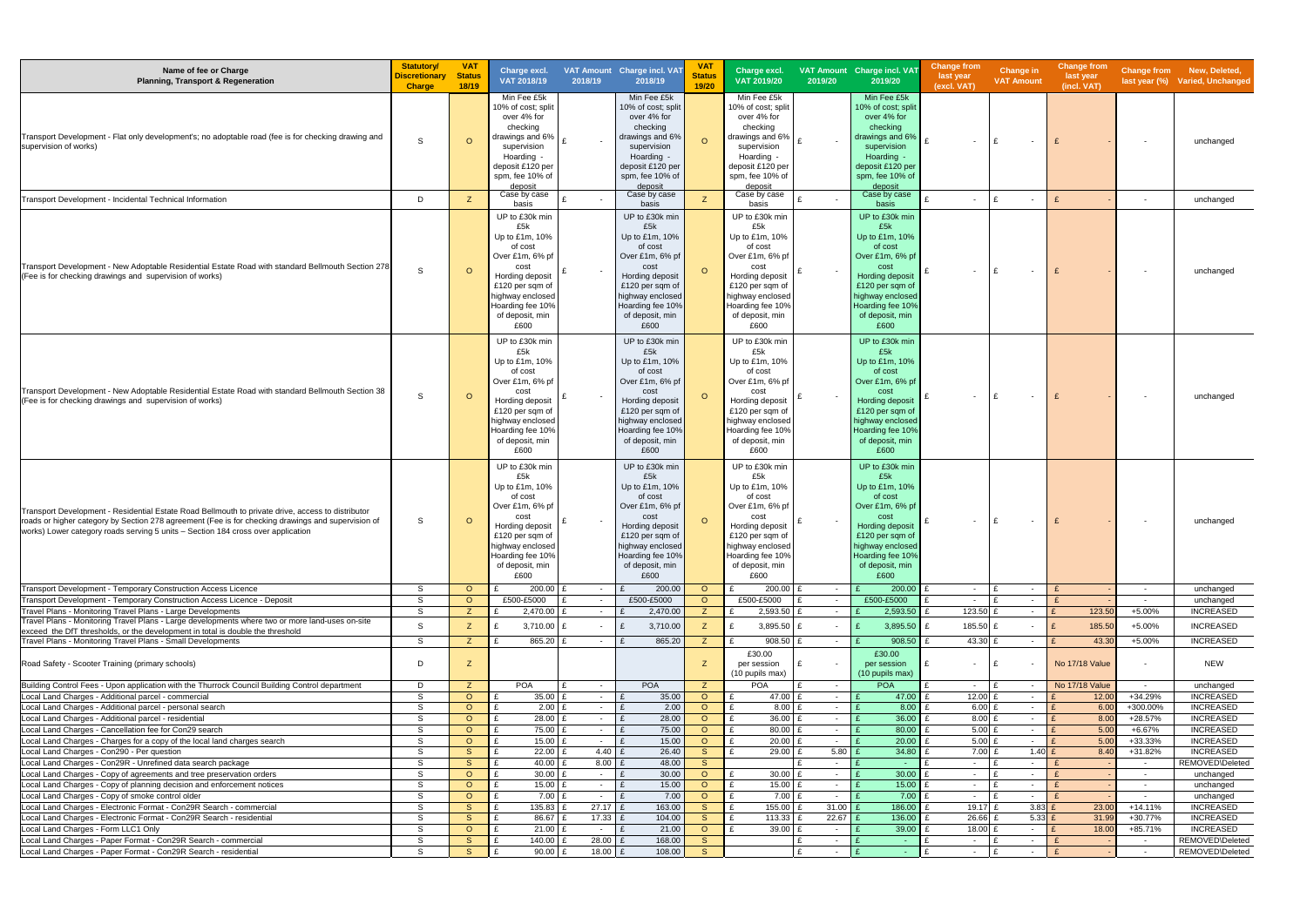| Name of fee or Charge<br><b>Planning, Transport &amp; Regeneration</b>                                                                                                                                        | <b>Statutory/</b><br><b>Discretionary</b><br><b>Charge</b> | <b>VAT</b><br><b>Status</b><br>18/19 | Charge excl.<br>VAT 2018/19    | 2018/19                | VAT Amount Charge incl. VA<br>2018/19 | <b>VAT</b><br><b>Status</b><br>19/20 | Charge excl.<br>VAT 2019/20    | 2019/20                  | VAT Amount Charge incl. VAT<br>2019/20 | Change from<br>last year<br>(excl. VAT)  | Change in<br><b>VAT Amount</b>  | <b>Change from</b><br>last year<br>(incl. VAT) | Change from<br>last year $(\%)$ | New, Deleted,<br>Varied, Unchanged |
|---------------------------------------------------------------------------------------------------------------------------------------------------------------------------------------------------------------|------------------------------------------------------------|--------------------------------------|--------------------------------|------------------------|---------------------------------------|--------------------------------------|--------------------------------|--------------------------|----------------------------------------|------------------------------------------|---------------------------------|------------------------------------------------|---------------------------------|------------------------------------|
| Local Land Charges - Personal search request and viewing of information                                                                                                                                       | S                                                          | $\circ$                              | Free                           | Free                   | Free                                  | $\circ$                              | Free of Charge                 | $\sim$                   | Free of Charge                         | $\sim$                                   | $\sim$                          |                                                | $\sim$                          | unchanged                          |
| Pre application fees - Householder - written only                                                                                                                                                             | D                                                          | <sub>S</sub>                         | 50.00<br>£                     | 10.00                  | £<br>60.00                            | <sub>S</sub>                         | 50.00                          | 10.00<br>$\mathbf{f}$    | 60.00                                  | £<br>$\sim$                              | $\mathbf{f}$<br>$\overline{a}$  |                                                | $\overline{\phantom{0}}$        | unchanged                          |
| Pre application fees - Householder - written with 1/2 hour meeting                                                                                                                                            | D                                                          | <sub>S</sub>                         | £<br>80.00                     | 16.00                  | £<br>96.00                            | <sub>S</sub>                         | £<br>80.00                     | 16.00<br>£               | 96.00                                  | $\mathbf{f}$<br>$\sim$                   | ۱F<br>$\overline{\phantom{a}}$  |                                                | $\overline{\phantom{a}}$        | unchanged                          |
| Pre application fees - Householder - proposales in conservation areas/works to listed building inc. 1/2<br>hour meeting (with planning officer and conservation officer)                                      | D                                                          | <sub>S</sub>                         | 280.00<br>£                    | 56.00                  | 336.00<br>£                           | <sub>S</sub>                         | 280.00                         | 56.00                    | 336.00                                 | $\mathbf{f}$<br>$\overline{\phantom{a}}$ | f<br>$\blacksquare$             |                                                | $\overline{\phantom{a}}$        | unchanged                          |
| Pre application fees - Householder - single dwelling (replacement and residential annexe) inc. 1/2 hour<br>meeting                                                                                            | D                                                          | <sub>S</sub>                         | 150.00<br>£                    | 30.00                  | 180.00<br>E                           | <sub>S</sub>                         | 150.00<br>£                    | 30.00                    | $180.00$ £                             | $\overline{\phantom{0}}$                 | ۱F                              |                                                |                                 | unchanged                          |
| Pre application fees - Householder - single dwelling (replacement or residential annexe) in<br>conservation are or listed building, inc. 1/2 hour meeting (with planning officer and conservation<br>officer) | D                                                          | <sub>S</sub>                         | 350.00<br>£                    | 70.00<br>£             | 420.00<br>£                           | <sub>S</sub>                         | £<br>350.00                    | 70.00                    | 420.00 $E$                             | $\overline{\phantom{0}}$                 | ۱£<br>$\overline{\phantom{a}}$  |                                                | $\overline{\phantom{a}}$        | unchanged                          |
| Pre application fees - Householder - Alterations to listed building (whether residentail or commercial)<br>inc/ 1/2 hour meeting, (with planning officer and conservation officer)                            | D                                                          | S                                    | £<br>280.00                    | 56.00                  | E<br>336.00                           | <sub>S</sub>                         | 280.00                         | 56.00                    | 336.00                                 | £<br>$\sim$                              | l £<br>$\overline{\phantom{a}}$ |                                                | $\overline{\phantom{a}}$        | unchanged                          |
| Pre application fees - Minor development inc. 1 hour meeting                                                                                                                                                  | D                                                          | S                                    | £<br>430.00                    | 86.00<br>£             | 516.00<br>£                           | <sub>S</sub>                         | £<br>430.00                    | 86.00<br>$\mathbf{f}$    | $516.00$ £                             | $\sim$                                   | ۱£<br>$\overline{\phantom{a}}$  |                                                |                                 | unchanged                          |
| Pre application fees - Major development inc. 1 hour meeting                                                                                                                                                  | D                                                          | <sub>S</sub>                         | 1,440.00<br>£                  | 288.00<br>$\mathbf{f}$ | 1,728.00<br>£                         | <sub>S</sub>                         | 1,440.00<br>£                  | 288.00<br>£              | 1,728.00 $E$                           | $\sim$                                   | E<br>$\overline{\phantom{a}}$   |                                                | $\overline{\phantom{0}}$        | unchanged                          |
| Pre application fees - Strategic development                                                                                                                                                                  | D                                                          | <sub>S</sub>                         | <b>POA</b>                     | $\mathbf{f}$           | <b>POA</b>                            | S.                                   | <b>POA</b>                     | $\overline{\phantom{a}}$ | <b>POA</b>                             | £<br>$\sim$                              | ۱£<br>$\overline{\phantom{a}}$  | No 17/18 Value                                 | $\overline{\phantom{a}}$        | unchanged                          |
| Pre application fees - Follow up meetings Minor                                                                                                                                                               | D                                                          | <sub>S</sub>                         | £120 per hour                  | £                      | £120 per hour                         | <sub>S</sub>                         | £120 per hour                  | £                        | £120 per hour                          | £<br>$\sim$                              | E<br>$\overline{\phantom{a}}$   | No 17/18 Value                                 | $\overline{\phantom{a}}$        | unchanged                          |
| Pre application fees - Follow up meetings Major                                                                                                                                                               | D                                                          | S                                    | £360 per hour                  | £                      | £360 per hour                         | <sub>S</sub>                         | £360 per hour                  |                          | £360 per hour                          | £<br>$\overline{\phantom{0}}$            | ۱£                              | No 17/18 Value                                 |                                 | unchanged                          |
| Pre application fees - Follow up meetings Householder                                                                                                                                                         | D                                                          | S.                                   | £50 per hour                   | £                      | £50 per hour                          | <sub>S</sub>                         | £50 per hour                   | £                        | £50 per hour                           | £<br>$\overline{\phantom{0}}$            | E                               | No 17/18 Value                                 | $\overline{\phantom{a}}$        | unchanged                          |
| Pre application fees - Additional attendance (ecology/listed building) in additon to follow up meeting<br>cost                                                                                                | D                                                          | S                                    | 200 per hour per<br>specialist | £                      | £200 per hour pe<br>specialist        | <sub>S</sub>                         | 200 per hour per<br>specialist |                          | £200 per hour per<br>specialist        | $\overline{\phantom{0}}$                 | ۱£                              | No 17/18 Value                                 | $\overline{\phantom{0}}$        | unchanged                          |
| Advertising on bus stops timetable case - A4 SIZE - per 6 month perid                                                                                                                                         | D                                                          | S                                    | 100.00<br>£                    | 20.00<br>$\mathbf{f}$  | 120.00<br>£                           | <sub>S</sub>                         | 100.00                         | 20.00<br>£               | $120.00$ £<br>£.                       | $\sim$                                   | ۱F<br>$\overline{a}$            |                                                | $\overline{\phantom{a}}$        | unchanged                          |
| Advertising on bus stops timetable case - A3 SIZE - per 6 month perid                                                                                                                                         | D                                                          | S                                    | 200.00                         | 40.00                  | 240.00<br>£                           | <sub>S</sub>                         | 200.00                         | 40.00                    | 240.00                                 | £<br>$\sim$                              | f                               |                                                |                                 | unchanged                          |
| Transport - MOT Test Station Services - MOT'S class 4 and 7                                                                                                                                                   | D                                                          | E                                    | 35.00<br>£                     | £                      | 35.00<br>$\mathbf{f}$                 | E                                    | £35                            |                          | 35.00<br>£                             | £<br>$\sim$                              | l £<br>$\overline{\phantom{a}}$ |                                                |                                 | unchanged                          |
| Transport - MOT Test Station Services - MOT'S class 4 and 7 Retest Fee                                                                                                                                        | D                                                          | E.                                   | £<br>15.00                     | $\mathbf{f}$<br>$\sim$ | $\mathbf{f}$<br>15.00                 | Е                                    | £15                            |                          | $15.00$ £<br>£                         | $\sim$                                   | ۱£<br>$\overline{\phantom{a}}$  |                                                | $\overline{\phantom{a}}$        | unchanged                          |
| Transport - MOT Test Station Services - MOT'S class 5                                                                                                                                                         | D                                                          | E                                    | £<br>50.00                     | $\mathbf{f}$<br>$\sim$ | $\mathbf{f}$<br>50.00                 | E                                    | £50                            |                          | £<br>$50.00$ £                         | $\sim$                                   | ۱£<br>$\blacksquare$            |                                                | $\overline{\phantom{a}}$        | unchanged                          |
| Transport - MOT Test Station Services - MOT'S class 5 Retest Fee                                                                                                                                              | D                                                          | E                                    | £<br>20.00                     | £<br>$\sim$            | $\mathbf{f}$<br>20.00                 | Е                                    | £20                            |                          | £<br>20.00                             | £<br>$\sim$                              | $\mathbf{f}$<br>$\overline{a}$  |                                                | $\overline{\phantom{a}}$        | unchanged                          |
| Planning Performance Agreement (PPA) - Small urban extensions (up to 1,499 units) p.a.                                                                                                                        | D                                                          | <sub>S</sub>                         | 62,500.00                      | £ 12,500.00            | 75,000.00<br>$\mathbf{f}$             | S                                    | 75,000.00                      | £ 15,000.00              | 90,000.00                              | 12,500.00 £                              | $2,500.00$ £                    | 15,000.0                                       | +20.00%                         | <b>NEW</b>                         |
| Planning Performance Agreement (PPA) - Large urban extensions (over 1,500 units) p.a.                                                                                                                         | D                                                          | <sub>S</sub>                         | 83,333.33                      | £ 16,666.67            | 100,000.00<br>$\mathbf{f}$            | <sub>S</sub>                         | 100,000.00                     | £ 20,000.00              | 120,000.00                             | 16,666.67                                | 3,333.33 £<br>£                 | 20,000.00                                      | +20.00%                         | <b>NEW</b>                         |
| Planning Performance Agreement (PPA) - New settlement p.a.                                                                                                                                                    | D                                                          | S                                    | £<br>125,000.00                | 25,000.00<br>£         | 150,000.00                            | <sub>S</sub>                         | 150,000.00                     | £ 30,000.00              | 180,000.00                             | 25,000.00 £                              | 5,000.00 $E$                    | 30,000.0                                       | +20.00%                         | <b>NEW</b>                         |
| Planning Performance Agreement (PPA) - Others (10 to 99 units) p.a.                                                                                                                                           | D                                                          | S.                                   | 8,333.33                       | 1,666.67<br>£          | 10,000.00                             | S                                    | 10,000.00                      | 2,000.00<br>£            | 12,000.00                              | 1,666.67                                 | 333.33                          | 2,000.0                                        | +20.00%                         | <b>NEW</b>                         |
| Planning Performance Agreement (PPA) - Others (100 - 499 units) p.a.                                                                                                                                          | D                                                          | S                                    | 20,833.33                      | 4,166.67<br>£          | 25,000.00                             | <sub>S</sub>                         | 25,000.00                      | 5,000.00<br>£            | 30,000.00                              | 4,166.67                                 | 833.33                          | 5,000.00                                       | +20.00%                         | <b>NEW</b>                         |
| Planning Performance Agreement (PPA) - Others (over 500 units and over) p.a.                                                                                                                                  | D.                                                         | S.                                   | 41,666.67<br>£                 | £<br>8,333.33          | 50,000.00<br>£                        | S.                                   | 50,000.00<br>$\mathbf{f}$      | £ 10,000.00              | 60,000.00                              | $8,333.33$ £<br>£                        | 1,666.67 $E$                    | 10,000.00                                      | +20.00%                         | <b>NEW</b>                         |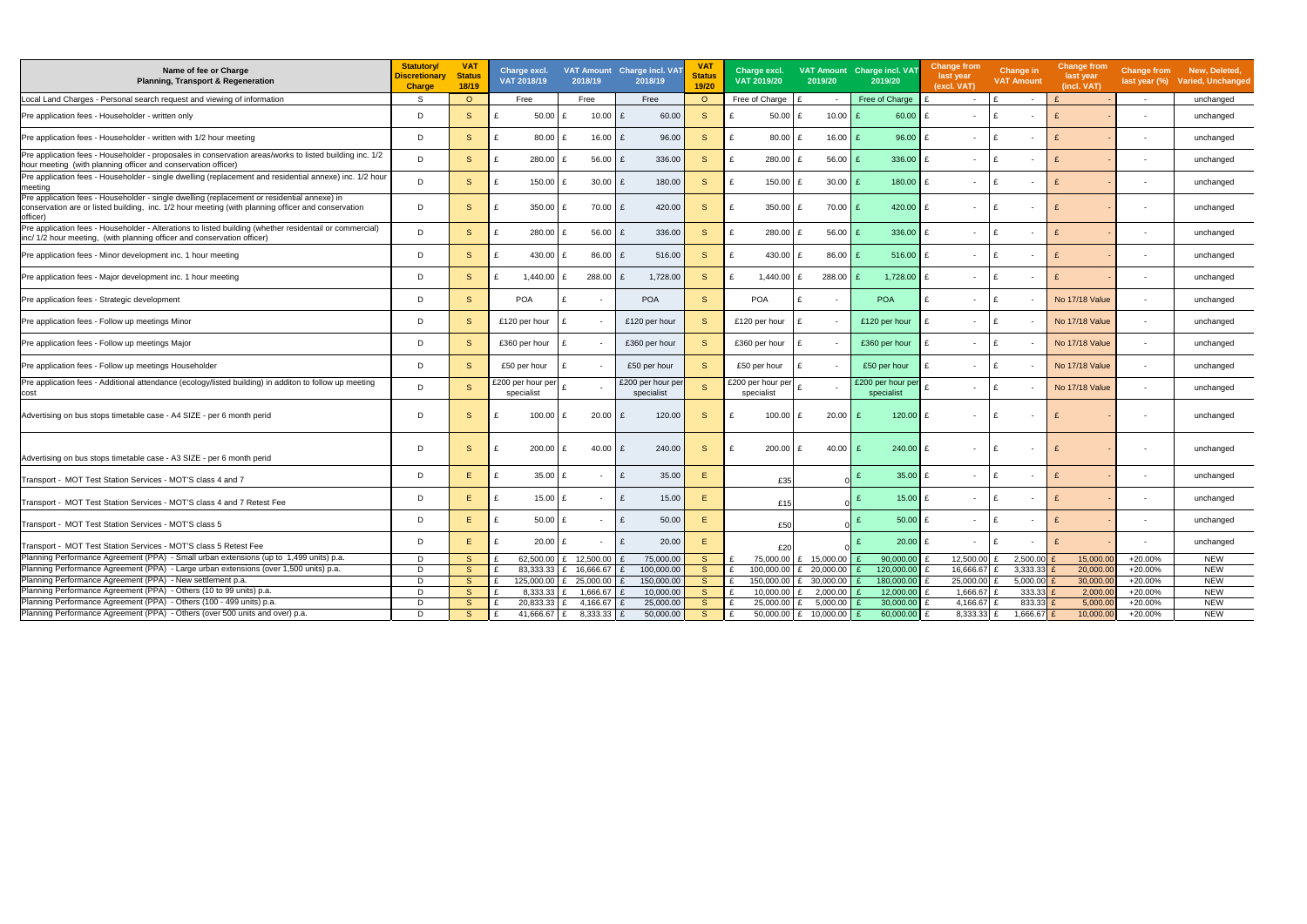| Name of fee or Charge<br><b>Planning, Transport &amp; Regeneration</b>                                                                                                                                    | <b>Statutory/</b><br><b>Discretionary</b><br><b>Charge</b> | <b>VAT</b><br><b>Status</b><br>18/19 | Charge excl.<br>VAT 2018/19                                                                                                                                | 2018/19      | VAT Amount Charge incl. VAT<br>2018/19                                                                                                                   | <b>VAT</b><br><b>Status</b><br>19/20 | Charge excl.<br>VAT 2019/20                                                                                                                              | 2019/20 | VAT Amount Charge incl. VAT<br>2019/20                                                                                                                 | <b>Change from</b><br>last year<br>(excl. VAT) | Change in<br><b>VAT Amount</b> | <b>Change from</b><br>last year<br>(incl. VAT) | <b>Change from</b><br>last year (%) | New, Deleted,<br>Varied,<br><b>Unchanged</b> |
|-----------------------------------------------------------------------------------------------------------------------------------------------------------------------------------------------------------|------------------------------------------------------------|--------------------------------------|------------------------------------------------------------------------------------------------------------------------------------------------------------|--------------|----------------------------------------------------------------------------------------------------------------------------------------------------------|--------------------------------------|----------------------------------------------------------------------------------------------------------------------------------------------------------|---------|--------------------------------------------------------------------------------------------------------------------------------------------------------|------------------------------------------------|--------------------------------|------------------------------------------------|-------------------------------------|----------------------------------------------|
| <b>All Outline Applications</b>                                                                                                                                                                           |                                                            |                                      |                                                                                                                                                            |              |                                                                                                                                                          |                                      |                                                                                                                                                          |         |                                                                                                                                                        |                                                |                                |                                                |                                     |                                              |
| Sites not more than 2.5 Hectares (charge per 0.1 hectare)                                                                                                                                                 | S                                                          | $\circ$                              | 462 per 0.1<br>hectare                                                                                                                                     |              | 462 per 0.1<br>hectare                                                                                                                                   |                                      | 462 per 0.1<br>hectare                                                                                                                                   |         | 462 per 0.1<br>hectare                                                                                                                                 | $\mathbf{f}$                                   | $\mathbf{f}$                   | No 17/18 Value                                 |                                     | <b>UNCHANGED</b>                             |
| Sites with more than 2.5 Hectares (charge per 0.1 hectare, capped at maximum of £125k)                                                                                                                    | S                                                          | $\circ$                              | $£11,432 + £138$<br>per 0.1 hectare; up<br>to a maximum of<br>£150,000                                                                                     |              | $£11,432 + £138$<br>per 0.1 hectare; up<br>to a maximum of<br>£150,000                                                                                   |                                      | $£11,432 + £138$<br>per 0.1 hectare; up<br>to a maximum of<br>£150,000                                                                                   |         | $£11,432 + £138$<br>per 0.1 hectare; up<br>to a maximum o<br>£150,000                                                                                  | £                                              | £                              | No 17/18 Value                                 |                                     | <b>UNCHANGED</b>                             |
| <b>Household Applications</b><br>Alterations or extensions to a single dwelling, excluding flats, including works within the boundary                                                                     | S                                                          | $\circ$                              | £206.00                                                                                                                                                    | £            | 206.00                                                                                                                                                   | $\circ$                              | £206.00                                                                                                                                                  |         | 206.00                                                                                                                                                 | $\mathbf{f}$<br>$\mathbf{r}$                   | $\mathbf{f}$                   | No 17/18 Value                                 | $\sim$<br>$\sim$                    | <b>UNCHANGED</b>                             |
| <b>Full Applications and first submissions of reserved matters</b>                                                                                                                                        |                                                            |                                      |                                                                                                                                                            |              |                                                                                                                                                          |                                      |                                                                                                                                                          |         |                                                                                                                                                        |                                                |                                |                                                | $\sim$                              |                                              |
| Alterations or extensions to two or more dwellings, or one or more flats, including works within boundary                                                                                                 | S                                                          | $\circ$                              | £407.00                                                                                                                                                    | £            | 407.00<br>£                                                                                                                                              | $\Omega$                             | £407.00                                                                                                                                                  | £       | 407.00<br>E                                                                                                                                            | £                                              | $\mathbf{f}$                   | $\mathbf{f}$                                   |                                     | <b>UNCHANGED</b>                             |
| New dwellings, up to a maximum of 50 (per dwelling charge)                                                                                                                                                | S                                                          | $\circ$                              | £462 per dwelling                                                                                                                                          | £            | £462 per dwelling                                                                                                                                        | $\Omega$                             | £462 per dwelling                                                                                                                                        |         | £462 per dwelling                                                                                                                                      | $\mathbf{f}$                                   | $\mathbf{f}$                   | No 17/18 Value                                 |                                     | <b>UNCHANGED</b>                             |
| New dwellings, for more than 50                                                                                                                                                                           | S                                                          | $\circ$                              | $£22,859 + £138$<br>per additional<br>dwelling in excess<br>of 50, up to a<br>maximum of<br>£300,000                                                       |              | £22,859 + £138<br>per additional<br>dwelling in excess<br>of 50, up to a<br>maximum of<br>£300,000                                                       |                                      | $£22,859 + £138$<br>per additional<br>dwelling in excess<br>of 50, up to a<br>maximum of<br>£300,000                                                     |         | £22,859 + £138<br>per additional<br>dwelling in excess<br>of 50, up to a<br>maximum of<br>£300,000                                                     |                                                | $\mathbf{f}$                   | No 17/18 Value                                 |                                     | <b>UNCHANGED</b>                             |
| Erection of Buildings, excluding dwellings, agricultural, glasshouse, plant and machinery                                                                                                                 |                                                            |                                      |                                                                                                                                                            |              |                                                                                                                                                          |                                      |                                                                                                                                                          |         |                                                                                                                                                        | $\mathbf{f}$                                   | $\mathbf{f}$                   | No 17/18 Value                                 | $\overline{a}$                      |                                              |
| No increase in gross floor space, or an increase of no more than 40 square metres                                                                                                                         | S                                                          | $\circ$                              | £234.00                                                                                                                                                    |              | 234.00                                                                                                                                                   | $\circ$                              | £234.00                                                                                                                                                  |         | 234.00                                                                                                                                                 | $\mathbf{f}$                                   |                                |                                                | $\sim$                              | <b>UNCHANGED</b>                             |
| An increase of floor space more than 40 square metres, but not more than 75 square metres<br>An increase of floor space more that 75 square metres, but not more that 3,750 square metres                 | S<br>S                                                     | $\circ$<br>$\circ$                   | £462.00<br>£462 for each 75<br>square metres, or<br>part thereof                                                                                           | £<br>£       | 462.00<br>£462 for each 75<br>square metres, or<br>part thereof                                                                                          | $\circ$<br>$\Omega$                  | £462.00<br>£462 for each 75<br>square metres, or $E$<br>part thereof                                                                                     |         | 462.00<br>£462 for each 75<br>square metres, or<br>part thereof                                                                                        | $\mathbf{f}$                                   | - F<br>£                       | No 17/18 Value                                 | $\sim$ $-$                          | <b>UNCHANGED</b><br><b>UNCHANGED</b>         |
| An increase of floor space more than 3,750 square metres                                                                                                                                                  | S                                                          | $\Omega$                             | $£22,859 + £138$<br>for each additional<br>75 square meters.<br>or part thereof, in<br>excess of 3,750<br>square metres, up<br>to a maximum of<br>£300,000 |              | $£22,859 + £138$<br>for each additiona<br>75 square meters<br>or part thereof, in<br>excess of 3,750<br>square metres, up<br>to a maximum of<br>£300,000 |                                      | £22,859 + £138 for<br>each additional 75<br>square meters, or<br>part thereof, in<br>excess of 3,750<br>square metres, up<br>to a maximum of<br>£300,000 |         | £22,859 + £138<br>for each additiona<br>75 square meters<br>or part thereof, in<br>excess of 3,750<br>square metres, up<br>to a maximum of<br>£300,000 |                                                | £                              | No 17/18 Value                                 |                                     | <b>UNCHANGED</b>                             |
| Erection of Buildings on land used for agriculture                                                                                                                                                        |                                                            |                                      |                                                                                                                                                            |              |                                                                                                                                                          |                                      |                                                                                                                                                          |         |                                                                                                                                                        |                                                |                                |                                                | $\sim$                              |                                              |
| A site area of no more than 465 square metres<br>a site area of more than 465 square metres, but not more than 540 square metres                                                                          | S<br>S                                                     | $\circ$<br>$\circ$                   | £96<br>£462.00                                                                                                                                             | £<br>£       | 96.00<br>462.00<br>£                                                                                                                                     | $\circ$<br>$\Omega$                  | £96.00<br>£462.00                                                                                                                                        |         | 96.00<br>462.00<br>$\mathbf{f}$                                                                                                                        | $\mathbf{f}$<br>$\mathbf{f}$                   | $\mathbf{f}$<br>f              |                                                | $\sim$<br>$\sim$                    | <b>UNCHANGED</b><br><b>UNCHANGED</b>         |
| A site area of more than 540 square metres, but not more than 4,215 square metres                                                                                                                         | S                                                          | $\circ$                              | £462 for the first<br>540 square metres<br>+£462 for each<br>additional 540<br>square metres, or<br>part thereof, in<br>excess of 540<br>square metres     |              | £462 for the first<br>540 square metres<br>+£462 for each<br>additional 540<br>square metres, or<br>part thereof, in<br>excess of 540<br>square metres   |                                      | £462 for the first<br>540 square metres<br>+£462 for each<br>additional 540<br>square metres, or<br>part thereof, in<br>excess of 540<br>square metres   |         | £462 for the first<br>540 square metres<br>+£462 for each<br>additional 540<br>square metres, or<br>part thereof, in<br>excess of 540<br>square metres |                                                | £                              | No 17/18 Value                                 |                                     | <b>UNCHANGED</b>                             |
| A site area of more than 4,215 square metres                                                                                                                                                              | S                                                          | $\circ$                              | £22.858 + £138<br>for each addiitonal<br>75 square metres,<br>or part thereof, in<br>excess of 75<br>square meters, up<br>to a maximum of<br>£300,000      |              | £22,858 + £138<br>for each addiitonal<br>75 square metres<br>or part thereof, in<br>excess of 75<br>square meters, up<br>to a maximum of<br>£300,000     | $\circ$                              | £22,858 + £138 for<br>each addiitonal 75<br>square metres, or<br>part thereof, in<br>excess of 75<br>square meters, up<br>to a maximum of<br>£300,000    |         | £22,858 + £138<br>for each addiitonal<br>75 square metres,<br>or part thereof, in<br>excess of 75<br>square meters, up<br>to a maximum of<br>£300,000  |                                                | £                              | No 17/18 Value                                 |                                     | <b>UNCHANGED</b>                             |
| Erection of galsshouses on land used from agriculture                                                                                                                                                     |                                                            |                                      | £462 for each 0.1                                                                                                                                          |              | £462 for each 0.1                                                                                                                                        |                                      | £462 for each 0.1                                                                                                                                        |         | £462 for each 0.1                                                                                                                                      |                                                |                                |                                                |                                     | $\sim$                                       |
| A site area of not more than 5 hectares                                                                                                                                                                   | S                                                          | $\circ$                              | hectare, or part<br>thereof                                                                                                                                | £            | hectare, or part<br>thereof                                                                                                                              | $\circ$                              | hectare, or part<br>thereof                                                                                                                              |         | hectare, or part<br>thereof                                                                                                                            | £                                              | £                              | No 17/18 Value                                 |                                     | <b>UNCHANGED</b>                             |
| A site area of more than 5 hectares                                                                                                                                                                       | S                                                          | $\circ$                              | £22,858 + £138<br>for each 0.1<br>hectare, or part<br>thereof, in excess<br>of 5 hectares, up<br>to a maximum of<br>£300,000                               |              | £22,858 + £138<br>for each 0.1<br>hectare, or part<br>thereof, in excess<br>of 5 hectares, up<br>to a maximum of<br>£300,000                             | $\circ$                              | £22,858 + £138 for<br>each 0.1 hectare,<br>or part thereof, in<br>excess of 5<br>hectares, up to a<br>maximum of<br>£300,000                             |         | £22,858 + £138<br>for each 0.1<br>hectare, or part<br>thereof, in excess<br>of 5 hectares, up<br>to a maximum of<br>£300,000                           |                                                | £                              | No 17/18 Value                                 |                                     | <b>UNCHANGED</b>                             |
| Applications for other than building works                                                                                                                                                                |                                                            |                                      |                                                                                                                                                            |              |                                                                                                                                                          |                                      |                                                                                                                                                          |         |                                                                                                                                                        |                                                |                                |                                                | $\sim$                              |                                              |
| Car parks, service roads or other accesses, for existing uses<br>Waste, use of land for disposal of refuse or waste materials or deposit of material remaining after<br>extraction or storage of minerals | S                                                          | $\circ$                              | £234.00                                                                                                                                                    | $\mathbf{f}$ | 234.00<br>$\mathbf{f}$                                                                                                                                   | $\circ$                              | £234.00                                                                                                                                                  |         | 234.00<br>F                                                                                                                                            |                                                | $\mathbf{f}$                   | $\mathbf{f}$                                   | $\sim$                              | <b>UNCHANGED</b>                             |
| A site of not more than 15 hectares                                                                                                                                                                       | S                                                          | $\circ$                              | £234 for each 0.1<br>hectare, or part<br>thereof                                                                                                           | £            | £234 for each 0.1<br>hectare, or part<br>thereof                                                                                                         | $\circ$                              | £234 for each 0.1<br>hectare, or part<br>thereof                                                                                                         |         | £234 for each 0.1<br>hectare, or part<br>thereof                                                                                                       | £                                              | £                              | No 17/18 Value                                 |                                     | <b>UNCHANGED</b>                             |